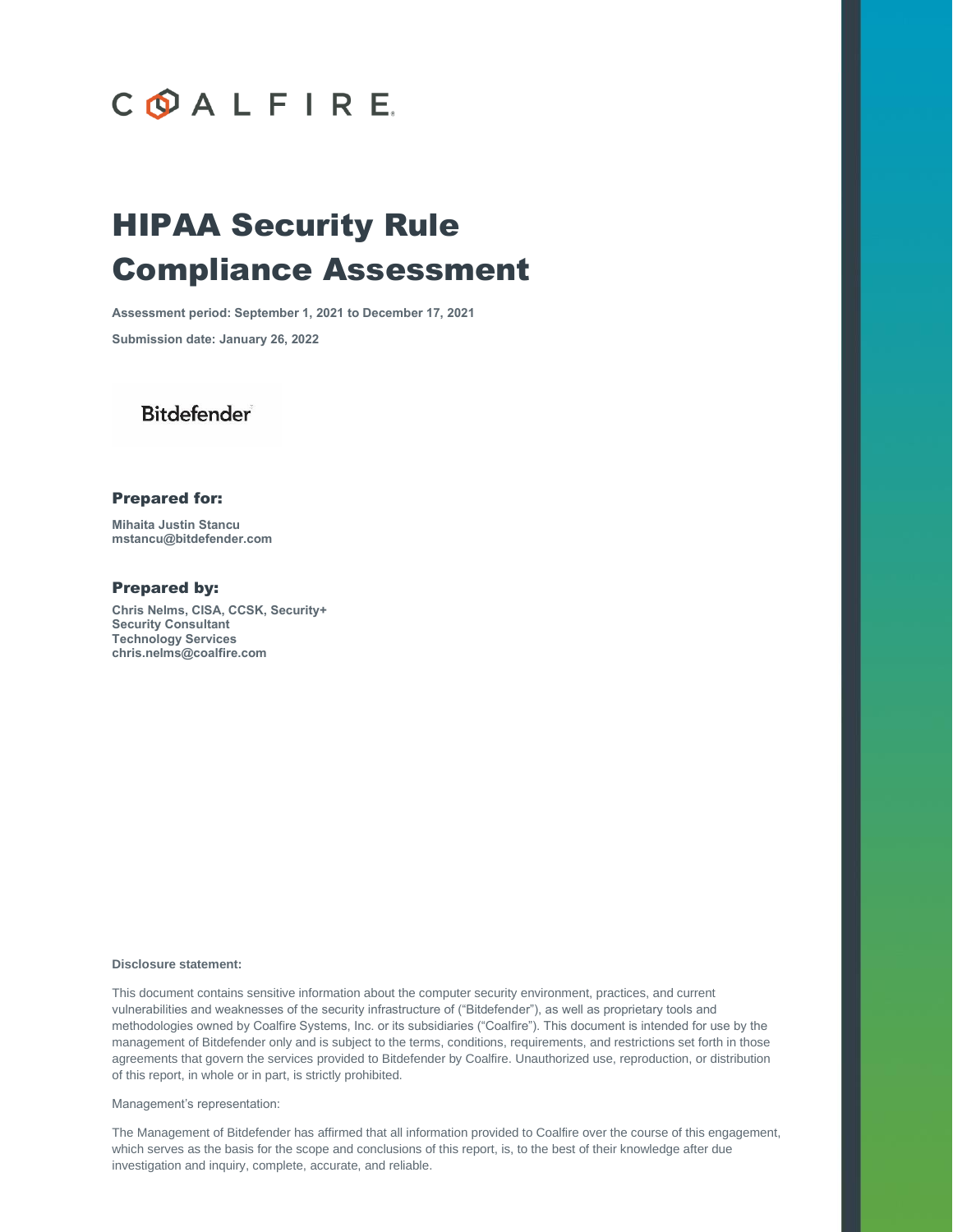# **Table of Contents**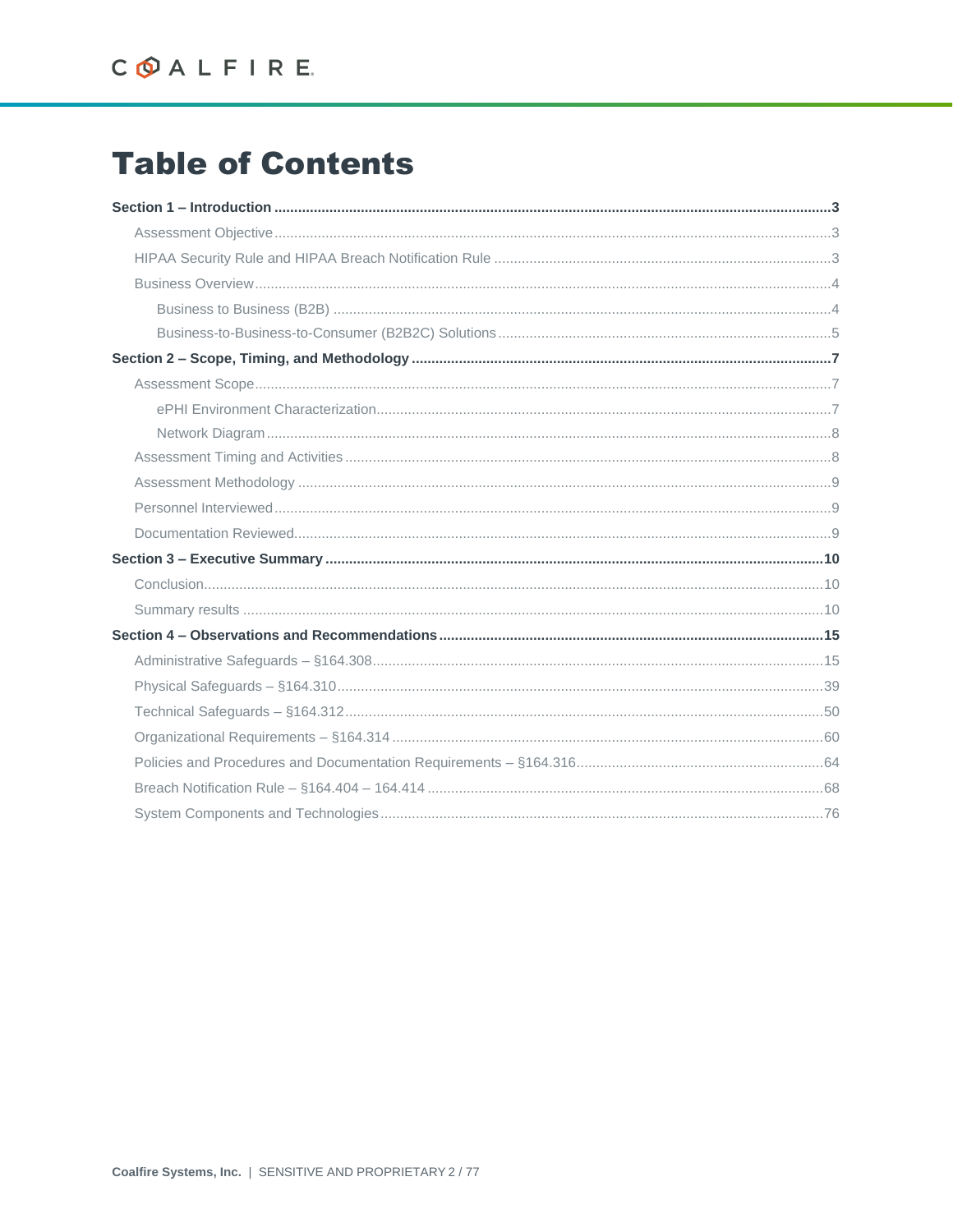# Introduction

### Assessment Objective

As part of its Health Insurance Portability and Accountability Act (HIPAA) compliance program, Bitdefender engaged Coalfire Systems, Inc. ("Coalfire") to perform an assessment of the controls in place to satisfy the requirements of the HIPAA Security Rule, as well as the requirements of the HIPAA Breach Notification Rule as formalized by the Health Information Technology for Economic and Clinical Health (HITECH) Act of 2009 and the Omnibus Rule of 2013. The specific objectives included:

Characterization of the electronic protected health information (ePHI) environment to understand and document the creation, receipt, maintenance, and transmission of ePHI.

Evaluation of the security posture of the ePHI environment in accordance with the requirements of the HIPAA Security Rule and the HIPAA Breach Notification Rule.

Identification of gaps related to the administrative, technical, and physical safeguard requirements.

Issuance of detailed recommendations to assist the organization in developing a corrective action plan.

[Table 3-1: Compliance Summary](#page-9-0) provides a complete list of the HIPAA Security Rule and HIPAA Breach Notification Rule requirements evaluated.

### HIPAA Security Rule and HIPAA Breach Notification Rule

The HIPAA Security Rule specifically focuses on the safeguarding of ePHI through the implementation of administrative, physical, and technical safeguards. Compliance is mandated to all organizations defined by HIPAA as a covered entity or a business associate. These organizations are required to:

Ensure the confidentiality, integrity, and availability of all ePHI that it creates, receives, maintains, or transmits.

Protect against any reasonably anticipated threats or hazards to the security or integrity of such information.

Protect against reasonably anticipated unauthorized uses or disclosures of protected health information (PHI).

Ensure compliance by its workforce.

The requirements of the HIPAA Security Rule are organized according to safeguards, standards, and implementation specifications. The major sections include:

Administrative Safeguards

Physical Safeguards

Technical Safeguards

Organizational Requirements

Policies and Procedures and Documentation Requirements

While the administrative, physical, and technical requirements identified under HIPAA are mandatory, their implementation may differ based on the type of requirement. Under the HIPAA Security Rule, Standards and Implementation Specifications are classified as either "required" or "addressable." It is important to note that neither of these classifications should be interpreted as optional. An explanation of each is provided below:

**Required** – Implementation specifications identified as required must be fully implemented by the covered organization. Furthermore, all HIPAA Security Rule requirements identified as Standards are classified as required.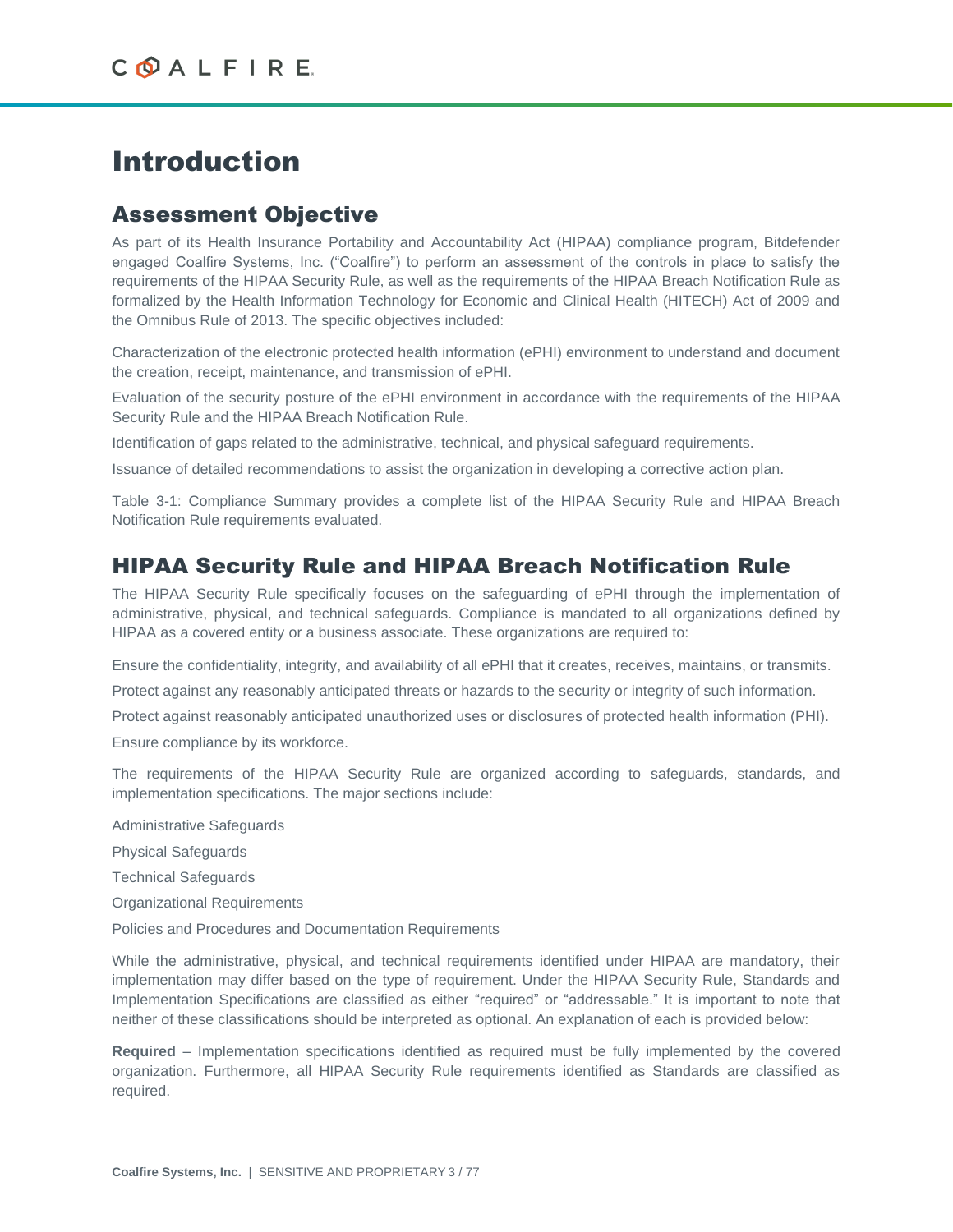**Addressable** – The concept of an addressable implementation specification was developed to provide covered organizations flexibility with respect to how the requirement could be satisfied. To meet the requirements of an addressable specification, a covered organization must: (a) implement the addressable implementation specification as defined, (b) implement one or more alternative security measures to accomplish the same purpose, or (c) not implement either an addressable implementation specification or an alternative. Where the organization chooses an alternative control or determines that a reasonable and appropriate alternative is not available, the organization must fully document its decision and reasoning. The written documentation should include the factors considered as well as the results of the risk assessment on which the decision was based.

The HIPAA Breach Notification Rule, 45 CFR §164.404 - 414, requires HIPAA covered entities and business associates to provide notification following a breach of unsecured PHI. The major sections of the rule include:

Notification in the Case of Breach Notification to the Media Notification to the Secretary Notification by a Business Associate Law Enforcement Delay

### Business Overview

BitDefender Holding B.V. (Dutch Holding), Bitdefender SRL (Romanian subsidiary), Bitdefender Inc. (US subsidiary), Bitdefender Canada Inc. (Canadian subsidiary), Bitdefender GmbH (German subsidiary), Bitdefender Italia S.R.L. (Italian subsidiary), Bitdefender España SLU (Spanish subsidiary), Bitdefender S.A.S (French subsidiary), Bitdefender ApS (Danish subsidiary), Bitdefender Ltd. (UK subsidiary), Bitdefender Netherlands B.V. (Dutch subsidiary), Bitdefender IPR Management Limited (Cypriot subsidiary), Bitdefender FZ-LLC (UAE subsidiary), Bitdefender Australia Pty Ltd. (Australian subsidiary), collectively "Bitdefender" is a global cybersecurity company that protects millions of systems in over 170 different countries.

The Bitdefender product was launched in 2001 in Romania. Bitdefender's corporate headquarters is in Bucharest, Romania. Bitdefender maintains office presence in North America (Santa Clara, CA, USA; San Antonio, TX, USA; Fort Lauderdale, FL, USA; Toronto, ON, Canada; Vancouver, BC, Canada); Europe, the Middle East, and Africa (EMEA) (the United Kingdom, France, Germany, Spain, Denmark, Cyprus, Italy, the Netherlands, the United Arab Emirates); Asia Pacific (APAC) (Australia: Melbourne).

#### **Business-to-Business (B2B)**

#### **GravityZone**

GravityZone is an enterprise security solution with a unified management console available from the cloud hosted by Bitdefender, or as a virtual appliance installed on-premises by a customer. GravityZone provides a single point for deploying, enforcing, and managing security policies for any number and any type of endpoints in any location.

GravityZone provides multiple layers of security for endpoints:

GravityZone Business Security: Antivirus (AV) for small businesses

GravityZone Advanced Business Security: Provides protection for physical and virtual desktops, servers, and mobile devices; security and antispam for Exchange mailboxes; and antivirus for Infrastructure – all managed from a single console.

GravityZone Elite Security: Prevention, hardening, risk, and incident analytics

GravityZone Ultra Security: Extended detection and response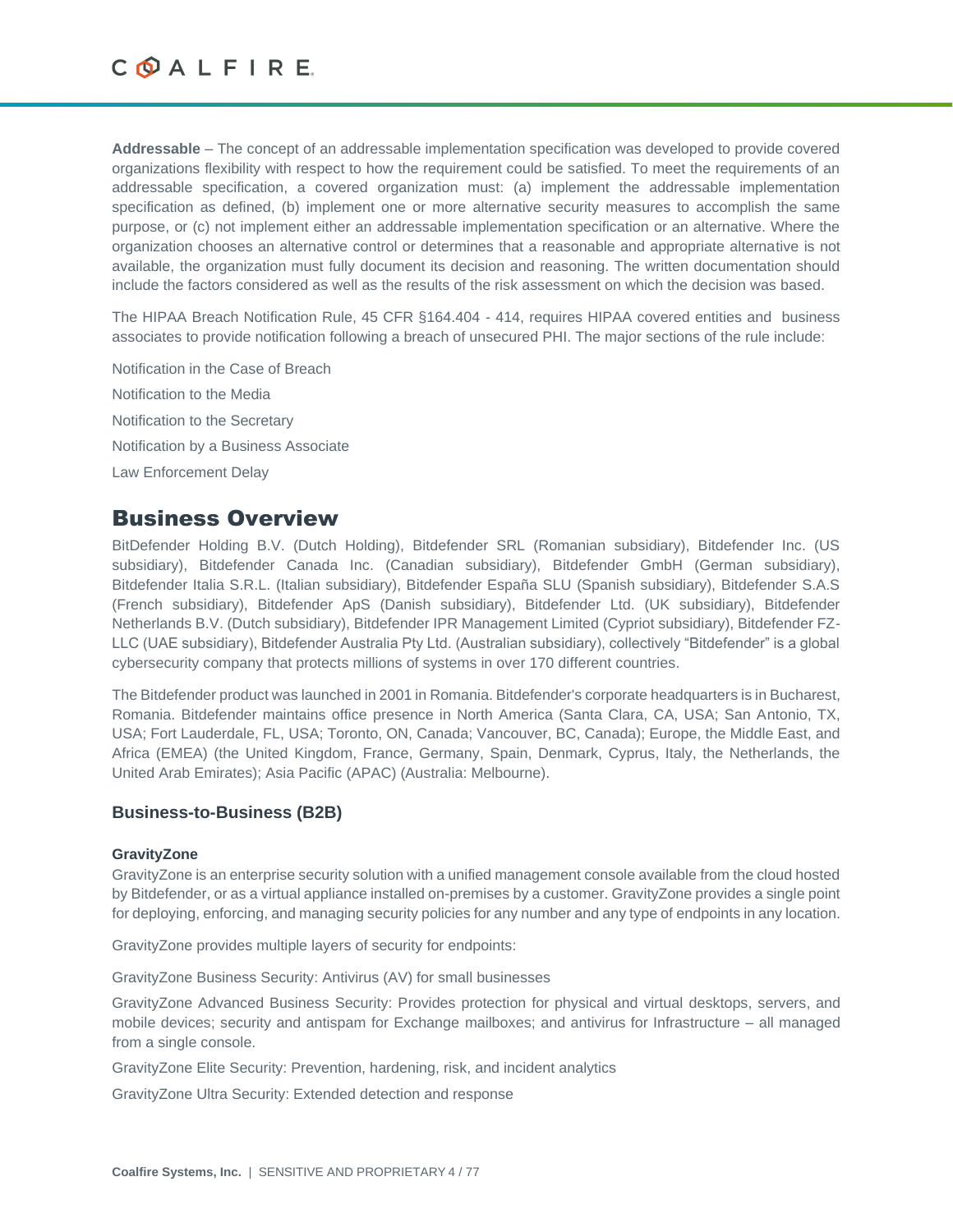

GravityZone Full Disk Encryption

GravityZone Patch Management

GravityZone Security for Storage

GravityZone Email Security: Cloud-based email security

GravityZone Ultra Managed Detection and Response: Security-operations-center-driven, security-focused outcomes

GravityZone is also available for Managed Service Providers (MSPs):

Cloud Security for MSP: Advanced MSP security suite

Security for Amazon Web Service (AWS): Optimized protection for AWS

#### **Managed Detection and Response Services (MDR)**

Managed Detection and Response (MDR) provides outsourced cybersecurity operations providing 24/7/365 coverage for customers. MDR services combine cybersecurity for endpoints with network and security analytics, underpinned by threat intelligence to perform the following:

Event monitoring: MDR monitors alerts, responds to detections, and provides a summarized analysis via realtime reporting.

Threat hunting: MDR uses tactical and strategic threat intelligence paired with Bitdefender expertise to plan and execute threat hunting missions in the customer's protected environments. During these missions, MDR examines the customer's environment for evidence of adversarial behavior.

Pre-approved actions: MDR has a set of documented actions that can be executed in response to findings in the protected environment. The customer indicates whether actions are pre-approved for execution without consultation. When an action is undertaken in the environment, the operation will execute the agreed-upon action and document that work in the appropriate case.

Reviewing and taking action based on alerts: MDR actively review alerts from customer environments and proactively reviews telemetry searching for evidence of compromise. When identified and if pre-approved, MDR takes specific actions on behalf of the customer to mitigate the business impact.

#### **Business-to-Business-to-Consumer (B2B2C) Solutions**

#### **Bitdefender Central Web**

Bitdefender Central is the platform where partners' end users access online features and services and remotely perform security and protection tasks on devices. Bitdefender Central is available as a web portal that allows for the management of security solutions for the business-to-business-to-consumer (B2B2C) endpoint security line of products and the internet of things (IoT) security line of products.

#### **Bitdefender Partner Integrations (B2B2C)**

**Rebranding/Customization Services (Original Equipment Manufacturer [OEM])** Bitdefender has several white-label security solutions:

Rebranding services (white-label or co-branded) for the Bitdefender endpoint solutions

Customization of:

Endpoint Security Solutions for Windows, macOS, Android, Linux, and iOS

Central Web

Login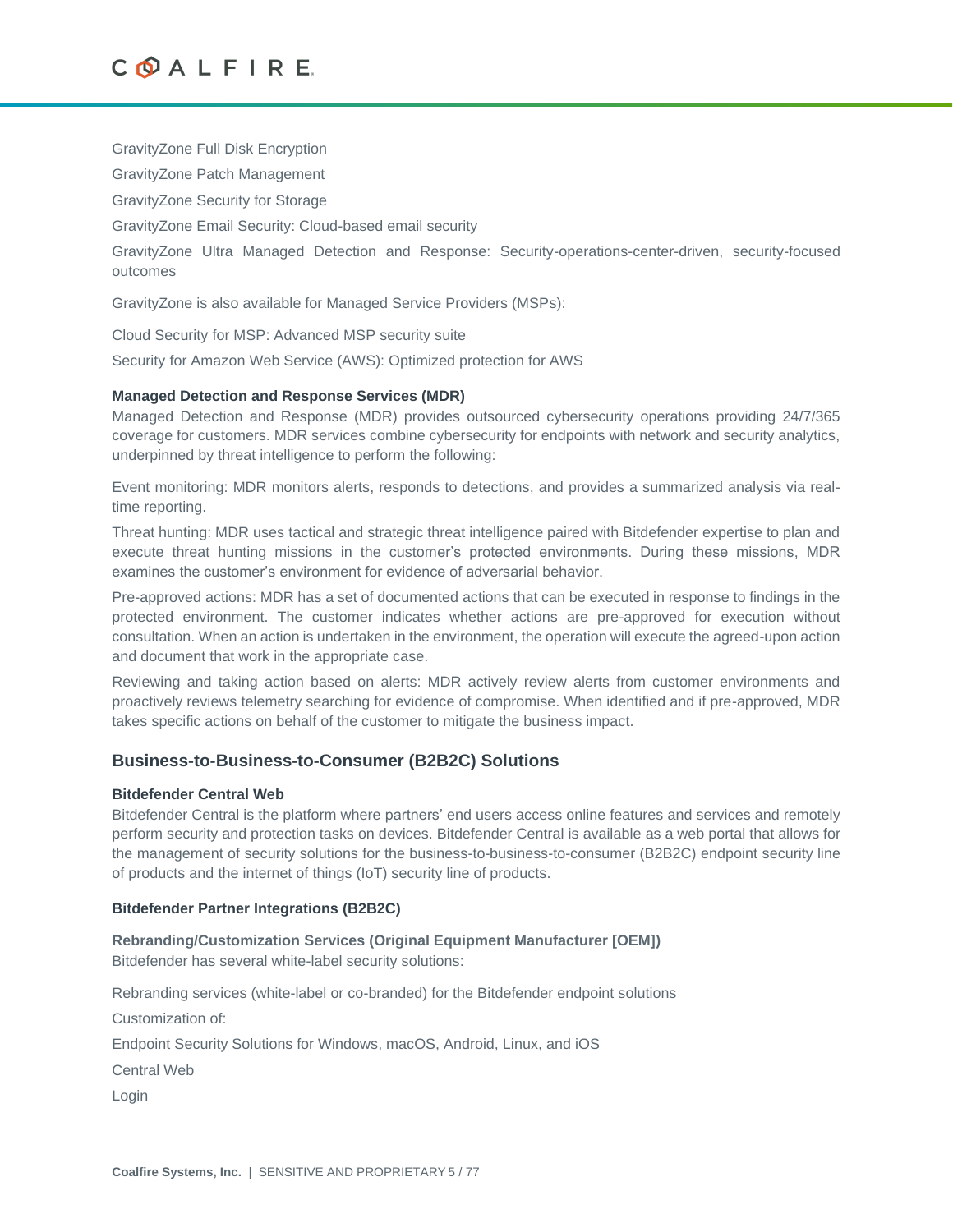Connect services: subscription integrations and notifications

#### **IoT Security Platform**

The Bitdefender IoT Security Platform's self-improving design supports the rapid adoption of internet-connected devices on new or existing infrastructures. It protects entire networking ecosystems against cyberattack, malware, and spying attempts. The Bitdefender IoT Security Platform's flexibility allows adding security features, even on lower-performance devices where heavy local processing impacts end user quality of service due to hardware constraints.

The main module of the IoT Security Platform is the at-home services protection on the router, which includes device detection, vulnerability assessment, web protection, distributed denial of service detection and protection, and exploit prevention.

#### **Management Subscription Platform**

Bitdefender uses the B2B2C management subscription platform to set up distribution chains for the Bitdefender products (white label or not) through various partners. The management subscription platform presents its functionalities in two ways:

A web-based management console

An application programming interface (API) that allows for the same level of management available through the web console

#### **Connect Back-end Services**

All Bitdefender B2B2C products utilize the Connect back-end services, which includes the following: common APIs, login APIs, subscriptions APIs, endpoint security APIs (core), specific APIs for specific products (Data Privacy, Parental, Box, and Virtual Private Network [VPN]), databases, and cloud-to-cloud integration services.

The system description in this section of the report details the products identified above (excluding on-premises services), which, for purposes of this report, are collectively referred to as the Bitdefender System. Any other Company services are not within the scope of this report. The accompanying description includes only the policies, procedures, and control activities at the Company and does not include the policies, procedures, and control activities at any subservice organizations (see below for further discussion of the subservice organizations).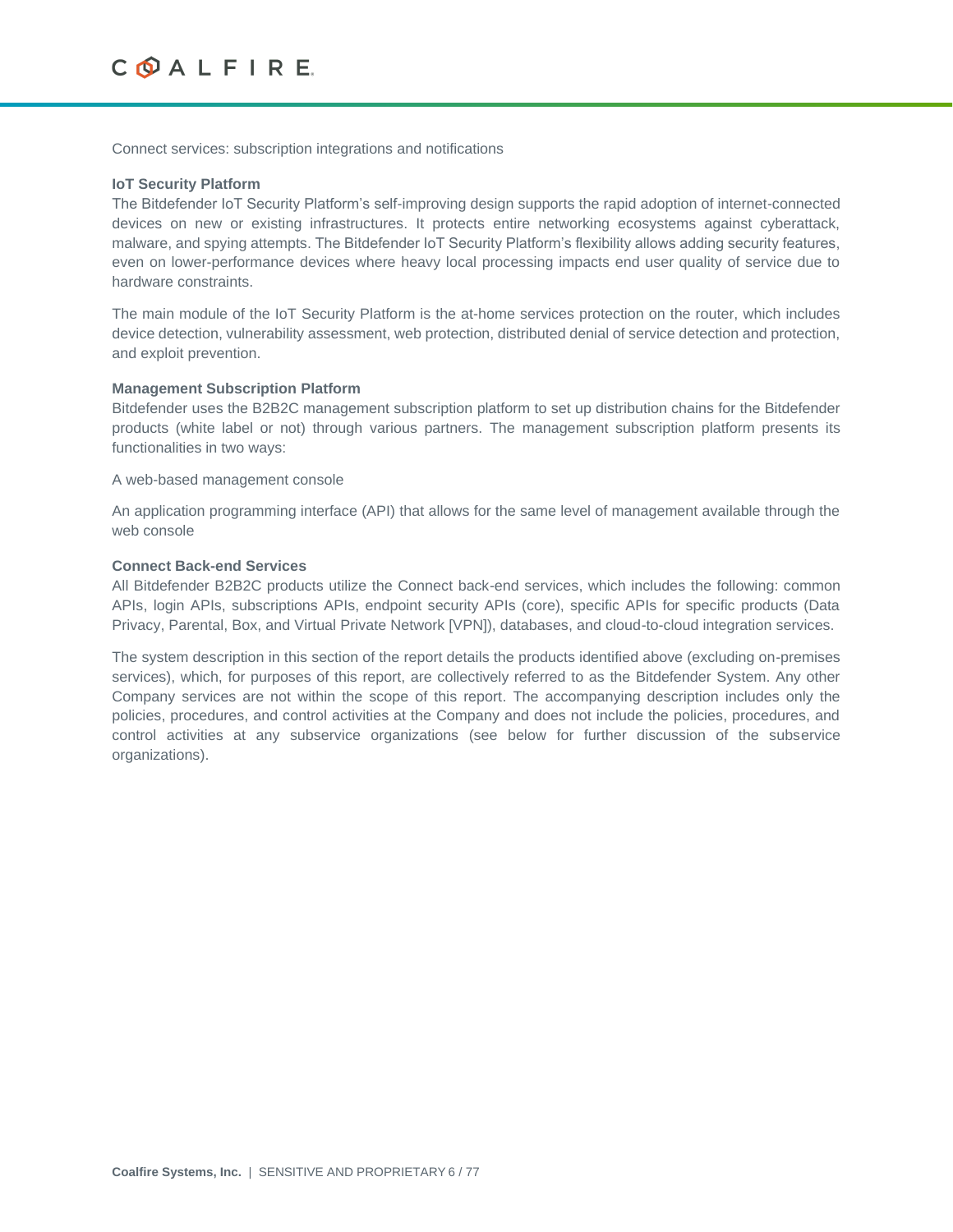# Scope, Timing, and Methodology

### Assessment Scope

The primary focus of this compliance assessment is the ePHI created, received, maintained, or transmitted by the in-scope applications and the facilities that maintain the servers and that house these applications, systems, and databases. Coalfire assessed facilities that involve the creation, access, and management of ePHI data. Bitdefender, through formal policy, workforce training, and physical and logical controls, attempts to minimize the risks associated with creating, receiving, maintaining, and transmitting ePHI as part of its product service offerings.

#### **ePHI Environment Characterization**

Bitdefender utilizes AWS, Google Cloud Provider (GCP), and on-premise hosting to provide the resources to host the Bitdefender applications. Bitdefender leverages the experience and resources of AWS, GCP, and onpremise infrastructure to scale quickly and securely as necessary to meet current and future demand. However, Bitdefender is responsible for designing and configuring the Bitdefender applications' architecture within AWS, GCP, and on-premise to ensure that security and confidentiality requirements are met.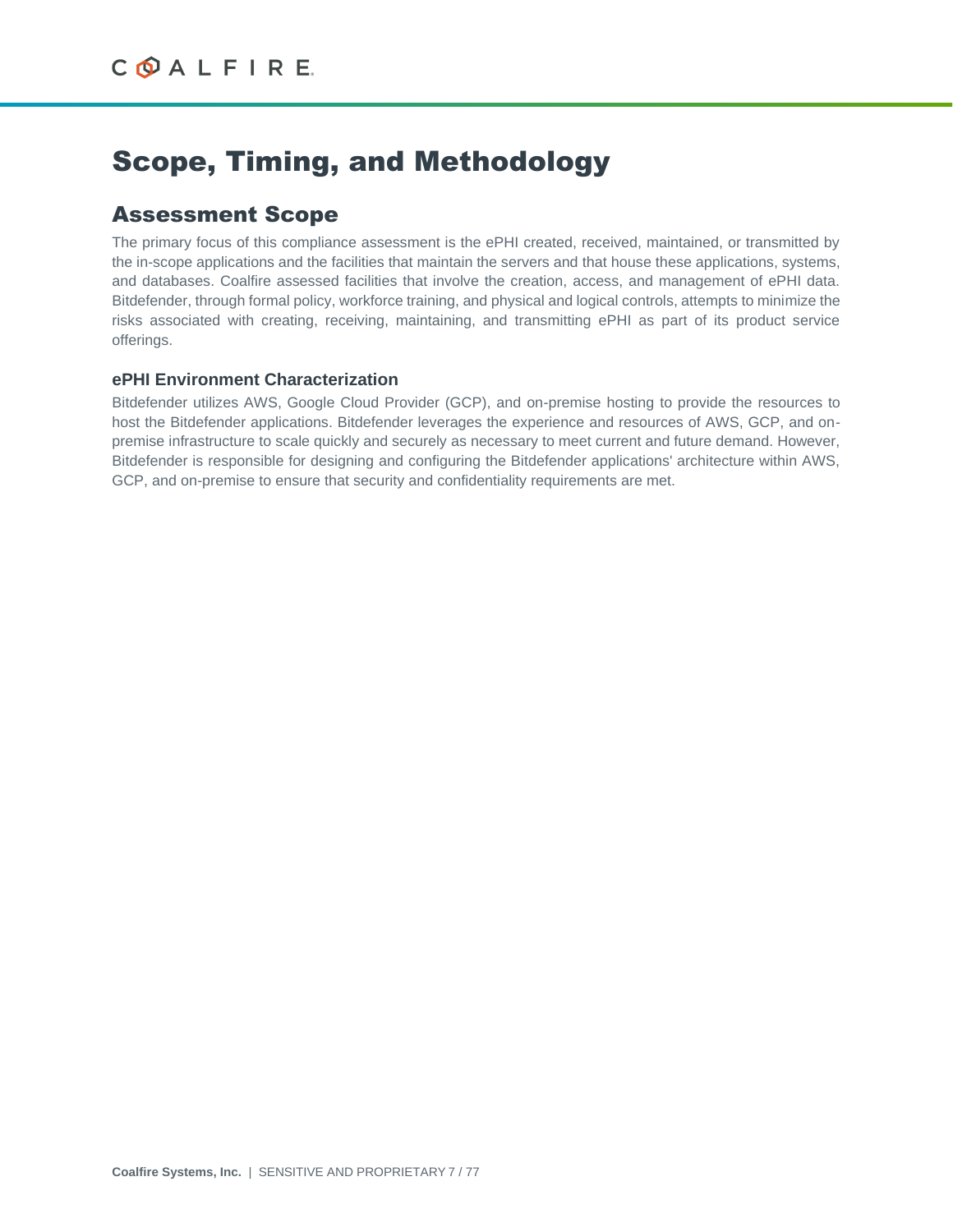**Network Diagram**





### Assessment Timing and Activities

The assessment formally commenced on September 1, 2021, during the Project Charter meeting. All relevant discovery, data collection, analysis, client interviews, and reporting took place between September 15, 2021, and December 17, 2021. Analysis and report preparation activities continued until the date of this report. Coalfire's assessment activities included the following:

Participated in a formal Project Charter meeting and provided an overview of the assessment process to key project participants.

Prepared and circulated request for information documents associated with the in-scope environments, infrastructure, and policies and procedures.

Reviewed all supplied documentation and control evidence, noting specific controls and potential gaps.

Interviewed key personnel, including those individuals specifically responsible for the design and implementation of security-related information technology (IT) controls.

Communicated potential gaps as identified so remediation efforts could be completed prior to the issuance of this report.

Reviewed evidence to support the operating effectiveness of control activities asserted to be in place.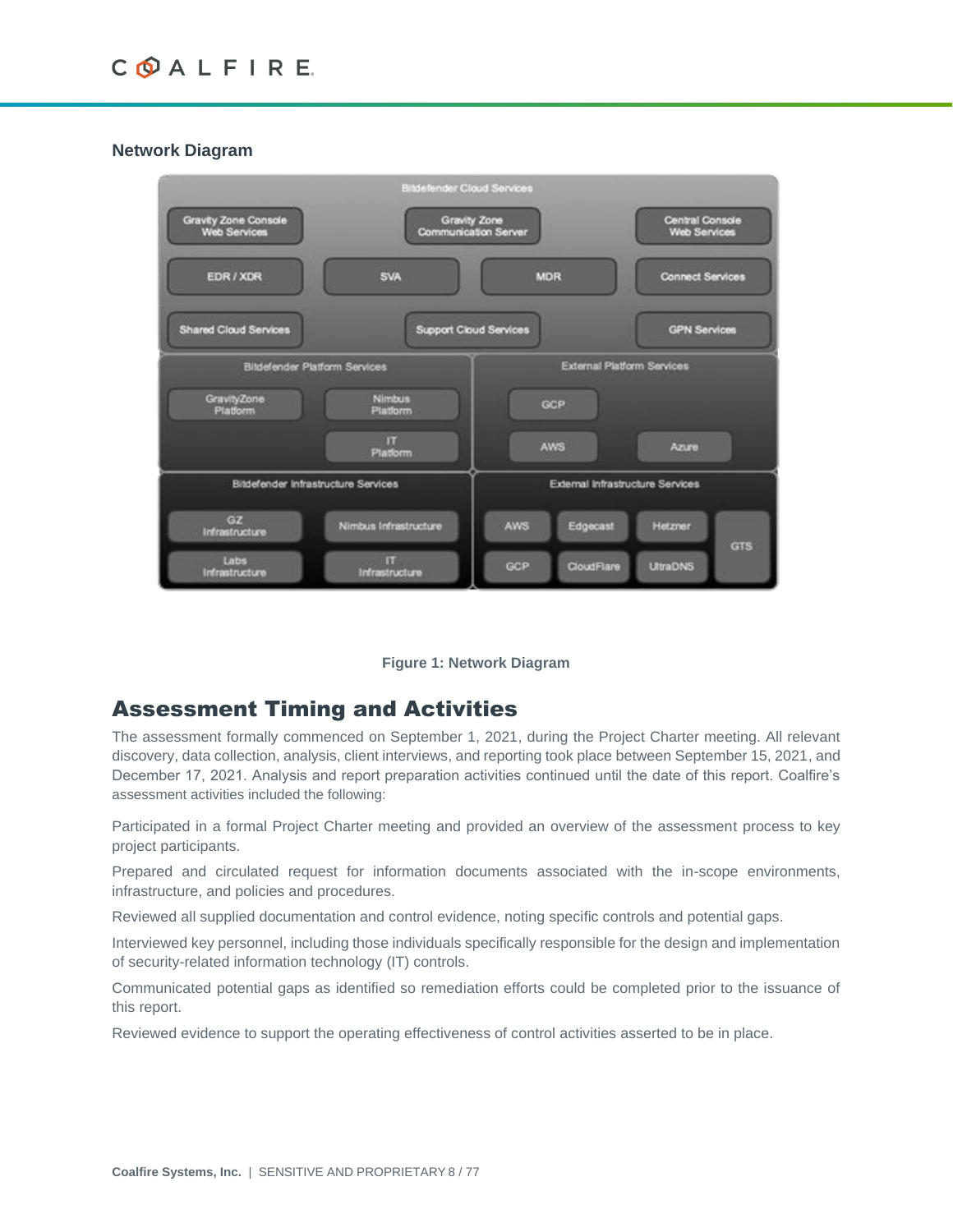### Assessment Methodology

The Coalfire methodology for performing HIPAA assessments is based on established and repeatable assessment frameworks compiled from the National Institute of Standards and Technology (NIST) Special Publications (SPs) and the Office for Civil Rights (OCR) Audit Protocols. Specifically, NIST SP 800-66 serves as the de facto standard for directing organizations on the typical activities that should be considered when pursuing HIPAA compliance as part of an overarching information security program. Additionally, Coalfire gives consideration to NIST SP 800-53 to provide a greater level of review where outside risk remains from NIST SP 800-66 and the OCR Audit Protocols. NIST SP 800-53 provides security and privacy controls for federal information systems and organizations. NIST SPs have been supported and referenced by the OCR as viable interpretations and guidance for achieving HIPAA compliance.

For Bitdefender, Coalfire utilized NIST guidance and the most recent OCR Audit Protocols to perform a comprehensive HIPAA Compliance Assessment. As such, Coalfire:

Performed an environment characterization to understand the uses and flows of ePHI throughout the organization.

Reviewed policies and procedures to identify compliance gaps.

Reviewed the design of controls in place to satisfy the HIPAA Security Rule and the HIPAA Breach Notification Rule.

Performed detailed control analysis and testing for the purpose of understanding the level of operating effectiveness.

Provided detailed assessment results outlining the organization's HIPAA compliance maturity, as well as recommendations for remediation of gaps.

### Personnel Interviewed

Coalfire interviewed the following personnel over the course of the engagement:

| ID<br>#        | <b>Name</b>    | <b>Title</b>                                 |
|----------------|----------------|----------------------------------------------|
|                | Mihai Stancu   | Chief Information Security Officer (CISO)    |
| 2              | Aurel Nae      | <b>Head of Information Security</b>          |
| 3              | Cristian Susco | Fraud Prevention and Investigations Director |
| $\overline{4}$ | Oana Giu       | Legal Advisor                                |
| 5              | Danuta Bunea   | Project Manager                              |

*Table 0-1: Personnel Interviewed*

### Documentation Reviewed

All documentation and evidence provided throughout the course of the engagement were reviewed during the assessment and prior to the issuance of this report. CoalfireOne, Coalfire's secure project portal, was used as a document repository. A full list of the evidence collected and reviewed is available in Appendix A – Documentation Reviewed.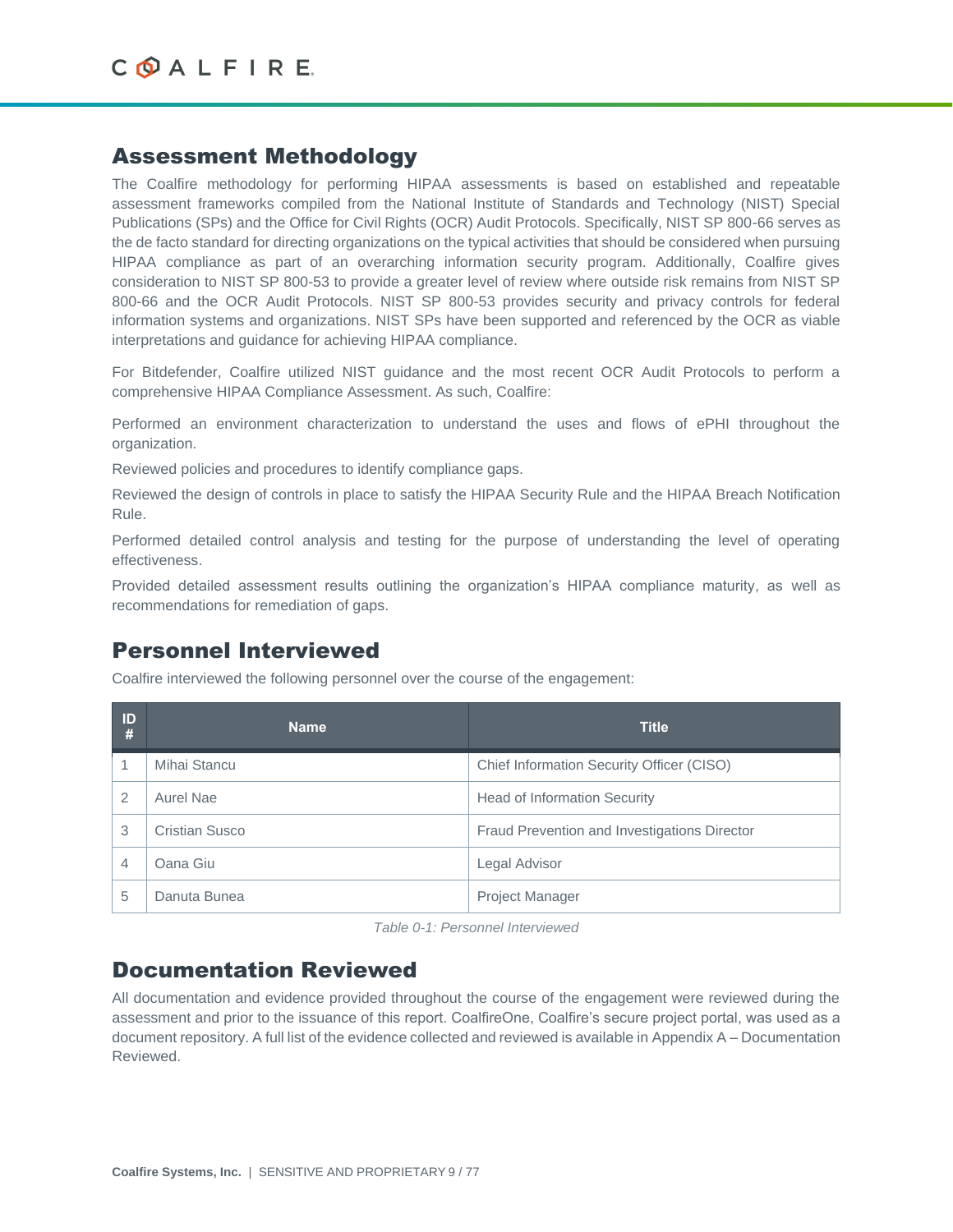# Executive Summary

### Conclusion

The objective of this engagement was to review, analyze, and document Bitdefender environment and its compliance efforts specific to the HIPAA Security Rule and the HIPAA Breach Notification Rule. Bitdefender's compliance intentions are established through the design and implementation of administrative, technical, and physical controls throughout the infrastructure and supporting processes. Based on documentation review, inquiry, and observation of control effectiveness, Coalfire noted the status of the HIPAA safeguards and requirements as displayed by the HIPAA Compliance Scorecard below. This opinion is based upon Bitdefender's written and verbal assertions and Coalfire's observations during the assessment period.

| <b>HIPAA Compliance Scorecard</b>                                                  |              |                      |                   |                     |
|------------------------------------------------------------------------------------|--------------|----------------------|-------------------|---------------------|
| <b>Safeguards and Requirements</b>                                                 | <b>Total</b> | <b>No Exceptions</b> | <b>Exceptions</b> | <b>Compliance %</b> |
| <b>Security Rule</b>                                                               |              |                      |                   |                     |
| Administrative Safeguards                                                          | 28           | 28                   | $\Omega$          | 100.0%              |
| Physical Safeguards                                                                | 12           | 12                   | 0                 | 100.0%              |
| <b>Technical Safeguards</b>                                                        | 11           | 11                   | $\Omega$          | 100.0%              |
| Organizational Safeguards                                                          | 3            | 3                    | $\overline{0}$    | 100.0%              |
| Policies and Procedures and<br>Documentation Requirements<br>(1 response(s) empty) | 4            | 4                    | 0                 | 100.0%              |
| <b>Breach Notification Rule</b>                                                    |              |                      |                   |                     |
| <b>Breach Notification Rule</b>                                                    | 5            | 5                    | 0                 | 100.0%              |

*Table 0-1: Compliance Summary*

### <span id="page-9-0"></span>Summary results

The tables below provide a high-level overview of compliance for the assessed environment. Each of the implementation specifications was assigned a compliance status to assist Bitdefender in prioritizing remediation efforts. Full compliance for a given requirement was assessed based on three attributes. The first was to confirm that policies and procedures have been formally documented to meet the requirement. The second was to assess through interviews if appropriate controls are known and disseminated throughout the organization. The third was to determine whether the design of the controls are reasonable and appropriate for the size and complexity of the organization. If any of the three attributes were not present, the compliance status was identified as having an exception. Standards and implementation specifications that did not apply to Bitdefender were identified as not applicable (N/A).

● No Exception **■ W** Exception

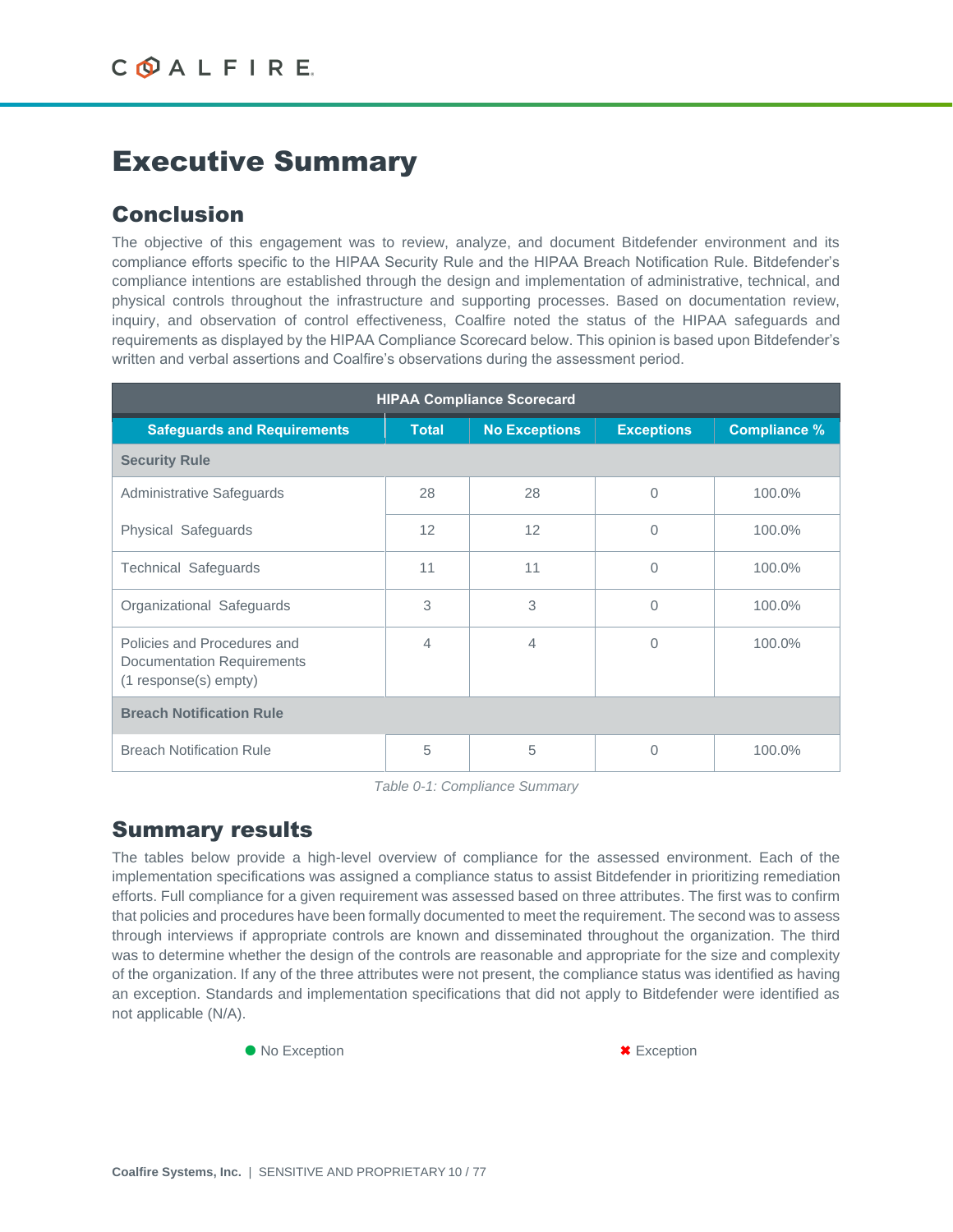| <b>Standards and Implementation Specifications</b><br>$(R)$ = Required, $(A)$ = Addressable       | <b>Compliance</b><br><b>Status</b> |
|---------------------------------------------------------------------------------------------------|------------------------------------|
| <b>Administrative Safeguards</b>                                                                  |                                    |
| §164.308(a)(1)(i) Security Management Process (R) Standard                                        |                                    |
| §164.308(a)(1)(ii)(A) Risk Analysis (R) Implementation specification                              |                                    |
| §164.308(a)(1)(ii)(B) Risk Management (R) Implementation specification                            |                                    |
| §164.308(a)(1)(ii)(C) Sanction Policy (R) Implementation specification                            |                                    |
| §164.308(a)(1)(ii)(D) Information System Activity Review (R) Implementation specification         |                                    |
| §164.308(a)(2) Assigned Security Responsibility (R) Standard                                      |                                    |
| §164.308(a)(3)(i) Workforce Security (R) Standard                                                 |                                    |
| §164.308(a)(3)(ii)(A) Authorization and/or Supervision (A) Implementation specification           |                                    |
| §164.308(a)(3)(ii)(B) Workforce Clearance Procedure (A) Implementation specification              |                                    |
| §164.308(a)(3)(ii)(C) Termination Procedures (A) Implementation specification                     |                                    |
| §164.308(a)(4)(i) Information Access Management (R) Standard                                      |                                    |
| §164.308(a)(4)(ii)(B) Access Authorization (A) Implementation specification                       |                                    |
| §164.308(a)(4)(ii)(C) Access Establishment and Modification (A) Implementation specification      |                                    |
| §164.308(a)(5)(i) Security Awareness and Training (R) Standard                                    |                                    |
| §164.308(a)(5)(ii)(A) Security Reminders (A) Implementation specification                         |                                    |
| §164.308(a)(5)(ii)(B) Protection from Malicious Software (A) Implementation specification         |                                    |
| §164.308(a)(5)(ii)(C) Log-in Monitoring (A) Implementation specification                          |                                    |
| §164.308(a)(5)(ii)(D) Password Management (A) Implementation specification                        |                                    |
| §164.308(a)(6)(i) Security Incident Procedures (R) Standard                                       |                                    |
| §164.308(a)(6)(ii) Response and Reporting (R) Implementation specification                        |                                    |
| §164.308(a)(7)(i) Contingency Plan (R) Standard                                                   |                                    |
| §164.308(a)(7)(ii)(A) Data Backup Plan (R) Implementation specification                           |                                    |
| §164.308(a)(7)(ii)(B) Disaster Recovery Plan (R) Implementation specification                     |                                    |
| §164.308(a)(7)(ii)(C) Emergency Mode Operation Plan (R) Implementation specification              | N/A                                |
| §164.308(a)(7)(ii)(D) Testing and Revision Procedure (A) Implementation specification             |                                    |
| §164.308(a)(7)(ii)(E) Applications and Data Criticality Analysis (A) Implementation specification |                                    |
| §164.308(a)(8) Evaluation (R) Standard                                                            |                                    |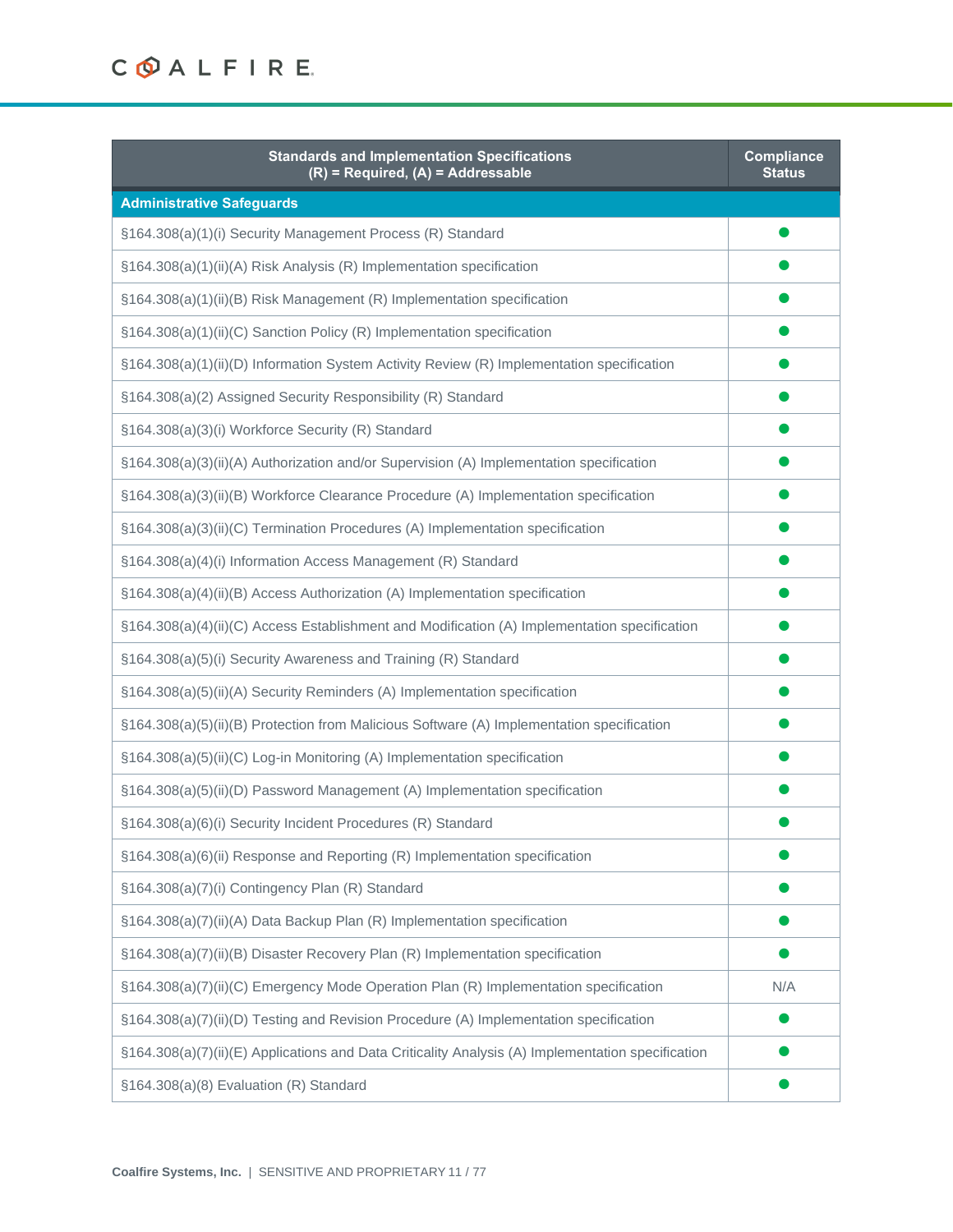| <b>Standards and Implementation Specifications</b><br>$(R)$ = Required, $(A)$ = Addressable | <b>Compliance</b><br><b>Status</b> |
|---------------------------------------------------------------------------------------------|------------------------------------|
| §164.308(b)(2) Business Associate Contracts and Other Arrangements (R) (Business Associate) |                                    |
| §164.308(b)(3) Written Contract or Other Arrangement (R) Implementation specification       |                                    |

*Table 0-2: Administrative Safeguards Summary – §164.308*

| <b>Standards and Implementation Specifications</b><br>$(R)$ = Required, $(A)$ = Addressable      | <b>Compliance</b><br><b>Status</b> |
|--------------------------------------------------------------------------------------------------|------------------------------------|
| <b>Physical Safeguards</b>                                                                       |                                    |
| §164.310(a)(1) Facility Access Controls (R) Standard                                             |                                    |
| $\S164.310(a)(2)(i)$ Contingency Operations (A) Implementation specification                     |                                    |
| $\S164.310(a)(2)(ii)$ Facility Security Plan (A) Implementation specification                    |                                    |
| $\S164.310(a)(2)(iii)$ Access Control and Validation Procedures (A) Implementation specification |                                    |
| $\S164.310(a)(2)(iv)$ Maintenance Records (A) Implementation specification                       |                                    |
| §164.310(b) Workstation Use (R) Standard                                                         |                                    |
| §164.310(c) Workstation Security (R) Standard                                                    |                                    |
| §164.310(d)(1) Device and Media Controls (R) Standard                                            |                                    |
| §164.310(d)(2)(i) Disposal (R) Implementation specification                                      |                                    |
| §164.310(d)(2)(ii) Media Re-use (R) Implementation specification                                 |                                    |
| §164.310(d)(2)(iii) Accountability (A) Implementation specification                              |                                    |
| $\S164.310(d)(2)(iv)$ Data Backup and Storage (A) Implementation specification                   |                                    |

*Table 0-3: Physical Safeguards Summary – §164.310*

| <b>Standards and Implementation Specifications</b><br>$(R)$ = Required, $(A)$ = Addressable | <b>Compliance</b><br><b>Status</b> |
|---------------------------------------------------------------------------------------------|------------------------------------|
| <b>Technical Safequards</b>                                                                 |                                    |
| §164.312(a)(1) Access Control (R) Standard                                                  |                                    |
| $\S164.312(a)(2)(i)$ Unique User Identification (R) Implementation specification            |                                    |
| $\S164.312(a)(2)(ii)$ Emergency Access Procedure (R) Implementation specification           | N/A                                |
| $\S164.312(a)(2)$ (iii) Automatic Logoff (A) Implementation specification                   |                                    |
| $\S164.312(a)(2)(iv)$ Encryption and Decryption (A) Implementation specification            |                                    |
| §164.312(b) Audit Controls (R) Standard                                                     |                                    |
| $$164.312(c)(1)$ Integrity (R) Standard                                                     |                                    |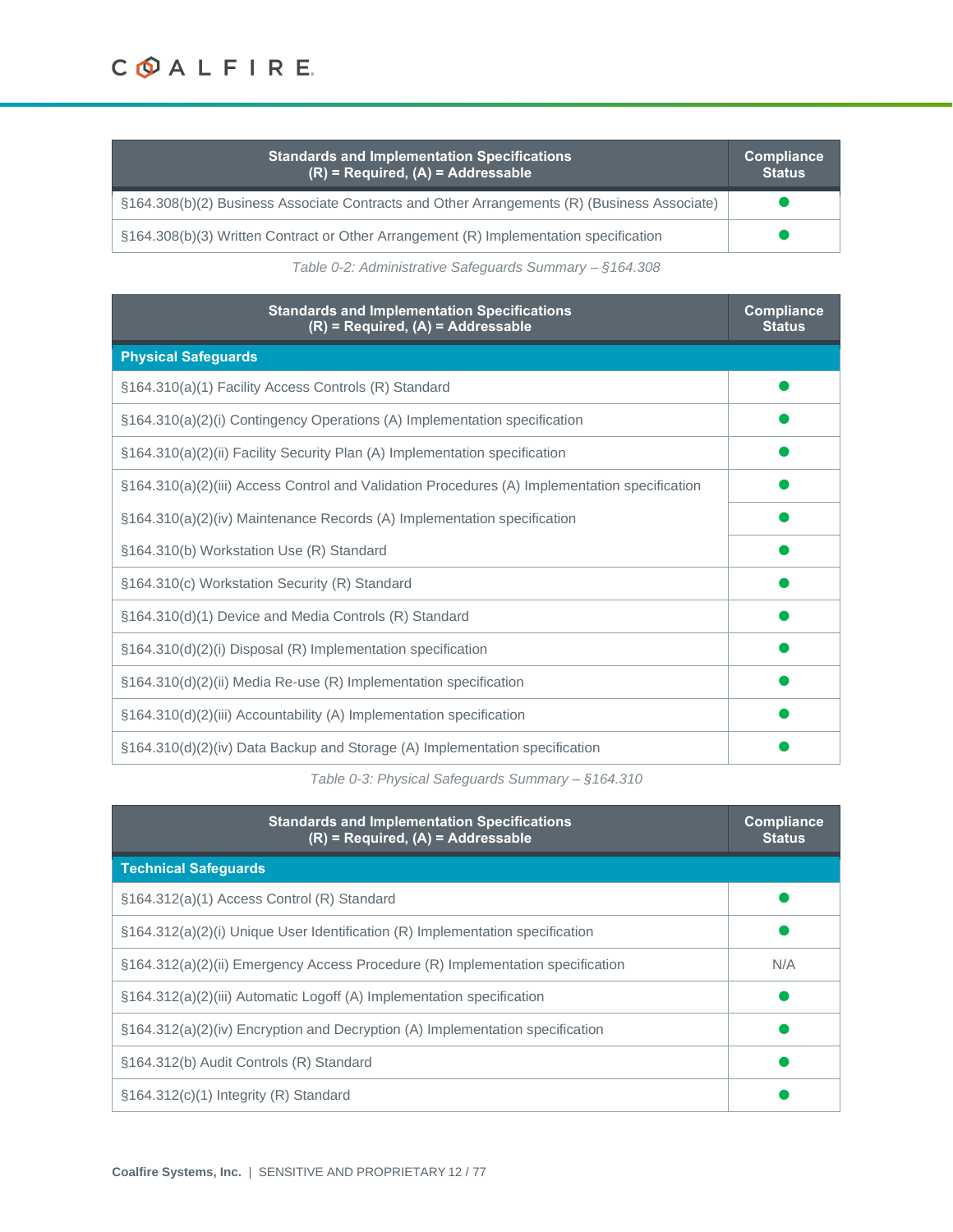| <b>Standards and Implementation Specifications</b><br>$(R)$ = Required, $(A)$ = Addressable                          | <b>Compliance</b><br><b>Status</b> |
|----------------------------------------------------------------------------------------------------------------------|------------------------------------|
| §164.312(c)(2) Mechanism to Authenticate Electronic Protected Health Information (A)<br>Implementation specification |                                    |
| §164.312(d) Person or Entity Authentication (R) Standard                                                             |                                    |
| §164.312(e)(1) Transmission Security (R) Standard                                                                    |                                    |
| §164.312(e)(2)(i) Integrity Controls (A) Implementation specification                                                |                                    |
| $\S164.312(e)(2)(ii)$ Encryption (A) Implementation specification                                                    |                                    |

*Table 0-4: Technical Safeguards Summary – §164.312*

| <b>Standards and Implementation Specifications</b><br>$(R)$ = Required, $(A)$ = Addressable                  | <b>Compliance</b><br><b>Status</b> |
|--------------------------------------------------------------------------------------------------------------|------------------------------------|
| <b>Organizational Requirements</b>                                                                           |                                    |
| §164.314(a)(1) Business Associate Contracts or Other Arrangements (R) Standard                               |                                    |
| §164.314(a)(2)(i) Business Associate Contracts (R) Implementation specification                              |                                    |
| $\S$ 164.314(a)(2)(iii) Business Associate Contracts with Subcontractors (R) Implementation<br>specification |                                    |

*Table 0-5: Organizational Requirements Summary – §164.314*

| <b>Standards and Implementation Specifications</b><br>$(R)$ = Required, $(A)$ = Addressable | <b>Compliance</b><br><b>Status</b> |
|---------------------------------------------------------------------------------------------|------------------------------------|
| <b>Policies and Procedures and Documentation Requirements</b>                               |                                    |
| §164.316(a) Policies and Procedures (R) Standard                                            |                                    |
| §164.316(b)(1) Documentation (R) Standard                                                   |                                    |
| $\S164.316(b)(2)(i)$ Time Limit (R) Implementation specification                            |                                    |
| §164.316(b)(2)(ii) Availability (R) Implementation specification                            |                                    |
| §164.316(b)(2)(iii) Updates (R) Implementation specification                                |                                    |

*Table 0-6: Policies and Procedures and Documentation Requirements Summary – §164.316*

| <b>Standards and Implementation Specifications</b>                  | <b>Compliance</b><br><b>Status</b> |
|---------------------------------------------------------------------|------------------------------------|
| §164.410(a) Notification by a Business Associate Standard           |                                    |
| §164.410(b) Timeliness of Notification Implementation specification |                                    |
| §164.410(c) Content of Notification Implementation specification    |                                    |
| §164.412 Law Enforcement Delay                                      |                                    |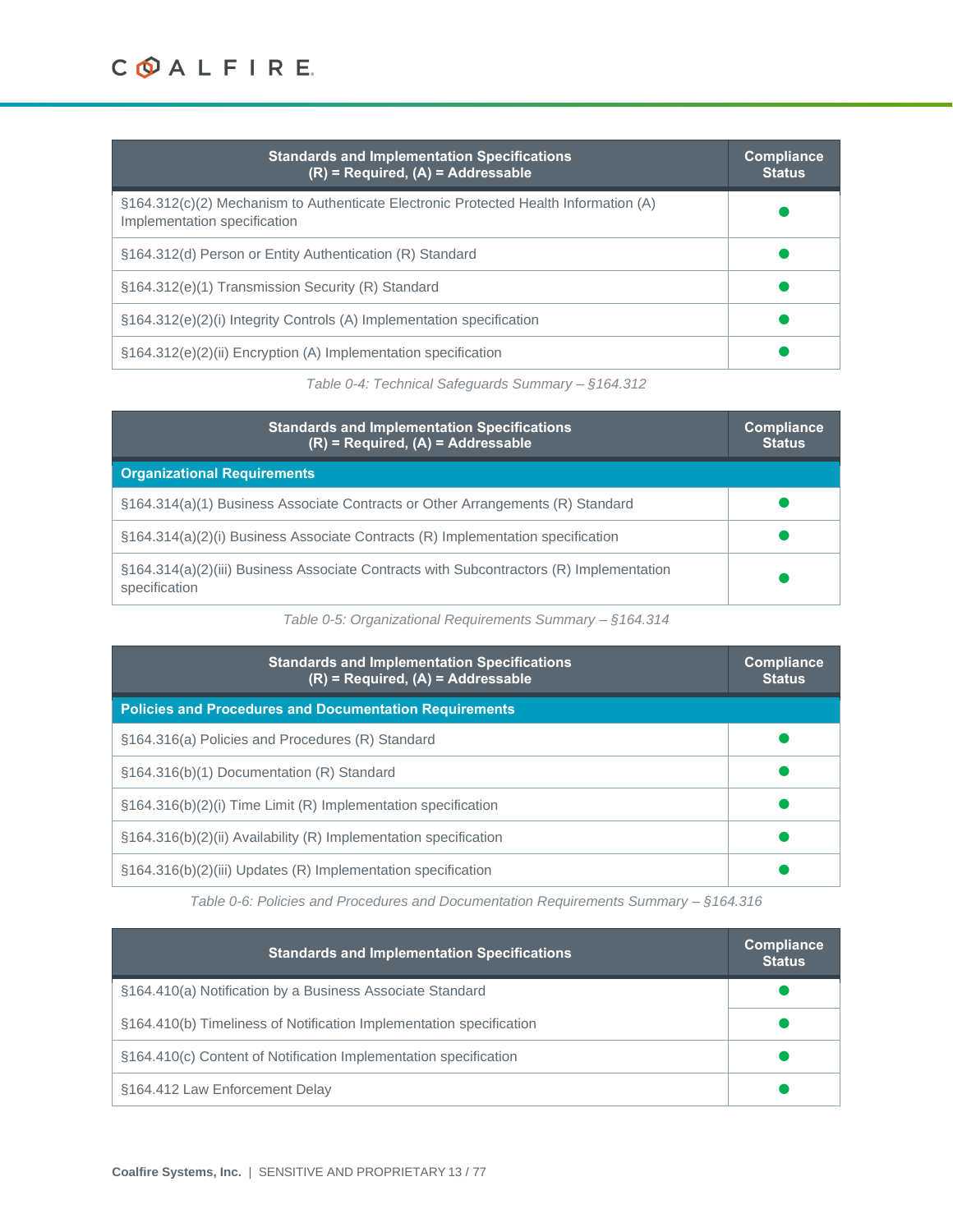| <b>Standards and Implementation Specifications</b>          | Compliance<br><b>Status</b> |
|-------------------------------------------------------------|-----------------------------|
| §164.414(b) Administrative Requirements and Burden of Proof |                             |

*Table 0-7: Breach Notification Rule Summary – §164.404–164.414*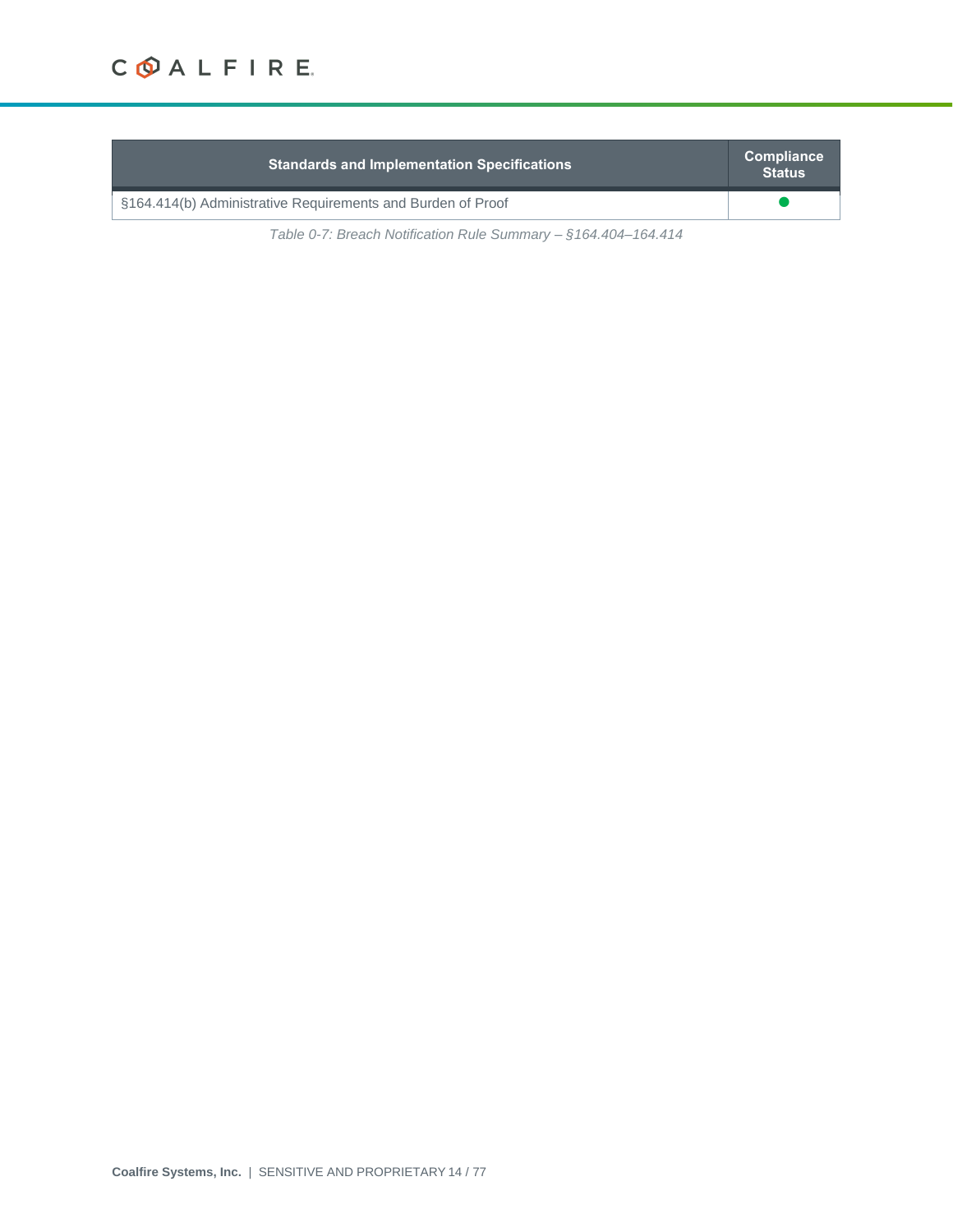# Observations and Recommendations

### Administrative Safeguards – §164.308

| Administrative Safeguards - §164.308                                                                                                                                                                                         |               |
|------------------------------------------------------------------------------------------------------------------------------------------------------------------------------------------------------------------------------|---------------|
| Security Management Process - 164.308(a)(1)                                                                                                                                                                                  |               |
| Security Management Process (R) - 164.308(a)(1)(i)                                                                                                                                                                           | <b>Status</b> |
| Implement policies and procedures to prevent, detect, contain, and correct security violations.                                                                                                                              |               |
| <b>Control Observations/Gaps Noted</b>                                                                                                                                                                                       |               |
| <b>Documents/Evidence Reviewed:</b><br>DOC-001 - IS-51-ISM020 Information Security Organization Policy.pdf<br>DOC-002 - IS-51-ISM010 Information Security Program Policy.pdf                                                 |               |
| <b>Observations:</b><br>Coalfire reviewed documentation and confirmed that policies and procedures were in place to implement countermeasures or safeguards to prevent, detect,<br>contain, and correct security violations. |               |
| Coalfire inquired of management and validated that documentation related to security violations has been reviewed, disseminated, and implemented for the in-<br>scope environment.                                           |               |
| Coalfire reviewed evidence and confirmed that policies and procedures have been implemented to prevent, detect, contain, and correct security violations.                                                                    |               |
| <b>Gaps Noted:</b><br>None                                                                                                                                                                                                   |               |
| <b>Recommendations</b>                                                                                                                                                                                                       |               |
| None                                                                                                                                                                                                                         |               |
| Risk Analysis (R) - 164.308(a)(1)(ii)(A)                                                                                                                                                                                     | <b>Status</b> |
| Conduct an accurate and thorough assessment of the potential risks and vulnerabilities to the confidentiality, integrity, and availability of<br>electronic PHI held by the covered entity or business associate.            |               |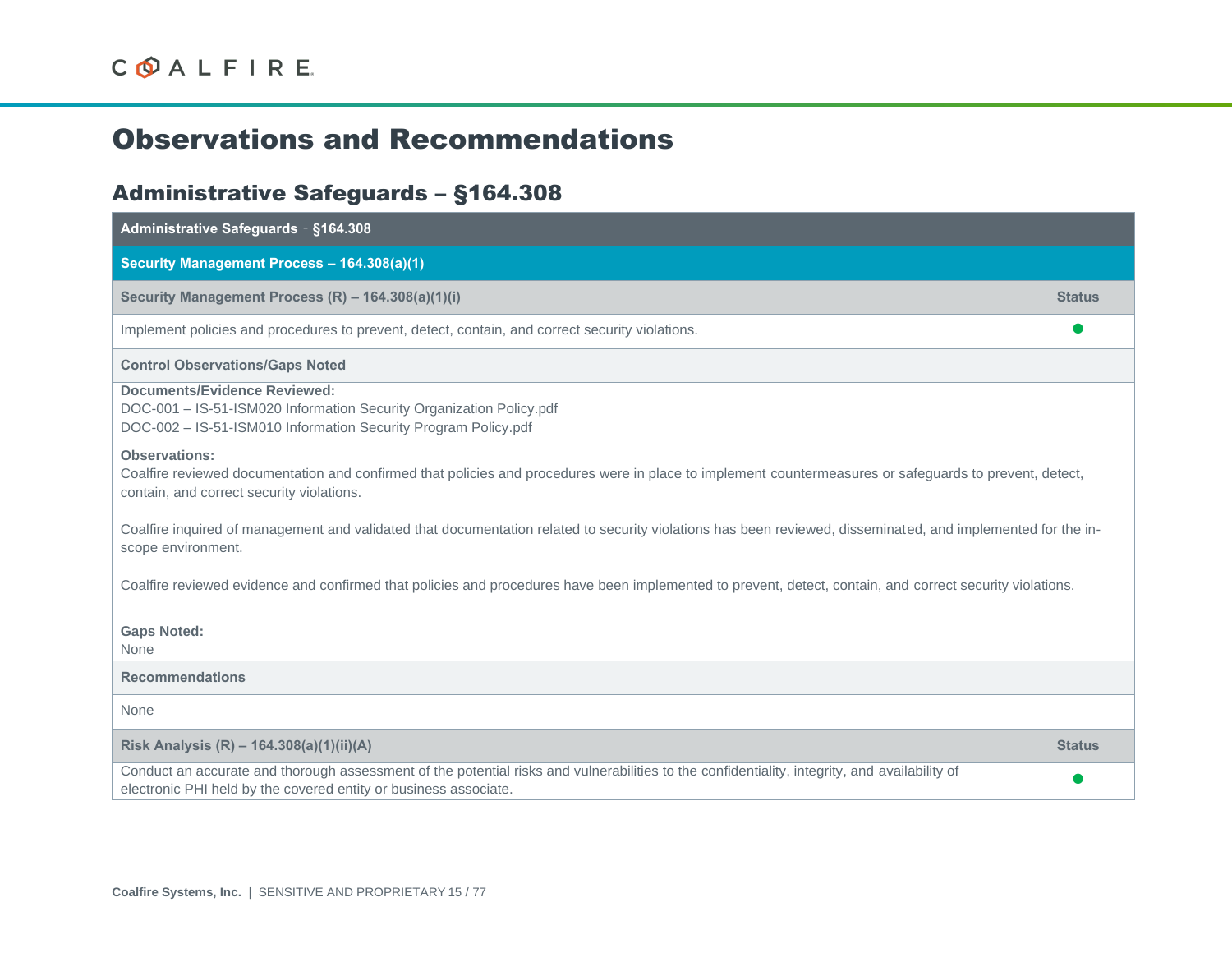#### **Administrative Safeguards** – **§164.308**

#### **Control Observations/Gaps Noted**

#### **Documents/Evidence Reviewed:**

DOC-003 – IS-43-IS100 IT Risk Management Policy.pdf DOC-004 – IS - 42 - ISM Risks management register.xlsx DOC-005 – IS - 42 - RiskReport- Sept 2021.pdf

#### **Observations:**

Coalfire reviewed documentation and confirmed that policies and procedures related to risk analysis were in place and required a periodic assessment to be performed on the risks and vulnerabilities to the in-scope environment.

Coalfire inquired of management and validated that documentation related to risk analysis has been reviewed, disseminated, and implemented for the in-scope environment.

Coalfire reviewed evidence and confirmed that a risk analysis for the in-scope environment was performed within the review period and included:

- A defined scope identifying all systems that create, transmit, maintain, or transmit ePHI.
- An assessment of the risks and vulnerabilities to the confidentiality, integrity, and availability of all ePHI.
- The details of identified threats and vulnerabilities.
- An assessment of the current security measures.
- Impact and likelihood analysis.
- Risk rating.

#### **Gaps Noted:**

None

#### **Recommendations**

None

| Risk Management $(R)$ – 164.308(a)(1)(ii)(B)                                                                                                 | <b>Status</b> |
|----------------------------------------------------------------------------------------------------------------------------------------------|---------------|
| Implement security measures sufficient to reduce risks and vulnerabilities to a reasonable and appropriate level to comply with §164.306(a). |               |
| <b>Control Observations/Gaps Noted</b>                                                                                                       |               |
| Documents/Evidence Reviewed:                                                                                                                 |               |
| DOC-003 - IS-43-IS100 IT Risk Management Policy.pdf                                                                                          |               |
| DOC-004 - IS - 42 - ISM Risks management register.xlsx                                                                                       |               |
| DOC-005 - IS - 42 - RiskReport- Sept 2021.pdf                                                                                                |               |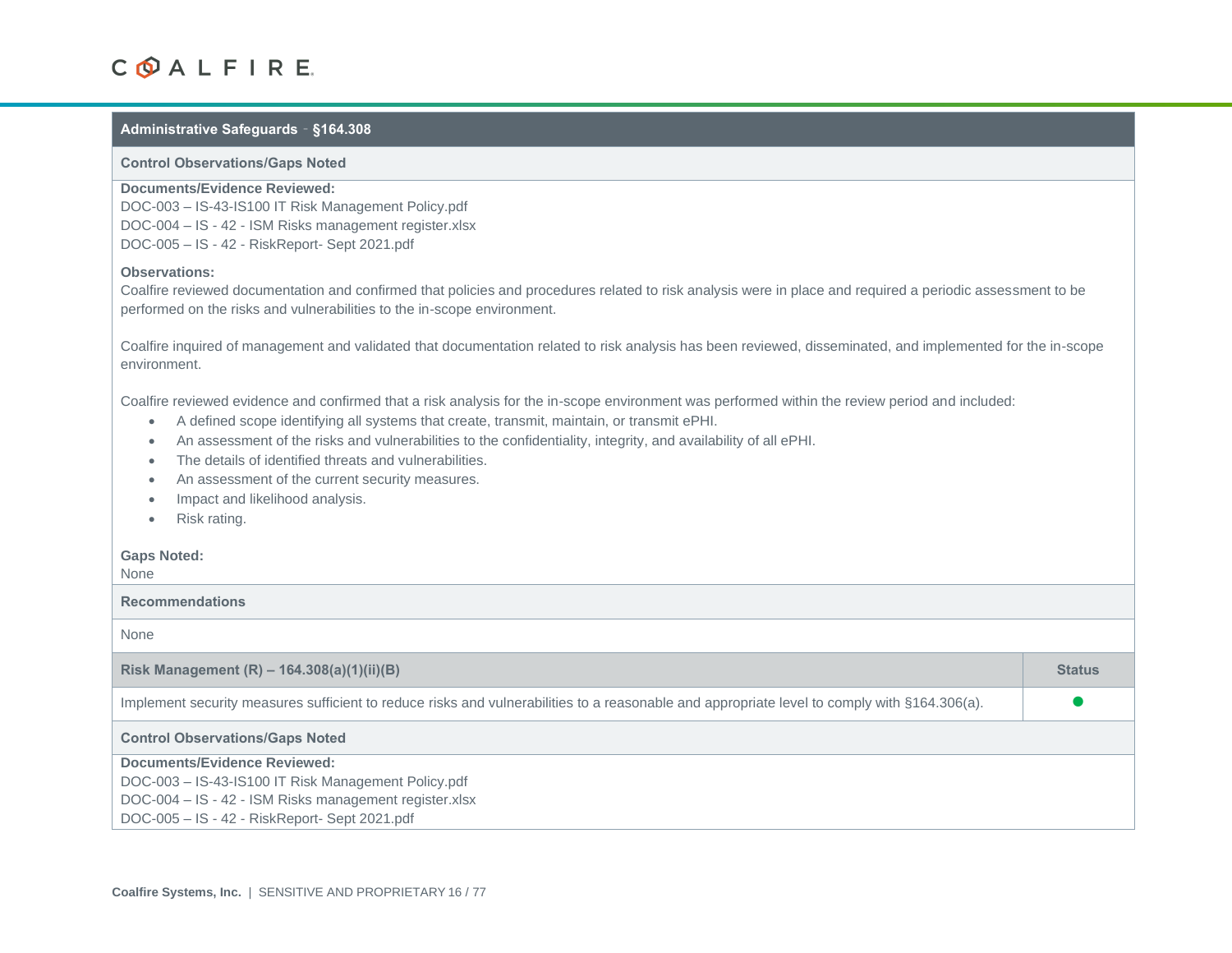#### **Administrative Safeguards** – **§164.308**

#### **Observations:**

Coalfire reviewed documentation and confirmed that policies and procedures related to risk management were in place and demonstrated:

- The process was sufficient to reduce risks to an acceptable level.
- The process was ongoing and communicated throughout the organization.
- Mitigation efforts were in place to lower residual risks.

Coalfire inquired of management and validated that documentation related to risk management has been reviewed, disseminated, and implemented for the inscope environment.

Coalfire reviewed evidence and confirmed that:

- Risk mitigation strategies were documented, prioritized, and contained associated action plans.
- Implemented security measures appropriately addressed the threats and vulnerabilities identified in the risk analysis according to the risk rating.
- Security measures were sufficient to mitigate or remediate the identified risks to an acceptable level.

#### **Gaps Noted:**

#### None

#### **Recommendations**

None

| Sanction Policy (R) – $164.308(a)(1)(ii)(C)$                                                                                                                       | <b>Status</b> |
|--------------------------------------------------------------------------------------------------------------------------------------------------------------------|---------------|
| Apply appropriate sanctions against workforce members who fail to comply with the security policies and procedures of the covered entity or<br>business associate. |               |
| <b>Control Observations/Gaps Noted</b>                                                                                                                             |               |
| Documents/Evidence Reviewed:                                                                                                                                       |               |
| DOC-006 - HR-21- Internal Regulation - Employee's Handbook [ENG].pdf                                                                                               |               |
| <b>Observations:</b>                                                                                                                                               |               |

#### Coalfire reviewed documentation and confirmed that policies and procedures related to sanctions were in place to communicate the disciplinary actions that may result when a workforce member violates the organization's policies or security measures involving ePHI.

Coalfire inquired of management and validated that documentation related to sanctions has been reviewed, disseminated, and implemented for the in-scope environment.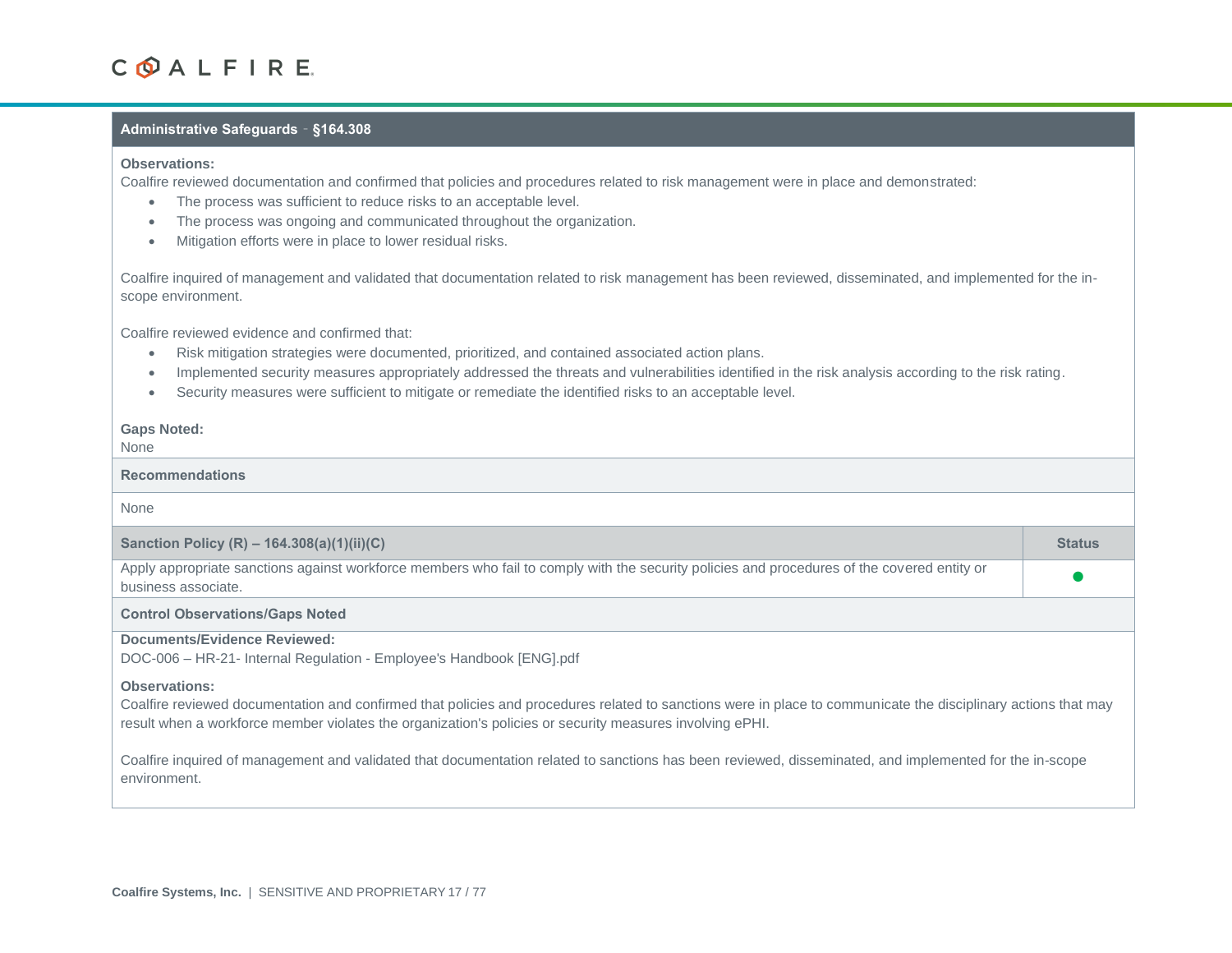#### **Administrative Safeguards** – **§164.308**

Coalfire inquired of management and confirmed that no security violations resulting in disciplinary actions occurred within the review period.

| <b>Gaps Noted:</b><br>None                                                                                                                                                                                                                                                                                                                                                                                                                                                                                |               |
|-----------------------------------------------------------------------------------------------------------------------------------------------------------------------------------------------------------------------------------------------------------------------------------------------------------------------------------------------------------------------------------------------------------------------------------------------------------------------------------------------------------|---------------|
| <b>Recommendations</b>                                                                                                                                                                                                                                                                                                                                                                                                                                                                                    |               |
| None                                                                                                                                                                                                                                                                                                                                                                                                                                                                                                      |               |
| Information System Activity Review (R) - 164.308(a)(1)(ii)(D)                                                                                                                                                                                                                                                                                                                                                                                                                                             | <b>Status</b> |
| Implement procedures to regularly review records of information system activity, such as audit logs, access reports, and security incident<br>tracking reports.                                                                                                                                                                                                                                                                                                                                           |               |
| <b>Control Observations/Gaps Noted</b>                                                                                                                                                                                                                                                                                                                                                                                                                                                                    |               |
| Documents/Evidence Reviewed:<br>DOC-007 - IS-47-IS140 Access Control Policy.pdf<br>DOC-008 - Nimbus - 78 - OT - Access reviews for a sample of quarters - access review Q2.png<br>DOC-009 - IR-19028.doc<br>DOC-010 - Nimbus - 78 - OT - Access reviews for a sample of quarters - access review Q1.png                                                                                                                                                                                                   |               |
| <b>Observations:</b><br>Coalfire reviewed documentation and confirmed that policies and procedures related to information security activity review were in place and addressed the<br>periodic review of audit logs, access reports, log-in monitoring reports, and security incident tracking reports for all systems that handle or impact ePHI.<br>Coalfire inquired of management and validated that documentation related to information system activity review has been reviewed, disseminated, and |               |
| implemented for the in-scope environment.                                                                                                                                                                                                                                                                                                                                                                                                                                                                 |               |
| Coalfire reviewed evidence and confirmed that in-scope information systems generated activity records and activity reviews were performed by qualified<br>individuals according to the organization's required frequency.                                                                                                                                                                                                                                                                                 |               |
| <b>Gaps Noted:</b><br>None                                                                                                                                                                                                                                                                                                                                                                                                                                                                                |               |
| <b>Recommendations</b>                                                                                                                                                                                                                                                                                                                                                                                                                                                                                    |               |
| None                                                                                                                                                                                                                                                                                                                                                                                                                                                                                                      |               |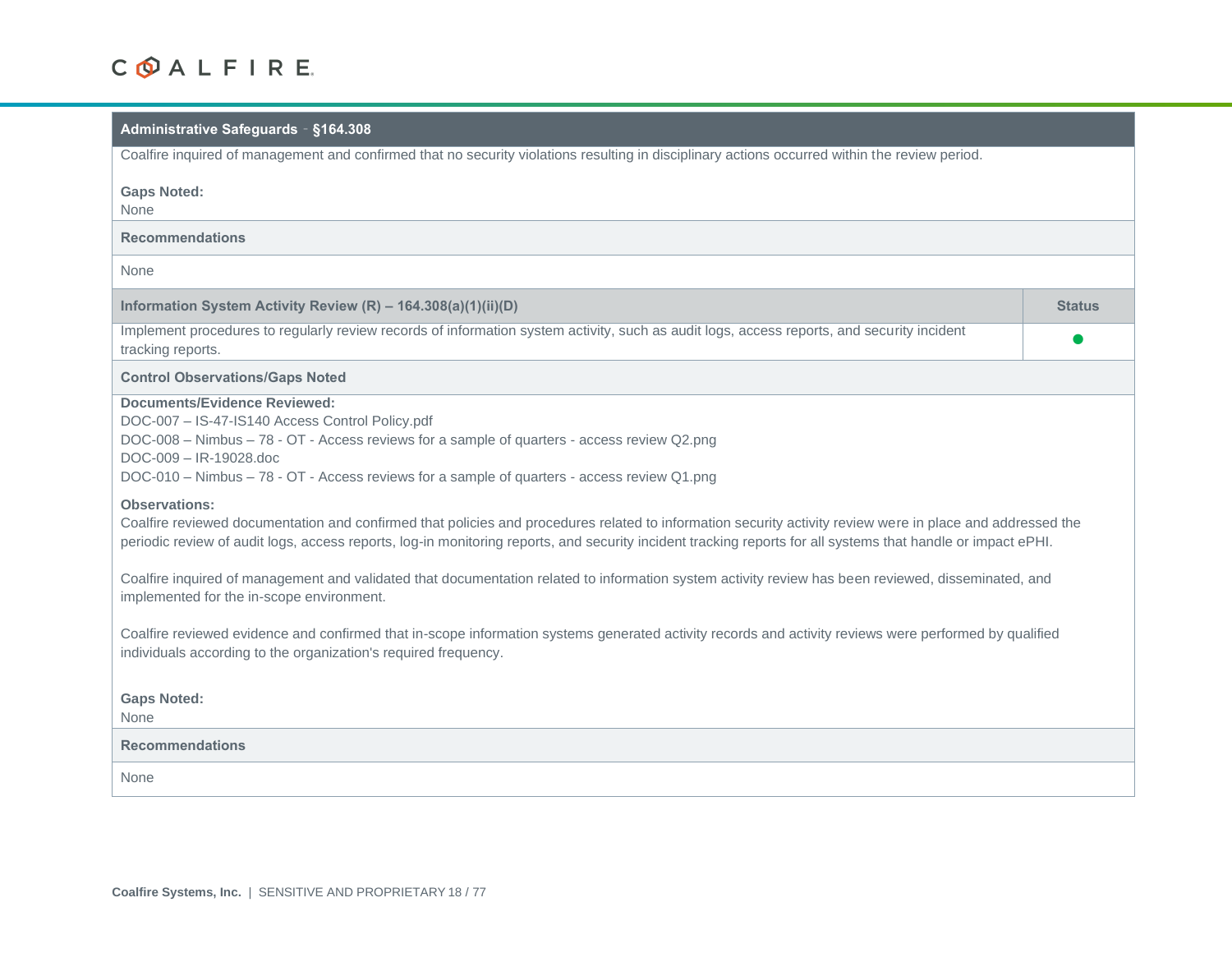| Administrative Safeguards - §164.308                                                                                                                                                                                                                                                                                                                                                     |               |
|------------------------------------------------------------------------------------------------------------------------------------------------------------------------------------------------------------------------------------------------------------------------------------------------------------------------------------------------------------------------------------------|---------------|
| Assigned Security Responsibility - 164.308(a)(2)                                                                                                                                                                                                                                                                                                                                         |               |
| Assigned Security Responsibility (R) - 164.308(a)(2)                                                                                                                                                                                                                                                                                                                                     | <b>Status</b> |
| Identify the security official who is responsible for the development and implementation of the policies and procedures required by this subpart<br>for the covered entity or business associate.                                                                                                                                                                                        |               |
| <b>Control Observations/Gaps Noted</b>                                                                                                                                                                                                                                                                                                                                                   |               |
| <b>Documents/Evidence Reviewed:</b><br>DOC-001 - IS-51-ISM020 Information Security Organization Policy.pdf                                                                                                                                                                                                                                                                               |               |
| <b>Observations:</b><br>Coalfire reviewed documentation and confirmed that policies and procedures related to the assignment of a security official were in place and identified the<br>responsibilities of the role.                                                                                                                                                                    |               |
| Coalfire inquired of management and validated that documentation related to the establishment and duties of the security official has been reviewed,<br>disseminated, and implemented for the in-scope environment.                                                                                                                                                                      |               |
| Coalfire reviewed the documentation and confirmed that an individual (or group of individuals) was designated as the security official, their duties were clearly<br>defined, their identity was communicated to the workforce, and the security official was responsible for compliance with the HIPAA Security Rule and for the<br>implementation of security policies and procedures. |               |
| <b>Gaps Noted:</b><br>None                                                                                                                                                                                                                                                                                                                                                               |               |
| <b>Recommendations</b>                                                                                                                                                                                                                                                                                                                                                                   |               |
| <b>None</b>                                                                                                                                                                                                                                                                                                                                                                              |               |
| Workforce Security - 164.308(a)(3)                                                                                                                                                                                                                                                                                                                                                       |               |
| Workforce Security $(R)$ – 164.308(a)(3)(i)                                                                                                                                                                                                                                                                                                                                              | <b>Status</b> |
| Implement policies and procedures to ensure that all members of its workforce have appropriate access to electronic protected health<br>information, as provided under paragraph (a)(4) of this section, and to prevent those workforce members who do not have access under<br>paragraph (a)(4) of this section from obtaining access to electronic protected health information        |               |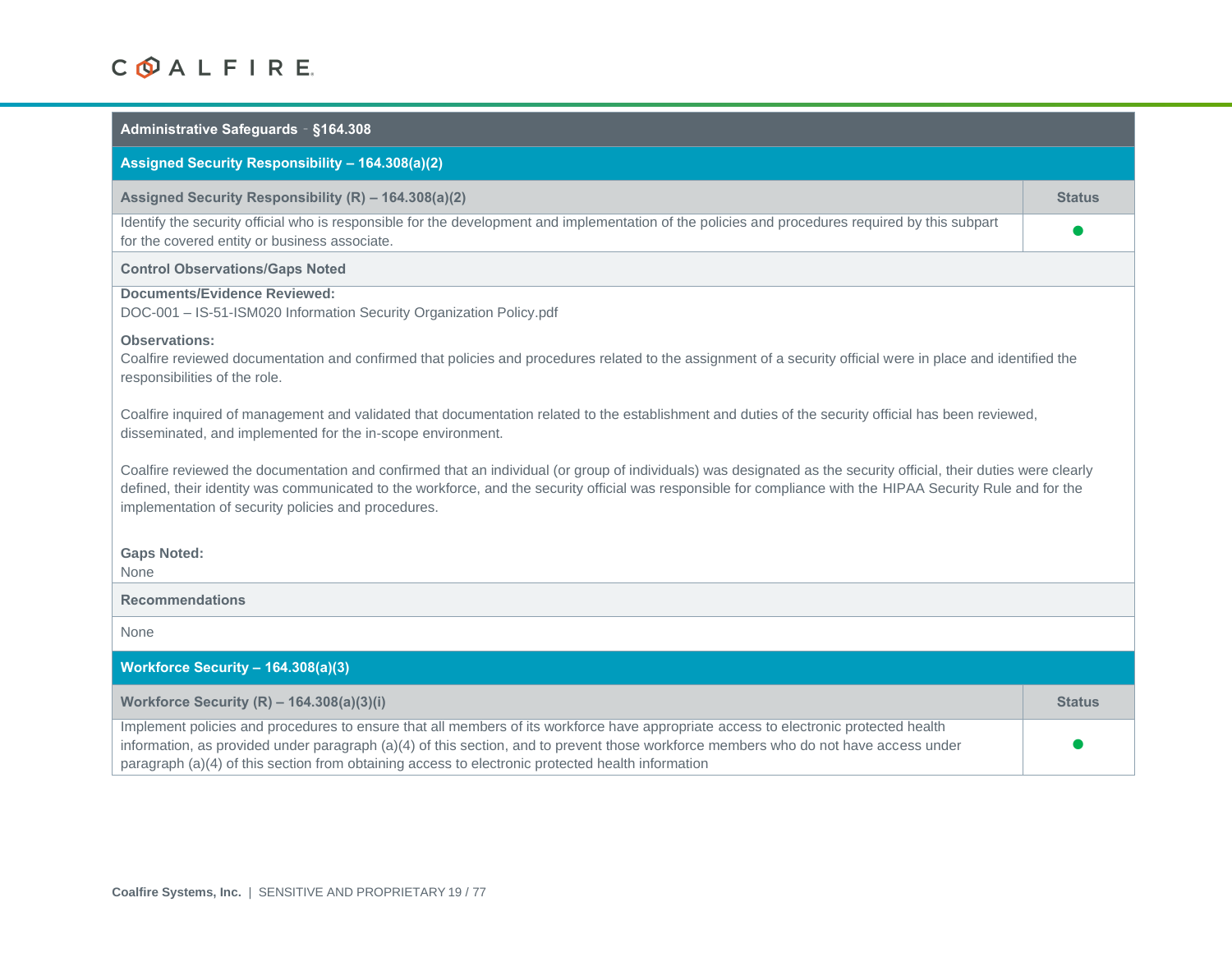#### **Administrative Safeguards** – **§164.308**

#### **Control Observations/Gaps Noted**

#### **Documents/Evidence Reviewed:**

DOC-007 – IS-47-IS140 Access Control Policy.pdf DOC-008 – Nimbus – 78 - OT - Access reviews for a sample of quarters - access review Q2.png DOC-010 – Nimbus – 78 - OT - Access reviews for a sample of quarters - access review Q1.png DOC-011 – B2B2C - 77 - [#ITS-45491] INTRANET - Induction Form Submitted for Silviu Ionut Mertic 6\_3\_2021.pdf DOC-012 – B2B2C - 77 - [#ITS-46354] pdfs05 write access request - Silviu Mertic.pdf

#### **Observations:**

Coalfire reviewed documentation and confirmed that policies and procedures related to workforce security were in place and ensured that:

- Workforce members were granted the minimum necessary access to systems or applications containing ePHI according to their job role and responsibilities.
- The various levels of access (e.g., access matrix, roles) to information systems were appropriately approved and communicated.
- Management periodically reviewed workforce members' access to information systems and applications that contain ePHI to validate the access continues to be appropriate.

Coalfire inquired of management and validated that documentation related to workforce security has been reviewed, disseminated, and implemented for the inscope environment.

Coalfire reviewed evidence and confirmed that:

- Access granted to workforce members was provisioned according to the levels required for their job descriptions and duties and was approved by the appropriate management.
- Management conducted access reviews on a scheduled, periodic basis to re-certify that workforce members continued to have the appropriate access.

#### **Gaps Noted:**

None **Recommendations** None **Authorization and/or Supervision (A) – 164.308(a)(3)(ii)(A) Status** Implement procedures for the authorization and/or supervision of workforce members who work with electronic protected health information or in **ORIC CONTENT CONTENT CONTENT CONTENT CONTENT** CONTENT CONTENT CONTENT CONTENT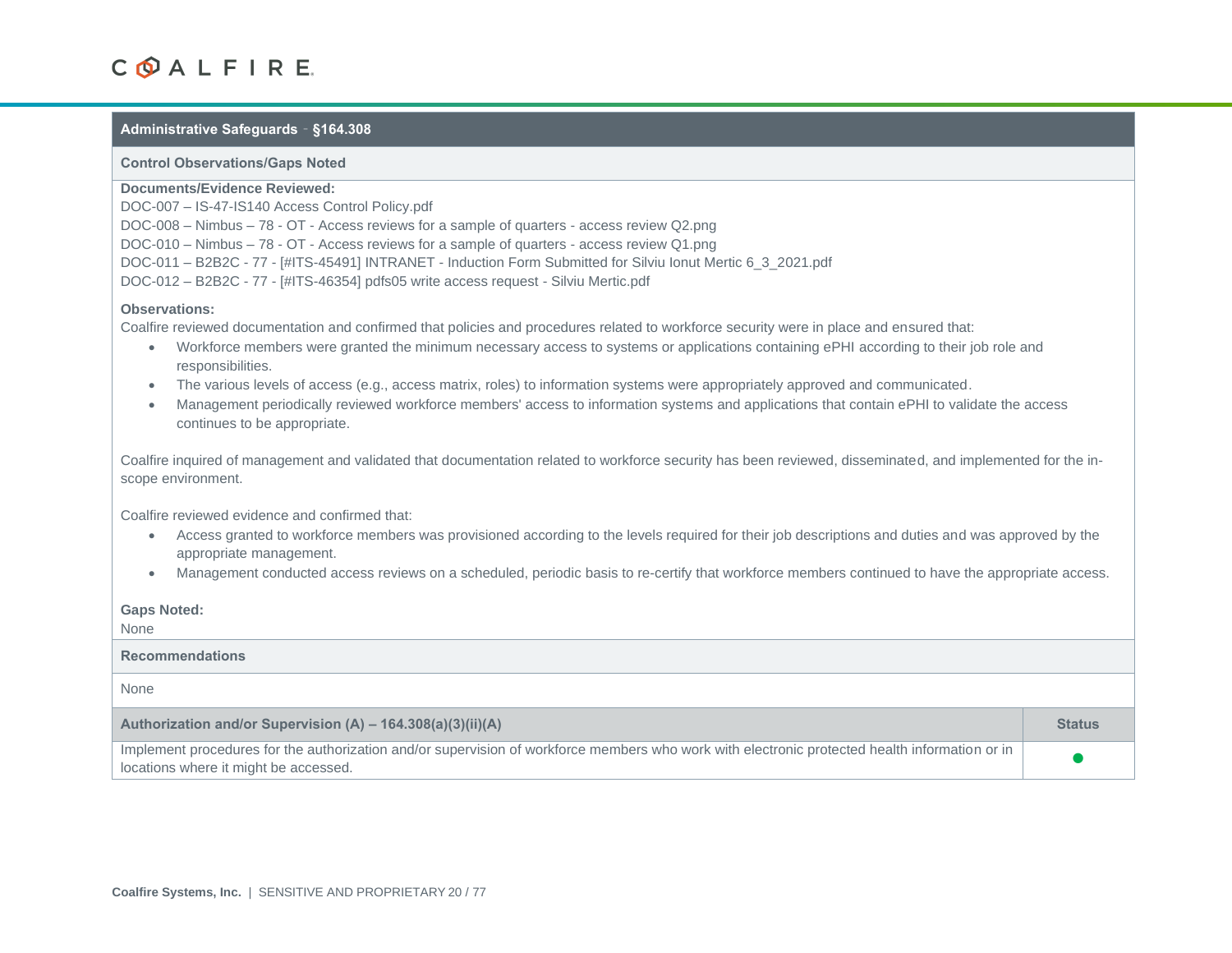#### **Administrative Safeguards** – **§164.308**

#### **Control Observations/Gaps Noted**

#### **Documents/Evidence Reviewed:**

DOC-007 – IS-47-IS140 Access Control Policy.pdf DOC-011 – B2B2C - 77 - [#ITS-45491] INTRANET - Induction Form Submitted for Silviu Ionut Mertic 6\_3\_2021.pdf DOC-012 – B2B2C - 77 - [#ITS-46354] pdfs05 write access request - Silviu Mertic.pdf

#### **Observations:**

Coalfire reviewed documentation and confirmed that policies and procedures related to the appropriate authorization and/or supervision of workforce members who work with ePHI, or with information systems or in locations where ePHI may be stored or accessed, were in place and included:

- Identification of the management level individuals or roles who have the authority to approve access.
- Processes for submitting and granting access.
- Verification of the authorization and/or supervisory approvals and of the workforce members' levels of access ePHI.

Coalfire inquired of management and validated that documentation related to access authorization and supervision of workforce members has been reviewed, disseminated, and implemented for the in-scope environment.

Coalfire reviewed evidence and confirmed that workforce members who were authorized for access to ePHI, or to systems or locations where ePHI might be accessed, were properly authorized in accordance with the organization's related policies and procedures.

#### **Gaps Noted:**

None

## **Recommendations** None **Workforce Clearance Procedure (A) – 164.308(a)(3)(ii)(B) Status** Implement procedures to determine that the access of a workforce member to electronic protected health information is appropriate. **Control Observations/Gaps Noted Documents/Evidence Reviewed:** DOC-007 – IS-47-IS140 Access Control Policy.pdf DOC-013 – HR-23-report Cosmin Alexandru Florea.pdf DOC-008 – Nimbus – 78 - OT - Access reviews for a sample of quarters - access review Q2.png

DOC-010 – Nimbus – 78 - OT - Access reviews for a sample of quarters - access review Q1.png

DOC-011 – B2B2C - 77 - [#ITS-45491] INTRANET - Induction Form Submitted for Silviu Ionut Mertic 6\_3\_2021.pdf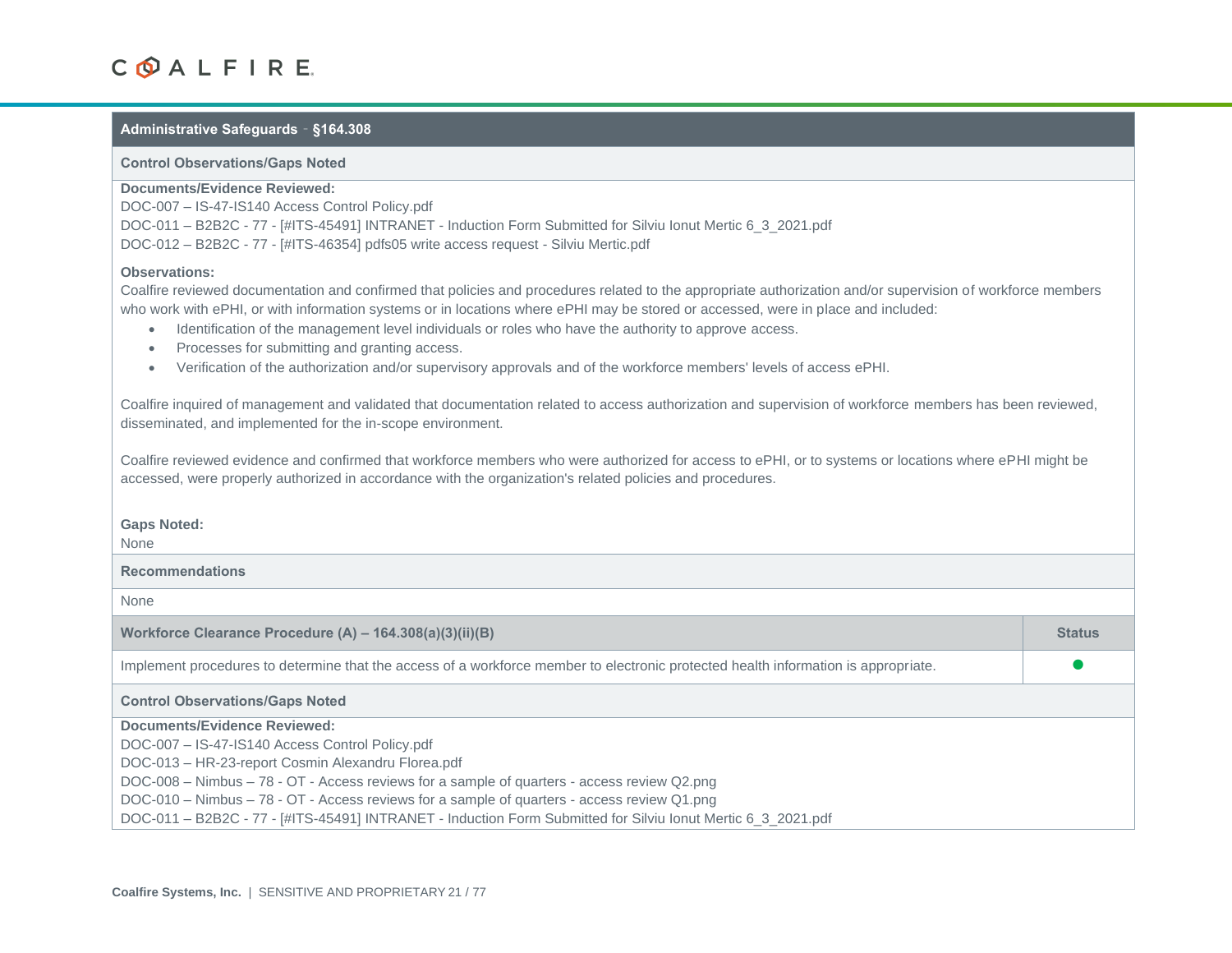#### **Administrative Safeguards** – **§164.308**

DOC-012 – B2B2C - 77 - [#ITS-46354] pdfs05 write access request - Silviu Mertic.pdf

#### **Observations:**

Coalfire reviewed documentation and confirmed that policies and procedures related to workforce clearance were in place and included conducting background checks.

Coalfire inquired of management and validated that documentation related to workforce clearance has been reviewed, disseminated, and implemented for the inscope environment.

Coalfire reviewed evidence and confirmed that background checks were performed as part of the pre-employment process and were re-validated as appropriate.

#### **Gaps Noted:**

None

#### **Recommendations**

None

| Termination Procedures (A) – 164.308(a)(3)(ii)(C)                                                                                                                                                                                                                   | <b>Status</b> |
|---------------------------------------------------------------------------------------------------------------------------------------------------------------------------------------------------------------------------------------------------------------------|---------------|
| Implement procedures for terminating access to electronic protected health information when the employment of, or other arrangement with, a<br>workforce member ends or as required by determinations made as specified in paragraph (a)(3)(ii)(B) of this section. |               |
| <b>Control Observations/Gaps Noted</b>                                                                                                                                                                                                                              |               |
| <b>Documents/Evidence Reviewed:</b>                                                                                                                                                                                                                                 |               |
| DOC-007 - IS-47-IS140 Access Control Policy.pdf                                                                                                                                                                                                                     |               |
| DOC-014 - 141.ISD-Leavingform-171221-1533-52.pdf                                                                                                                                                                                                                    |               |
| DOC-015 - [#CERES-24370] Remove GravityZone account - jsimon@bitdefender.com.pdf                                                                                                                                                                                    |               |
| DOC-016 - term check.PNG                                                                                                                                                                                                                                            |               |
| DOC-017 - [#ITS-45093] INTRANET - Leaving Form Submitted for Jose SIMON 5_14_2021.pdf                                                                                                                                                                               |               |
| DOC-018 - Expiration date automation.docx                                                                                                                                                                                                                           |               |
| <b>Observations:</b>                                                                                                                                                                                                                                                |               |
| Coalfire reviewed documentation and confirmed that policies and procedures related to access termination (when employment terminates or job assignment                                                                                                              |               |
| changes) were in place and supported:                                                                                                                                                                                                                               |               |
| Recovery of company-owned devices (e.g., laptops, USB devices, smart phones).                                                                                                                                                                                       |               |
| Deactivation of access to information systems for voluntary and involuntary terminations.                                                                                                                                                                           |               |

• Termination of access by third-parties (e.g., contractors, vendors), where applicable.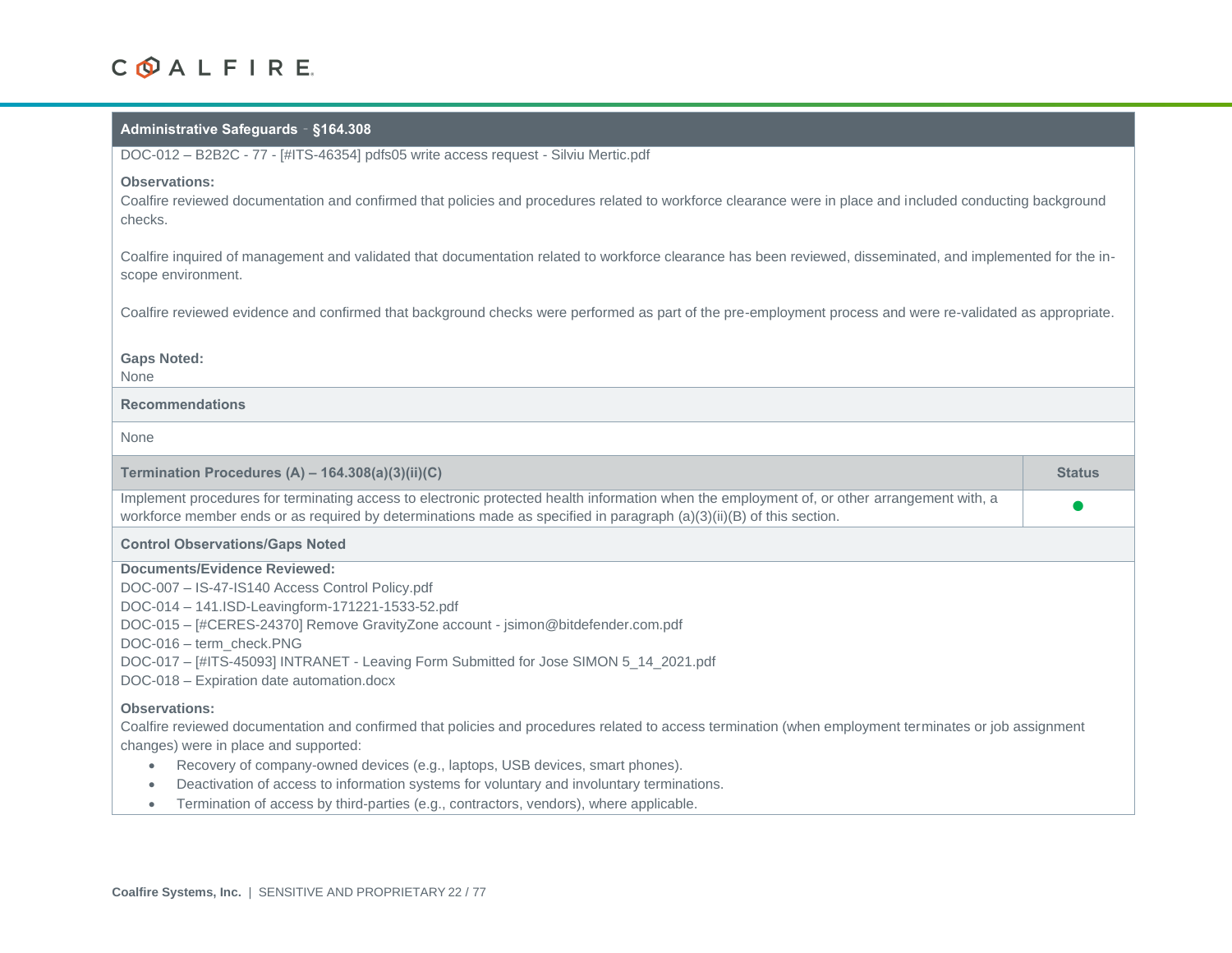#### **Administrative Safeguards** – **§164.308**

• Timeframes to terminate access according to risk.

Coalfire inquired of management and validated that documentation related to access termination has been reviewed, disseminated, and implemented for the inscope environment.

Coalfire reviewed evidence and confirmed that procedures were implemented for terminating workforce member and third-party access in a timely manner when employment arrangements terminate or job duties change.

#### **Gaps Noted:**

None

**Recommendations**

None

#### **Information Access Management – 164.308(a)(4)**

| Information Access Management $(R)$ – 164.308(a)(4)(i)                                                                                      | <b>Status</b> |
|---------------------------------------------------------------------------------------------------------------------------------------------|---------------|
| Implement policies and procedures for authorizing access to electronic protected health information that are consistent with the applicable |               |
| requirements of subpart E of this part.                                                                                                     |               |
|                                                                                                                                             |               |

#### **Control Observations/Gaps Noted**

#### **Documents/Evidence Reviewed:**

DOC-007 – IS-47-IS140 Access Control Policy.pdf

DOC-011 – B2B2C - 77 - [#ITS-45491] INTRANET - Induction Form Submitted for Silviu Ionut Mertic 6\_3\_2021.pdf

DOC-012 – B2B2C - 77 - [#ITS-46354] pdfs05 write access request - Silviu Mertic.pdf

DOC-015 – [#CERES-24370] Remove GravityZone account - jsimon@bitdefender.com.pdf

DOC-017 – [#ITS-45093] INTRANET - Leaving Form Submitted for Jose SIMON 5\_14\_2021.pdf

#### **Observations:**

Coalfire reviewed documentation and confirmed that policies and procedures related to access restriction were in place to restrict ePHI access to only those persons and entities with a need for access and complied with the minimum necessary requirement.

Coalfire inquired of management and validated that documentation related to information access restriction has been reviewed, disseminated, and implemented for the in-scope environment.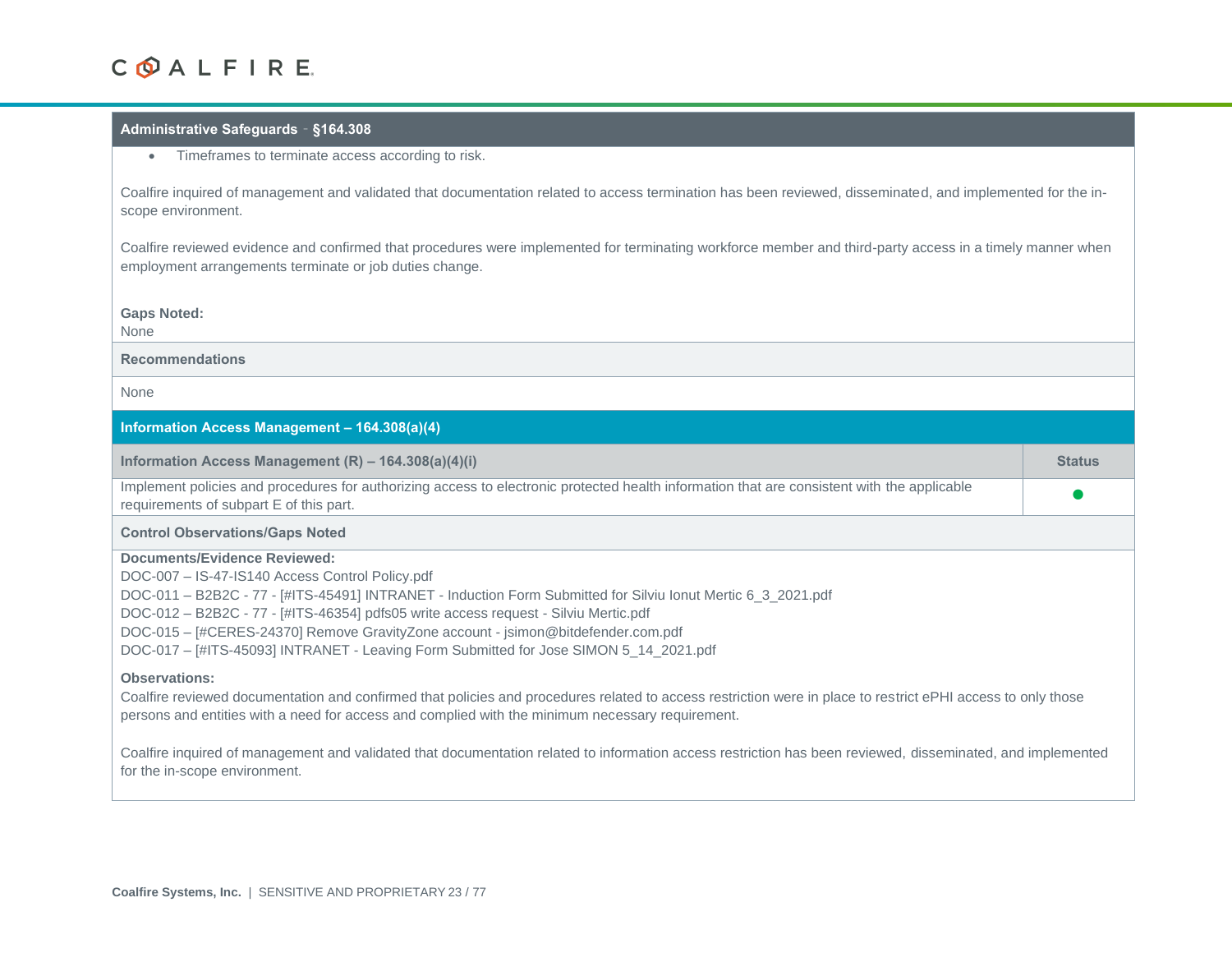#### **Administrative Safeguards** – **§164.308**

Coalfire reviewed evidence of the technical implementation of role-based access and of workforce members' initial access and modification requests and confirmed that the minimum necessary requirement and safeguards that limit unnecessary or inappropriate access to and disclosure of PHI were implemented.

#### **Gaps Noted:**

None

#### **Recommendations**

None

| Access Authorization $(A)$ – 164.308(a)(4)(ii)(B)                                                                                               | <b>Status</b> |
|-------------------------------------------------------------------------------------------------------------------------------------------------|---------------|
| Implement policies and procedures for granting access to electronic protected health information, for example, through access to a workstation, |               |
| transaction, program, process, or other mechanism.                                                                                              |               |
|                                                                                                                                                 |               |

#### **Control Observations/Gaps Noted**

#### **Documents/Evidence Reviewed:**

DOC-007 – IS-47-IS140 Access Control Policy.pdf DOC-011 – B2B2C - 77 - [#ITS-45491] INTRANET - Induction Form Submitted for Silviu Ionut Mertic 6\_3\_2021.pdf DOC-012 – B2B2C - 77 - [#ITS-46354] pdfs05 write access request - Silviu Mertic.pdf

#### **Observations:**

Coalfire reviewed documentation and confirmed that policies and procedures related to logical access were in place for granting access, including the authority and process to grant access, and included:

- Roles required to approve requests to create information system accounts.
- Procedures to create, enable, modify, disable, and remove information system accounts.

Coalfire inquired of management and validated that documentation related to granting logical access has been reviewed, disseminated, and implemented for the in-scope environment.

Coalfire reviewed evidence and confirmed that policies and procedures were implemented for granting access to ePHI, including determining appropriate levels of workforce members' access to systems containing, transmitting, or processing ePHI.

#### **Gaps Noted:**

None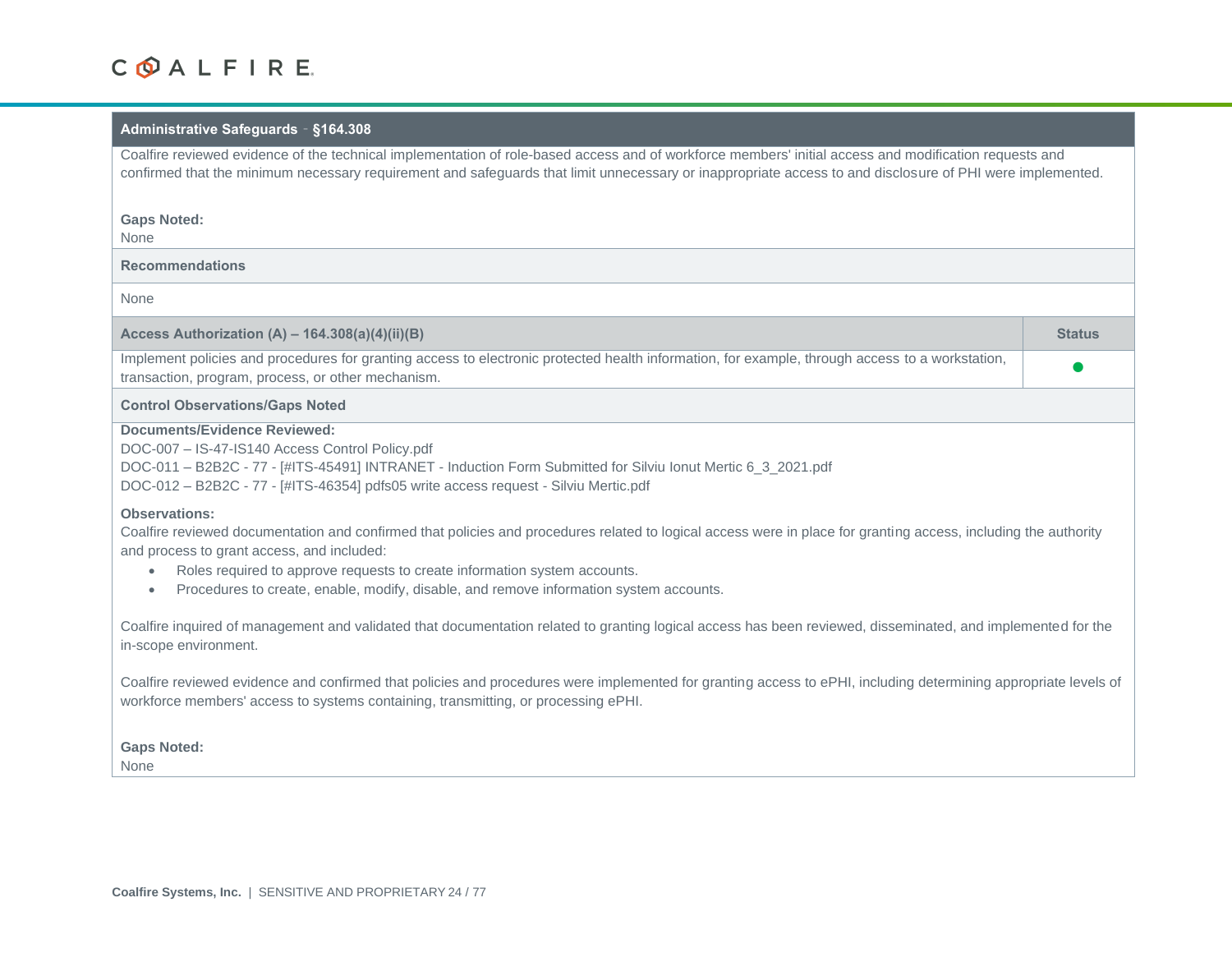| Administrative Safeguards - §164.308 |  |
|--------------------------------------|--|
|                                      |  |

| <b>Recommendations</b>                                                                                                                                                                                                                                                                                                                |               |
|---------------------------------------------------------------------------------------------------------------------------------------------------------------------------------------------------------------------------------------------------------------------------------------------------------------------------------------|---------------|
| <b>None</b>                                                                                                                                                                                                                                                                                                                           |               |
| Access Establishment and Modification (A) - 164.308(a)(4)(ii)(C)                                                                                                                                                                                                                                                                      | <b>Status</b> |
| Implement policies and procedures that, based upon the covered entity's or the business associate's access authorization policies, establish,<br>document, review, and modify a user's right of access to a workstation, transaction, program, or process.                                                                            |               |
| <b>Control Observations/Gaps Noted</b>                                                                                                                                                                                                                                                                                                |               |
| <b>Documents/Evidence Reviewed:</b><br>DOC-007 - IS-47-IS140 Access Control Policy.pdf<br>DOC-011 - B2B2C - 77 - [#ITS-45491] INTRANET - Induction Form Submitted for Silviu lonut Mertic 6_3_2021.pdf<br>DOC-012 - B2B2C - 77 - [#ITS-46354] pdfs05 write access request - Silviu Mertic.pdf                                         |               |
| <b>Observations:</b><br>Coalfire reviewed documentation and confirmed that policies and procedures related to user access were in place to determine if access was appropriately<br>documented, reviewed, or modified for users accessing workstations, transactions, programs, or processes.                                         |               |
| Coalfire inquired of management and validated that documentation related to access establishment and modification has been reviewed, disseminated, and<br>implemented for the in-scope environment.                                                                                                                                   |               |
| Coalfire reviewed evidence and confirmed that:<br>Workforce members' access to information systems was reviewed and recertified in a timely manner by the appropriate personnel.<br>Modifications to individuals' access to information systems were made according to documented policies and procedures and approved by management. |               |
| <b>Gaps Noted:</b><br>None                                                                                                                                                                                                                                                                                                            |               |
| <b>Recommendations</b>                                                                                                                                                                                                                                                                                                                |               |
| <b>None</b>                                                                                                                                                                                                                                                                                                                           |               |
| Security Awareness and Training - 164.308(a)(5)                                                                                                                                                                                                                                                                                       |               |
| Security Awareness and Training (R) - 164.308(a)(5)(i)                                                                                                                                                                                                                                                                                | <b>Status</b> |
| Implement a security awareness and training program for all members of its workforce (including management).                                                                                                                                                                                                                          |               |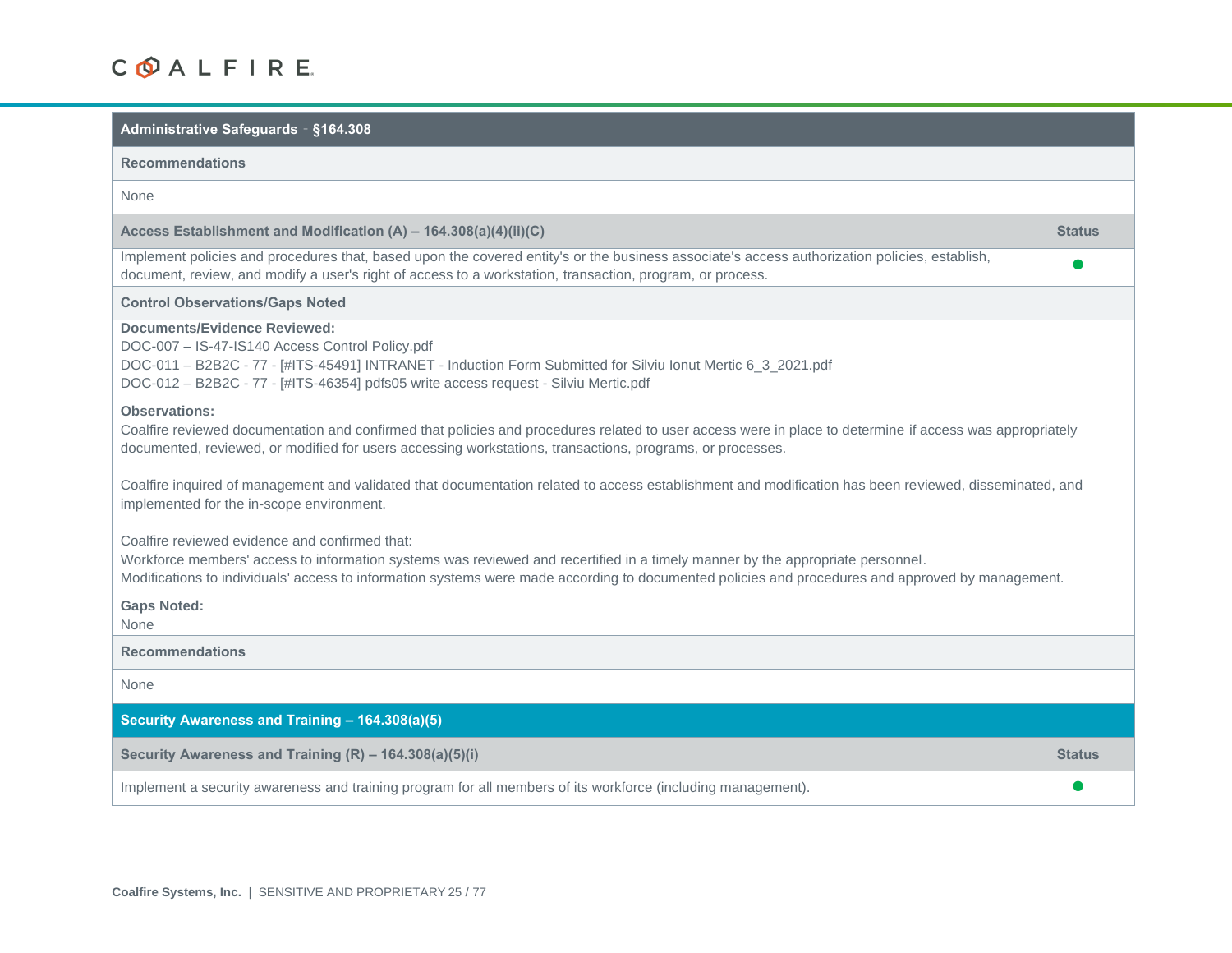#### **Administrative Safeguards** – **§164.308**

#### **Control Observations/Gaps Noted**

#### **Documents/Evidence Reviewed:**

DOC-001 – IS-51-ISM020 Information Security Organization Policy.pdf DOC-019 – B2B2C - 50 - ISM311 Records Retention Schedule.pdf DOC-020 – IS - 30 - training\_current\_users\_2021.xlsx DOC-021 – IS - 31 - training\_new\_users\_sample\_2021.xlsx DOC-022 – IS - 33 - Screenshot 2021-10-22 at 13-21-47 Online Course Learning Bitdefender.png

#### **Observations:**

Coalfire reviewed documentation and confirmed that policies and procedures related to security awareness and training were in place to ensure Bitdefender:

- Provides workforce members security awareness and training upon hire and periodically thereafter.
- Identifies workforce members (including managers, senior executives, and as appropriate, Business Associates, and contractors) who will be provided with the security awareness and training.
- Provides workforce members with security awareness and training when there is a change in the organization's information systems.
- Retains training logs for a minimum of six (6) years.
- Provides training content that emphasizes the importance of information security topics, as well as acceptable use and disclosure of sensitive information.

Coalfire inquired of management and validated that documentation related to security awareness and training has been reviewed, disseminated, and implemented for the in-scope environment.

Coalfire reviewed evidence and confirmed that policies and procedures for a security awareness and training program were implemented for all members of the workforce.

| <b>Gaps Noted:</b><br>None                    |               |
|-----------------------------------------------|---------------|
| <b>Recommendations</b>                        |               |
| None                                          |               |
| Security Reminders (A) - 164.308(a)(5)(ii)(A) | <b>Status</b> |
| Periodic security updates.                    |               |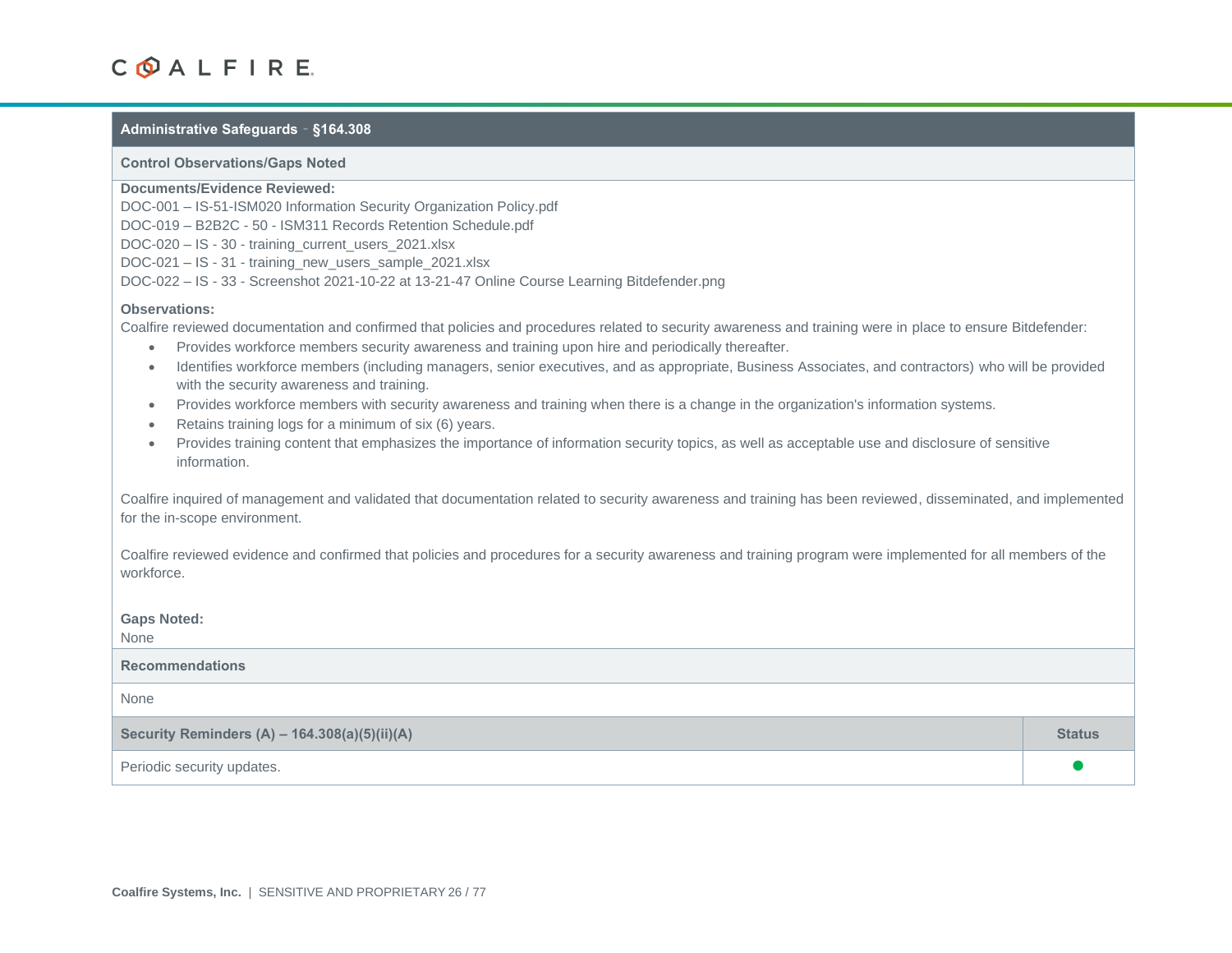#### **Administrative Safeguards** – **§164.308**

#### **Control Observations/Gaps Noted**

#### **Documents/Evidence Reviewed:**

DOC-001 – IS-51-ISM020 Information Security Organization Policy.pdf DOC-020 – IS - 30 - training\_current\_users\_2021.xlsx

DOC-021 – IS - 31 - training\_new\_users\_sample\_2021.xlsx

- DOC-022 IS 33 Screenshot 2021-10-22 at 13-21-47 Online Course Learning Bitdefender.png
- DOC-023 IS 34 Newsletter subscriptions.pdf

#### **Observations:**

Coalfire reviewed documentation and confirmed that policies and procedures were in place to communicate periodic security reminders to workforce members.

Coalfire inquired of management and validated that documentation related to periodic security reminders has been reviewed, disseminated, and implemented for the in-scope environment.

Coalfire reviewed evidence and confirmed that periodic security reminders (e.g., emails, posters, newsletters, phishing campaigns) were communicated to workforce members.

#### **Gaps Noted:**

None

**Recommendations**

None

| Protection from Malicious Software (A) - 164.308(a)(5)(ii)(B)                                        | <b>Status</b> |
|------------------------------------------------------------------------------------------------------|---------------|
| Procedures for guarding against, detecting, and reporting malicious software.                        |               |
| <b>Control Observations/Gaps Noted</b>                                                               |               |
| Documents/Evidence Reviewed:                                                                         |               |
| DOC-022 - IS - 33 - Screenshot 2021-10-22 at 13-21-47 Online Course Learning Bitdefender.png         |               |
| DOC-020 - IS - 30 - training_current_users_2021.xlsx                                                 |               |
| DOC-021 - IS - 31 - training_new_users_sample_2021.xlsx                                              |               |
| DOC-024 - IT - 88 - Screenshot of antimalware configuration.docx                                     |               |
| DOC-025 - ITG-NetworkandSystemHardeningstandardsprocedures-181021-0859-22.pdf                        |               |
| DOC-026 - IT - 82 - Evidence of the most recent security patches applied to a sample of servers.docx |               |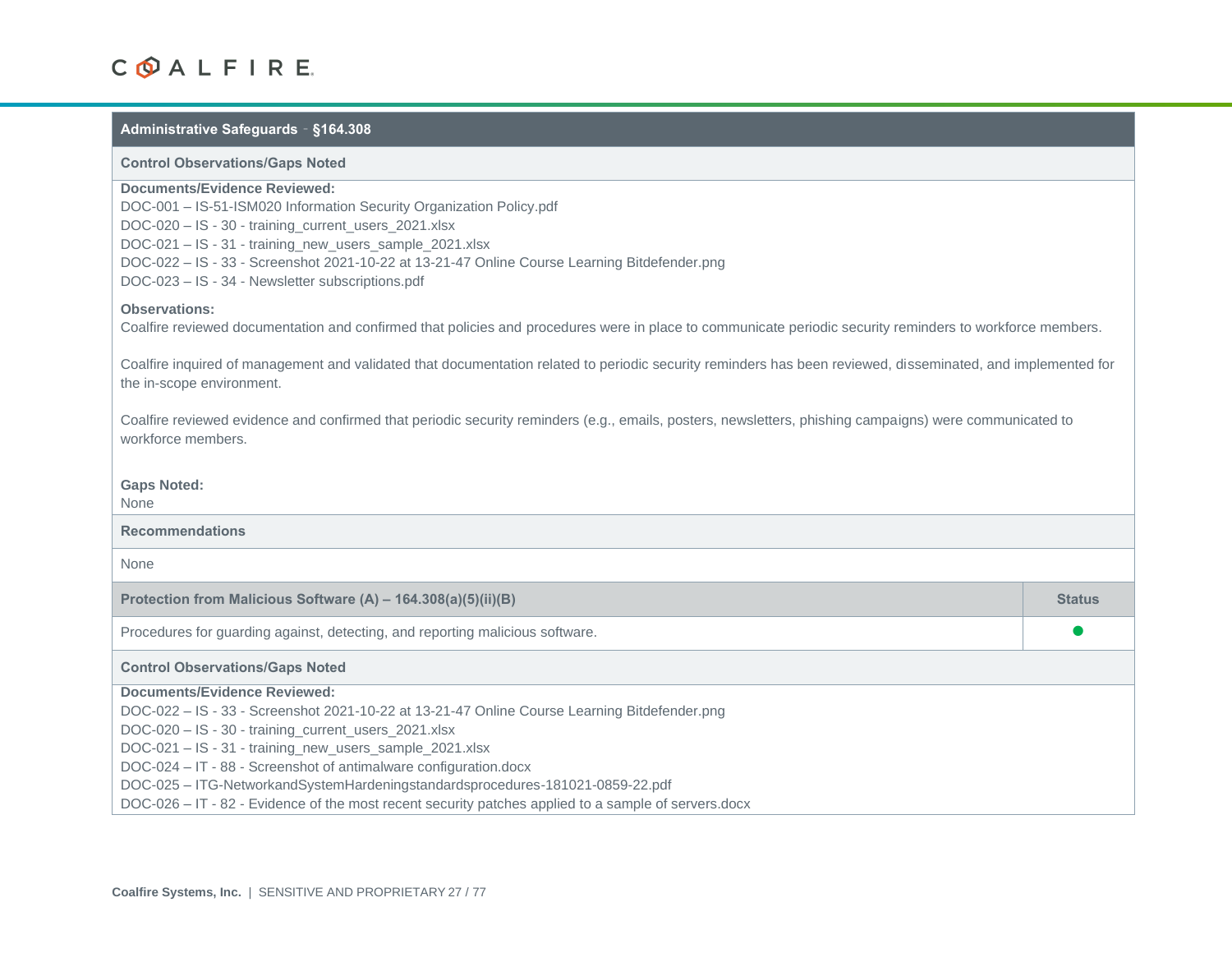#### **Administrative Safeguards** – **§164.308**

#### **Observations:**

Coalfire reviewed documentation and confirmed that policies and procedures were in place for patch management and for protecting against malicious software, and the security awareness and training program included content on malicious software.

Coalfire inquired of management and validated that documentation related to protection against malicious software has been reviewed, disseminated, and implemented for the in-scope environment and that the organization provided antivirus and patching process training to appropriate workforce members.

Coalfire reviewed evidence and confirmed that content on malicious software was included in the security awareness and training program provided to all workforce members, and appropriate workforce members received training for their roles in guarding against, detecting, and reporting malicious software.

**Gaps Noted:**

None

#### **Recommendations**

None

| Log-in Monitoring (A) – $164.308(a)(5)(ii)(C)$                         | <b>Status</b> |
|------------------------------------------------------------------------|---------------|
| Procedures for monitoring log-in attempts and reporting discrepancies. |               |
| <b>Control Observations/Gaps Noted</b>                                 |               |
| Documents/Evidence Reviewed:                                           |               |
| DOC-007 - IS-47-IS140 Access Control Policy.pdf                        |               |
| DOC-020 - IS - 30 - training_current_users_2021.xlsx                   |               |
| DOC-021 - IS - 31 - training new users sample 2021.xlsx                |               |
| $DOC-027 - alert.PNG$                                                  |               |

DOC-028 – AWS monitoring.png DOC-029 – GCP monitoring.png

#### **Observations:**

Coalfire reviewed documentation and confirmed that policies and procedures were in place for log-in monitoring, and the security awareness and training program included specific training for workforce members responsible for monitoring log-in attempts and reporting discrepancies.

Coalfire inquired of management and validated that documentation related to log-in monitoring has been reviewed, disseminated, and implemented for the inscope environment and workforce members responsible for monitoring log-in attempts have received training for their role.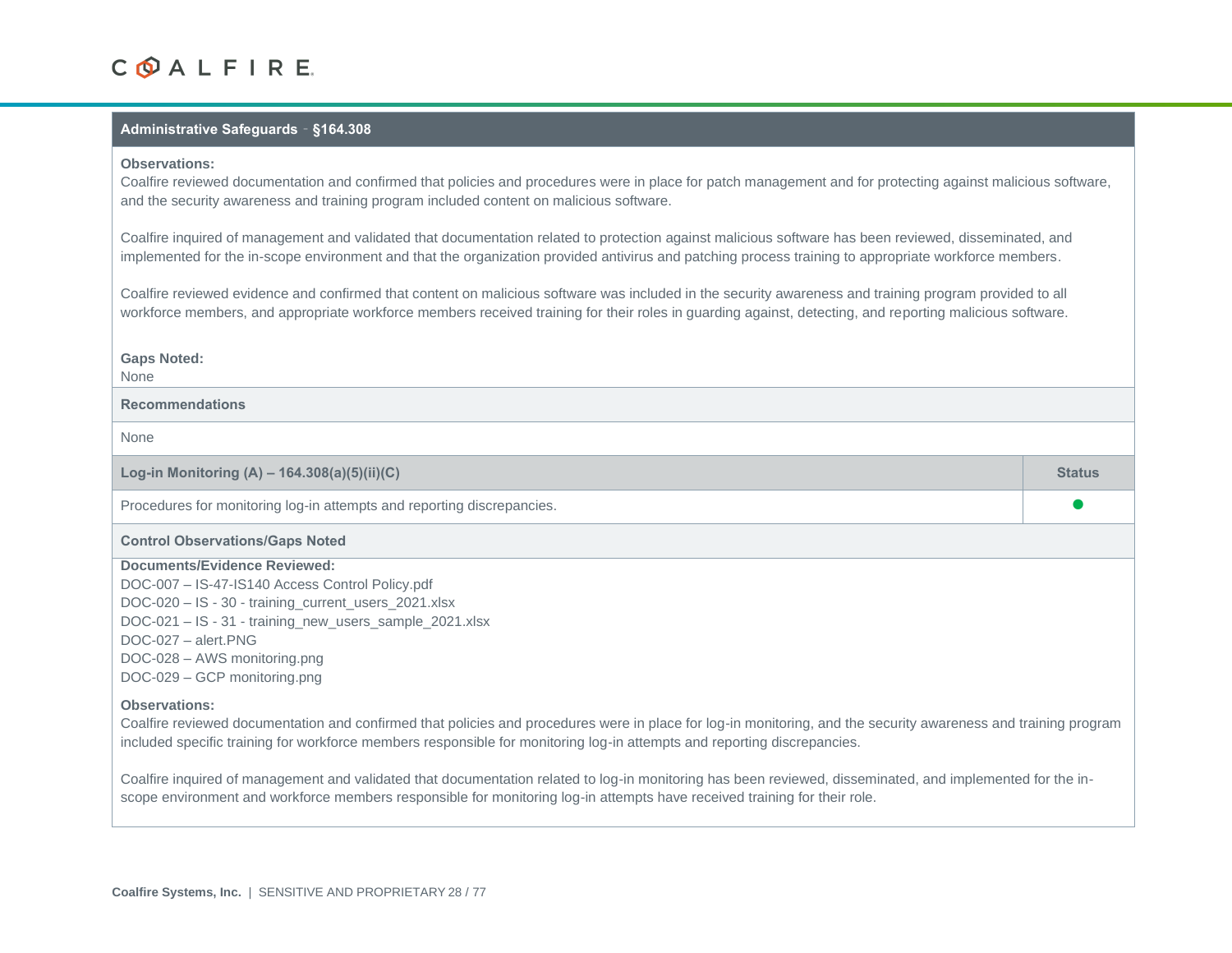#### **Administrative Safeguards** – **§164.308**

Coalfire reviewed evidence and confirmed that appropriate workforce members were trained on the procedures for monitoring log-in attempts and reporting discrepancies.

#### **Gaps Noted:**

None

#### **Recommendations**

None

#### **Password Management (A) – 164.308(a)(5)(ii)(D) Status**

Procedures for creating, changing, and safeguarding passwords.

#### **Control Observations/Gaps Noted**

#### **Documents/Evidence Reviewed:**

DOC-007 – IS-47-IS140 Access Control Policy.pdf

DOC-020 – IS - 30 - training\_current\_users\_2021.xlsx

DOC-021 – IS - 31 - training\_new\_users\_sample\_2021.xlsx

DOC-030 – IT - 76 - System generated or screenshots of password and lockout configuration.docx

#### **Observations:**

Coalfire reviewed documentation and confirmed that policies and procedures related to password management were in place and addressed:

- Workforce training for creating, changing, and safeguarding passwords.
- Actions to take in case of a password compromise.
- Best practice (or more stringent) password configuration requirements.
- Confirming the workforce member's identity (e.g., security question) prior to performing a password reset.
- Use of one-time passwords for new accounts or password resets.

Coalfire inquired of management and validated that documentation related to password management has been reviewed, disseminated, and implemented for the in-scope environment.

Coalfire reviewed evidence and confirmed that all workforce members were trained on secure password management and evidence of password technical controls demonstrating that policies and procedures have been implemented.

**Gaps Noted:**

None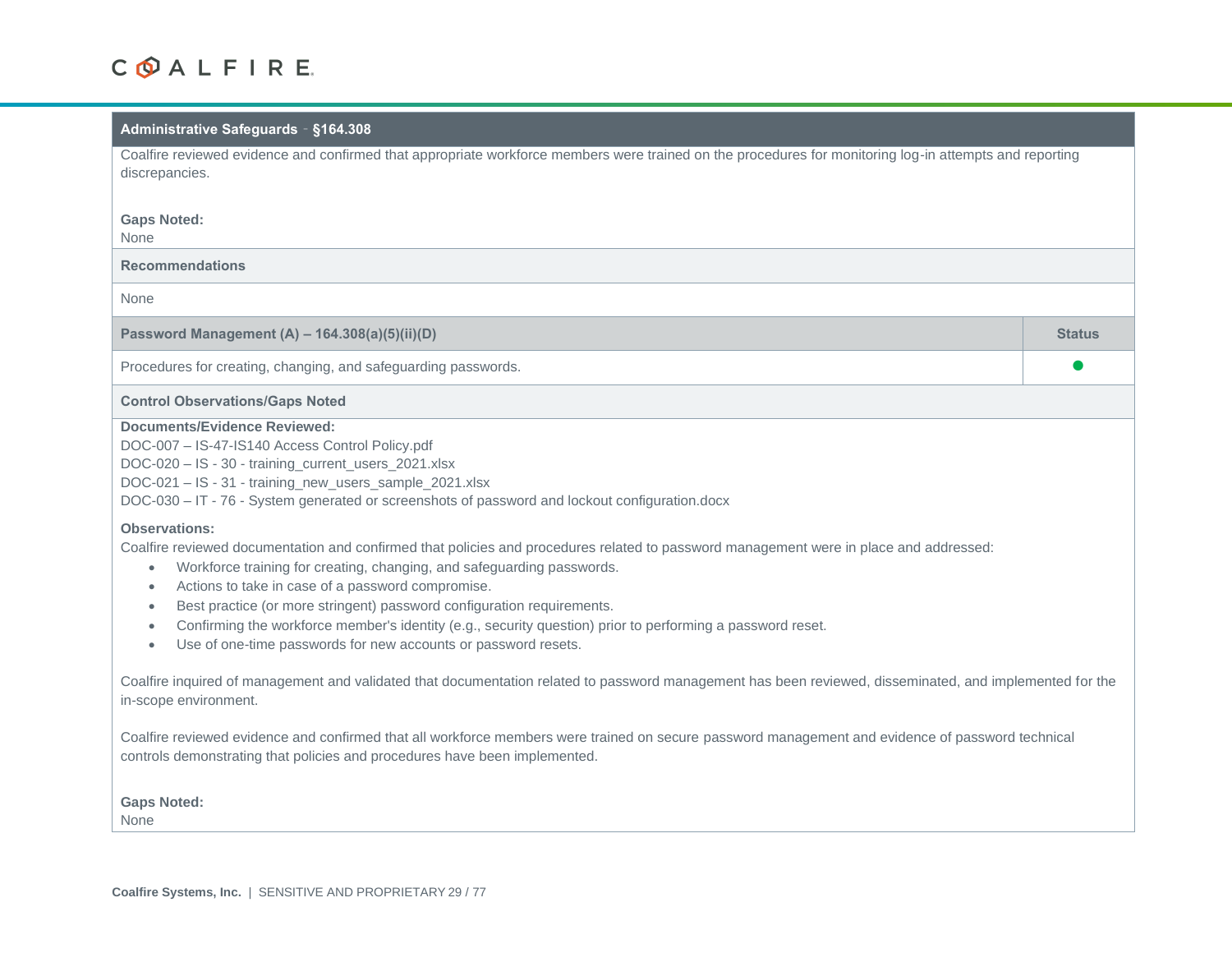| Administrative Safeguards - §164.308                                                                                                                                                                                                                                                                                                                                                                                                                                                                                                                                                                                                                                                                                                                                                                                                      |               |
|-------------------------------------------------------------------------------------------------------------------------------------------------------------------------------------------------------------------------------------------------------------------------------------------------------------------------------------------------------------------------------------------------------------------------------------------------------------------------------------------------------------------------------------------------------------------------------------------------------------------------------------------------------------------------------------------------------------------------------------------------------------------------------------------------------------------------------------------|---------------|
| <b>Recommendations</b>                                                                                                                                                                                                                                                                                                                                                                                                                                                                                                                                                                                                                                                                                                                                                                                                                    |               |
| None                                                                                                                                                                                                                                                                                                                                                                                                                                                                                                                                                                                                                                                                                                                                                                                                                                      |               |
| Security Incident Procedures - 164.308(a)(6)                                                                                                                                                                                                                                                                                                                                                                                                                                                                                                                                                                                                                                                                                                                                                                                              |               |
| Security Incident Procedures (R) - 164.308(a)(6)(i)                                                                                                                                                                                                                                                                                                                                                                                                                                                                                                                                                                                                                                                                                                                                                                                       | <b>Status</b> |
| Implement policies and procedures to address security incidents.                                                                                                                                                                                                                                                                                                                                                                                                                                                                                                                                                                                                                                                                                                                                                                          |               |
| <b>Control Observations/Gaps Noted</b>                                                                                                                                                                                                                                                                                                                                                                                                                                                                                                                                                                                                                                                                                                                                                                                                    |               |
| <b>Documents/Evidence Reviewed:</b><br>DOC-031 - IS-53-IS050 Security Incident Response Policy.pdf<br>DOC-032 - IS-53-IS051 Security Incident Response Plan.pdf                                                                                                                                                                                                                                                                                                                                                                                                                                                                                                                                                                                                                                                                           |               |
| <b>Observations:</b><br>Coalfire reviewed documentation and confirmed that policies and procedures related to security incidents were in place and addressed:<br>Identification of the specific events considered to be security incidents.<br>$\bullet$<br>Identification of workforce members' roles and responsibilities regarding security incidents.<br>$\bullet$<br>Management involvement regarding security incidents.<br>$\bullet$<br>Dissemination of the incident response policies and procedures to the appropriate workforce members.<br>$\bullet$<br>Coordination of security incidents with third parties.<br>$\bullet$<br>Steps to be taken in response to a security incident.<br>$\bullet$<br>The frequency for the review and update of the security incident response policy/policies and procedure(s).<br>$\bullet$ |               |
| Coalfire inquired of management and validated that documentation addressing security incidents has been reviewed, disseminated, and implemented for the in-<br>scope environment.                                                                                                                                                                                                                                                                                                                                                                                                                                                                                                                                                                                                                                                         |               |
| Coalfire reviewed evidence and confirmed that the incident response plan was appropriate for addressing security incidents and the plan was updated and<br>reviewed according to the organization's required update frequency.                                                                                                                                                                                                                                                                                                                                                                                                                                                                                                                                                                                                            |               |
| <b>Gaps Noted:</b><br>None                                                                                                                                                                                                                                                                                                                                                                                                                                                                                                                                                                                                                                                                                                                                                                                                                |               |
| <b>Recommendations</b>                                                                                                                                                                                                                                                                                                                                                                                                                                                                                                                                                                                                                                                                                                                                                                                                                    |               |
| None                                                                                                                                                                                                                                                                                                                                                                                                                                                                                                                                                                                                                                                                                                                                                                                                                                      |               |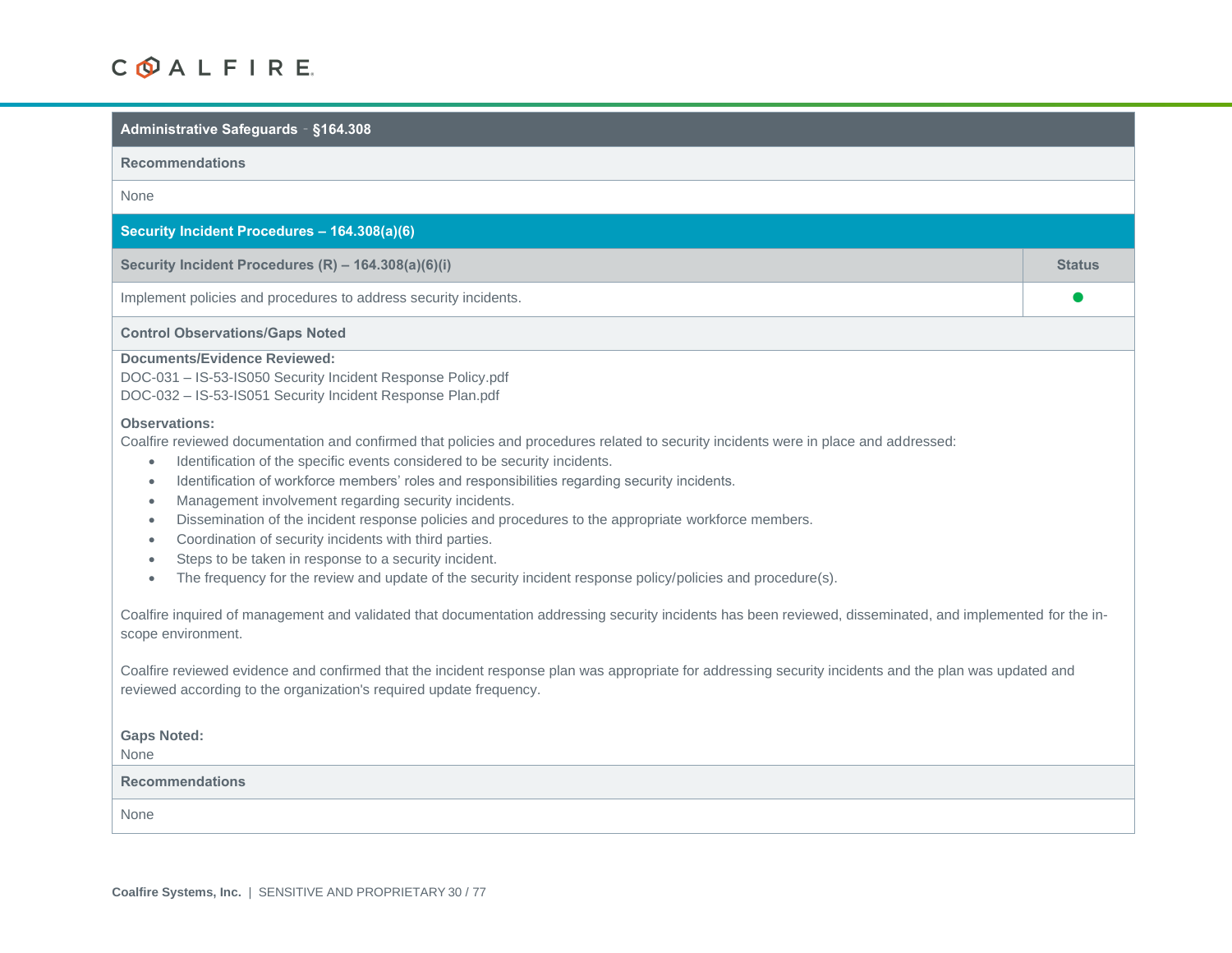| Administrative Safeguards - §164.308                                                                                                                                                                                                                                                                                                                                                                                                      |               |
|-------------------------------------------------------------------------------------------------------------------------------------------------------------------------------------------------------------------------------------------------------------------------------------------------------------------------------------------------------------------------------------------------------------------------------------------|---------------|
| Response and Reporting $(R)$ – 164.308(a)(6)(ii)                                                                                                                                                                                                                                                                                                                                                                                          | <b>Status</b> |
| Identify and respond to suspected or known security incidents; mitigate, to the extent practicable, harmful effects of security incidents that are<br>known to the covered entity or business associate; and document security incidents and their outcomes.                                                                                                                                                                              |               |
| <b>Control Observations/Gaps Noted</b>                                                                                                                                                                                                                                                                                                                                                                                                    |               |
| <b>Documents/Evidence Reviewed:</b><br>DOC-031 - IS-53-IS050 Security Incident Response Policy.pdf<br>DOC-009 - IR-19028.doc<br>DOC-032 - IS-53-IS051 Security Incident Response Plan.pdf<br>DOC-033 - IS -95 - Incident Response Exercise Report 07.06.2021.pdf                                                                                                                                                                          |               |
| <b>Observations:</b><br>Coalfire reviewed documentation and confirmed that policies and procedures related to incident response and reporting were in place and included requirements<br>for:<br>The testing of the security incident response plan.<br>Providing training to workforce members who are assigned to incident response roles.                                                                                              |               |
| Coalfire inquired of management and validated that documentation related to security incident response and reporting has been reviewed, disseminated, and<br>implemented for the in-scope environment.                                                                                                                                                                                                                                    |               |
| Coalfire reviewed evidence and confirmed that the organization:<br>Identified and responded to suspected or known security incidents.<br>$\bullet$<br>Mitigated the harmful effects of security incidents.<br>Appropriately documented security incidents and their outcomes.<br>$\bullet$<br>Performed a test of the incident response plan.<br>Provided training to workforce members assigned to incident response roles.<br>$\bullet$ |               |
| <b>Gaps Noted:</b><br>None                                                                                                                                                                                                                                                                                                                                                                                                                |               |
| <b>Recommendations</b>                                                                                                                                                                                                                                                                                                                                                                                                                    |               |
| None                                                                                                                                                                                                                                                                                                                                                                                                                                      |               |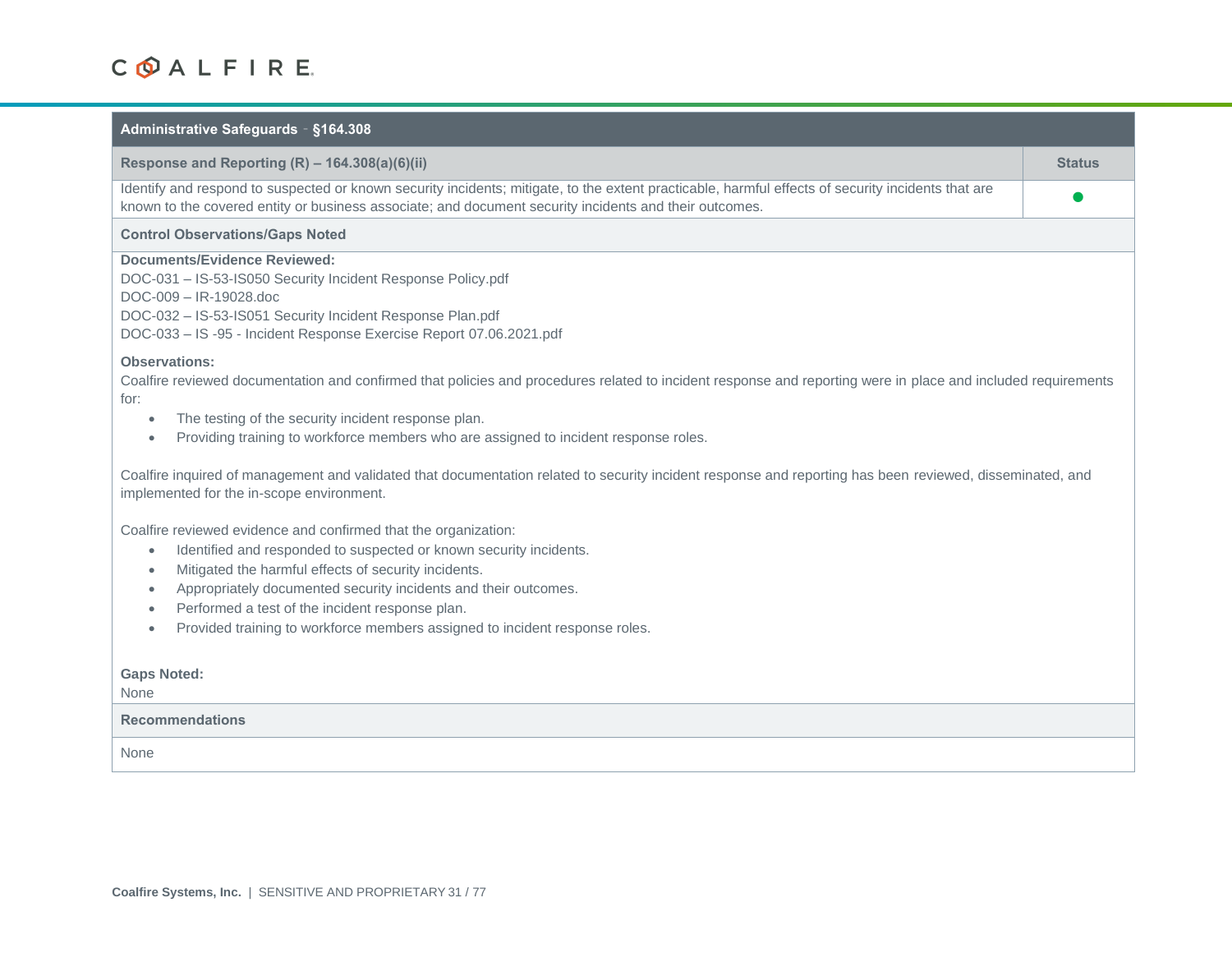| Administrative Safeguards - §164.308                                                                                                                                                                                                                                                                                                                                                                                                                                                                                                                                                                                                                                                                                                                                                                                                                                          |               |
|-------------------------------------------------------------------------------------------------------------------------------------------------------------------------------------------------------------------------------------------------------------------------------------------------------------------------------------------------------------------------------------------------------------------------------------------------------------------------------------------------------------------------------------------------------------------------------------------------------------------------------------------------------------------------------------------------------------------------------------------------------------------------------------------------------------------------------------------------------------------------------|---------------|
| Contingency Plan - 164.308(a)(7)                                                                                                                                                                                                                                                                                                                                                                                                                                                                                                                                                                                                                                                                                                                                                                                                                                              |               |
| Contingency Plan (R) - 164.308(a)(7)(i)                                                                                                                                                                                                                                                                                                                                                                                                                                                                                                                                                                                                                                                                                                                                                                                                                                       | <b>Status</b> |
| Establish (and implement as needed) policies and procedures for responding to an emergency or other occurrence (for example, fire,<br>vandalism, system failure, and natural disaster) that damages systems that contain electronic protected health information.                                                                                                                                                                                                                                                                                                                                                                                                                                                                                                                                                                                                             |               |
| <b>Control Observations/Gaps Noted</b>                                                                                                                                                                                                                                                                                                                                                                                                                                                                                                                                                                                                                                                                                                                                                                                                                                        |               |
| <b>Documents/Evidence Reviewed:</b><br>DOC-034 - IS-101-ISM200 Business Continuity Policy.pdf<br>DOC-035 - IS-101-ISM400 Bitdefender Business Continuity Plan.pdf<br>DOC-036 - IS - 103 - Business Continuity and Disaster Recovery Exercise Report 17 Sept 2021.pdf                                                                                                                                                                                                                                                                                                                                                                                                                                                                                                                                                                                                          |               |
| <b>Observations:</b><br>Coalfire reviewed documentation and confirmed that policies and procedures related to contingency planning were in place, supported a formal contingency plan<br>for responding to an emergency or other occurrences that damage systems that contain ePHI, and contained:<br>Identification of responsibilities in the contingency process.<br>$\bullet$<br>Dissemination of the contingency planning policies to the appropriate workforce members.<br>Management involvement in contingency planning.<br>$\bullet$<br>Coordination of contingency planning process with business associates and vendors.<br>$\bullet$<br>Identification of the steps for executing the contingency plan.<br>$\bullet$<br>Frequency for the review and update of the contingency planning policies and procedures.<br>Testing of the contingency plan.<br>$\bullet$ |               |
| Coalfire inquired of management and validated that documentation related to contingency planning has been reviewed, disseminated, and implemented for the in-<br>scope environment.                                                                                                                                                                                                                                                                                                                                                                                                                                                                                                                                                                                                                                                                                           |               |
| Coalfire reviewed the contingency plan and confirmed that the plan was periodically reviewed and updated and contained reasonable and appropriate processes<br>for responding to an emergency or other occurrence that damages systems that contain ePHI.                                                                                                                                                                                                                                                                                                                                                                                                                                                                                                                                                                                                                     |               |
| <b>Gaps Noted:</b><br><b>None</b>                                                                                                                                                                                                                                                                                                                                                                                                                                                                                                                                                                                                                                                                                                                                                                                                                                             |               |
| <b>Recommendations</b>                                                                                                                                                                                                                                                                                                                                                                                                                                                                                                                                                                                                                                                                                                                                                                                                                                                        |               |
| <b>None</b>                                                                                                                                                                                                                                                                                                                                                                                                                                                                                                                                                                                                                                                                                                                                                                                                                                                                   |               |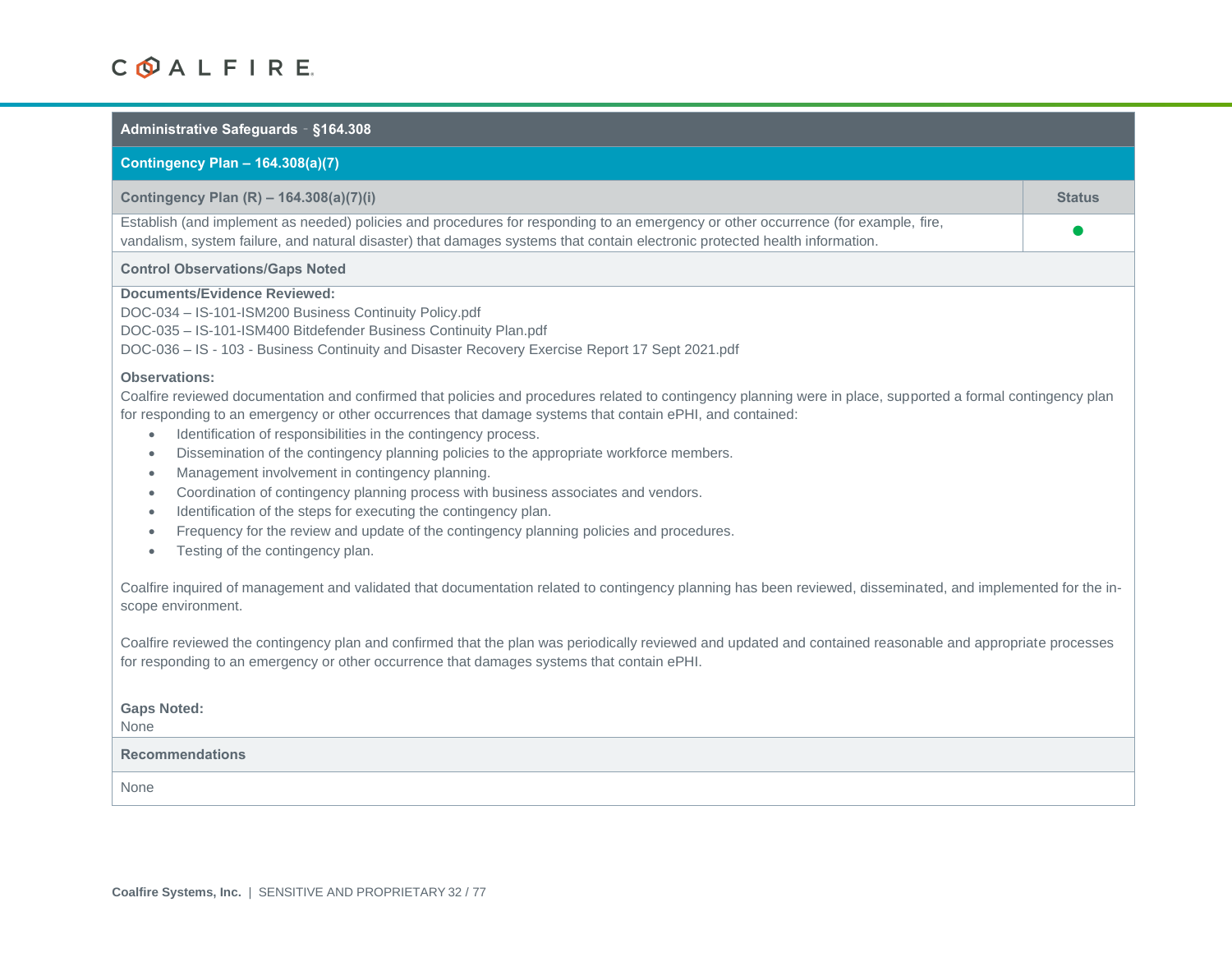| Administrative Safeguards - §164.308                                                                                                                                                                                                                                                                                                                                                                                                                                           |               |
|--------------------------------------------------------------------------------------------------------------------------------------------------------------------------------------------------------------------------------------------------------------------------------------------------------------------------------------------------------------------------------------------------------------------------------------------------------------------------------|---------------|
| Data Backup Plan (R) - 164.308(a)(7)(ii)(A)                                                                                                                                                                                                                                                                                                                                                                                                                                    | <b>Status</b> |
| Establish and implement procedures to create and maintain retrievable exact copies of electronic protected health information.                                                                                                                                                                                                                                                                                                                                                 |               |
| <b>Control Observations/Gaps Noted</b>                                                                                                                                                                                                                                                                                                                                                                                                                                         |               |
| <b>Documents/Evidence Reviewed:</b><br>DOC-037 - Nimbus - 48 - Nimbus - Backup and recovery procedures.pdf                                                                                                                                                                                                                                                                                                                                                                     |               |
| <b>Observations:</b><br>Coalfire reviewed documentation and confirmed that policies and procedures related to data backup were in place and addressed:<br>Backup schedules (e.g., frequency, type) for all locations where ePHI exists.<br>$\bullet$<br>Responsibilities for scheduling backups, restoring data, and responding to failed backup attempts.<br>$\bullet$<br>Requirements for encrypting backups.<br>$\bullet$<br>Storage location of backup media.<br>$\bullet$ |               |
| Coalfire inquired of management and validated that documentation related to data backup has been reviewed, disseminated, and implemented for the in-scope<br>environment.                                                                                                                                                                                                                                                                                                      |               |
| Coalfire reviewed evidence and confirmed that procedures were implemented to create and maintain retrievable exact copies of ePHI and restoration tests were<br>conducted, documented, and properly certified.                                                                                                                                                                                                                                                                 |               |
| <b>Gaps Noted:</b><br>None                                                                                                                                                                                                                                                                                                                                                                                                                                                     |               |
| <b>Recommendations</b>                                                                                                                                                                                                                                                                                                                                                                                                                                                         |               |
| None                                                                                                                                                                                                                                                                                                                                                                                                                                                                           |               |
| Disaster Recovery Plan (R) - 164.308(a)(7)(ii)(B)                                                                                                                                                                                                                                                                                                                                                                                                                              | <b>Status</b> |
| Establish (and implement as needed) procedures to restore any loss of data.                                                                                                                                                                                                                                                                                                                                                                                                    |               |
| <b>Control Observations/Gaps Noted</b>                                                                                                                                                                                                                                                                                                                                                                                                                                         |               |
| <b>Documents/Evidence Reviewed:</b><br>DOC-035 - IS-101-ISM400 Bitdefender Business Continuity Plan.pdf<br>DOC-037 - Nimbus - 48 - Nimbus - Backup and recovery procedures.pdf<br>DOC-036 - IS - 103 - Business Continuity and Disaster Recovery Exercise Report 17 Sept 2021.pdf                                                                                                                                                                                              |               |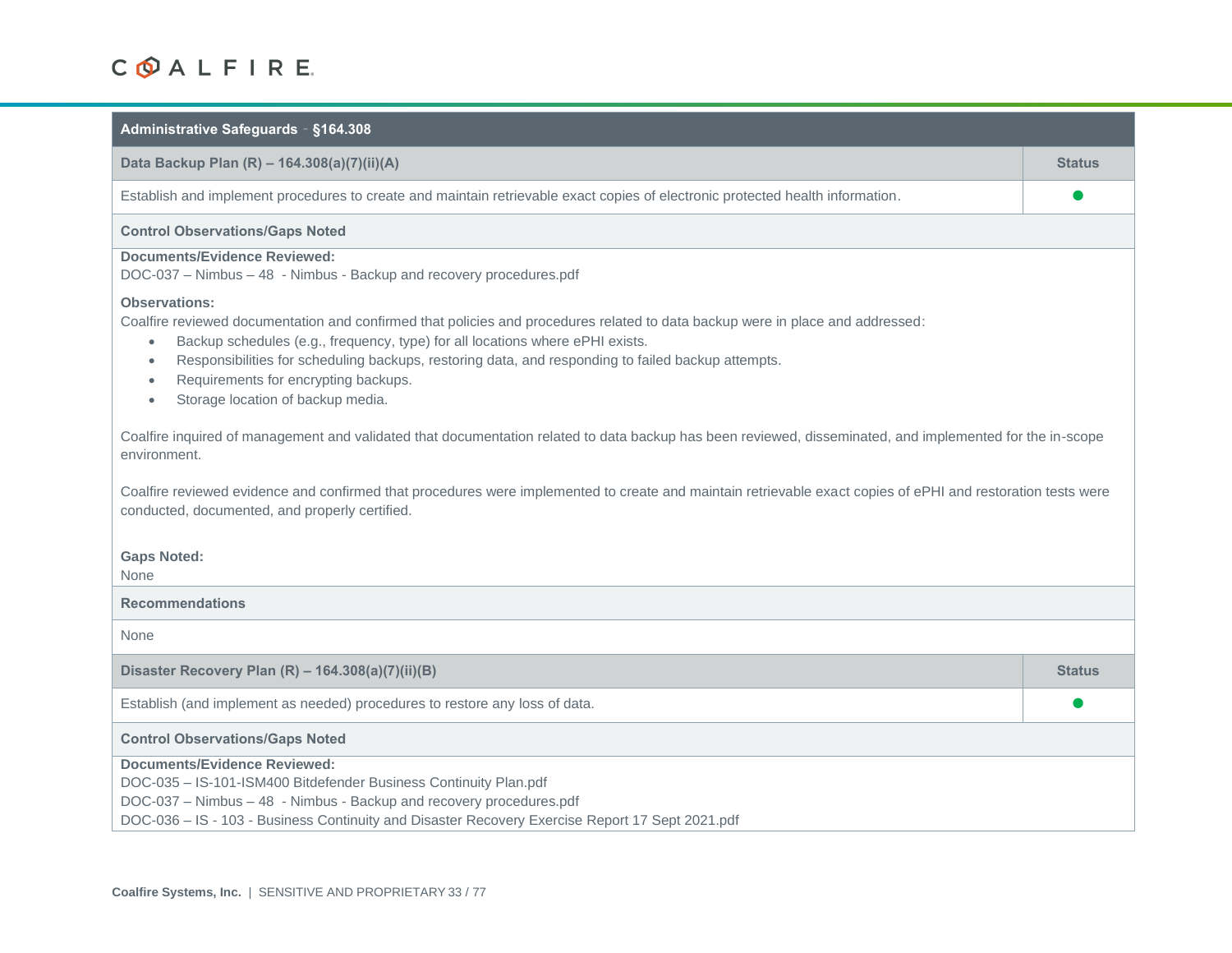#### **Administrative Safeguards** – **§164.308**

#### **Observations:**

Coalfire reviewed documentation and confirmed that policies and procedures related to disaster recovery (DR) were in place and addressed:

- Responsibilities for restoring data.
- The step-by-step process for restoring data.
- Identification of occurring events (e.g., disruption, compromise, failure) requiring data restoration.
- The timeframe for data restoration.
- The frequency of data restoration tests for verification of media reliability and data integrity.
- Review of the test results by appropriate management and documentation of any associated corrective actions.

Coalfire inquired of management and validated that documentation related to data restoration has been reviewed, disseminated, and implemented for the in-scope environment.

Coalfire reviewed evidence and confirmed that data restoration procedures were implemented, and data restoration tests were conducted, documented, and properly certified.

#### **Gaps Noted:**

None

### **Recommendations** None **Emergency Mode Operation Plan (R) – 164.308(a)(7)(ii)(C) Status** Establish (and implement as needed) procedures to enable continuation of critical business processes for protection of the security of electronic protected health information while operating in emergency mode.<br>Protected health information while operating in emergency mode. **Control Observations/Gaps Noted Documents/Evidence Reviewed:** N/A **Observations:** N/A: Bitdefender holds no records that would impact patient care. **Gaps Noted:** None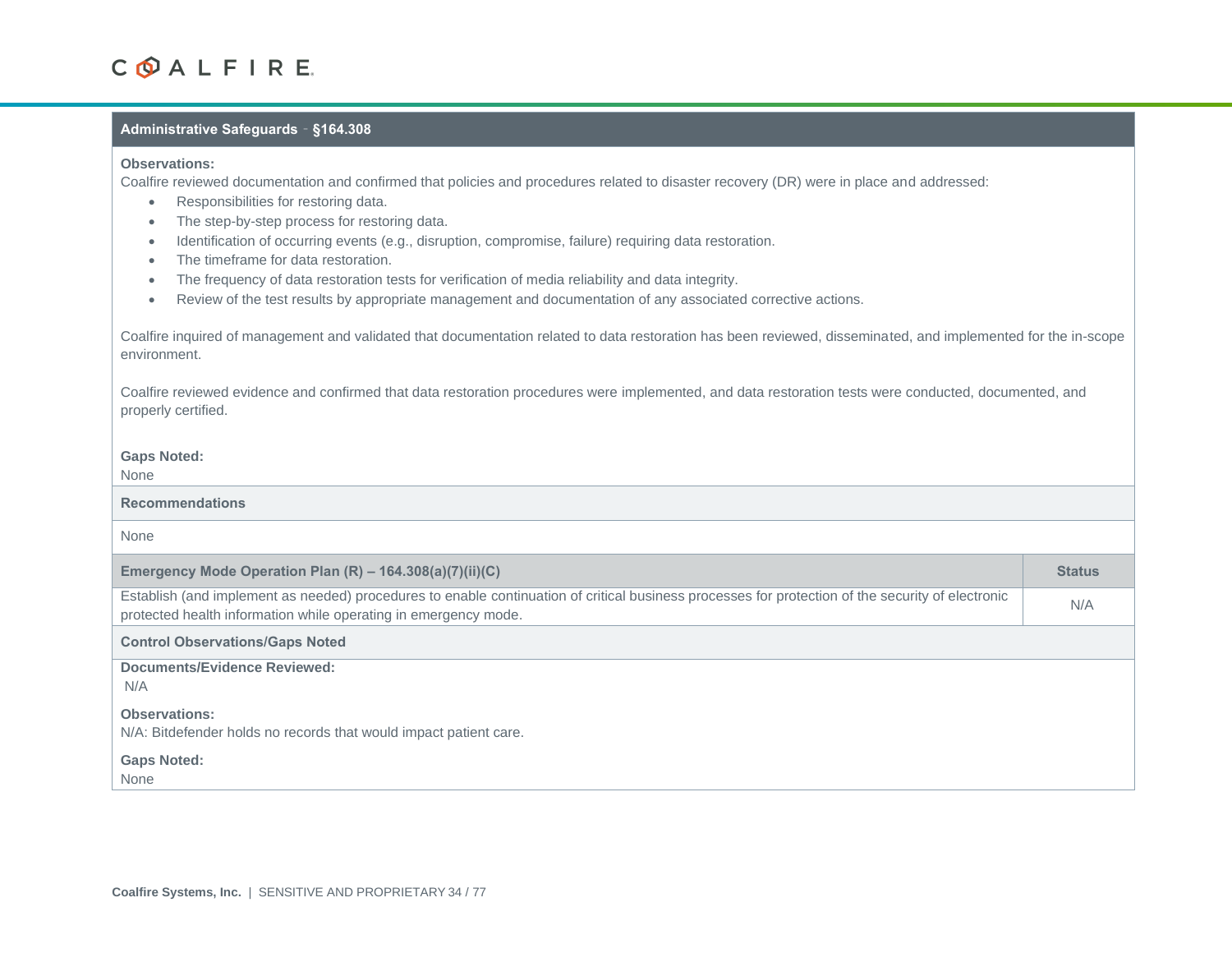### **Administrative Safeguards** – **§164.308 Recommendations** None **Testing and Revision Procedure (A) – 164.308(a)(7)(ii)(D) Status** Implement procedures for periodic testing and revision of contingency plans.  $\bullet$ **Control Observations/Gaps Noted Documents/Evidence Reviewed:** DOC-034 – IS-101-ISM200 Business Continuity Policy.pdf DOC-036 – IS - 103 - Business Continuity and Disaster Recovery Exercise Report 17 Sept 2021.pdf

DOC-037 – Nimbus – 48 - Nimbus - Backup and recovery procedures.pdf

#### **Observations:**

Coalfire reviewed documentation and confirmed that policies and procedures related to periodic testing and revision of contingency plans were in place and addressed:

- Methods used to test the plans (e.g., component, system, table top exercises).
- Responsibilities for coordinating the testing.
- Testing frequency.
- The frequency for revising the contingency plans.
- Notification procedures.

Coalfire inquired of management and validated that documentation related to testing and revision has been reviewed, disseminated, and implemented for the inscope environment.

Coalfire reviewed evidence and confirmed that:

- The most recent test of the contingency plan was performed within the last twelve (12) months and results were appropriately documented.
- If necessary, corrective actions were taken as a result of the contingency plan test.
- The contingency plan has been approved, reviewed, and updated on a defined periodic basis.

#### **Gaps Noted:**

#### None

#### **Recommendations**

None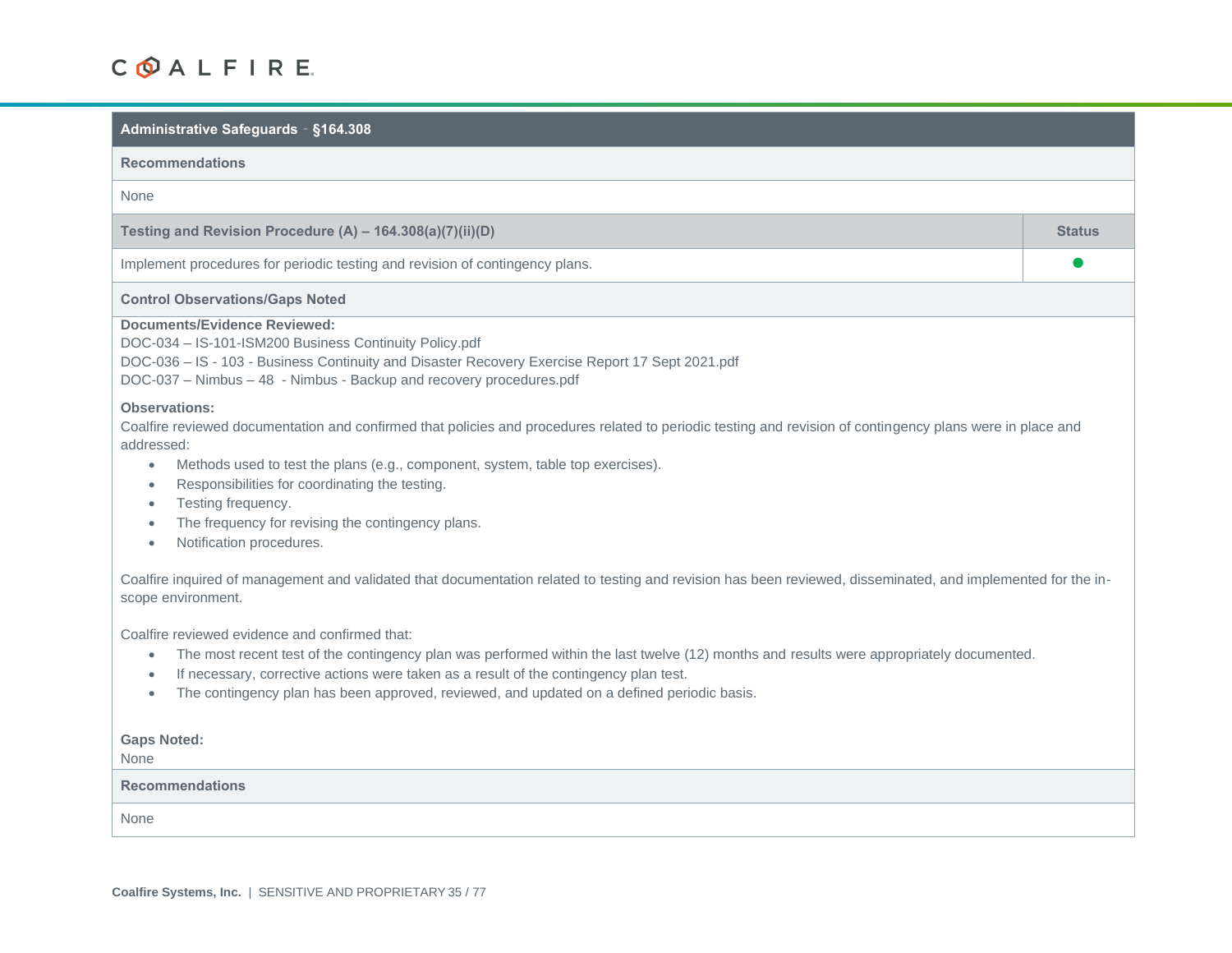| Administrative Safeguards - §164.308                                                                                                                                                                                                                                                                                                                                                                                                                          |               |
|---------------------------------------------------------------------------------------------------------------------------------------------------------------------------------------------------------------------------------------------------------------------------------------------------------------------------------------------------------------------------------------------------------------------------------------------------------------|---------------|
| Applications and Data Criticality Analysis (A) - 164.308(a)(7)(ii)(E)                                                                                                                                                                                                                                                                                                                                                                                         | <b>Status</b> |
| Assess the relative criticality of specific applications and data in support of other contingency plan components.                                                                                                                                                                                                                                                                                                                                            |               |
| <b>Control Observations/Gaps Noted</b>                                                                                                                                                                                                                                                                                                                                                                                                                        |               |
| <b>Documents/Evidence Reviewed:</b><br>DOC-034 - IS-101-ISM200 Business Continuity Policy.pdf<br>DOC-035 - IS-101-ISM400 Bitdefender Business Continuity Plan.pdf                                                                                                                                                                                                                                                                                             |               |
| <b>Observations:</b><br>Coalfire reviewed documentation and confirmed that policies and procedures related to applications and data criticality analysis were in place and addressed:<br>The frequency for reviewing and updating the business impact analysis.<br>$\bullet$<br>Responsibilities for conducting the business impact analysis.<br>$\bullet$<br>The systems and business processes to be included in the business impact analysis.<br>$\bullet$ |               |
| Coalfire inquired of management and validated that documentation related to business impact analysis has been reviewed, disseminated, and implemented for the<br>in-scope environment.                                                                                                                                                                                                                                                                        |               |
| Coalfire reviewed evidence and confirmed that the organization conducted the business impact analysis and assessed and categorized application criticality levels<br>in order to determine recovery priorities for contingency plans.                                                                                                                                                                                                                         |               |
| <b>Gaps Noted:</b><br><b>None</b>                                                                                                                                                                                                                                                                                                                                                                                                                             |               |
| <b>Recommendations</b>                                                                                                                                                                                                                                                                                                                                                                                                                                        |               |
| <b>None</b>                                                                                                                                                                                                                                                                                                                                                                                                                                                   |               |
| Evaluation - 164.308(a)(8)                                                                                                                                                                                                                                                                                                                                                                                                                                    |               |
| Evaluation $(R) - 164.308(a)(8)$                                                                                                                                                                                                                                                                                                                                                                                                                              | <b>Status</b> |
| Perform a periodic technical and nontechnical evaluation, based initially upon the standards implemented under this rule and, subsequently, in<br>response to environmental or operational changes affecting the security of electronic protected health information, that establishes the extent to<br>which a covered entity's or business associate's security policies and procedures meet the requirements of this subpart.                              |               |
| <b>Control Observations/Gaps Noted</b>                                                                                                                                                                                                                                                                                                                                                                                                                        |               |
| <b>Documents/Evidence Reviewed:</b><br>DOC-040 - IS-49-ISM050 Security System Development Lifecycle Policy.pdf                                                                                                                                                                                                                                                                                                                                                |               |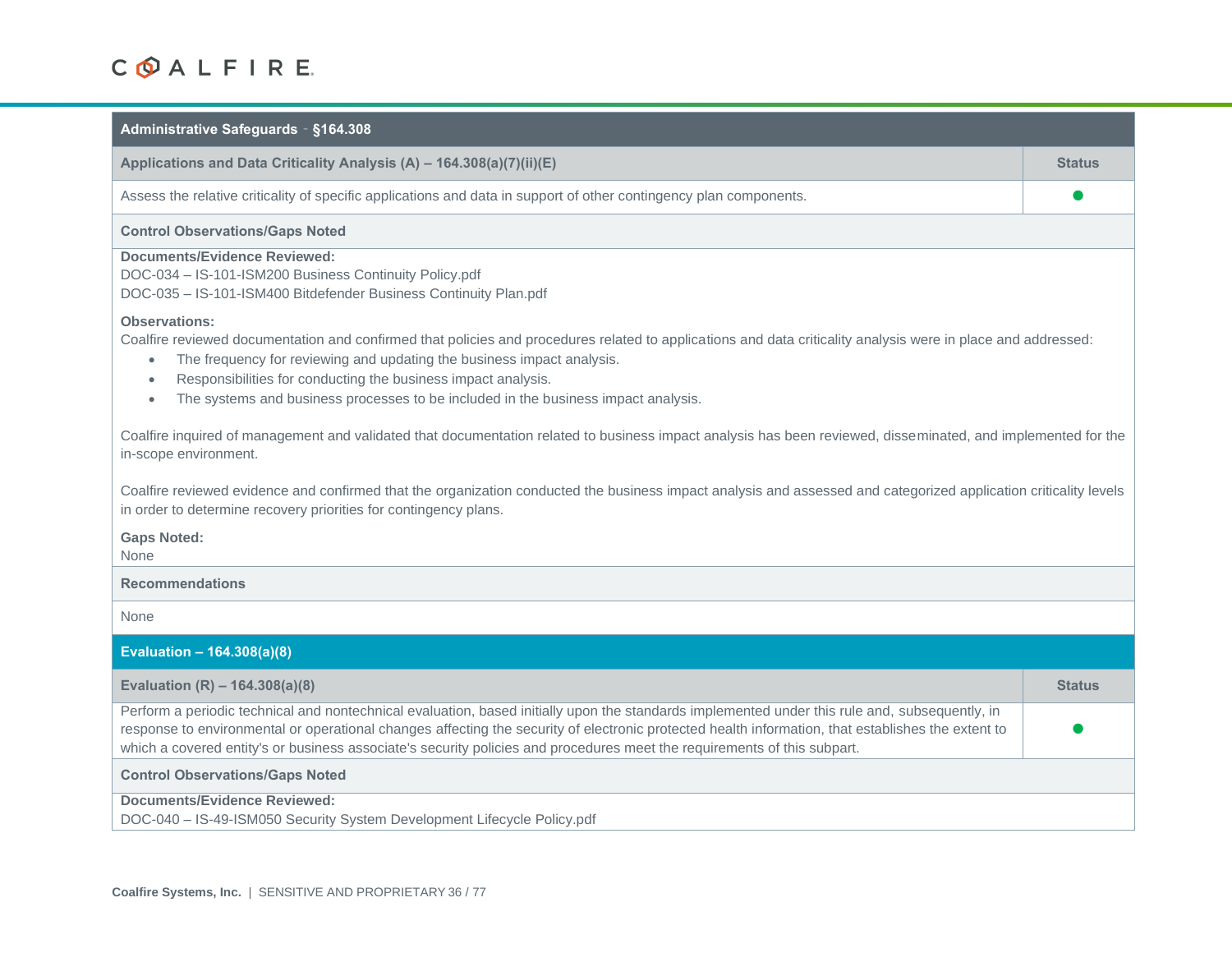### **Administrative Safeguards** – **§164.308**

DOC-041 – IS - 90 - Open port tasks from external scanning.html DOC-042 – Nimbus\_assets\_Mar\_2021.html DOC-043 – VA-9367.pdf DOC-044 – Nimbus Infrastructure Penetration testing report September 2021.pdf DOC-045 – VA-10151.pdf

### **Observations:**

Coalfire reviewed documentation and confirmed that policies and procedures related to technical and non-technical evaluations were in place and addressed:

- The types of technical (e.g., pen test, scans) and nontechnical (e.g., HIPAA assessments, risk assessments) evaluations.
- Responsibilities for performing and approving the results of each evaluation.
- The frequency for performing each evaluation.
- Performing evaluations in response to environmental or operational changes or newly identified risks affecting the security of ePHI.

Coalfire inquired of management and validated that documentation related to evaluations has been reviewed, disseminated, and implemented for the in-scope environment.

Coalfire reviewed evidence of the periodic technical and non-technical evaluations performed by the organization and confirmed that policies and procedures were implemented. Additionally, the completion of this HIPAA Compliance Assessment assists the organization in meeting the non-technical evaluation requirement.

### **Gaps Noted:**

None

### **Recommendations**

| <b>Business Associate Contracts and Other Arrangements - 164.308(b)</b>                                                                                                                                                                                                                                                                                 |               |
|---------------------------------------------------------------------------------------------------------------------------------------------------------------------------------------------------------------------------------------------------------------------------------------------------------------------------------------------------------|---------------|
| Business Associate Contracts and Other Arrangements (R) – 164.308(b)(2)                                                                                                                                                                                                                                                                                 | <b>Status</b> |
| A business associate may permit a business associate that is a subcontractor to create, receive, maintain, or transmit electronic protected<br>health information on its behalf only if the business associate obtains satisfactory assurances, in accordance with §164.314(a), that the<br>subcontractor will appropriately safeguard the information. |               |
| <b>Control Observations/Gaps Noted</b>                                                                                                                                                                                                                                                                                                                  |               |
| Documents/Evidence Reviewed:<br>DOC-047 - Legal-2 - 20210909 RO Business Associate Agreement Covenant Health Inc.pdf<br>DOC-046 - Legal 1- BAA template.docx                                                                                                                                                                                            |               |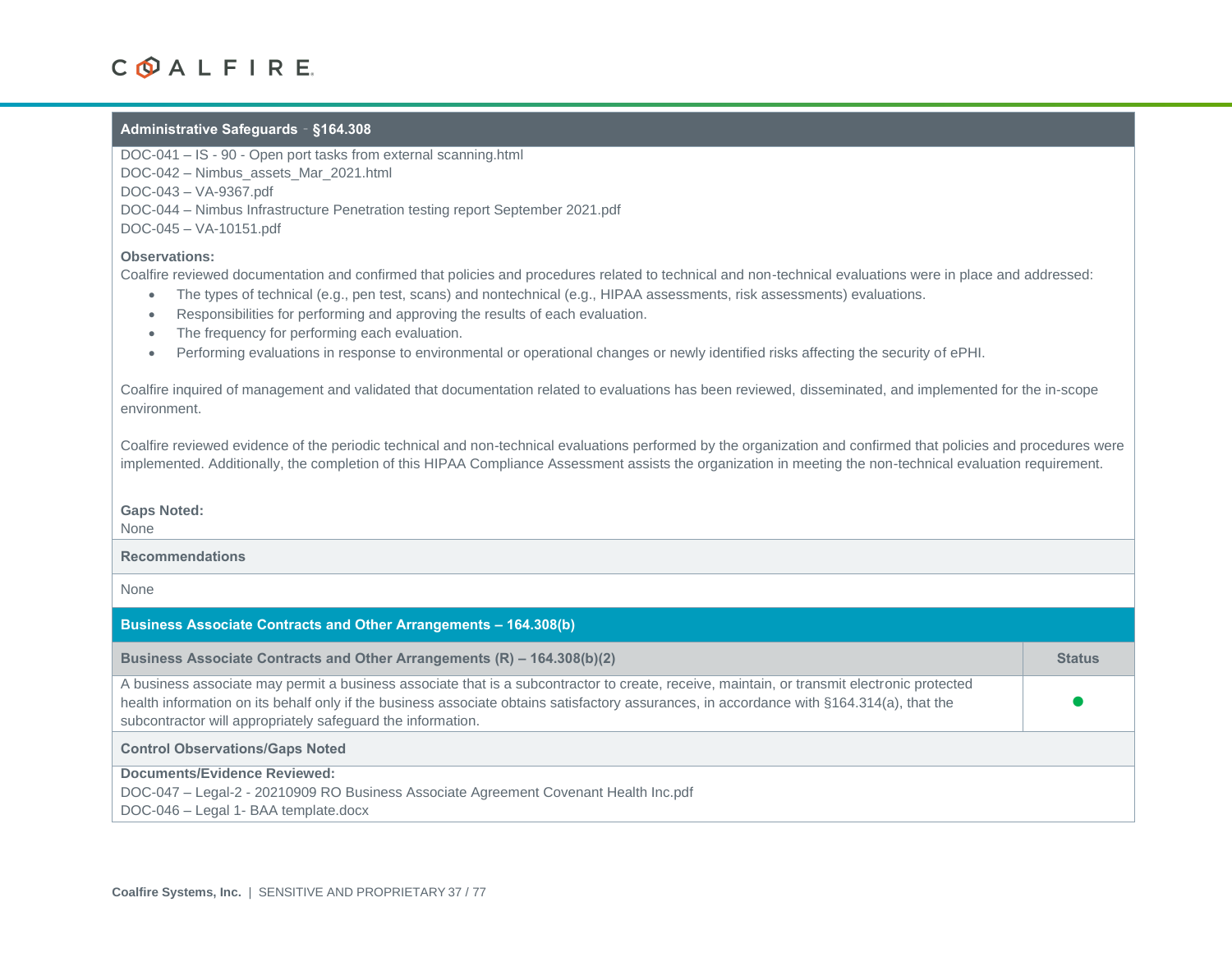### **Administrative Safeguards** – **§164.308**

### **Observations:**

Coalfire reviewed evidence and confirmed that the organization utilizes business associate agreements to obtain satisfactory assurances from business associates and subcontractors that have access to, or could impact, ePHI.

Coalfire inquired of management and validated that documentation related to vendor contracting and risk management has been reviewed, disseminated, and implemented for the in-scope environment.

Coalfire reviewed evidence and confirmed that the organization:

- Executed sub-business associate agreements with the vendors and subcontractors that create, receive, maintain, or transmit ePHI on the organization's behalf.
- The sub-business associate contracts contained the security requirements in place to address the confidentiality, integrity, and availability of ePHI.
- Required all subcontractors to maintain business associate agreements equal to or greater than the business associate agreement with the origin covered entity.

#### **Gaps Noted:**

None

### **Recommendations**

None

| Written Contract or Other Arrangement $(R)$ – 164.308(b)(3)                                                                                                 | <b>Status</b> |
|-------------------------------------------------------------------------------------------------------------------------------------------------------------|---------------|
| Document the satisfactory assurances required by paragraph (b)(1) or (b)(2) of this section through a written contract or other arrangement with            |               |
| the business associate that meets the applicable requirements of $\S 164.314(a)$ .                                                                          |               |
| <b>Control Observations/Gaps Noted</b>                                                                                                                      |               |
| Documents/Evidence Reviewed:                                                                                                                                |               |
| DOC-047 - Legal-2 - 20210909 RO Business Associate Agreement Covenant Health Inc.pdf                                                                        |               |
| DOC-046 - Legal 1- BAA template.docx                                                                                                                        |               |
| <b>Observations:</b>                                                                                                                                        |               |
| Coalfire reviewed evidence and confirmed that the organization utilized business associate agreements to document the satisfactory assurances obtained from |               |
| business associates and subcontractors that have access to, or could impact, ePHI.                                                                          |               |

Coalfire inquired of management and validated that documentation related to vendor contracting and risk management has been reviewed, disseminated, and implemented for the in-scope environment.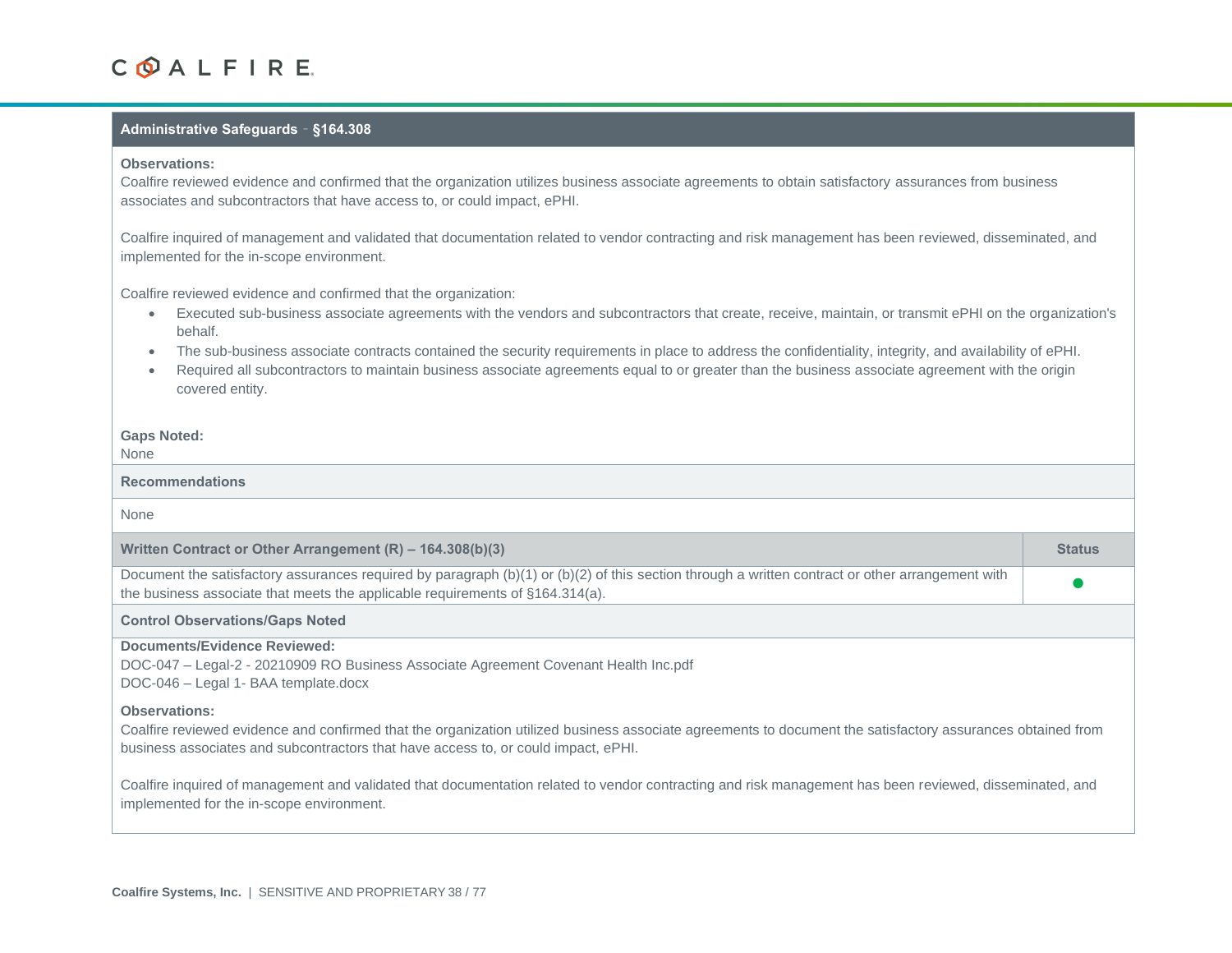### **Administrative Safeguards** – **§164.308**

Coalfire reviewed evidence and confirmed that the organization executed business associate agreements with the entities which create, receive, maintain, or transmit ePHI on the organization's behalf, and the contracts contained the security requirements in place to address the confidentiality, integrity, and availability of ePHI.

### **Gaps Noted:**

None

### **Recommendations**

None

*Table 0-1: Administrative Safeguards – §164.308*

### Physical Safeguards – §164.310

| Physical Safeguards - §164.310                                                                                                                                                                                                                                                                                                                                                                                                                                                                                                                                                                                                                                                                                                                                             |               |
|----------------------------------------------------------------------------------------------------------------------------------------------------------------------------------------------------------------------------------------------------------------------------------------------------------------------------------------------------------------------------------------------------------------------------------------------------------------------------------------------------------------------------------------------------------------------------------------------------------------------------------------------------------------------------------------------------------------------------------------------------------------------------|---------------|
| Facility Access Controls - 164.310(a)                                                                                                                                                                                                                                                                                                                                                                                                                                                                                                                                                                                                                                                                                                                                      |               |
| Facility Access Controls (R) - 164.310(a)(1)                                                                                                                                                                                                                                                                                                                                                                                                                                                                                                                                                                                                                                                                                                                               | <b>Status</b> |
| Implement policies and procedures to limit physical access to its electronic information systems and the facility or facilities in which they are<br>housed, while ensuring that properly authorized access is allowed.                                                                                                                                                                                                                                                                                                                                                                                                                                                                                                                                                    |               |
| <b>Control Observations/Gaps Noted</b>                                                                                                                                                                                                                                                                                                                                                                                                                                                                                                                                                                                                                                                                                                                                     |               |
| <b>Documents/Evidence Reviewed:</b><br>DOC-007 - IS-47-IS140 Access Control Policy.pdf<br>DOC-008 - Nimbus - 78 - OT - Access reviews for a sample of quarters - access review Q2.png<br>DOC-010 – Nimbus – 78 - OT - Access reviews for a sample of quarters - access review Q1.png<br>DOC-011 - B2B2C - 77 - [#ITS-45491] INTRANET - Induction Form Submitted for Silviu lonut Mertic 6_3_2021.pdf<br>DOC-012 - B2B2C - 77 - [#ITS-46354] pdfs05 write access request - Silviu Mertic.pdf<br>DOC-016 - term check.PNG<br>DOC-017 - [#ITS-45093] INTRANET - Leaving Form Submitted for Jose SIMON 5_14_2021.pdf<br>DOC-048 - IT - 85 - IT - Screenshot of a remote login to include evidence of multifactor authentication over a virtual private network connection.docx |               |
| <b>Observations:</b><br>Coalfire reviewed documentation and confirmed that policies and procedures related to facility physical access control and the use of facilities and equipment<br>were in place to limit and restrict physical access to electronic information systems and data.                                                                                                                                                                                                                                                                                                                                                                                                                                                                                  |               |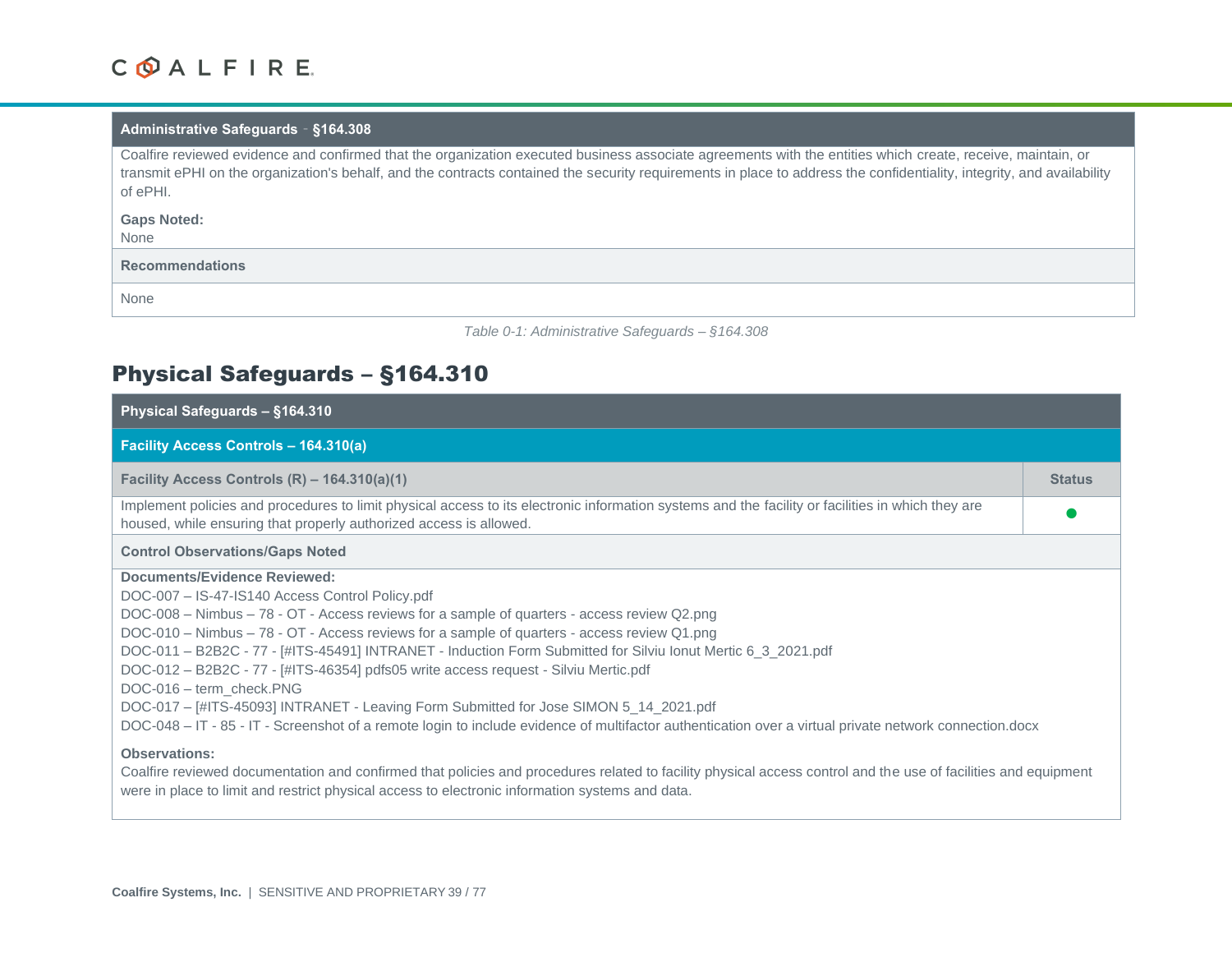### **Physical Safeguards – §164.310**

Coalfire inquired of management and validated that documentation related to facility access controls has been reviewed, disseminated, and implemented for the in-scope environment.

Coalfire reviewed documentation and confirmed that the third-party data center service provider implemented appropriate controls to limit physical access to electronic information systems and to the facilities in the data center, while ensuring that properly authorized access was allowed.

### **Gaps Noted:**

None

### **Recommendations**

None

| Contingency Operations $(A) - 164.310(a)(2)(i)$                                                                                                                                                                       | <b>Status</b> |
|-----------------------------------------------------------------------------------------------------------------------------------------------------------------------------------------------------------------------|---------------|
| Establish (and implement as needed) procedures that allow facility access in support of restoration of lost data under the disaster recovery plan<br>and emergency mode operations plan in the event of an emergency. |               |
| <b>Control Observations/Gaps Noted</b>                                                                                                                                                                                |               |
| Documents/Evidence Reviewed:                                                                                                                                                                                          |               |

DOC-007 – IS-47-IS140 Access Control Policy.pdf

DOC-035 – IS-101-ISM400 Bitdefender Business Continuity Plan.pdf

DOC-036 – IS - 103 - Business Continuity and Disaster Recovery Exercise Report 17 Sept 2021.pdf

### **Observations:**

Coalfire reviewed documentation and confirmed that policies and procedures related to physical security were in place and addressed:

- Procedures for granting access to facilities in support of disaster recovery and business resumption efforts.
- A process for allowing facility access for the restoration of lost data under the contingency plans in the event of an emergency.
- Establishment of alternate work locations.
- Physical access to the third-party data center service provider is not required for the organization to restore lost data or recover systems during an emergency or disaster.

Coalfire inquired of management and validated that documentation related to facility access for restoration activities has been reviewed, disseminated, and implemented for the in-scope environment.

Coalfire reviewed documentation and confirmed that the third-party data center service provider implemented appropriate controls to limit physical access to electronic information systems and to the facilities in the data center, while ensuring that properly authorized access was allowed.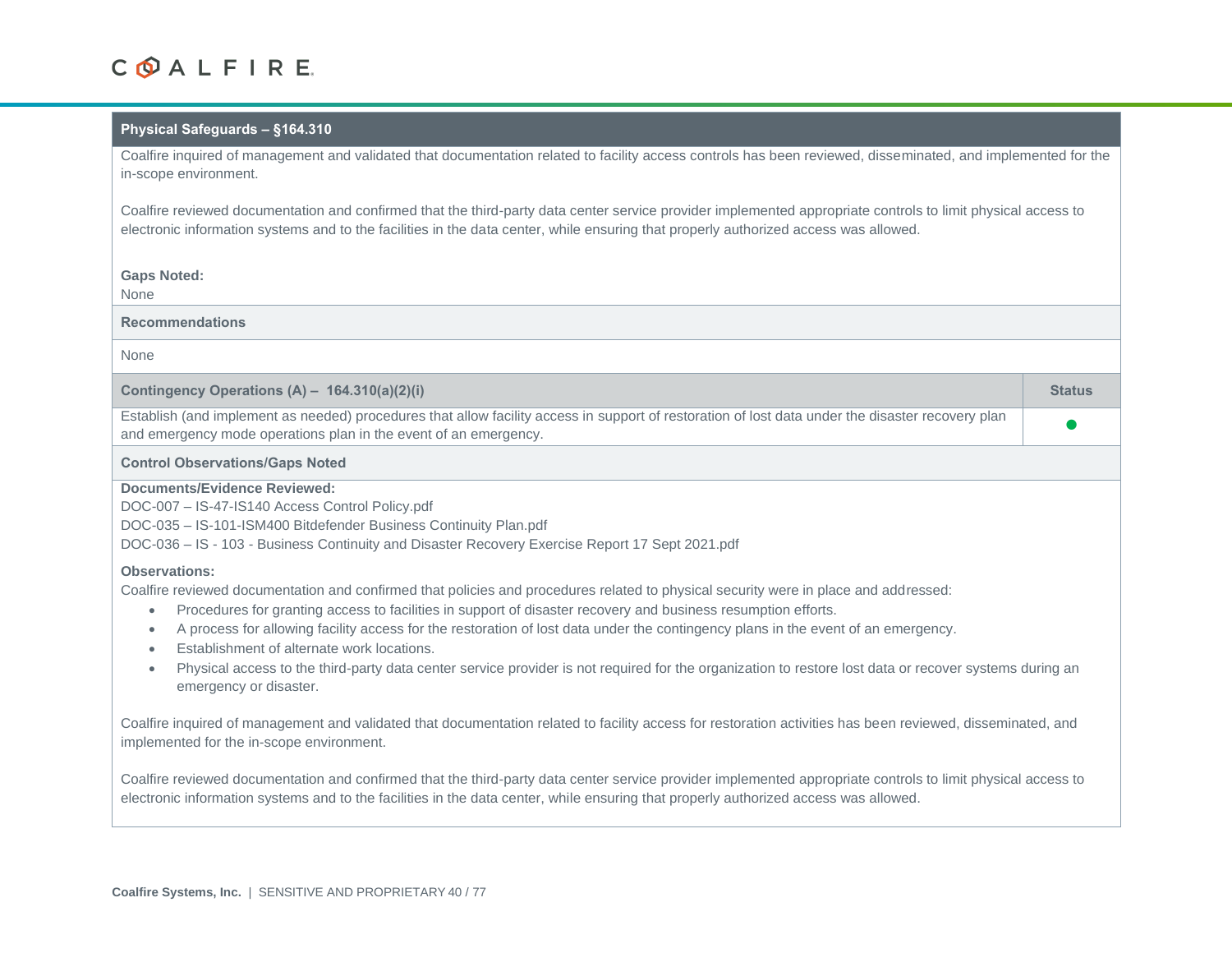| Physical Safeguards - §164.310                                                                                                                                                                                                                                                                                                                                                                                                                                                                                                                                                                                                                                                                                                                                                                                                                            |               |
|-----------------------------------------------------------------------------------------------------------------------------------------------------------------------------------------------------------------------------------------------------------------------------------------------------------------------------------------------------------------------------------------------------------------------------------------------------------------------------------------------------------------------------------------------------------------------------------------------------------------------------------------------------------------------------------------------------------------------------------------------------------------------------------------------------------------------------------------------------------|---------------|
| <b>Gaps Noted:</b><br>None                                                                                                                                                                                                                                                                                                                                                                                                                                                                                                                                                                                                                                                                                                                                                                                                                                |               |
| <b>Recommendations</b>                                                                                                                                                                                                                                                                                                                                                                                                                                                                                                                                                                                                                                                                                                                                                                                                                                    |               |
| <b>None</b>                                                                                                                                                                                                                                                                                                                                                                                                                                                                                                                                                                                                                                                                                                                                                                                                                                               |               |
| Facility Security Plan (A) - $164.310(a)(2)(ii)$                                                                                                                                                                                                                                                                                                                                                                                                                                                                                                                                                                                                                                                                                                                                                                                                          | <b>Status</b> |
| Implement policies and procedures to safeguard the facility and the equipment therein from unauthorized physical access, tampering, and theft.                                                                                                                                                                                                                                                                                                                                                                                                                                                                                                                                                                                                                                                                                                            |               |
| <b>Control Observations/Gaps Noted</b>                                                                                                                                                                                                                                                                                                                                                                                                                                                                                                                                                                                                                                                                                                                                                                                                                    |               |
| <b>Documents/Evidence Reviewed:</b><br>DOC-007 - IS-47-IS140 Access Control Policy.pdf<br>DOC-087 - PS-9- IS300 Physical Security Policy.pdf<br>DOC-088 - PS-9-SEC010 - Physical Access Guide.pdf<br>DOC-008 - Nimbus - 78 - OT - Access reviews for a sample of quarters - access review Q2.png<br>DOC-010 - Nimbus - 78 - OT - Access reviews for a sample of quarters - access review Q1.png<br>DOC-011 - B2B2C - 77 - [#ITS-45491] INTRANET - Induction Form Submitted for Silviu lonut Mertic 6_3_2021.pdf<br>DOC-012 - B2B2C - 77 - [#ITS-46354] pdfs05 write access request - Silviu Mertic.pdf<br>DOC-017 - [#ITS-45093] INTRANET - Leaving Form Submitted for Jose SIMON 5_14_2021.pdf<br>DOC-048 - IT - 85 - IT - Screenshot of a remote login to include evidence of multifactor authentication over a virtual private network connection.docx |               |
| <b>Observations:</b><br>Coalfire reviewed documentation and confirmed that policies and procedures related to facility security were in place and addressed:<br>Security measures to provide physical security protection for facilities and equipment.<br>٠<br>Responsibilities for managing the facility security plan.<br>$\bullet$                                                                                                                                                                                                                                                                                                                                                                                                                                                                                                                    |               |
| Coalfire inquired of management and validated that documentation related to the facility security plan has been reviewed, disseminated, and implemented for<br>the in-scope environment.                                                                                                                                                                                                                                                                                                                                                                                                                                                                                                                                                                                                                                                                  |               |
| Coalfire reviewed evidence and confirmed that policies and procedures were implemented to safeguard the facility and the equipment therein from unauthorized<br>physical access, tampering, and theft.                                                                                                                                                                                                                                                                                                                                                                                                                                                                                                                                                                                                                                                    |               |
| <b>Gaps Noted:</b><br><b>None</b>                                                                                                                                                                                                                                                                                                                                                                                                                                                                                                                                                                                                                                                                                                                                                                                                                         |               |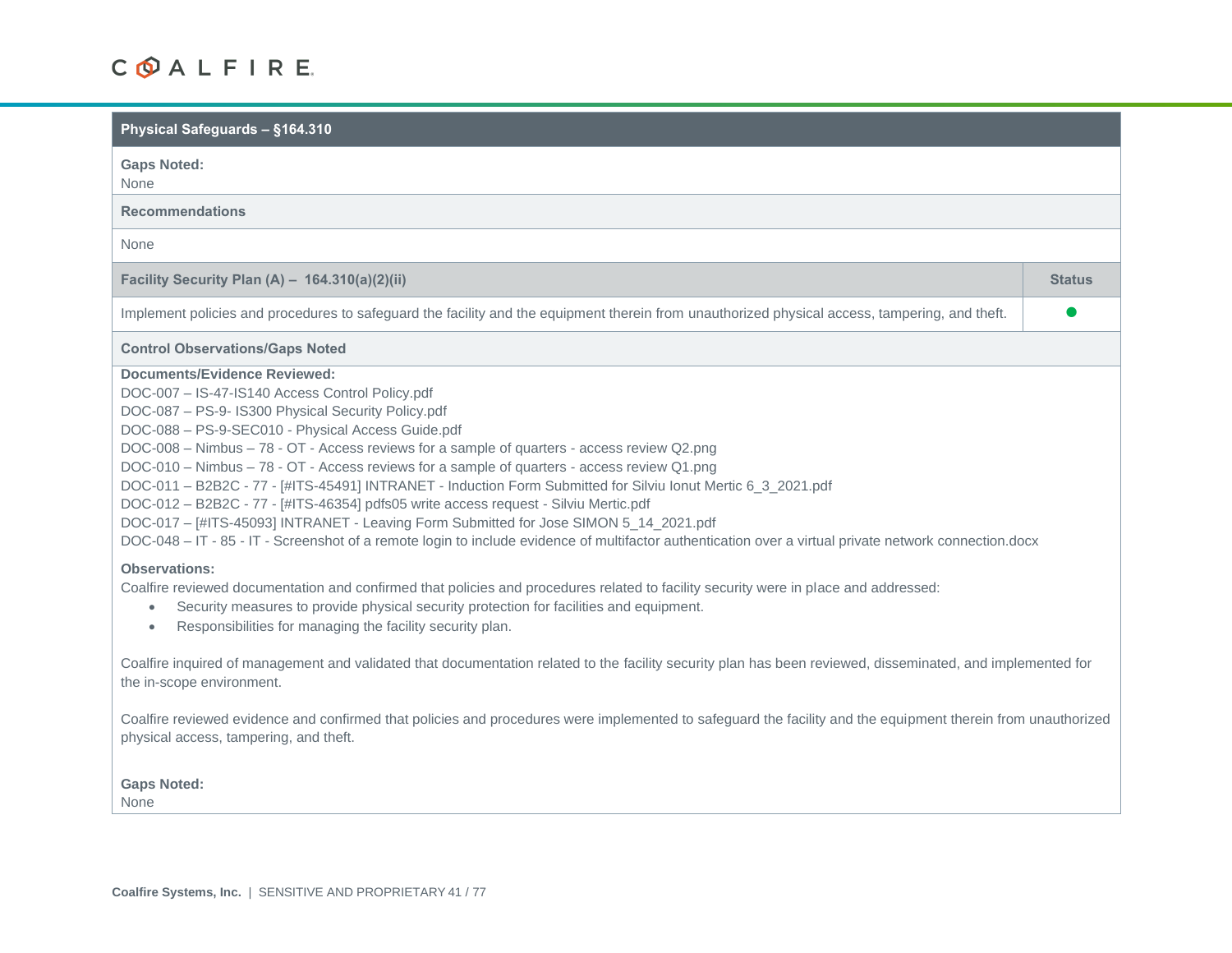| Physical Safeguards - §164.310                                                                                                                                                                                                                                                                                                                                                                                                                                                                                                                                                                                                                                                                                                                                                                                                                                                                                                                |               |
|-----------------------------------------------------------------------------------------------------------------------------------------------------------------------------------------------------------------------------------------------------------------------------------------------------------------------------------------------------------------------------------------------------------------------------------------------------------------------------------------------------------------------------------------------------------------------------------------------------------------------------------------------------------------------------------------------------------------------------------------------------------------------------------------------------------------------------------------------------------------------------------------------------------------------------------------------|---------------|
| <b>Recommendations</b>                                                                                                                                                                                                                                                                                                                                                                                                                                                                                                                                                                                                                                                                                                                                                                                                                                                                                                                        |               |
| None                                                                                                                                                                                                                                                                                                                                                                                                                                                                                                                                                                                                                                                                                                                                                                                                                                                                                                                                          |               |
| Access Control and Validation Procedures (A) - 164.310(a)(2)(iii)                                                                                                                                                                                                                                                                                                                                                                                                                                                                                                                                                                                                                                                                                                                                                                                                                                                                             | <b>Status</b> |
| Implement procedures to control and validate a person's access to facilities based on their role or function, including visitor control, and control<br>of access to software programs for testing and revision.                                                                                                                                                                                                                                                                                                                                                                                                                                                                                                                                                                                                                                                                                                                              |               |
| <b>Control Observations/Gaps Noted</b>                                                                                                                                                                                                                                                                                                                                                                                                                                                                                                                                                                                                                                                                                                                                                                                                                                                                                                        |               |
| <b>Documents/Evidence Reviewed:</b><br>DOC-007 - IS-47-IS140 Access Control Policy.pdf<br>DOC-087 - PS-9- IS300 Physical Security Policy.pdf<br>DOC-088 - PS-9-SEC010 - Physical Access Guide.pdf<br>DOC-008 - Nimbus - 78 - OT - Access reviews for a sample of quarters - access review Q2.png<br>DOC-010 - Nimbus - 78 - OT - Access reviews for a sample of quarters - access review Q1.png<br>DOC-011 - B2B2C - 77 - [#ITS-45491] INTRANET - Induction Form Submitted for Silviu lonut Mertic 6_3_2021.pdf<br>DOC-012 - B2B2C - 77 - [#ITS-46354] pdfs05 write access request - Silviu Mertic.pdf<br>DOC-015 - [#CERES-24370] Remove GravityZone account - jsimon@bitdefender.com.pdf<br>DOC-017 - [#ITS-45093] INTRANET - Leaving Form Submitted for Jose SIMON 5_14_2021.pdf<br>DOC-048 - IT - 85 - IT - Screenshot of a remote login to include evidence of multifactor authentication over a virtual private network connection.docx |               |
| <b>Observations:</b><br>Coalfire reviewed documentation and confirmed that policies and procedures related to physical access control and validation were in place and addressed:<br>Methods for controlling and validating access to the facility, including procedures for visitors, contractors, and employees.<br>٠<br>Responsibilities for reviewing and approving physical access requests.<br>٠<br>The frequency for reviewing the access rights of individuals with physical access to sensitive areas and facilities.<br>٠                                                                                                                                                                                                                                                                                                                                                                                                           |               |
| Coalfire inquired of management and validated that documentation related to physical access control and validation has been reviewed, disseminated, and<br>implemented for the in-scope environment.                                                                                                                                                                                                                                                                                                                                                                                                                                                                                                                                                                                                                                                                                                                                          |               |

Coalfire reviewed evidence and confirmed that policies and procedures were implemented to control and validate physical access to facilities.

### **Gaps Noted:**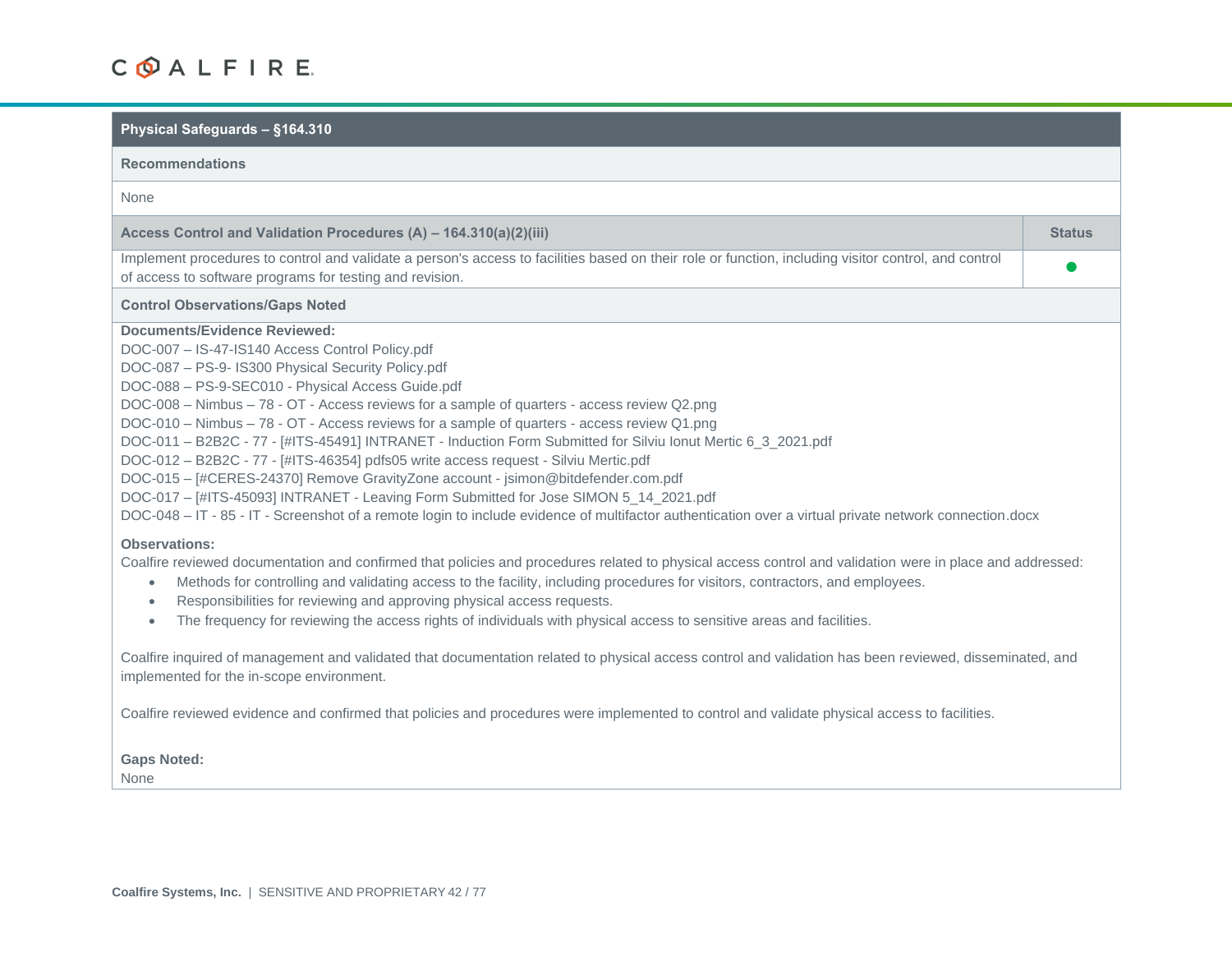| Physical Safeguards - §164.310                                                                                                                                                                                                                                                                                                                                                                                                                                                                                                                                                                                                                                                                                                                                                                                                                                                           |               |
|------------------------------------------------------------------------------------------------------------------------------------------------------------------------------------------------------------------------------------------------------------------------------------------------------------------------------------------------------------------------------------------------------------------------------------------------------------------------------------------------------------------------------------------------------------------------------------------------------------------------------------------------------------------------------------------------------------------------------------------------------------------------------------------------------------------------------------------------------------------------------------------|---------------|
| <b>Recommendations</b>                                                                                                                                                                                                                                                                                                                                                                                                                                                                                                                                                                                                                                                                                                                                                                                                                                                                   |               |
| None                                                                                                                                                                                                                                                                                                                                                                                                                                                                                                                                                                                                                                                                                                                                                                                                                                                                                     |               |
| Maintenance Records (A) - 164.310(a)(2)(iv)                                                                                                                                                                                                                                                                                                                                                                                                                                                                                                                                                                                                                                                                                                                                                                                                                                              | <b>Status</b> |
| Implement policies and procedures to document repairs and modifications to the physical components of a facility which are related to security<br>(for example, hardware, walls, doors, and locks).                                                                                                                                                                                                                                                                                                                                                                                                                                                                                                                                                                                                                                                                                      |               |
| <b>Control Observations/Gaps Noted</b>                                                                                                                                                                                                                                                                                                                                                                                                                                                                                                                                                                                                                                                                                                                                                                                                                                                   |               |
| <b>Documents/Evidence Reviewed:</b><br>DOC-007 - IS-47-IS140 Access Control Policy.pdf<br>DOC-087 - PS-9- IS300 Physical Security Policy.pdf<br>DOC-008 - Nimbus - 78 - OT - Access reviews for a sample of quarters - access review Q2.png<br>DOC-010 - Nimbus - 78 - OT - Access reviews for a sample of quarters - access review Q1.png<br>DOC-011 - B2B2C - 77 - [#ITS-45491] INTRANET - Induction Form Submitted for Silviu lonut Mertic 6_3_2021.pdf<br>DOC-012 - B2B2C - 77 - [#ITS-46354] pdfs05 write access request - Silviu Mertic.pdf<br>DOC-015 - [#CERES-24370] Remove GravityZone account - jsimon@bitdefender.com.pdf<br>DOC-017 - [#ITS-45093] INTRANET - Leaving Form Submitted for Jose SIMON 5_14_2021.pdf<br>DOC-048 - IT - 85 - IT - Screenshot of a remote login to include evidence of multifactor authentication over a virtual private network connection.docx |               |
| <b>Observations:</b><br>Coalfire reviewed documentation and confirmed that policies and procedures related to facility maintenance were in place and addressed documenting the<br>repairs and modifications to the physical components of the facility related to security.                                                                                                                                                                                                                                                                                                                                                                                                                                                                                                                                                                                                              |               |
| Coalfire inquired of management and validated that documentation related to maintenance records has been reviewed, disseminated, and implemented for the<br>in-scope environment.                                                                                                                                                                                                                                                                                                                                                                                                                                                                                                                                                                                                                                                                                                        |               |
| Coalfire reviewed evidence and confirmed that policies and procedures were implemented to document repairs and modifications to the security-related<br>physical components of the facility (e.g., hardware, walls, doors, locks).                                                                                                                                                                                                                                                                                                                                                                                                                                                                                                                                                                                                                                                       |               |
| <b>Gaps Noted:</b><br>None                                                                                                                                                                                                                                                                                                                                                                                                                                                                                                                                                                                                                                                                                                                                                                                                                                                               |               |
| <b>Recommendations</b>                                                                                                                                                                                                                                                                                                                                                                                                                                                                                                                                                                                                                                                                                                                                                                                                                                                                   |               |
| None                                                                                                                                                                                                                                                                                                                                                                                                                                                                                                                                                                                                                                                                                                                                                                                                                                                                                     |               |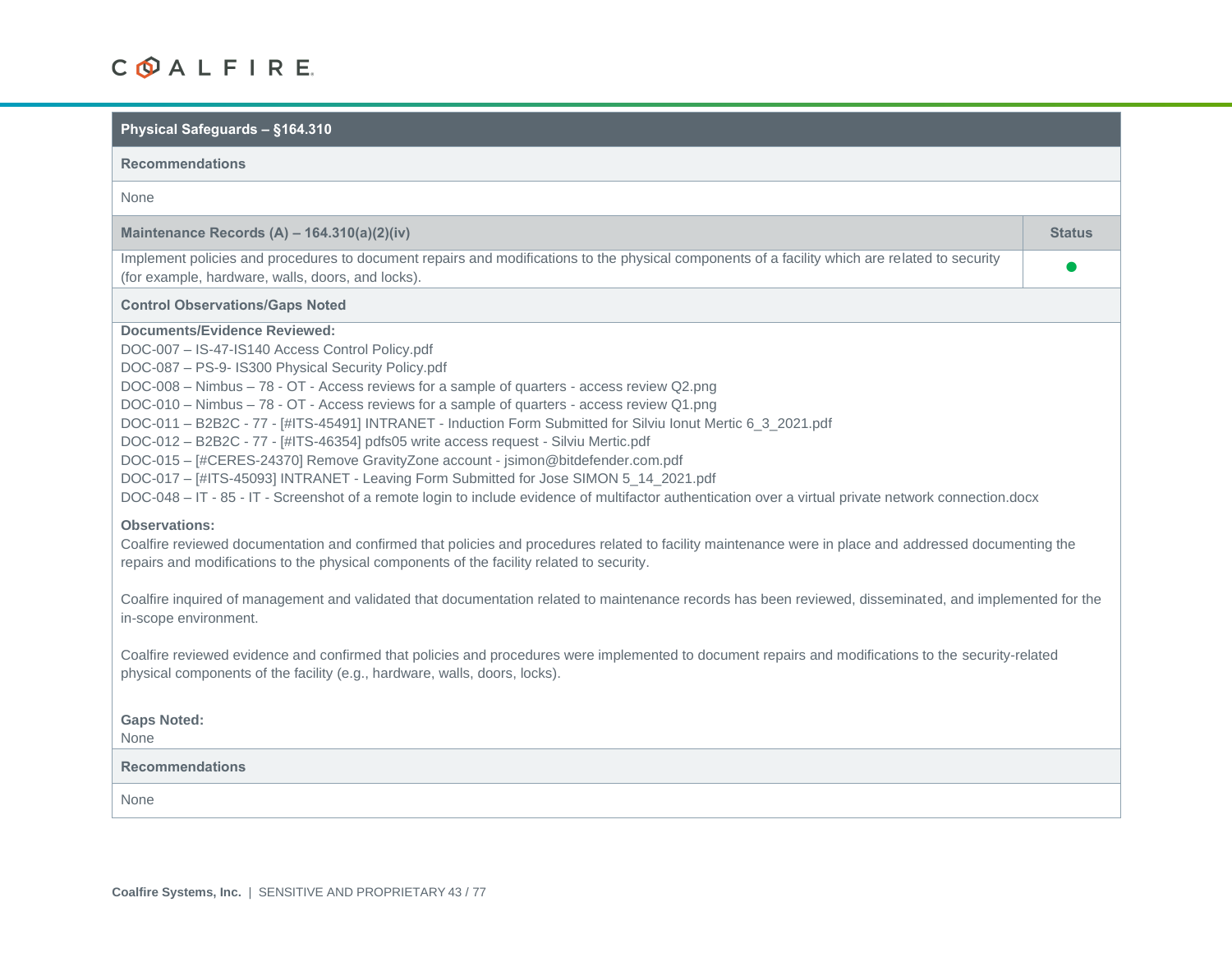| Physical Safeguards - §164.310                                                                                                                                                                                                                                                                                                                                                                                                                                                          |               |
|-----------------------------------------------------------------------------------------------------------------------------------------------------------------------------------------------------------------------------------------------------------------------------------------------------------------------------------------------------------------------------------------------------------------------------------------------------------------------------------------|---------------|
| Workstation Use - 164.310(b)                                                                                                                                                                                                                                                                                                                                                                                                                                                            |               |
| Workstation Use $(R)$ – 164.310(b)                                                                                                                                                                                                                                                                                                                                                                                                                                                      | <b>Status</b> |
| Implement policies and procedures that specify the proper functions to be performed, the manner in which those functions are to be performed,<br>and the physical attributes of the surroundings of a specific workstation or class of workstation that can access electronic protected health<br>information.                                                                                                                                                                          |               |
| <b>Control Observations/Gaps Noted</b>                                                                                                                                                                                                                                                                                                                                                                                                                                                  |               |
| <b>Documents/Evidence Reviewed:</b><br>DOC-049 - HR-21- Bitdefender Code of Business Conduct.pdf<br>DOC-006 - HR-21- Internal Regulation - Employee's Handbook [ENG].pdf<br>DOC-050 - HR-22-Anexa la dosarul personal Florea Cosmin.pdf<br>DOC-051 - Florea.pdf<br>DOC-052 - HR-24-Florea Cosmin Alexandru-Anexa 3.pdf                                                                                                                                                                  |               |
| <b>Observations:</b><br>Coalfire reviewed documentation and confirmed that policies and procedures related to device security were in place and addressed:<br>Safeguards to prevent or preclude unauthorized access to an unattended device and to prevent unauthorized persons from viewing sensitive<br>$\bullet$<br>information.<br>Procedures related to the proper use of workstations and devices.<br>Maintaining an inventory of devices and their classifications.<br>$\bullet$ |               |
| Coalfire inquired of management and validated that documentation related to proper workstation and device use has been reviewed, disseminated, and<br>implemented for the in-scope environment.                                                                                                                                                                                                                                                                                         |               |
| Coalfire reviewed evidence and confirmed that procedures were implemented to maintain asset inventories and to classify and appropriately use and protect<br>devices.                                                                                                                                                                                                                                                                                                                   |               |
| <b>Gaps Noted:</b><br>None                                                                                                                                                                                                                                                                                                                                                                                                                                                              |               |
| <b>Recommendations</b>                                                                                                                                                                                                                                                                                                                                                                                                                                                                  |               |
| None                                                                                                                                                                                                                                                                                                                                                                                                                                                                                    |               |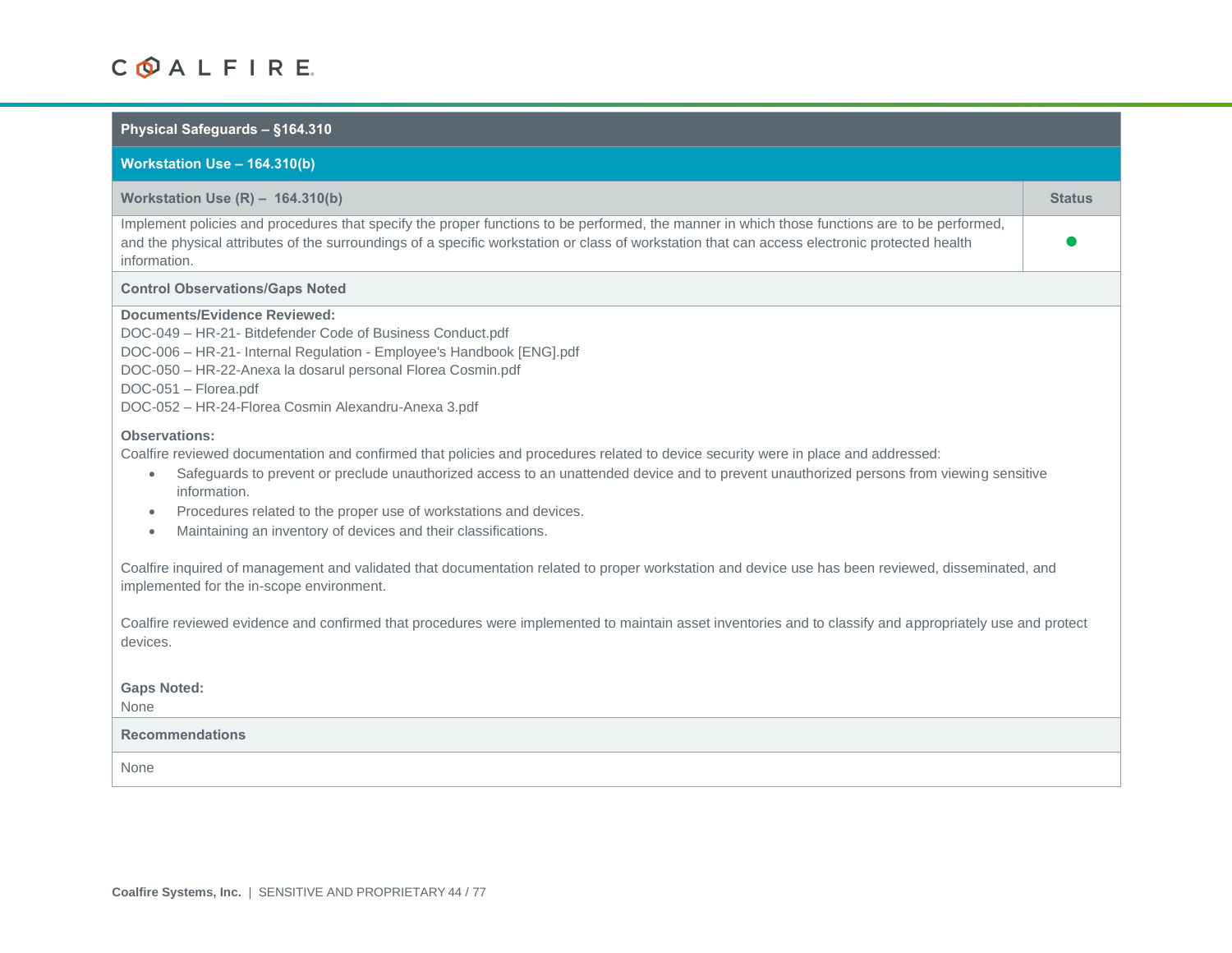| Physical Safeguards - §164.310                                                                                                                                                                                                                                                                                                                                                                                                                                                                                                                                        |               |
|-----------------------------------------------------------------------------------------------------------------------------------------------------------------------------------------------------------------------------------------------------------------------------------------------------------------------------------------------------------------------------------------------------------------------------------------------------------------------------------------------------------------------------------------------------------------------|---------------|
| <b>Workstation Security - 164.310(c)</b>                                                                                                                                                                                                                                                                                                                                                                                                                                                                                                                              |               |
| Workstation Security (R) - 164.310(c)                                                                                                                                                                                                                                                                                                                                                                                                                                                                                                                                 | <b>Status</b> |
| Implement physical safeguards for all workstations that access electronic protected health information, to restrict access to authorized users.                                                                                                                                                                                                                                                                                                                                                                                                                       |               |
| <b>Control Observations/Gaps Noted</b>                                                                                                                                                                                                                                                                                                                                                                                                                                                                                                                                |               |
| <b>Documents/Evidence Reviewed:</b><br>DOC-007 - IS-47-IS140 Access Control Policy.pdf<br>DOC-020 - IS - 30 - training_current_users_2021.xlsx<br>DOC-021 - IS - 31 - training_new_users_sample_2021.xlsx<br>DOC-024 - IT - 88 - Screenshot of antimalware configuration.docx<br>DOC-025 - ITG-NetworkandSystemHardeningstandardsprocedures-181021-0859-22.pdf<br>DOC-026 - IT - 82 - Evidence of the most recent security patches applied to a sample of servers.docx                                                                                                |               |
| <b>Observations:</b><br>Coalfire reviewed documentation and confirmed that policies and procedures related to workstation and device security were in place and addressed:<br>Physical security requirements for devices (e.g., screen locks, encryption, data loss prevention/USB lock down).<br>$\bullet$<br>Antivirus protection.<br>$\bullet$<br>Patch management.<br>$\bullet$<br>Baseline configuration standards and build checklists.<br>$\bullet$<br>Restricting access to devices.<br>$\bullet$<br>Controls to protect data on mobile devices.<br>$\bullet$ |               |
| Coalfire inquired of management and validated that documentation related to workstation and device security has been reviewed, disseminated, and<br>implemented for the in-scope environment.                                                                                                                                                                                                                                                                                                                                                                         |               |
| Coalfire reviewed evidence and confirmed that devices (workstations, servers, mobile devices) were installed with:<br>Current operating systems and updates (patches).<br>$\bullet$<br>Antivirus/malicious software protection.<br>$\bullet$<br>Physical and logical access controls to limit access to the devices to only authorized users.                                                                                                                                                                                                                         |               |

### **Gaps Noted:**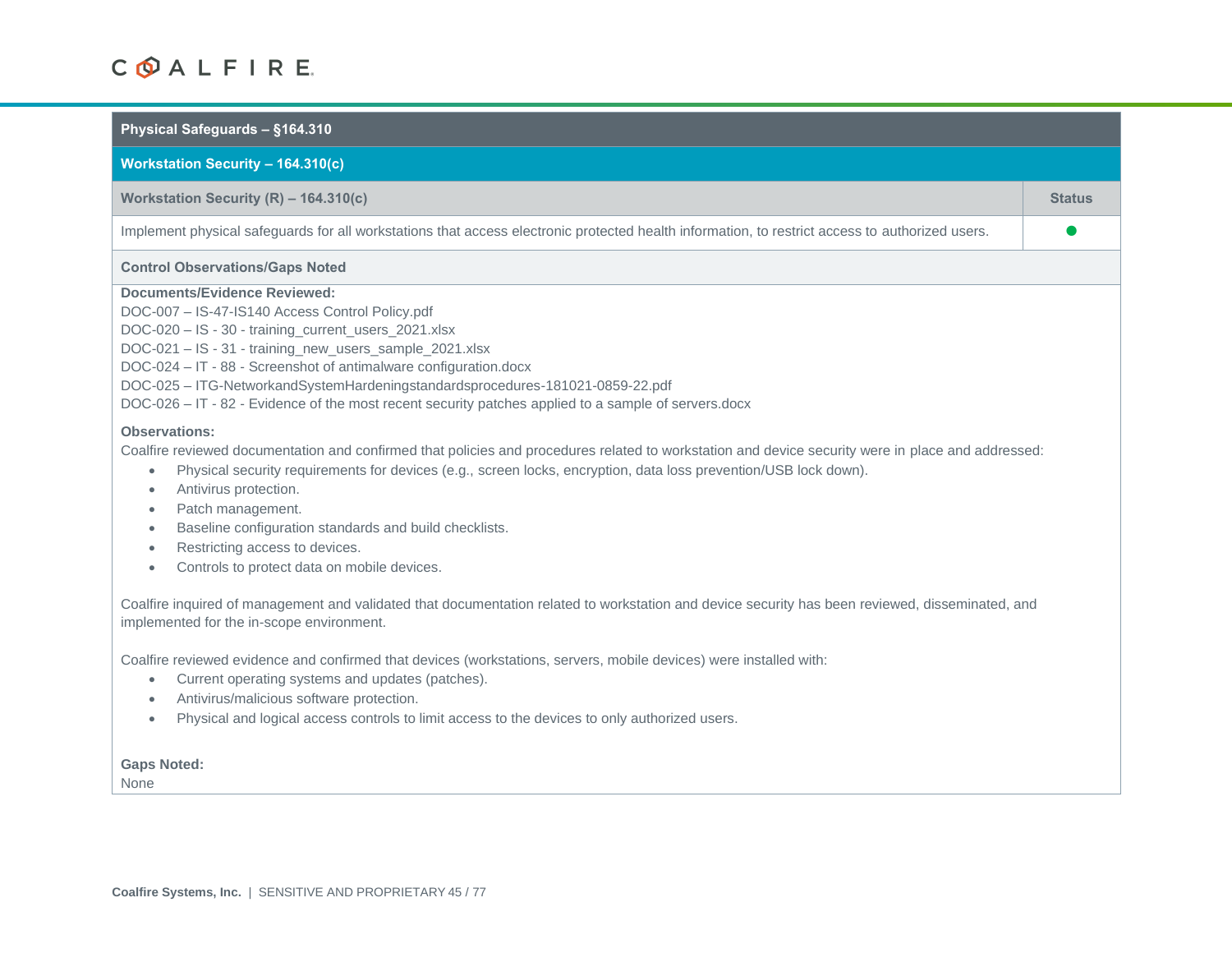| Physical Safeguards - §164.310                                                                                                                                                                                                                                                                                                                                                                                                                                                                                                                          |               |
|---------------------------------------------------------------------------------------------------------------------------------------------------------------------------------------------------------------------------------------------------------------------------------------------------------------------------------------------------------------------------------------------------------------------------------------------------------------------------------------------------------------------------------------------------------|---------------|
| <b>Recommendations</b>                                                                                                                                                                                                                                                                                                                                                                                                                                                                                                                                  |               |
| None                                                                                                                                                                                                                                                                                                                                                                                                                                                                                                                                                    |               |
| Device and Media Controls - 164.310(d)                                                                                                                                                                                                                                                                                                                                                                                                                                                                                                                  |               |
| Device and Media Controls (R) - 164.310(d)(1)                                                                                                                                                                                                                                                                                                                                                                                                                                                                                                           | <b>Status</b> |
| Implement policies and procedures that govern the receipt and removal of hardware and electronic media that contain electronic protected<br>health information into and out of a facility, and the movement of these items within the facility.                                                                                                                                                                                                                                                                                                         |               |
| <b>Control Observations/Gaps Noted</b>                                                                                                                                                                                                                                                                                                                                                                                                                                                                                                                  |               |
| <b>Documents/Evidence Reviewed:</b><br>DOC-035 - IS-101-ISM400 Bitdefender Business Continuity Plan.pdf<br>DOC-089 - B2B-55-IS071 Vulnerabilities Assessment and Pentests Procedure.pdf<br>DOC-090 - IS-51-ISM000 Policy.pdf<br>DOC-053 - Nimbus - 80 - Nimbus - System inventory of all in scope assets - Inventory 15.10-15-28.csv<br>DOC-054 - Synoptic - Datacenter media disposal.xlsx<br>DOC-055 - 109. Evidence - C1.2 - Certificates of destruction for a sample of destroyed media [IT].docx<br>$DOC-056 - mdm_1.png$<br>$DOC-057 - mdm_2.png$ |               |
| <b>Observations:</b><br>Coalfire reviewed documentation and confirmed that policies and procedures related to device and media control were in place and addressed the tracking and<br>authorization processes for the receipt, removal, and movement of hardware and electronic media into, out of, and within the organization's facilities.                                                                                                                                                                                                          |               |
| Coalfire inquired of management and validated that documentation related to device and media control has been reviewed, disseminated, and implemented for<br>the in-scope environment.                                                                                                                                                                                                                                                                                                                                                                  |               |
| Coalfire reviewed evidence and confirmed that policies and procedures were implemented to properly track, document, and authorize the movement of<br>hardware and electronic media.                                                                                                                                                                                                                                                                                                                                                                     |               |
| <b>Gaps Noted:</b><br>None                                                                                                                                                                                                                                                                                                                                                                                                                                                                                                                              |               |
| <b>Recommendations</b>                                                                                                                                                                                                                                                                                                                                                                                                                                                                                                                                  |               |
| None                                                                                                                                                                                                                                                                                                                                                                                                                                                                                                                                                    |               |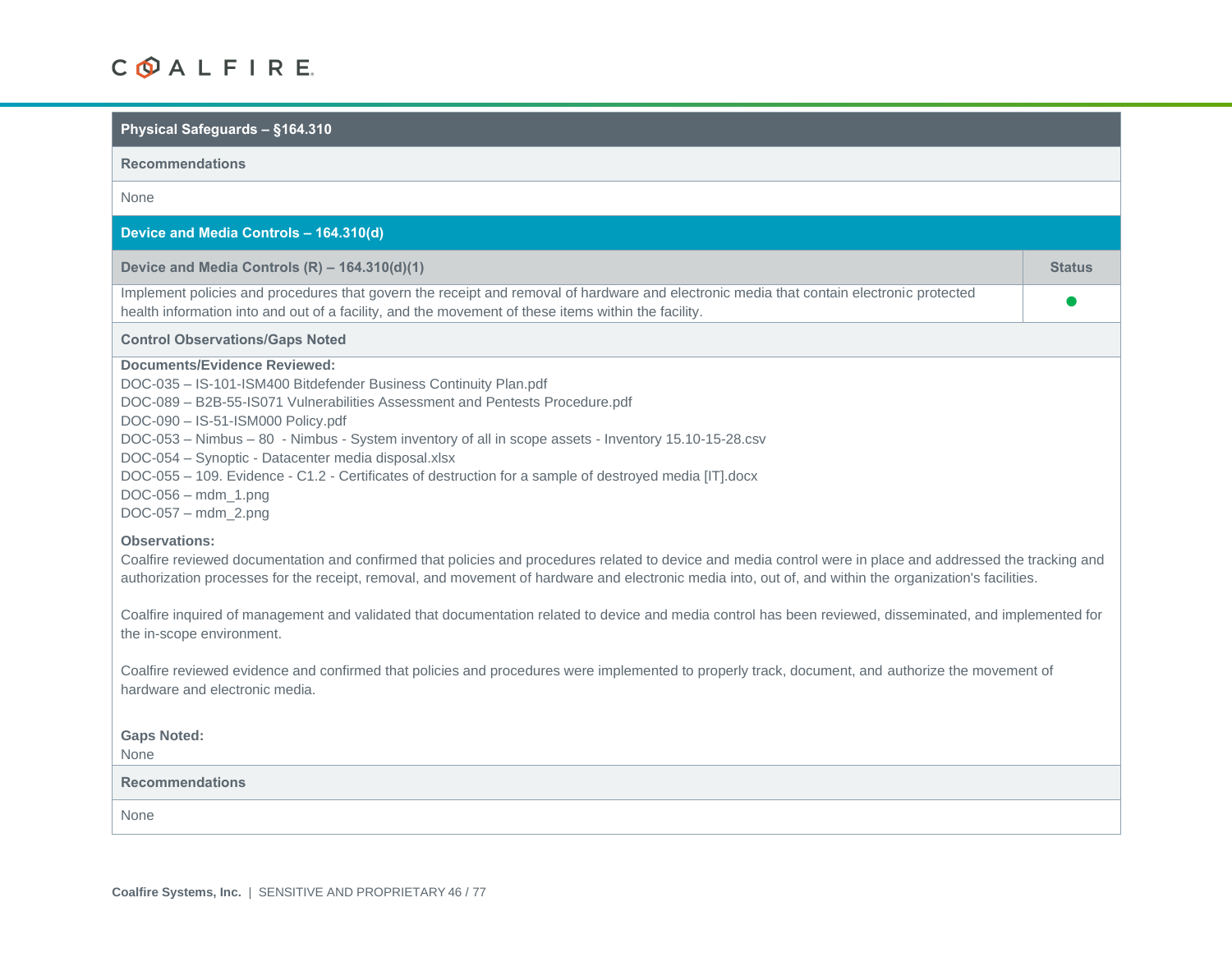| Physical Safeguards - §164.310                                                                                                                                                                                                                                                                                                                                                                                                                                                                                                                          |               |
|---------------------------------------------------------------------------------------------------------------------------------------------------------------------------------------------------------------------------------------------------------------------------------------------------------------------------------------------------------------------------------------------------------------------------------------------------------------------------------------------------------------------------------------------------------|---------------|
| Disposal (R) - 164.310(d)(2)(i)                                                                                                                                                                                                                                                                                                                                                                                                                                                                                                                         | <b>Status</b> |
| Implement policies and procedures to address the final disposition of electronic protected health information, and/or the hardware or electronic<br>media on which it is stored.                                                                                                                                                                                                                                                                                                                                                                        |               |
| <b>Control Observations/Gaps Noted</b>                                                                                                                                                                                                                                                                                                                                                                                                                                                                                                                  |               |
| <b>Documents/Evidence Reviewed:</b><br>DOC-058 - IS-50-IS020 Information and Media Disposal Policy.pdf<br>DOC-053 - Nimbus - 80 - Nimbus - System inventory of all in scope assets - Inventory 15.10-15-28.csv<br>DOC-054 - Synoptic - Datacenter media disposal.xlsx<br>DOC-055 - 109. Evidence - C1.2 - Certificates of destruction for a sample of destroyed media [IT].docx<br>DOC-059 - B2B2C - 110 - [#GDPRCLEAN-13280] Please process a GDPR deletion for user leejmike0@gmail.com.pdf<br>DOC-060 - B2B2C - 110 - GDPRCLEAN-13280 screenshot.png |               |
| <b>Observations:</b><br>Coalfire reviewed documentation and confirmed that policies and procedures related to the disposal of ePHI data or the hardware or electronic media on which<br>ePHI data is stored were in place and included:<br>The types of devices and media that store ePHI.<br>$\bullet$<br>Identification of the sanitization and destruction methods utilized.<br>٠<br>Management of the disposal process, including retention of disposal documentation.<br>$\bullet$                                                                 |               |
| Coalfire inquired of management and validated that documentation related to disposal processes has been reviewed, disseminated, and implemented for the in-<br>scope environment.                                                                                                                                                                                                                                                                                                                                                                       |               |
| Coalfire reviewed evidence and confirmed that policies and procedures were implemented to address the final disposition of ePHI and the sanitization and<br>disposal of the hardware or media on which it was stored.                                                                                                                                                                                                                                                                                                                                   |               |
| <b>Gaps Noted:</b><br><b>None</b>                                                                                                                                                                                                                                                                                                                                                                                                                                                                                                                       |               |
| <b>Recommendations</b>                                                                                                                                                                                                                                                                                                                                                                                                                                                                                                                                  |               |
| <b>None</b>                                                                                                                                                                                                                                                                                                                                                                                                                                                                                                                                             |               |
| Media Re-use (R) - 164.310(d)(2)(ii)                                                                                                                                                                                                                                                                                                                                                                                                                                                                                                                    | <b>Status</b> |
| Implement procedures for removal of electronic protected health information from electronic media before the media are made available for re-<br>use.                                                                                                                                                                                                                                                                                                                                                                                                   |               |

m.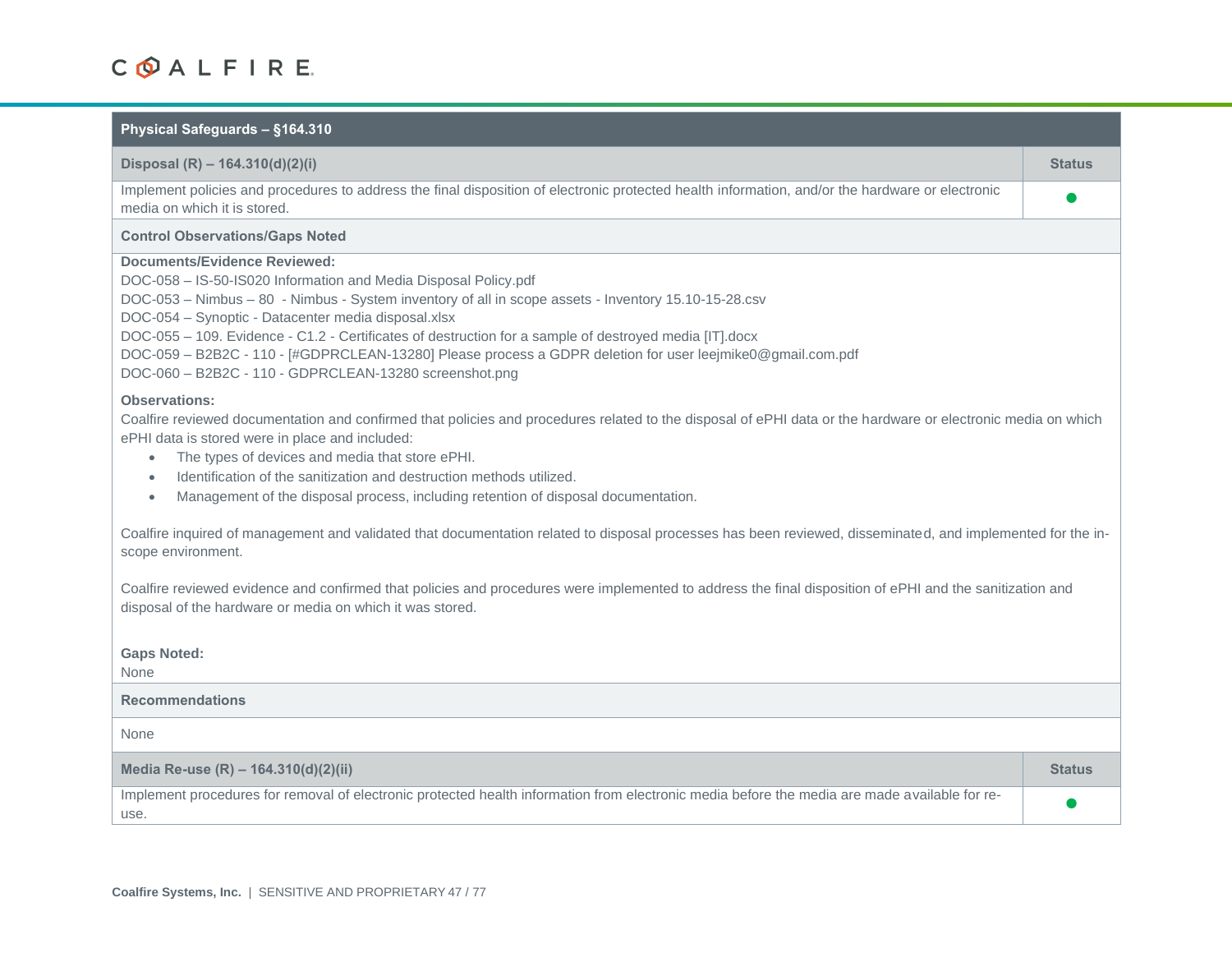### **Physical Safeguards – §164.310**

### **Control Observations/Gaps Noted**

### **Documents/Evidence Reviewed:**

DOC-058 – IS-50-IS020 Information and Media Disposal Policy.pdf DOC-019 – B2B2C - 50 - ISM311 Records Retention Schedule.pdf DOC-054 – Synoptic - Datacenter media disposal.xlsx DOC-055 – 109. Evidence - C1.2 - Certificates of destruction for a sample of destroyed media [IT].docx DOC-059 – B2B2C - 110 - [#GDPRCLEAN-13280] Please process a GDPR deletion for user leejmike0@gmail.com.pdf DOC-060 – B2B2C - 110 - GDPRCLEAN-13280 screenshot.png

### **Observations:**

Coalfire reviewed documentation and confirmed that policies and procedures related to media re-use were in place and addressed:

- Identification of the methods utilized to remove ePHI from electronic media prior to external and internal re-use.
- The process for verifying the removal of ePHI from electronic media.

Coalfire inquired of management and validated that documentation related to media re-use has been reviewed, disseminated, and implemented for the in-scope environment.

Coalfire reviewed evidence and confirmed that procedures were implemented for the removal of ePHI from electronic media before the media was made available for re-use.

#### **Gaps Noted:**

None

**Recommendations**

| Accountability $(A) - 164.310(d)(2)(iii)$                                                                 | <b>Status</b> |
|-----------------------------------------------------------------------------------------------------------|---------------|
| Maintain a record of the movements of hardware and electronic media and any person responsible therefore. |               |
| <b>Control Observations/Gaps Noted</b>                                                                    |               |
| Documents/Evidence Reviewed:                                                                              |               |
| DOC-001 - IS-51-ISM020 Information Security Organization Policy.pdf                                       |               |
| DOC-002 - IS-51-ISM010 Information Security Program Policy.pdf                                            |               |
| DOC-007 - IS-47-IS140 Access Control Policy.pdf                                                           |               |
| DOC-053 – Nimbus – 80 - Nimbus - System inventory of all in scope assets - Inventory 15.10-15-28.csv      |               |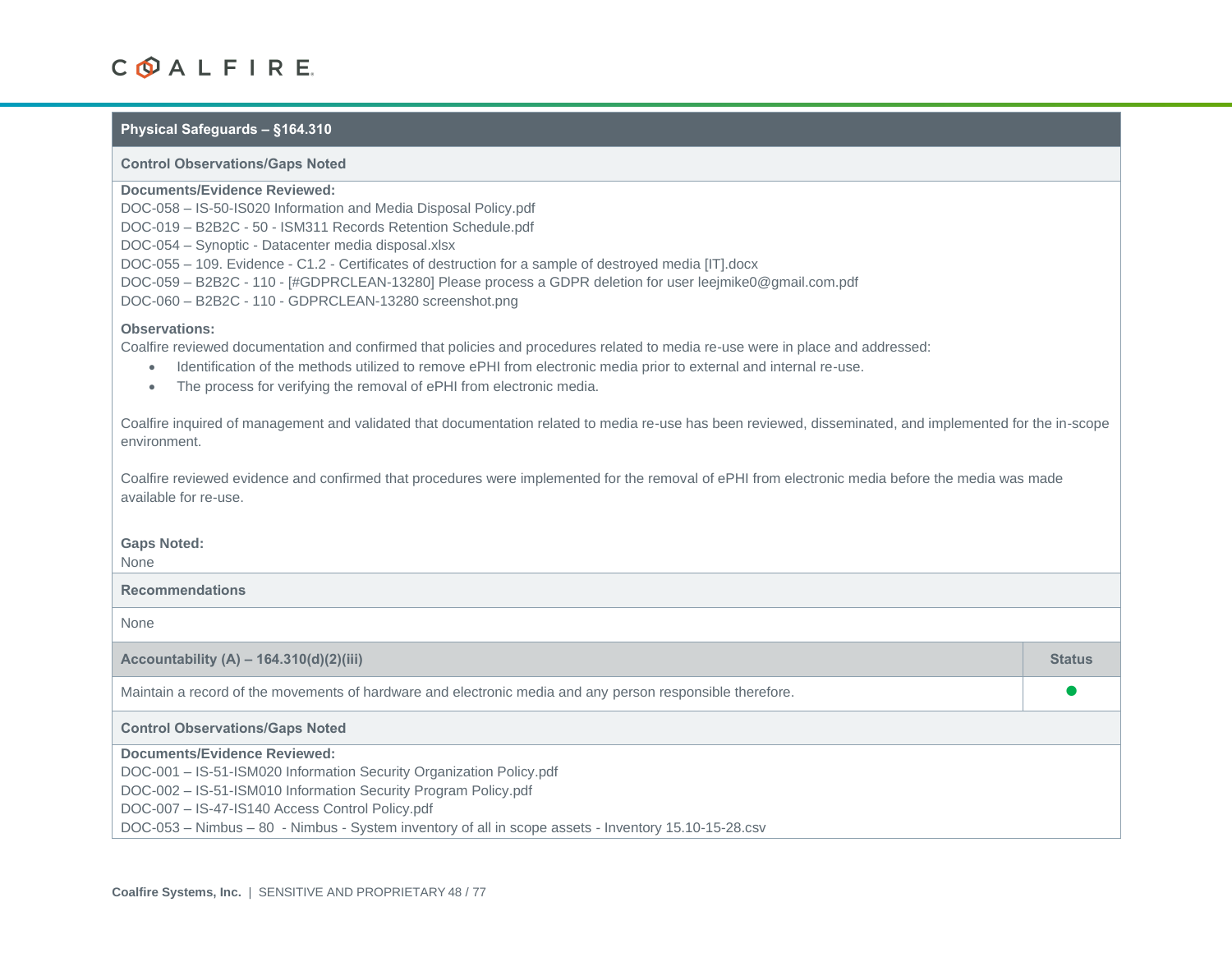### **Physical Safeguards – §164.310**

### **Observations:**

Coalfire reviewed documentation and confirmed that policies and procedures related to media accountability were in place and addressed:

- Certifying and maintaining records of electronic media and hardware movement.
- Identification of the types of hardware and electronic media included in the accountability process.
- The process for reconciling the device and media inventory.

Coalfire inquired of management and validated that documentation related to media accountability has been reviewed, disseminated, and implemented for the in-scope environment.

Coalfire reviewed evidence and confirmed that procedures were implemented to:

- Maintain a system inventory list, including classification of devices according to sensitivity.
- Track, record, and certify movement of media and hardware.

### **Gaps Noted:**

None

### **Recommendations**

| סווטו                                                                                                                                                                                                                                      |               |
|--------------------------------------------------------------------------------------------------------------------------------------------------------------------------------------------------------------------------------------------|---------------|
| Data Backup and Storage (A) - 164.310(d)(2)(iv)                                                                                                                                                                                            | <b>Status</b> |
| Create a retrievable, exact copy of electronic protected health information, when needed, before movement of equipment.                                                                                                                    |               |
| <b>Control Observations/Gaps Noted</b>                                                                                                                                                                                                     |               |
| Documents/Evidence Reviewed:                                                                                                                                                                                                               |               |
| DOC-037 – Nimbus – 48 - Nimbus - Backup and recovery procedures.pdf                                                                                                                                                                        |               |
| DOC-039 - B2B-104-GZ_backup additional details.docx                                                                                                                                                                                        |               |
| DOC-036 - IS - 103 - Business Continuity and Disaster Recovery Exercise Report 17 Sept 2021.pdf                                                                                                                                            |               |
| DOC-061 - IT - 104 - Screenshot of backup schedule configurations for infrastructure and databases.docx                                                                                                                                    |               |
| <b>Observations:</b><br>Coalfire reviewed documentation and confirmed that policies and procedures related to data backup were in place and required data backups to be made prior<br>to the physical movement of systems containing ePHI. |               |
| Coalfire reviewed documentation and confirmed that policies and procedures related to data backup were in place and required data backups to be made prior<br>to the physical movement of systems containing ePHI.                         |               |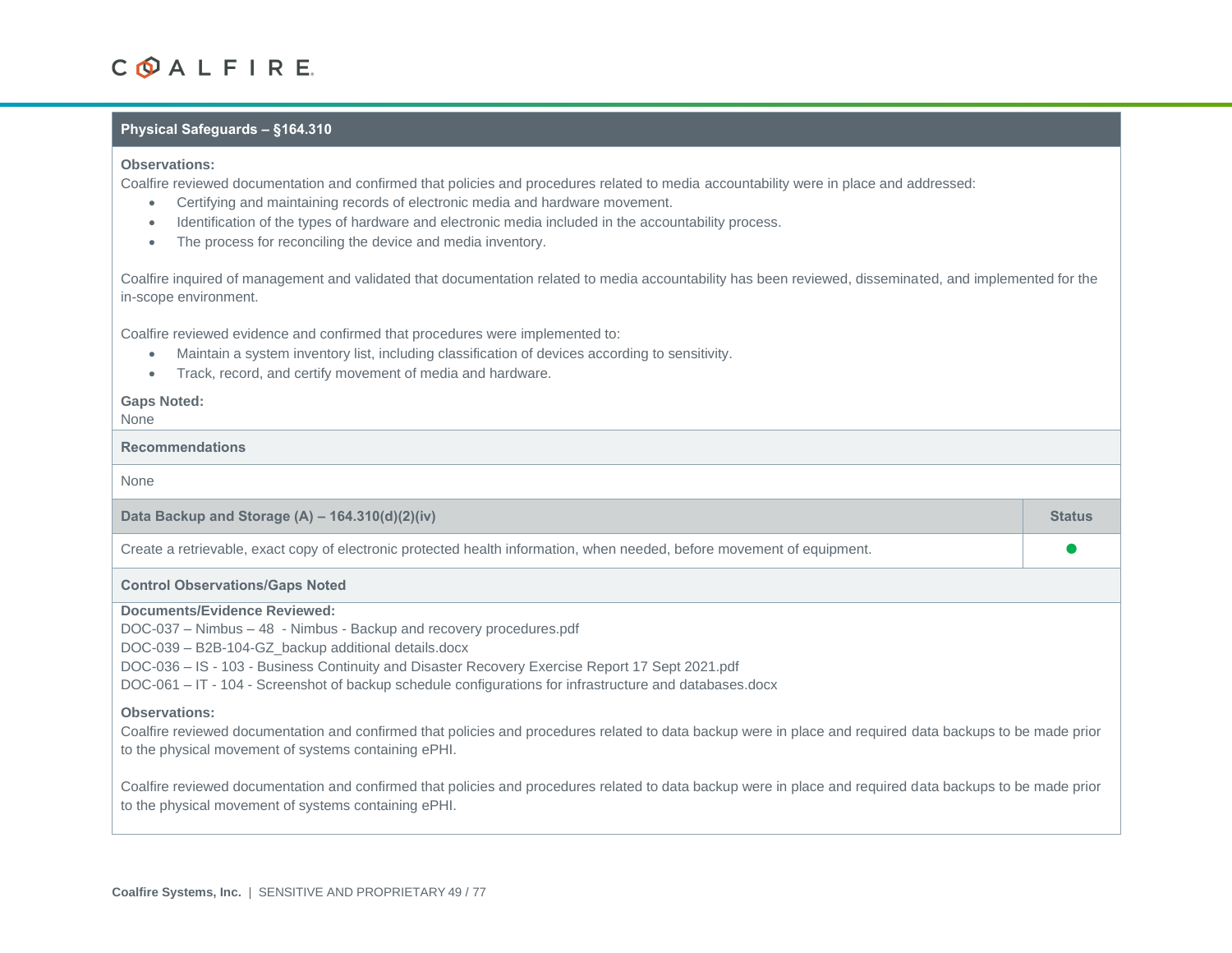### **Physical Safeguards – §164.310**

Coalfire reviewed evidence and confirmed that a retrievable, exact copy of ePHI would be backed up and restored for any equipment which moved. During the review period, no equipment containing ePHI was relocated.

### **Gaps Noted:**

None

### **Recommendations**

None

*Table 0-2: Physical Safeguards – §164.310*

### Technical Safeguards – §164.312

| Technical Safeguards - §164.312                                                                                                                                                                                                                                                                                                                                                                                                                                                                                                                                                                                                                                                                                    |               |
|--------------------------------------------------------------------------------------------------------------------------------------------------------------------------------------------------------------------------------------------------------------------------------------------------------------------------------------------------------------------------------------------------------------------------------------------------------------------------------------------------------------------------------------------------------------------------------------------------------------------------------------------------------------------------------------------------------------------|---------------|
| Access Control - 164.312(a)                                                                                                                                                                                                                                                                                                                                                                                                                                                                                                                                                                                                                                                                                        |               |
| Access Control (R) - 164.312(a)(1)                                                                                                                                                                                                                                                                                                                                                                                                                                                                                                                                                                                                                                                                                 | <b>Status</b> |
| Implement technical policies and procedures for electronic information systems that maintain electronic protected health information to allow<br>access only to those persons or software programs that have been granted access rights as specified in $\S 164.308(a)(4)$ .                                                                                                                                                                                                                                                                                                                                                                                                                                       |               |
| <b>Control Observations/Gaps Noted</b>                                                                                                                                                                                                                                                                                                                                                                                                                                                                                                                                                                                                                                                                             |               |
| <b>Documents/Evidence Reviewed:</b><br>DOC-007 - IS-47-IS140 Access Control Policy.pdf<br>DOC-008 - Nimbus - 78 - OT - Access reviews for a sample of quarters - access review Q2.png<br>DOC-010 - Nimbus - 78 - OT - Access reviews for a sample of quarters - access review Q1.png<br>DOC-012 - B2B2C - 77 - [#ITS-46354] pdfs05 write access request - Silviu Mertic.pdf<br>DOC-015 - [#CERES-24370] Remove GravityZone account - jsimon@bitdefender.com.pdf<br>DOC-017 - [#ITS-45093] INTRANET - Leaving Form Submitted for Jose SIMON 5_14_2021.pdf<br>DOC-048 - IT - 85 - IT - Screenshot of a remote login to include evidence of multifactor authentication over a virtual private network connection.docx |               |
| <b>Observations:</b><br>Coalfire reviewed documentation and confirmed that policies and procedures regarding access control were in place and included:<br>Identification of the capabilities of electronic information system access controls (i.e., read-only, modify, full access).<br>$\bullet$<br>Identification of the type of access controls implemented for the electronic information systems.<br>$\bullet$<br>The technical access controls and management of system and generic IDs and accounts.                                                                                                                                                                                                      |               |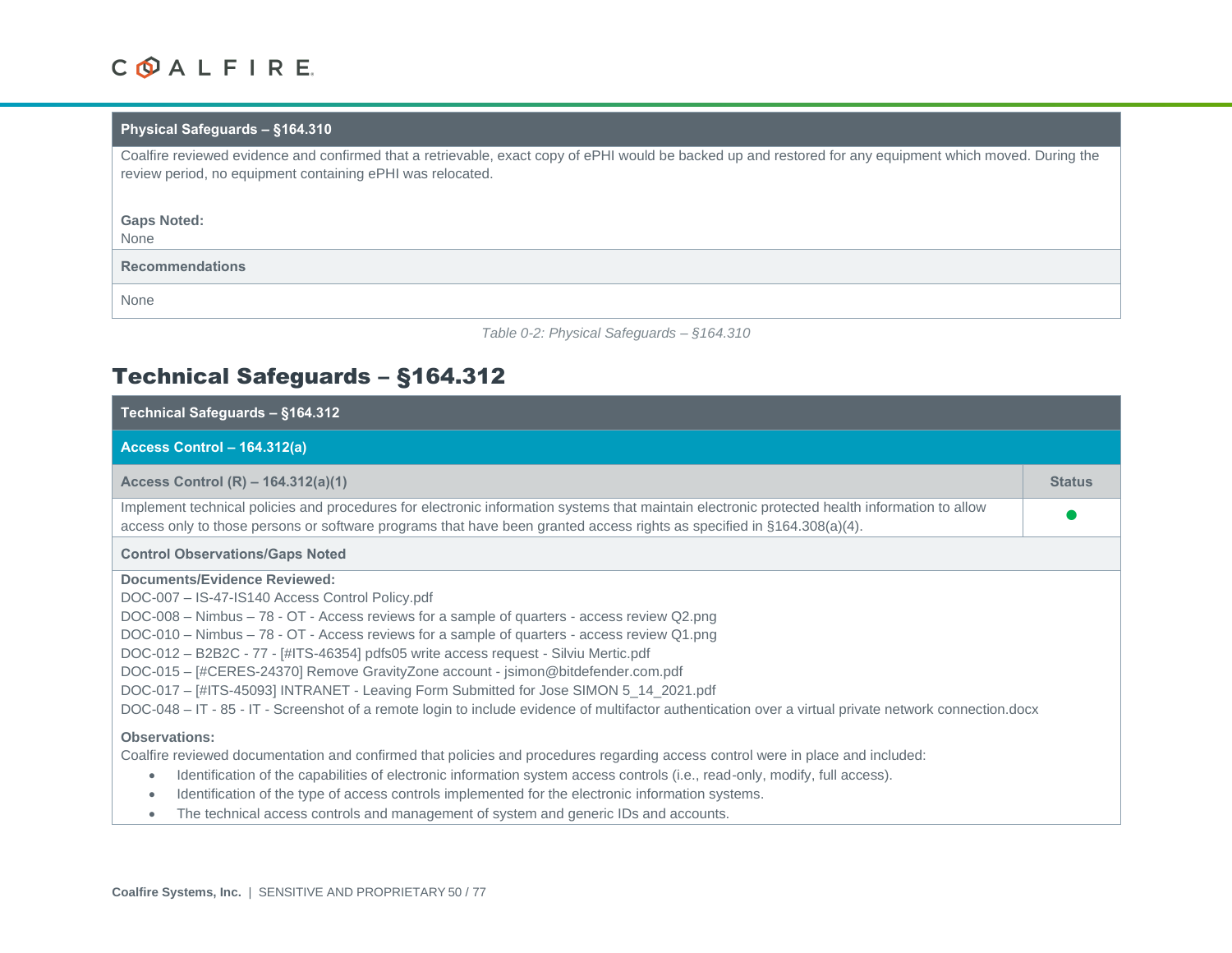### **Technical Safeguards – §164.312**

- Processes and responsibilities for adding, modifying, and terminating user access.
- The frequency for the review and verification of user and software program access to electronic information systems that maintain ePHI.

Coalfire inquired of management and validated that documentation related to technical access controls has been reviewed, disseminated, and implemented for the in-scope environment.

Coalfire reviewed evidence and confirmed that technical policies and procedures were implemented to allow access to electronic information systems containing ePHI to only those persons or software programs that were granted access rights.

#### **Gaps Noted:**

None

**Recommendations**

None

**Unique User Identification (R) – 164.312(a)(2)(i) Status**

Assign a unique name and/or number for identifying and tracking user identity.

### **Control Observations/Gaps Noted**

### **Documents/Evidence Reviewed:**

DOC-007 – IS-47-IS140 Access Control Policy.pdf DOC-012 – B2B2C - 77 - [#ITS-46354] pdfs05 write access request - Silviu Mertic.pdf DOC-048 – IT - 85 - IT - Screenshot of a remote login to include evidence of multifactor authentication over a virtual private network connection.docx

### **Observations:**

Coalfire reviewed documentation and confirmed that policies and procedures related to logical system access were in place and addressed the following:

- All workforce members are assigned and must use a unique user ID account (e.g., user name).
- Shared and generic accounts are prohibited or limited to special circumstances.
- Unique user identification, including processes for establishing and assigning user IDs to track user identities.

Coalfire inquired of management and validated that documentation related to unique user identification has been reviewed, disseminated, and implemented for the in-scope environment.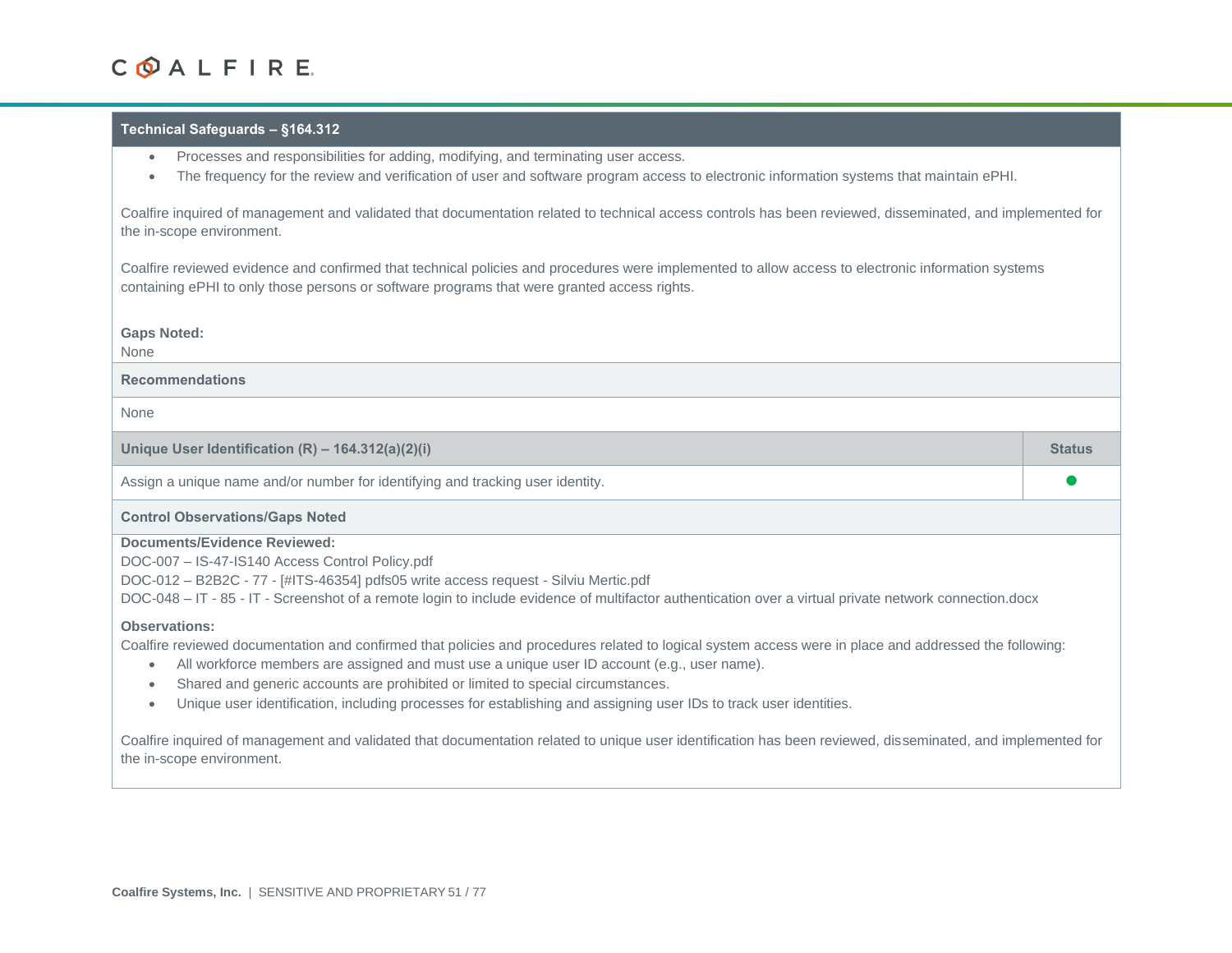### **Technical Safeguards – §164.312**

Coalfire reviewed evidence and confirmed that policies and procedures were implemented to assign unique identifies to users and to keep the use of generic and shared accounts to a minimum, and that a rationale for each exists.

### **Gaps Noted:**

None

### **Recommendations**

| None                                                                                                                                                     |               |
|----------------------------------------------------------------------------------------------------------------------------------------------------------|---------------|
| Emergency Access Procedure (R) - 164.312(a)(2)(ii)                                                                                                       | <b>Status</b> |
| Establish (and implement as needed) procedures for obtaining necessary electronic protected health information during an emergency.                      | N/A           |
| <b>Control Observations/Gaps Noted</b>                                                                                                                   |               |
| <b>Observations:</b><br>N/A: Bitdefender does not hold any records that would impact patient care.                                                       |               |
| <b>Gaps Noted:</b><br>None                                                                                                                               |               |
| <b>Recommendations</b>                                                                                                                                   |               |
| None                                                                                                                                                     |               |
| Automatic Logoff (A) - 164.312(a)(2)(iii)                                                                                                                | <b>Status</b> |
| Implement electronic procedures that terminate an electronic session after a predetermined time of inactivity.                                           |               |
| <b>Control Observations/Gaps Noted</b>                                                                                                                   |               |
| <b>Documents/Evidence Reviewed:</b><br>DOC-007 - IS-47-IS140 Access Control Policy.pdf<br>DOC-062 - IS - 136 - Bitdefender Screenlock Implementation.pdf |               |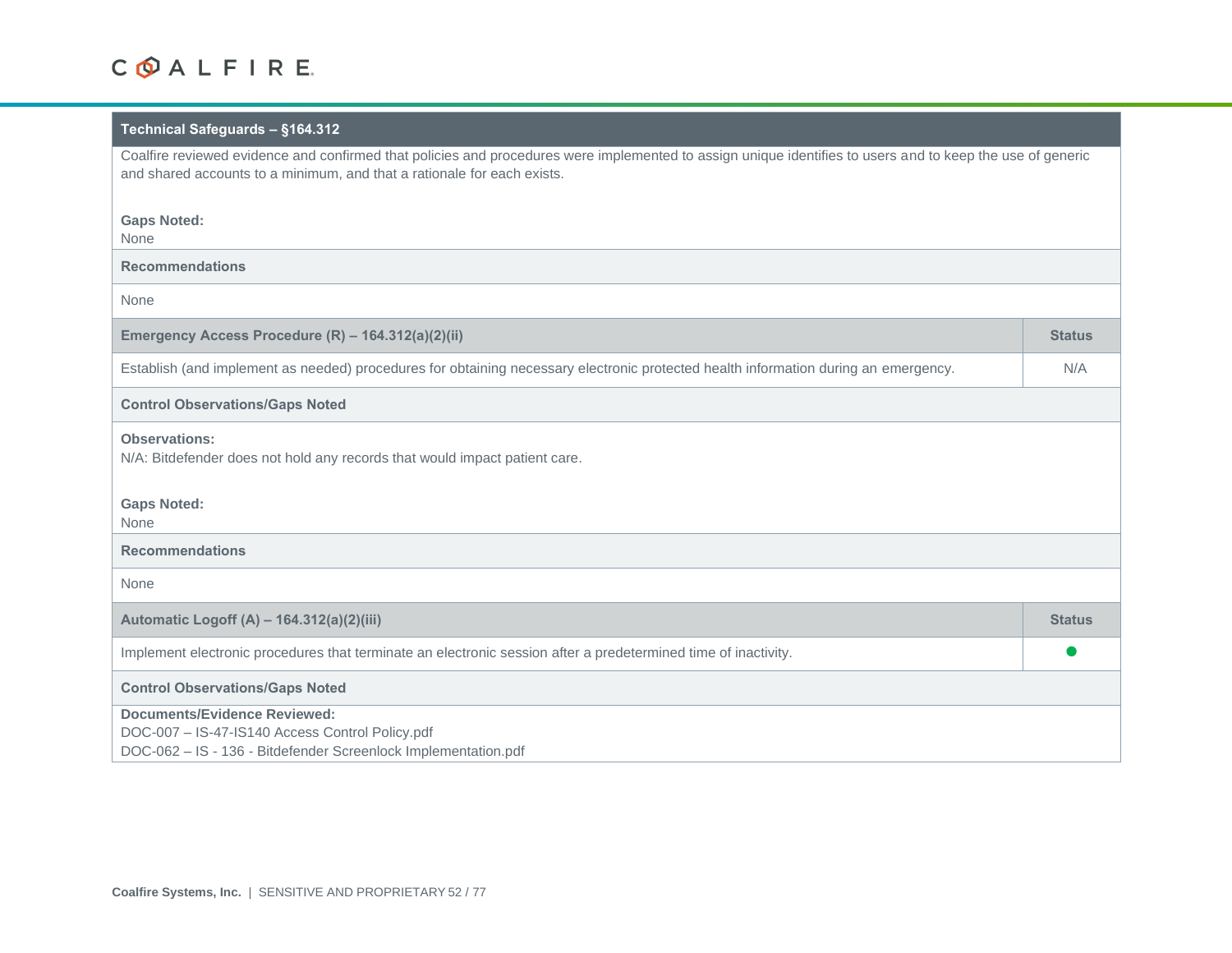### **Technical Safeguards – §164.312**

### **Observations:**

Coalfire reviewed documentation and confirmed that policies and procedures related to electronic session termination were in place and addressed automatic logoff or lockout of accounts based on a pre-determined time of inactivity.

Coalfire inquired of management and validated that documentation related to automatic logoff has been reviewed, disseminated, and implemented for the inscope environment.

Coalfire reviewed evidence and confirmed that system settings and technical controls were implemented to terminated electronic sessions after a predetermined time of inactivity.

### **Gaps Noted:**

None

### **Recommendations**

None

| Encryption and Decryption $(A) - 164.312(a)(2)(iv)$                                   | <b>Status</b> |
|---------------------------------------------------------------------------------------|---------------|
| Implement a mechanism to encrypt and decrypt electronic protected health information. |               |
| <b>Control Observations/Gaps Noted</b>                                                |               |

### **Documents/Evidence Reviewed:**

DOC-063 – IS-137-IS111 Encryption and Key Management Standard.pdf

DOC-064 – IS-137-ISM301 Information Classification Procedure.pdf

DOC-065 – tls\_flow\_nimbus.PNG

DOC-066 – tls\_nimbus\_nimbus.PNG

DOC-067 – tls\_push\_nimbus.PNG

DOC-068 – Nimbus – 58 - Nimbus - Encryption.pdf

### **Observations:**

Coalfire reviewed documentation and confirmed that policies and procedures related to encryption were in place and addressed:

- Encryption types and encryption technology used for devices and systems known to store ePHI (FIPS 140-2 encryption).
- Processes for managing encryption keys.
- Restricted access for modifying or creating keys.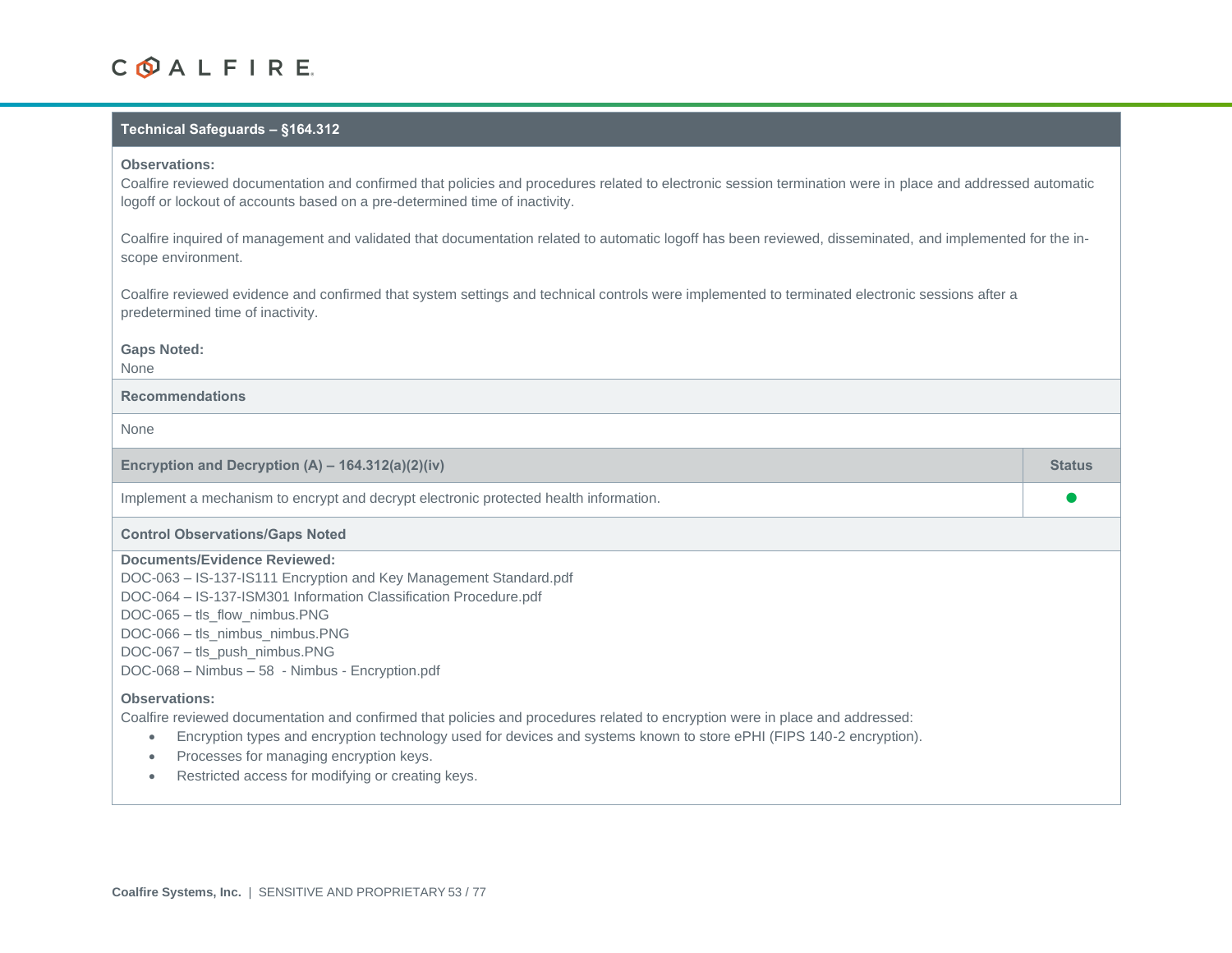### **Technical Safeguards – §164.312**

Coalfire inquired of management and validated that documentation related to encryption and decryption has been reviewed, disseminated, and implemented for the in-scope environment.

Coalfire reviewed evidence and confirmed that policies and procedures were implemented to enable encryption and decryption of data at rest.

### **Gaps Noted:**

None

### **Recommendations**

| <b>Audit Controls - 164.312(b)</b>                                                                                                                                                                                                                                                                                                                                                                                                                                                                                                                                                                                               |               |
|----------------------------------------------------------------------------------------------------------------------------------------------------------------------------------------------------------------------------------------------------------------------------------------------------------------------------------------------------------------------------------------------------------------------------------------------------------------------------------------------------------------------------------------------------------------------------------------------------------------------------------|---------------|
| Audit Controls (R) – 164.312(b)                                                                                                                                                                                                                                                                                                                                                                                                                                                                                                                                                                                                  | <b>Status</b> |
| Implement hardware, software, and/or procedural mechanisms that record and examine activity in information systems that contain or use<br>electronic protected health information.                                                                                                                                                                                                                                                                                                                                                                                                                                               |               |
| <b>Control Observations/Gaps Noted</b>                                                                                                                                                                                                                                                                                                                                                                                                                                                                                                                                                                                           |               |
| <b>Documents/Evidence Reviewed:</b><br>DOC-019 - B2B2C - 50 - ISM311 Records Retention Schedule.pdf<br>DOC-069 - IS-55-IS170 Log Management and Monitoring Policy.pdf<br>$DOC-027 - alert.PNG$<br>DOC-028 - AWS monitoring.png<br>DOC-029 - GCP monitoring.png<br>DOC-070 - alert_config_panel.PNG<br><b>Observations:</b><br>Coalfire reviewed documentation and confirmed that policies and procedures related to audit controls were in place and included:                                                                                                                                                                   |               |
| Identification of hardware, software and/or procedural mechanisms to record and examine activity in information systems that contain or impact ePHI.<br>$\bullet$<br>Identification of the systems and applications where auditing has been enforced.<br>٠<br>Identification of the specific activities (e.g., create, read, delete, success/failure, log-ins) that are logged.<br>٠<br>Responsibilities for and frequency of reviewing audit logs and log-ins.<br>٠<br>Identification of inappropriate or suspicious activity and log-in attempts and actions to take in response.<br>۰<br>The retention period for audit logs. |               |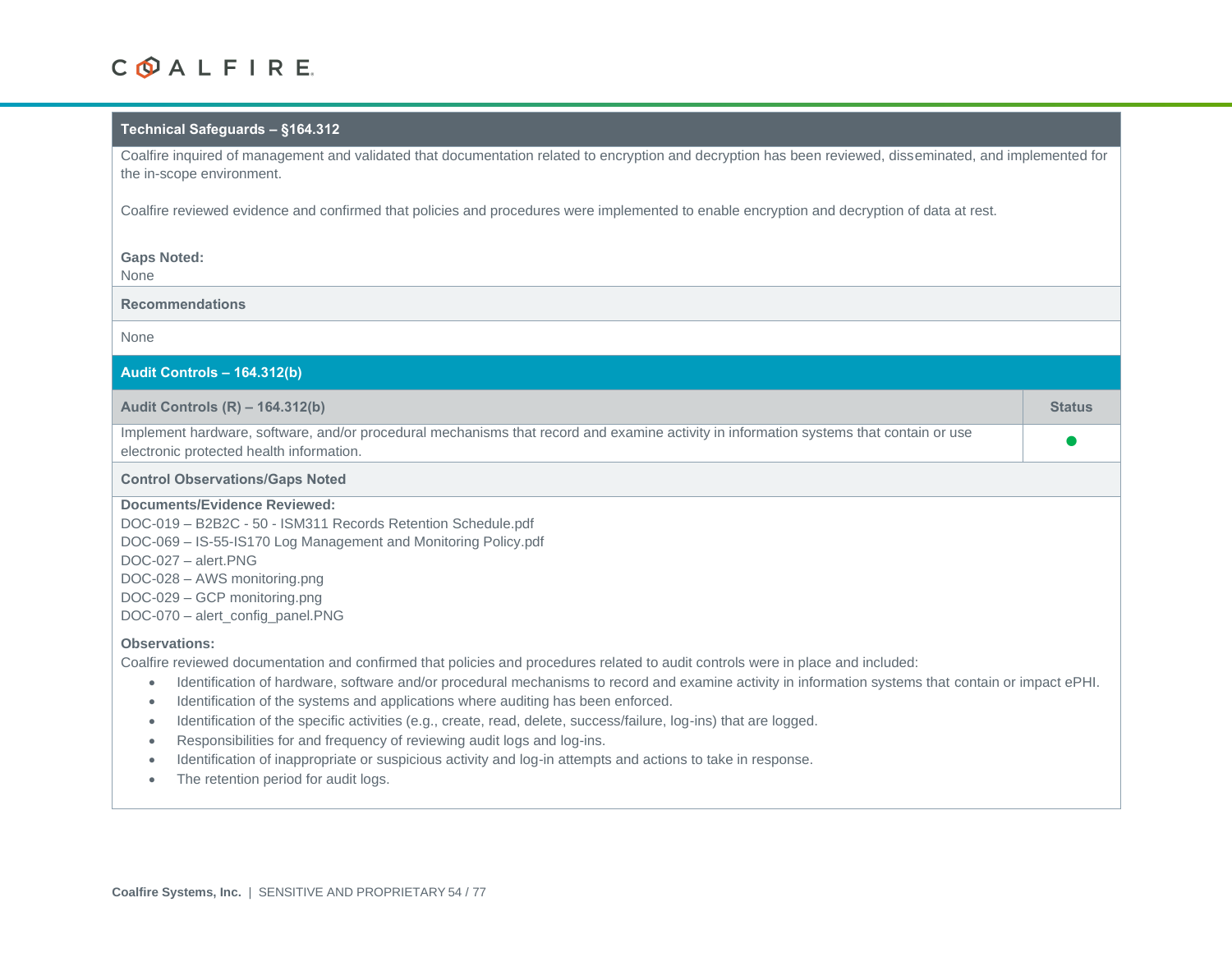### **Technical Safeguards – §164.312**

Coalfire inquired of management and validated that documentation related to audit controls has been reviewed, disseminated, and implemented for the in-scope environment.

Coalfire reviewed evidence and confirmed that hardware, software, and procedural mechanisms were implemented that recorded and examined activity in information systems that contained or impacted ePHI.

### **Gaps Noted:**

None

**Recommendations**

| Integrity $- 164.312(c)$                                                                                                                                                                                                                                                                                                                                                                                                                                                                                                                                                      |               |
|-------------------------------------------------------------------------------------------------------------------------------------------------------------------------------------------------------------------------------------------------------------------------------------------------------------------------------------------------------------------------------------------------------------------------------------------------------------------------------------------------------------------------------------------------------------------------------|---------------|
| Integrity $(R) - 164.312(c)(1)$                                                                                                                                                                                                                                                                                                                                                                                                                                                                                                                                               | <b>Status</b> |
| Implement policies and procedures to protect electronic protected health information from improper alteration or destruction.                                                                                                                                                                                                                                                                                                                                                                                                                                                 |               |
| <b>Control Observations/Gaps Noted</b>                                                                                                                                                                                                                                                                                                                                                                                                                                                                                                                                        |               |
| Documents/Evidence Reviewed:<br>DOC-040 - IS-49-ISM050 Security System Development Lifecycle Policy.pdf<br>DOC-063 - IS-137-IS111 Encryption and Key Management Standard.pdf<br>DOC-048 - IT - 85 - IT - Screenshot of a remote login to include evidence of multifactor authentication over a virtual private network connection.docx<br>DOC-065 - tls_flow_nimbus.PNG<br>DOC-066 - tls_nimbus_nimbus.PNG<br>DOC-067 - tls_push_nimbus.PNG<br>DOC-068 - Nimbus - 58 - Nimbus - Encryption.pdf<br>DOC-071 - Nimbus - 35 - Nimbus - File Integrity monitoring - FIM system.pdf |               |
| <b>Observations:</b><br>Coalfire reviewed documentation and confirmed that policies and procedures related to the integrity of data at rest were in place and included:<br>Processes to protect ePHI from improper alteration or destruction.<br>$\bullet$<br>Actions taken if improper alteration or destruction of ePHI is detected.                                                                                                                                                                                                                                        |               |
| Coalfire inquired of management and validated that documentation related to integrity of data at rest has been reviewed, disseminated, and implemented for the<br>in-scope environment.                                                                                                                                                                                                                                                                                                                                                                                       |               |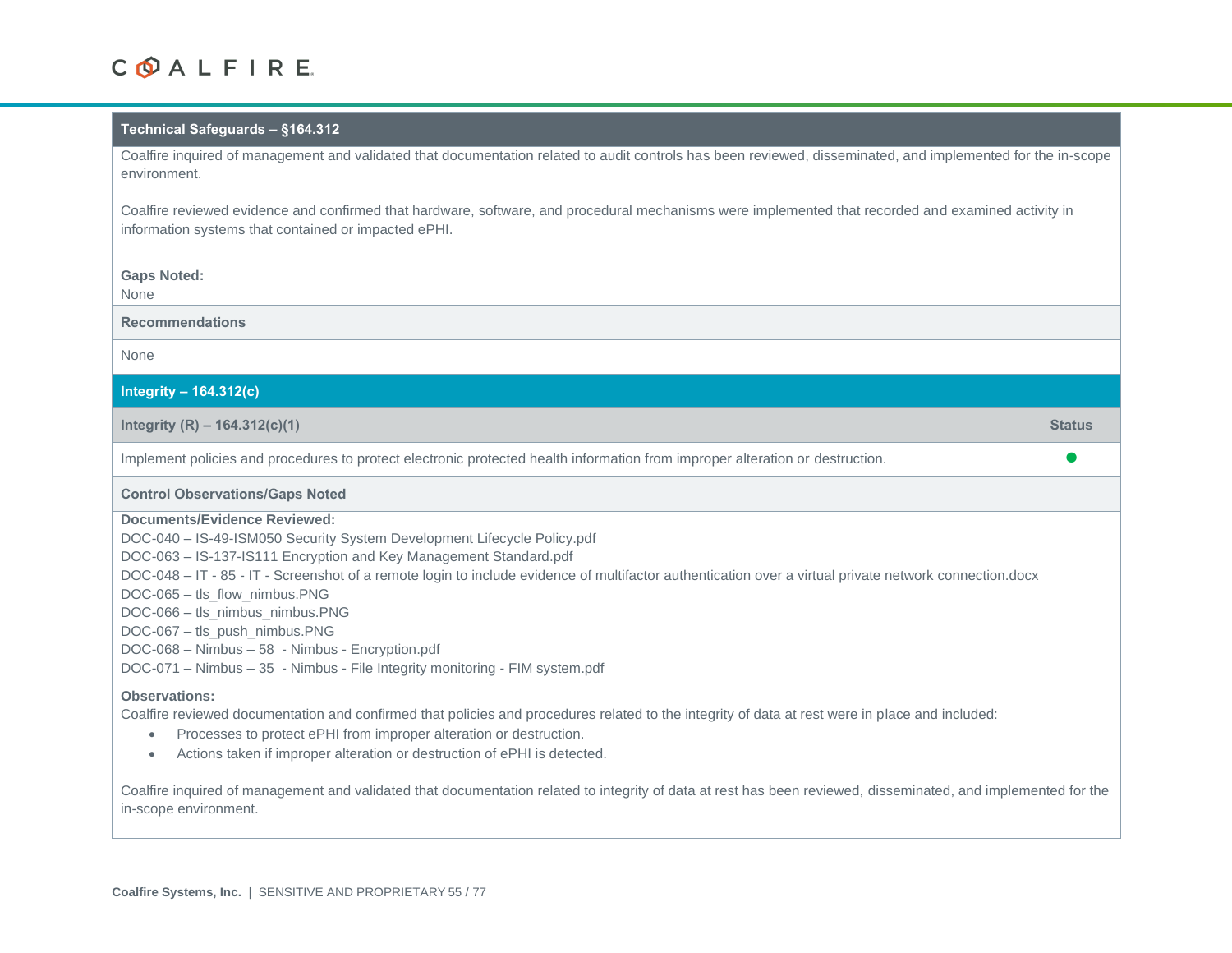### **Technical Safeguards – §164.312**

| Coalfire reviewed evidence and confirmed that policies and procedures were implemented to protect ePHI at rest from improper alteration or destruction.                                                                                                                                                                                                                                                                                                                                            |               |
|----------------------------------------------------------------------------------------------------------------------------------------------------------------------------------------------------------------------------------------------------------------------------------------------------------------------------------------------------------------------------------------------------------------------------------------------------------------------------------------------------|---------------|
| <b>Gaps Noted:</b><br>None                                                                                                                                                                                                                                                                                                                                                                                                                                                                         |               |
| <b>Recommendations</b>                                                                                                                                                                                                                                                                                                                                                                                                                                                                             |               |
| None                                                                                                                                                                                                                                                                                                                                                                                                                                                                                               |               |
| Mechanism to Authenticate Electronic Protected Health Information (A) - 164.312(c)(2)                                                                                                                                                                                                                                                                                                                                                                                                              | <b>Status</b> |
| Implement electronic mechanisms to corroborate that electronic protected health information has not been altered or destroyed in an<br>unauthorized manner.                                                                                                                                                                                                                                                                                                                                        |               |
| <b>Control Observations/Gaps Noted</b>                                                                                                                                                                                                                                                                                                                                                                                                                                                             |               |
| <b>Documents/Evidence Reviewed:</b><br>DOC-007 - IS-47-IS140 Access Control Policy.pdf<br>DOC-063 - IS-137-IS111 Encryption and Key Management Standard.pdf<br>DOC-025 - ITG-NetworkandSystemHardeningstandardsprocedures-181021-0859-22.pdf<br>DOC-048 - IT - 85 - IT - Screenshot of a remote login to include evidence of multifactor authentication over a virtual private network connection.docx<br>DOC-072 - MDR-59-Network-Segmentation-Diagram.png<br>DOC-073 - B2B-84-RMMI-NSGReview.pdf |               |
| <b>Observations:</b><br>Coalfire reviewed documentation and confirmed that policies and procedures related to authentication of ePHI were in place and supported the implementation<br>of mechanisms to corroborate that ePHI had not been altered or destroyed in an unauthorized manner.                                                                                                                                                                                                         |               |
| Coalfire inquired of management and validated that documentation related to authentication of ePHI has been reviewed, disseminated, and implemented for the<br>in-scope environment.                                                                                                                                                                                                                                                                                                               |               |
| Coalfire reviewed evidence and confirmed that electronic mechanisms were implemented to corroborate that ePHI had not been altered or destroyed in an<br>unauthorized manner.                                                                                                                                                                                                                                                                                                                      |               |
| <b>Gaps Noted:</b><br><b>None</b>                                                                                                                                                                                                                                                                                                                                                                                                                                                                  |               |
| <b>Recommendations</b>                                                                                                                                                                                                                                                                                                                                                                                                                                                                             |               |
| None                                                                                                                                                                                                                                                                                                                                                                                                                                                                                               |               |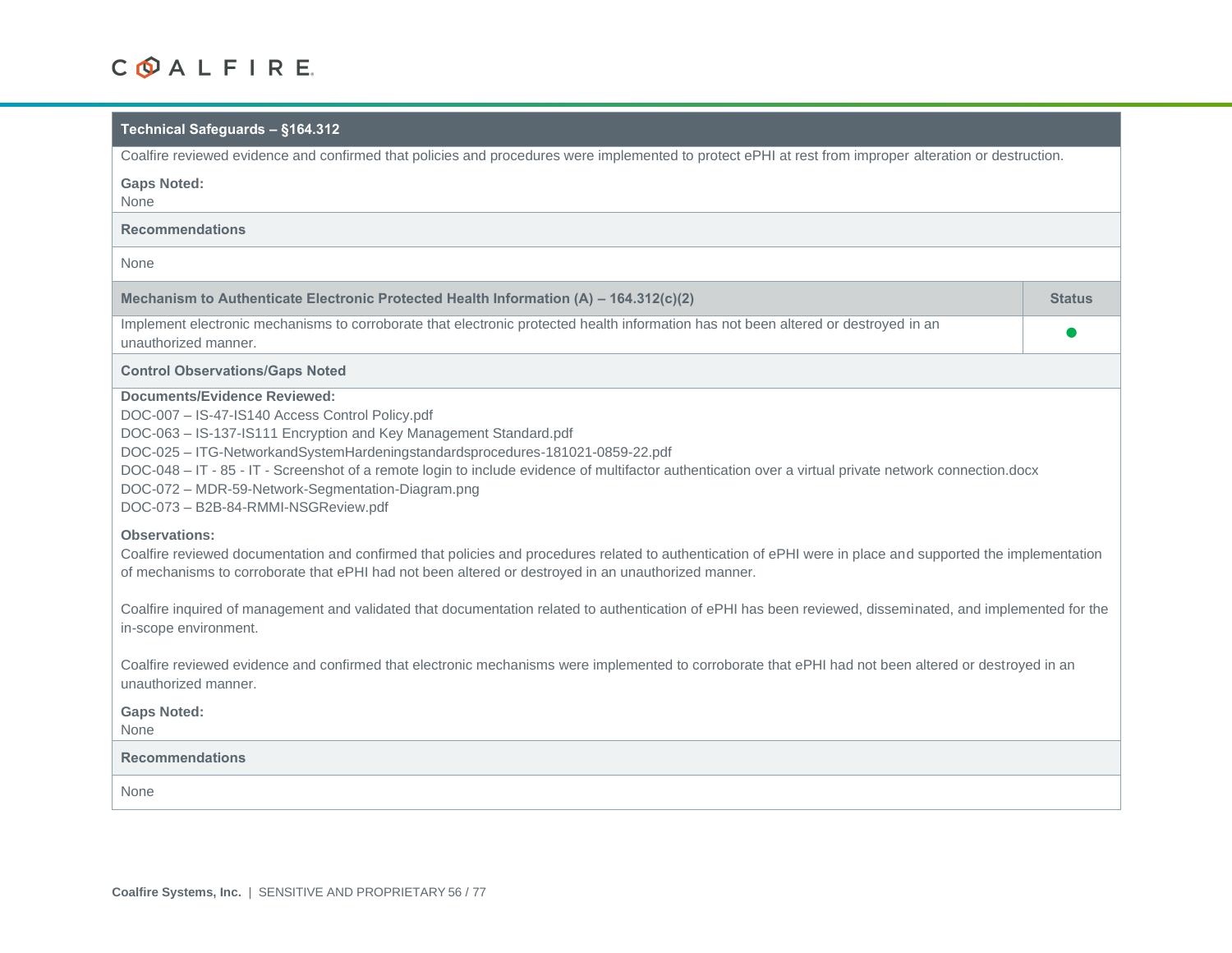| Technical Safeguards - §164.312                                                                                                                                                                                                                                                                                                                                                                                                                                                                                                                                       |               |
|-----------------------------------------------------------------------------------------------------------------------------------------------------------------------------------------------------------------------------------------------------------------------------------------------------------------------------------------------------------------------------------------------------------------------------------------------------------------------------------------------------------------------------------------------------------------------|---------------|
| Person or Entity Authentication - 164.312(d)                                                                                                                                                                                                                                                                                                                                                                                                                                                                                                                          |               |
| Person or Entity Authentication (R) - 164.312(d)                                                                                                                                                                                                                                                                                                                                                                                                                                                                                                                      | <b>Status</b> |
| Implement procedures to verify that a person or entity seeking access to electronic protected health information is the one claimed.                                                                                                                                                                                                                                                                                                                                                                                                                                  |               |
| <b>Control Observations/Gaps Noted</b>                                                                                                                                                                                                                                                                                                                                                                                                                                                                                                                                |               |
| <b>Documents/Evidence Reviewed:</b><br>DOC-007 - IS-47-IS140 Access Control Policy.pdf<br>DOC-084 - B2B-60-GZ_GravityZone_Cloud_Network_Diagram.pdf<br>DOC-085 - Nimbus-GCP-AWS-Link.png<br>DOC-086 - Nimbus Logical.png<br>DOC-048 - IT - 85 - IT - Screenshot of a remote login to include evidence of multifactor authentication over a virtual private network connection.docx                                                                                                                                                                                    |               |
| <b>Observations:</b><br>Coalfire reviewed documentation and confirmed that policies and procedures related to entity authentication were in place to verify that a person or entity<br>seeking access to ePHI is the one claimed, and included:<br>Identification of the systems and applications requiring authentication.<br>$\bullet$<br>The authentication procedures for all systems and applications that access or impact ePHI.<br>٠<br>The authentication process for verifying the identity of a real person or an automated process or entity.<br>$\bullet$ |               |
| Coalfire inquired of management and validated that documentation related to entity authentication has been reviewed, disseminated, and implemented for the<br>in-scope environment.                                                                                                                                                                                                                                                                                                                                                                                   |               |
| Coalfire reviewed evidence and confirmed that policies and procedures were implemented to authenticate and verify the identities of persons and entities<br>seeking access to ePHI or to systems that impact ePHI.                                                                                                                                                                                                                                                                                                                                                    |               |
| <b>Gaps Noted:</b><br>None                                                                                                                                                                                                                                                                                                                                                                                                                                                                                                                                            |               |
| <b>Recommendations</b>                                                                                                                                                                                                                                                                                                                                                                                                                                                                                                                                                |               |
| None                                                                                                                                                                                                                                                                                                                                                                                                                                                                                                                                                                  |               |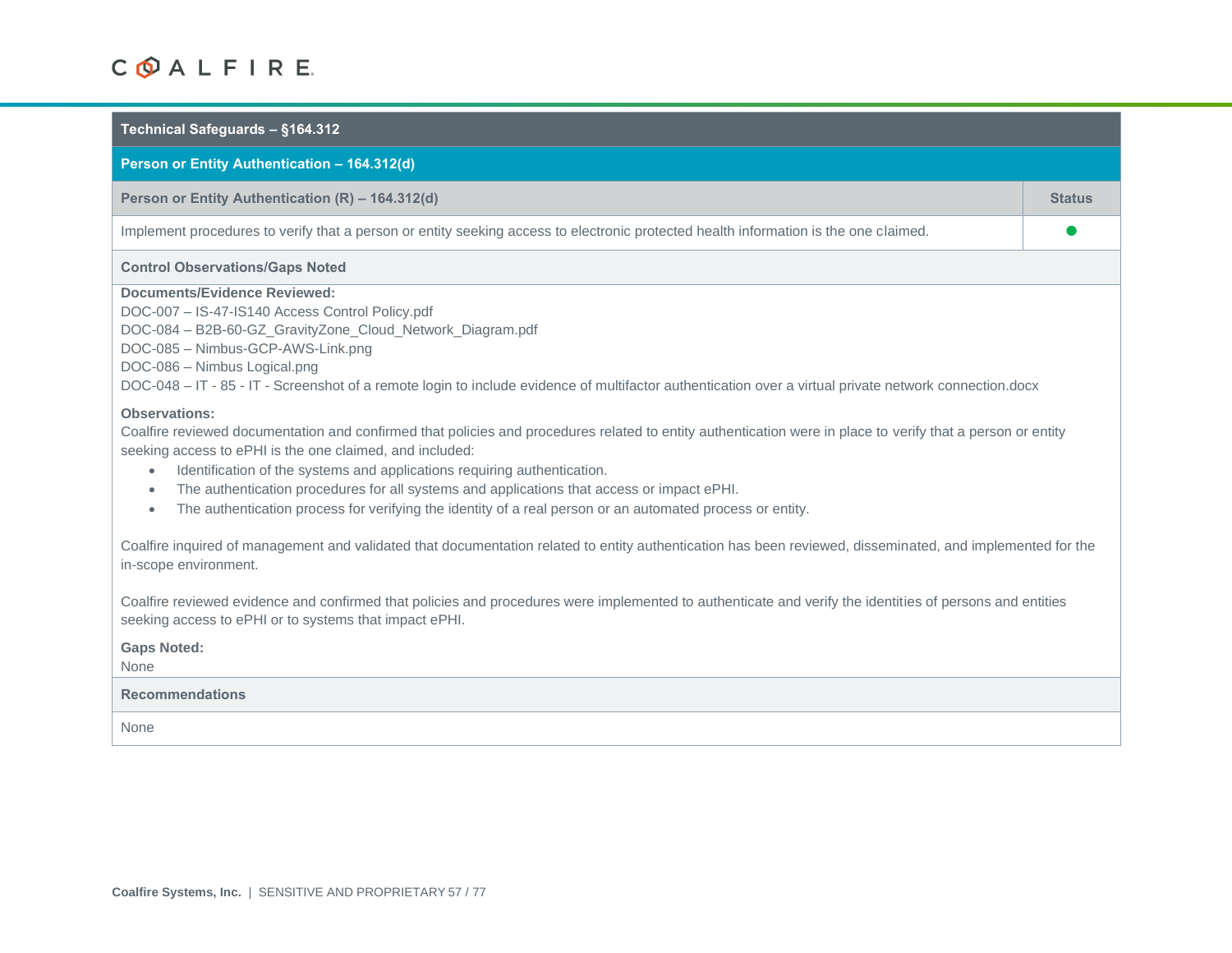| Technical Safeguards - §164.312                                                                                                                                                                                                                                                                                                                                                                                                                                                                |               |
|------------------------------------------------------------------------------------------------------------------------------------------------------------------------------------------------------------------------------------------------------------------------------------------------------------------------------------------------------------------------------------------------------------------------------------------------------------------------------------------------|---------------|
| Transmission Security - 164.312(e)                                                                                                                                                                                                                                                                                                                                                                                                                                                             |               |
| Transmission Security (R) $- 164.312(e)(1)$                                                                                                                                                                                                                                                                                                                                                                                                                                                    | <b>Status</b> |
| Implement technical security measures to guard against unauthorized access to electronic protected health information that is being transmitted<br>over an electronic communications network.                                                                                                                                                                                                                                                                                                  |               |
| <b>Control Observations/Gaps Noted</b>                                                                                                                                                                                                                                                                                                                                                                                                                                                         |               |
| <b>Documents/Evidence Reviewed:</b><br>DOC-007 - IS-47-IS140 Access Control Policy.pdf<br>DOC-063 - IS-137-IS111 Encryption and Key Management Standard.pdf<br>DOC-064 - IS-137-ISM301 Information Classification Procedure.pdf<br>DOC-048 - IT - 85 - IT - Screenshot of a remote login to include evidence of multifactor authentication over a virtual private network connection.docx<br>DOC-065 - tls_flow_nimbus.PNG<br>DOC-066 - tls_nimbus_nimbus.PNG<br>DOC-067 - tls_push_nimbus.PNG |               |
| <b>Observations:</b><br>Coalfire reviewed documentation and confirmed that policies and procedures related to transmission security were in place to implement controls to quard<br>against unauthorized access to ePHI transmitted over electronic communication networks and included:<br>Identification of the various methods, devices, and networks used to electronically transmit ePHI.<br>Identification of specific technical security controls implemented.<br>٠                     |               |
| Coalfire inquired of management and validated that documentation related to transmission security has been reviewed, disseminated, and implemented for the<br>in-scope environment.                                                                                                                                                                                                                                                                                                            |               |
| Coalfire reviewed evidence and confirmed that technical security measures were implemented to guard against unauthorized access to ePHI transmitted over<br>electronic communications networks.                                                                                                                                                                                                                                                                                                |               |
| <b>Gaps Noted:</b><br>None                                                                                                                                                                                                                                                                                                                                                                                                                                                                     |               |
| <b>Recommendations</b>                                                                                                                                                                                                                                                                                                                                                                                                                                                                         |               |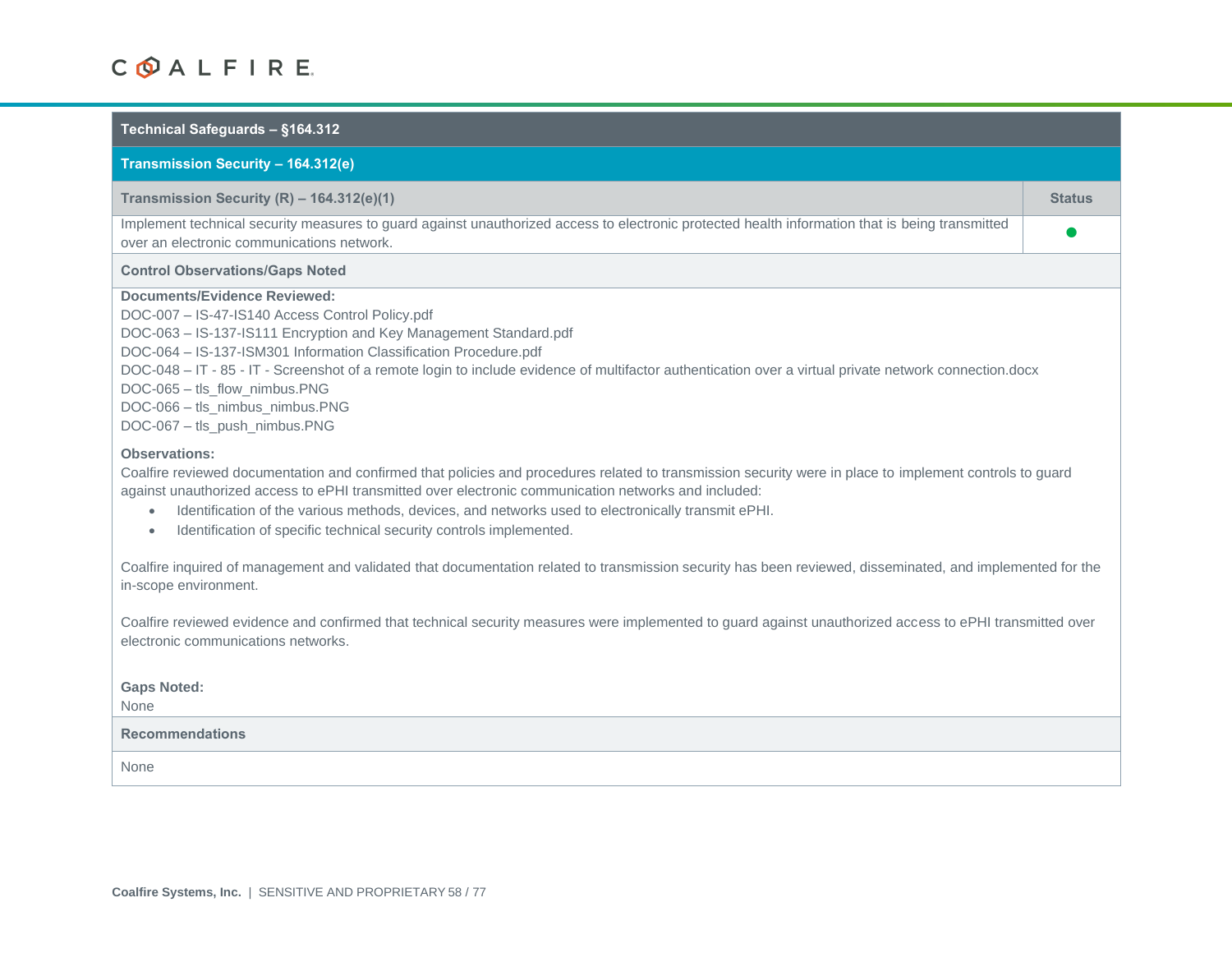### **Technical Safeguards – §164.312 Integrity Controls (A) – 164.312(e)(2)(i) Status** Implement security measures to ensure that electronically transmitted electronic protected health information is not improperly modified without detection until disposed of. **Control Observations/Gaps Noted Documents/Evidence Reviewed:** DOC-019 – B2B2C - 50 - ISM311 Records Retention Schedule.pdf DOC-040 – IS-49-ISM050 Security System Development Lifecycle Policy.pdf DOC-063 – IS-137-IS111 Encryption and Key Management Standard.pdf DOC-025 – ITG-NetworkandSystemHardeningstandardsprocedures-181021-0859-22.pdf DOC-072 – MDR-59-Network-Segmentation-Diagram.png DOC-073 – B2B-84-RMMI-NSGReview.pdf **Observations:** Coalfire reviewed documentation and confirmed that policies and procedures related to integrity of data in transmission were in place and addressed the security measures implemented to ensure that electronically transmitted ePHI has not been improperly modified without detection. Coalfire inquired of management and validated that documentation related to integrity of data in transmission has been reviewed, disseminated, and implemented for the in-scope environment. Coalfire reviewed evidence and confirmed that security measures were implemented to ensure that electronically transmitted ePHI was not improperly modified without detection. **Gaps Noted:** None **Recommendations** None **Encryption (A) – 164.312(e)(2)(ii) Status** Implement a mechanism to encrypt electronic protected health information whenever deemed appropriate. **Control Observations/Gaps Noted**

**Documents/Evidence Reviewed:**

DOC-063 – IS-137-IS111 Encryption and Key Management Standard.pdf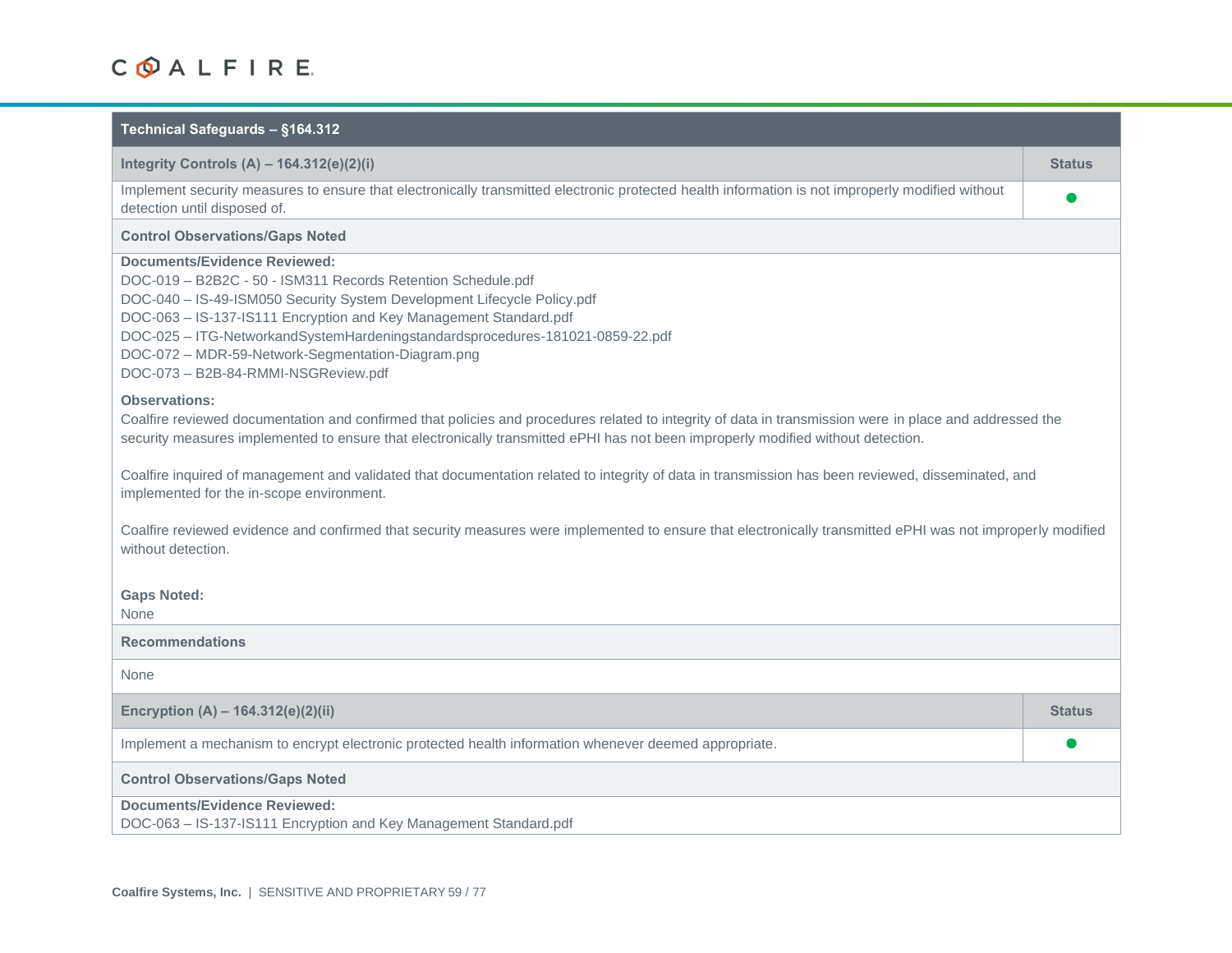### **Technical Safeguards – §164.312**

DOC-064 – IS-137-ISM301 Information Classification Procedure.pdf

DOC-048 – IT - 85 - IT - Screenshot of a remote login to include evidence of multifactor authentication over a virtual private network connection.docx

DOC-065 – tls\_flow\_nimbus.PNG

DOC-066 – tls\_nimbus\_nimbus.PNG

DOC-067 – tls\_push\_nimbus.PNG

### **Observations:**

Coalfire reviewed documentation and confirmed that policies and procedures related to encryption of data in transmission were in place and included:

- The requirement for all ePHI in transit to be encrypted, and the types of encryption used to secure electronically transmitted ePHI (FIPS 140-2) encryption).
- Key management processes.

Coalfire inquired of management and validated that documentation related to encryption of data in transmission has been reviewed, disseminated, and implemented for the in-scope environment.

Coalfire reviewed evidence and confirmed that a mechanism was implemented to encrypt ePHI in transmission when appropriate.

| <b>Gaps Noted:</b><br>None |  |
|----------------------------|--|
| <b>Recommendations</b>     |  |
| None                       |  |

*Table 0-3: Technical Safeguards – §164.312*

### Organizational Requirements – §164.314

| <b>Organizational Requirements - §164.314</b>                                                                                                                                                                                             |               |
|-------------------------------------------------------------------------------------------------------------------------------------------------------------------------------------------------------------------------------------------|---------------|
| <b>Business Associate Contracts or Other Arrangements - 164.314(a)</b>                                                                                                                                                                    |               |
| Business Associate Contracts or Other Arrangements (R) – 164.314(a)(1)                                                                                                                                                                    | <b>Status</b> |
| Business associate contracts or other arrangements. The contract or other arrangement required by §164.308(b)(3) must meet the requirements<br>of paragraph $(a)(2)(i)$ , $(a)(2)(ii)$ , or $(a)(2)(iii)$ of this section, as applicable. |               |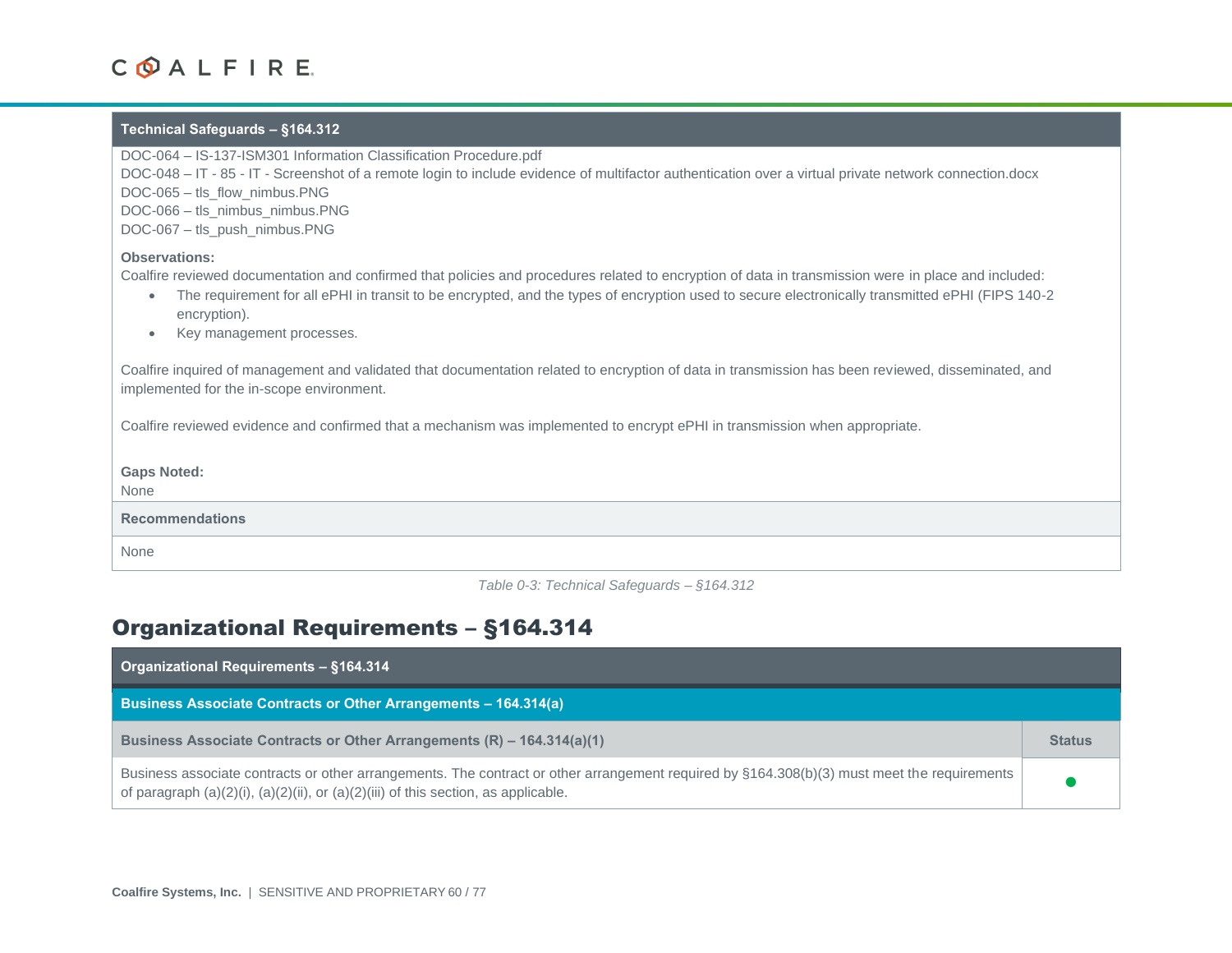### **Organizational Requirements – §164.314**

#### **Control Observations/Gaps Noted**

### **Documents/Evidence Reviewed:**

DOC-047 – Legal-2 - 20210909 RO Business Associate Agreement Covenant Health Inc.pdf DOC-046 – Legal 1- BAA template.docx

### **Observations:**

Coalfire reviewed documentation and confirmed that policies and procedures related to business associate contracts were in place and included the following requirements:

- The organization uses a standard business associate contract with contractors or other entities to which it discloses ePHI.
- The business associate agreement requires a business associate to ensure that any agent, including a subcontractor, agrees to the same restriction applied in the agreement.

Coalfire inquired of management and validated that documentation related to business associate contracting has been reviewed, disseminated, and implemented for the in-scope environment.

Coalfire reviewed evidence and confirmed that contract templates met the follow requirements as applicable:

- Subcontractors that create, receive, maintain, or transmit ePHI on behalf of the organization agree to comply with the requirements in the contract or other arrangement.
- Subcontractors must report any security incidents of which it becomes aware, including breaches of unsecured PHI to the organization.
- The same requirements apply to the contract or other arrangements between a business associate and a subcontractor.

#### **Gaps Noted:**

None

#### **Recommendations**

None

**Business Associate Contracts (R) – 164.314(a)(2)(i) Status**

The contract must provide that the business associate will--

- (A) Comply with the applicable requirements of this subpart;
- (B) In accordance with §164.308(b)(2), ensure that any subcontractors that create, receive, maintain, or transmit electronic protected health information on behalf of the business associate agree to comply with the applicable requirements of this subpart by entering into a contract or other arrangement that complies with this section; and

 $\bullet$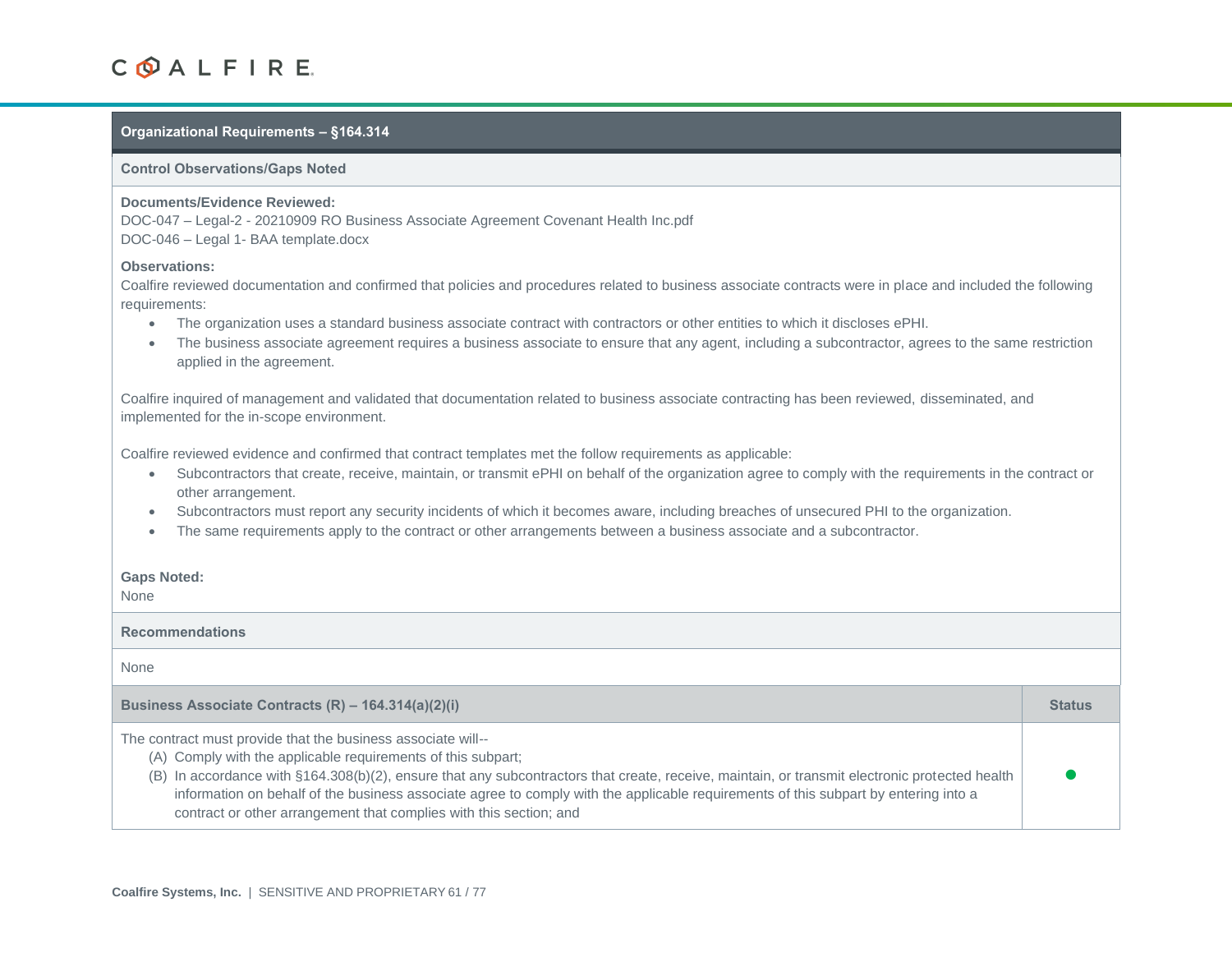### **Organizational Requirements – §164.314**

(C) Report to the covered entity any security incident of which it becomes aware, including breaches of unsecured protected health information as required by § 164.410

### **Control Observations/Gaps Noted**

### **Documents/Evidence Reviewed:**

DOC-047 – Legal-2 - 20210909 RO Business Associate Agreement Covenant Health Inc.pdf DOC-046 – Legal 1- BAA template.docx

### **Observations:**

Coalfire reviewed documentation and confirmed that policies and procedures related to business associate contracts were in place and included the following requirements:

- The organization uses a standard business associate contract with contractors or other entities to which it discloses ePHI.
- The business associate agreement requires a business associate to ensure that any agent, including a subcontractor, agrees to the same restriction applied in the agreement.

Coalfire inquired of management and validated that documentation related to business associate contracting has been reviewed, disseminated, and implemented for the in-scope environment.

Coalfire reviewed the organization's business associate contracts and confirmed that the contracts complied with the following requirements as applicable:

- The organization's business associates must implement appropriate safeguards to prevent the use or disclosure of PHI other than as provided for by the business associate contract.
- The business associate must enter into compliant business associate contracts or other arrangement with its own subcontractors.
- The business associate must report, to the covered entity, any security incident of which it becomes aware, including breaches of unsecured PHI.

#### **Gaps Noted:**

None

### **Recommendations**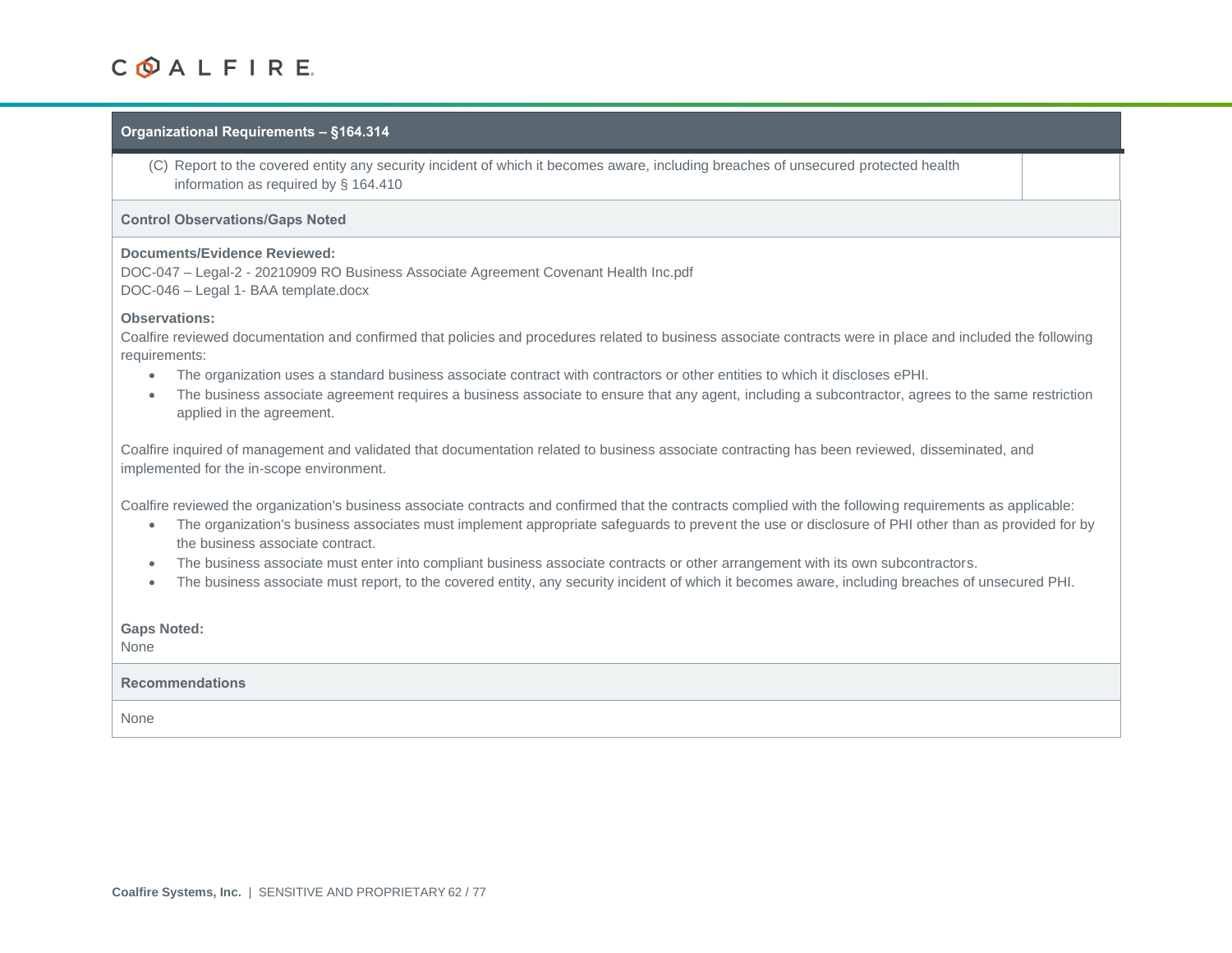### **Organizational Requirements – §164.314**

| Business Associate Contracts with Subcontractors (R) - 164.314(a)(2)(iii)                                                                                                                                                                                                                                                                                              | <b>Status</b> |
|------------------------------------------------------------------------------------------------------------------------------------------------------------------------------------------------------------------------------------------------------------------------------------------------------------------------------------------------------------------------|---------------|
| The requirements of paragraphs $(a)(2)(i)$ and $(a)(2)(ii)$ of this section apply to the contract or other arrangement between a business associate<br>and a subcontractor required by §164.308(b)(4) in the same manner as such requirements apply to contracts or other arrangements between a<br>covered entity and business associate.                             |               |
| <b>Control Observations/Gaps Noted</b>                                                                                                                                                                                                                                                                                                                                 |               |
| <b>Documents/Evidence Reviewed:</b><br>DOC-074 - Legal-4-Procedure for approving Suppliers -non MCT agreements.pdf<br>DOC-075 - Legal-4-Notes.docx<br>DOC-076 - Legal-4-Procedure for approving MKT Suppliers standards agreements.pdf<br>DOC-046 - Legal 1- BAA template.docx<br>DOC-047 - Legal-2 - 20210909 RO Business Associate Agreement Covenant Health Inc.pdf |               |
| <b>Observations:</b><br>Coalfire reviewed documentation and confirmed that policies and procedures related to business associate contracting were in place and support applying<br>appropriate requirements to the business associate and its subcontractors in the same manner as such requirements apply to the organization and its business<br>associates.         |               |
| Coalfire inquired of management and validated that documentation related to the use of other arrangements for business associate contracting has been<br>reviewed, disseminated, and implemented for the in-scope environment.                                                                                                                                         |               |
| Coalfire reviewed the organization's business associate contracts and confirmed that the contracts complied with the following requirements as applicable:<br>The organization's business associates must implement appropriate safeguards to prevent the use or disclosure of PHI other than as provided for by<br>the business associate contract.                   |               |

- The business associate must enter into compliant business associate contracts or other arrangement with their own subcontractors.
- The business associate must report, to the covered entity, any security incident of which it becomes aware, including breaches of unsecured PHI.

### **Gaps Noted:**

None

### **Recommendations**

None

*Table 0-4: Organizational Requirements – §164.314*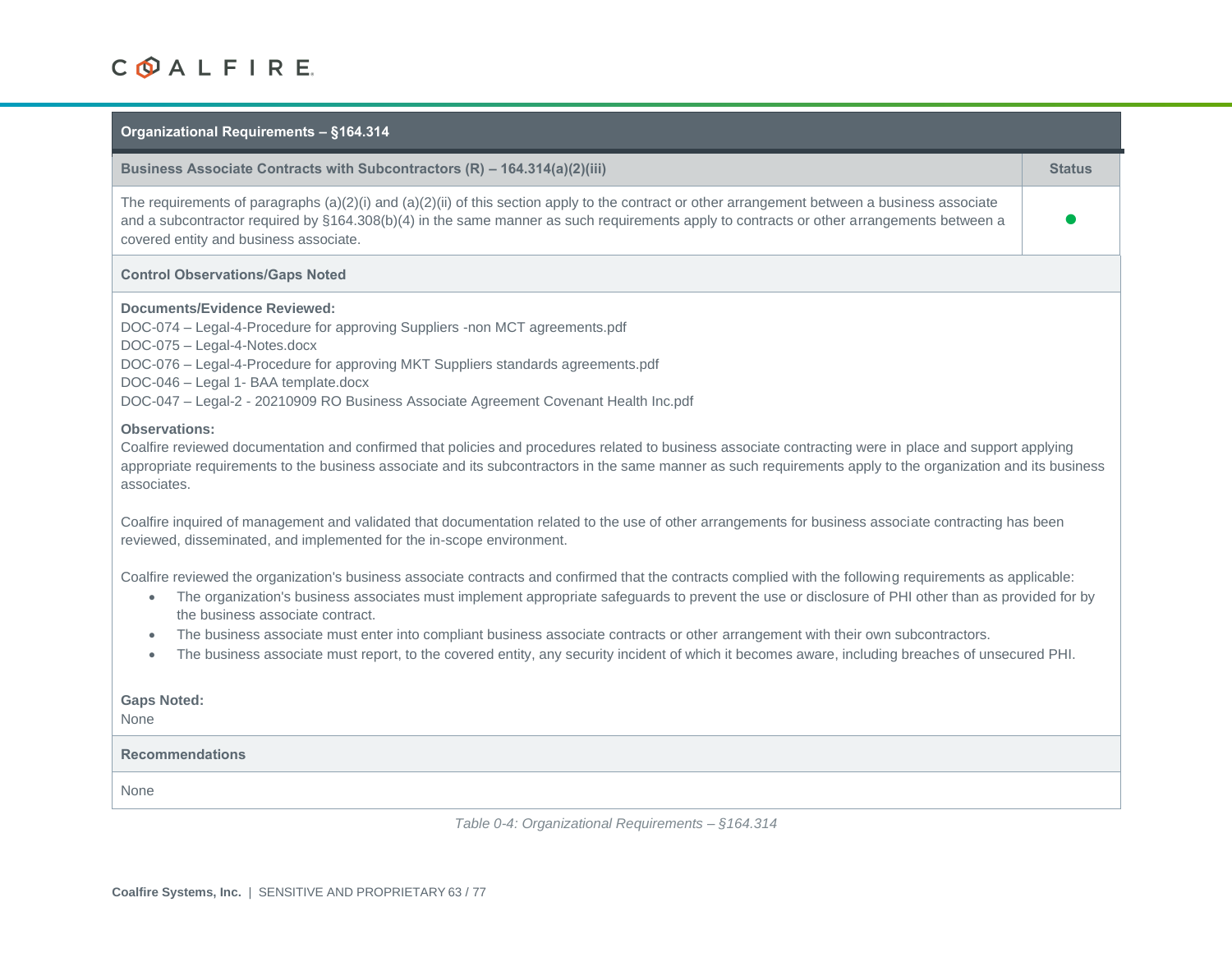## Policies and Procedures and Documentation Requirements – §164.316

| Policies and Procedures and Documentation Requirements - §164.316                                                                                                                                                                                                                                                                                                                                                                                                                                                                                                                                                                        |               |
|------------------------------------------------------------------------------------------------------------------------------------------------------------------------------------------------------------------------------------------------------------------------------------------------------------------------------------------------------------------------------------------------------------------------------------------------------------------------------------------------------------------------------------------------------------------------------------------------------------------------------------------|---------------|
| Policies and Procedures - 164.316(a)                                                                                                                                                                                                                                                                                                                                                                                                                                                                                                                                                                                                     |               |
| Policies and Procedures (R) - 164.316(a)                                                                                                                                                                                                                                                                                                                                                                                                                                                                                                                                                                                                 | <b>Status</b> |
| Implement reasonable and appropriate policies and procedures to comply with the standards, implementation specifications, or other<br>requirements of this subpart, taking into account those factors specified in §164.306(b)(2)(i), (ii), (iii), and (iv). This standard is not to be<br>construed to permit or excuse an action that violates any other standard, implementation specification, or other requirements of this subpart. A<br>covered entity or business associate may change its policies and procedures at any time, provided that the changes are documented and are<br>implemented in accordance with this subpart. |               |
| <b>Control Observations/Gaps Noted</b>                                                                                                                                                                                                                                                                                                                                                                                                                                                                                                                                                                                                   |               |
| <b>Documents/Evidence Reviewed:</b><br>DOC-001 - IS-51-ISM020 Information Security Organization Policy.pdf                                                                                                                                                                                                                                                                                                                                                                                                                                                                                                                               |               |
| <b>Observations:</b><br>Coalfire reviewed documentation and confirmed that policies and procedures related to a policy management program were in place and addressed:<br>Responsibilities for policy and procedure maintenance.<br>٠<br>The frequency for policy and procedure review.<br>$\bullet$<br>Policy and procedure approvals.<br>$\bullet$                                                                                                                                                                                                                                                                                     |               |
| Coalfire inquired of management and validated that documentation related to the policy management program has been reviewed, disseminated, and<br>implemented for the in-scope environment.                                                                                                                                                                                                                                                                                                                                                                                                                                              |               |
| Coalfire reviewed documents as noted in the appendix A and confirmed that policies and procedures were in place to implement reasonable and appropriate<br>policies and procedures to comply with the standards, implementation specifications, and other requirements of the HIPAA Security Rule.                                                                                                                                                                                                                                                                                                                                       |               |
| <b>Gaps Noted:</b><br>None                                                                                                                                                                                                                                                                                                                                                                                                                                                                                                                                                                                                               |               |
| <b>Recommendations</b>                                                                                                                                                                                                                                                                                                                                                                                                                                                                                                                                                                                                                   |               |
| None                                                                                                                                                                                                                                                                                                                                                                                                                                                                                                                                                                                                                                     |               |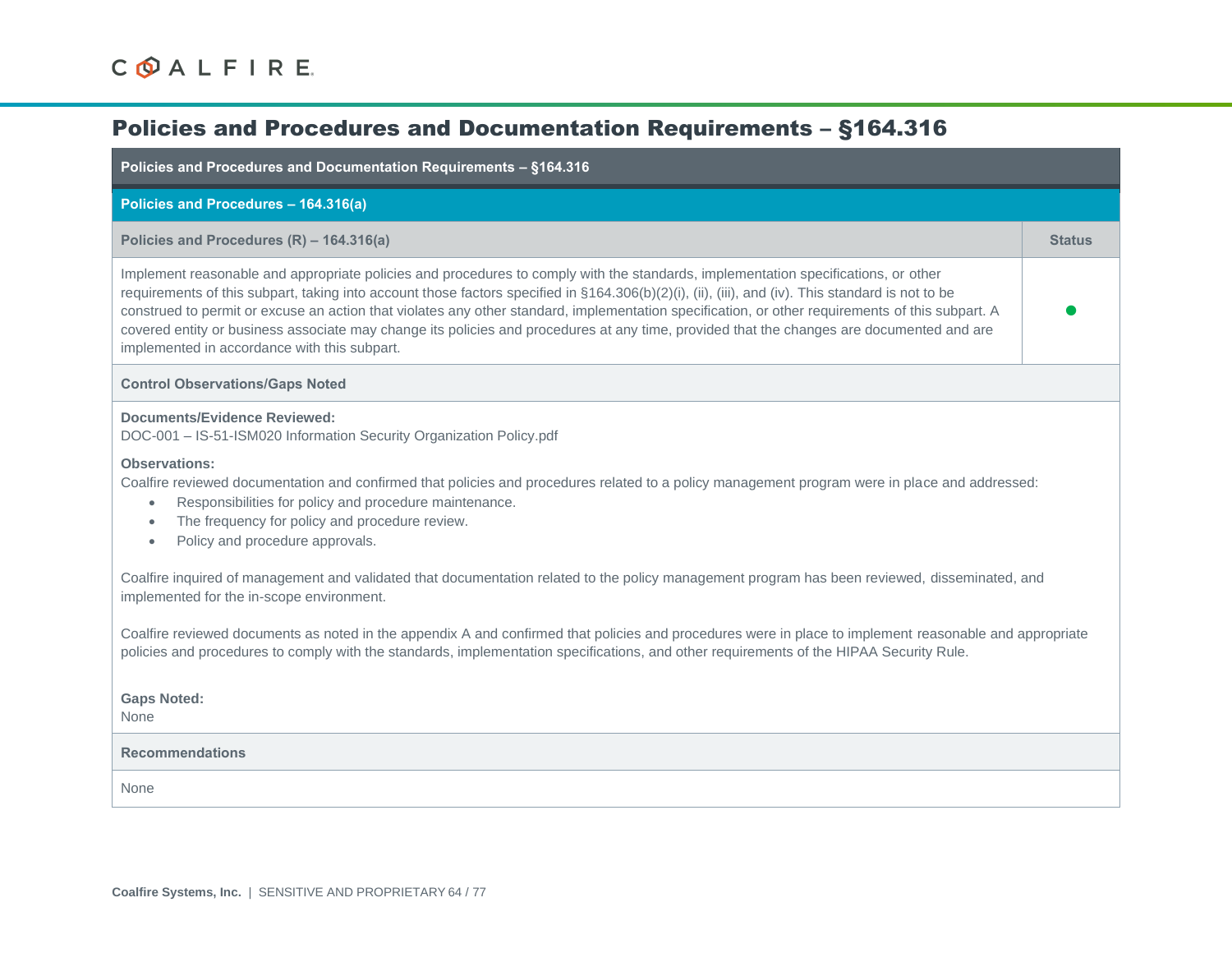| Policies and Procedures and Documentation Requirements - §164.316                                                                                                                                                                                                                                                     |               |
|-----------------------------------------------------------------------------------------------------------------------------------------------------------------------------------------------------------------------------------------------------------------------------------------------------------------------|---------------|
| Documentation - 164.316(b)                                                                                                                                                                                                                                                                                            |               |
| Documentation $(R) - 164.316(b)(1)$                                                                                                                                                                                                                                                                                   | <b>Status</b> |
| Maintain the policies and procedures implemented to comply with this subpart in written (which may be electronic) form; and (ii) If an action,<br>activity or assessment is required by this subpart to be documented, maintain a written (which may be electronic) record of the action, activity, or<br>assessment. |               |
| <b>Control Observations/Gaps Noted</b>                                                                                                                                                                                                                                                                                |               |
| <b>Documents/Evidence Reviewed:</b><br>DOC-002 - IS-51-ISM010 Information Security Program Policy.pdf<br>DOC-001 - IS-51-ISM020 Information Security Organization Policy.pdf                                                                                                                                          |               |
| <b>Observations:</b><br>Coalfire reviewed documentation and confirmed that policies and procedures for maintaining the written documentation required to comply with the HIPAA<br>Security Rule were in place.                                                                                                        |               |
| Coalfire inquired of management and validated that documentation related to maintaining HIPAA Security Rule documentation has been reviewed,<br>disseminated, and implemented for the in-scope environment.                                                                                                           |               |
| Coalfire reviewed evidence and confirmed that:<br>The organization maintained policies and procedures to comply with the HIPAA Security Rule in written or electronic form.<br>Actions, activities, or assessments required by the HIPAA Security Rule were retained as a written or electronic record.               |               |
| <b>Gaps Noted:</b><br>None                                                                                                                                                                                                                                                                                            |               |
| <b>Recommendations</b>                                                                                                                                                                                                                                                                                                |               |
| None                                                                                                                                                                                                                                                                                                                  |               |
| Time Limit (R) - $164.316(b)(2)(i)$                                                                                                                                                                                                                                                                                   | <b>Status</b> |
| Retain the documentation required by paragraph (b)(1) of this section for 6 years from the date of its creation or the date when it last was in<br>effect, whichever is later.                                                                                                                                        |               |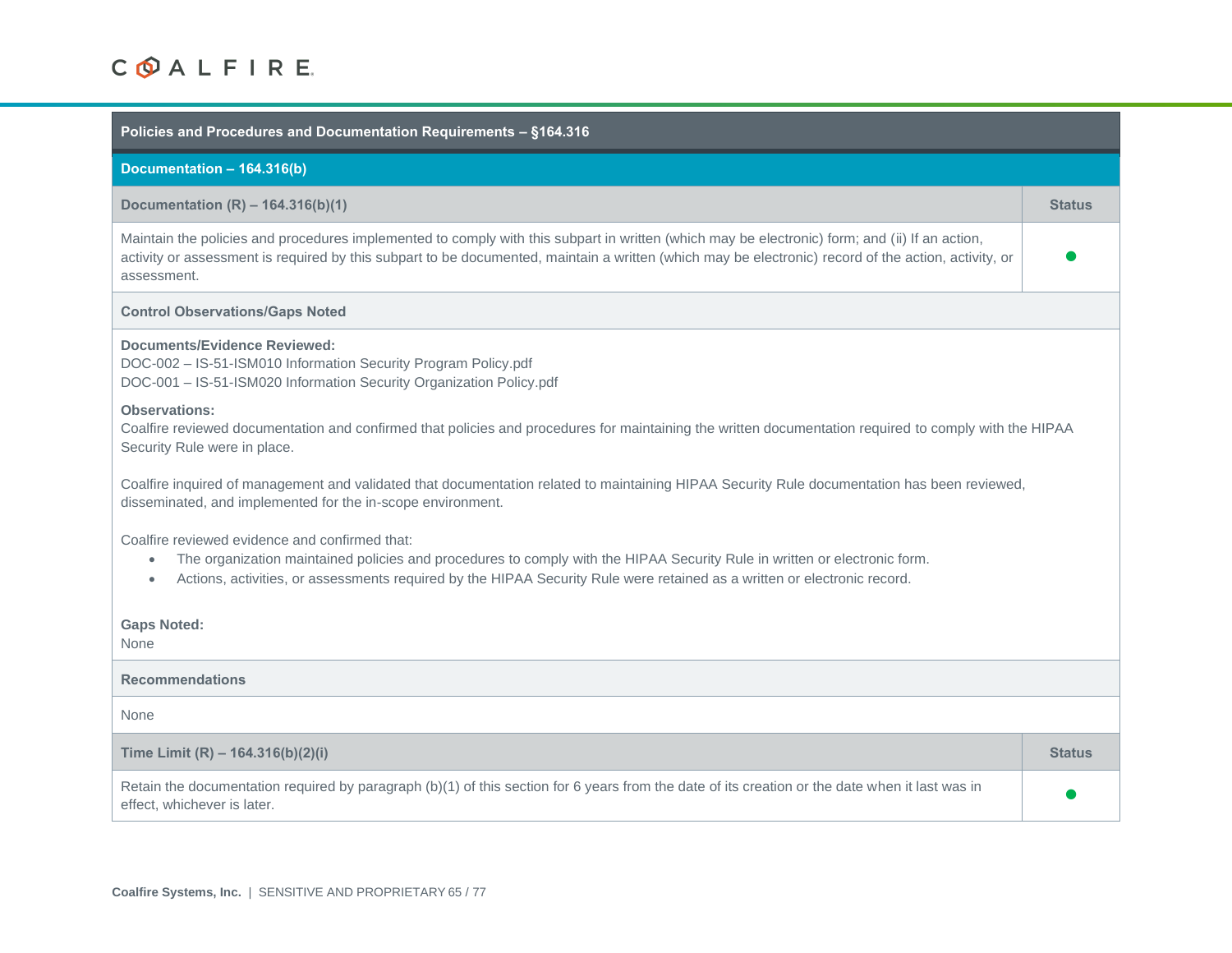### **Policies and Procedures and Documentation Requirements – §164.316**

### **Control Observations/Gaps Noted**

### **Documents/Evidence Reviewed:**

DOC-019 – B2B2C - 50 - ISM311 Records Retention Schedule.pdf

### **Observations:**

Coalfire reviewed documentation and confirmed that policies and procedures related to retention were in place and required policies and procedures to be retained for at least six (6) years from the date of creation or the last effective date.

Coalfire inquired of management and validated that documentation related to policy and procedure retention has been reviewed, disseminated, and implemented for the in-scope environment.

Coalfire reviewed evidence and confirmed that policies and procedures had been retained since inception or for six (6) years from the date of creation or the date when last in effect. Coalfire reviewed documents as noted in the appendix A.

### **Gaps Noted:**

None

### **Recommendations**

| Availability $(R) - 164.316(b)(2)(ii)$                                                                                                                                                                  | <b>Status</b> |
|---------------------------------------------------------------------------------------------------------------------------------------------------------------------------------------------------------|---------------|
| Make documentation available to those persons responsible for implementing the procedures to which the documentation pertains.                                                                          |               |
| <b>Control Observations/Gaps Noted</b>                                                                                                                                                                  |               |
| Documents/Evidence Reviewed:<br>DOC-002 - IS-51-ISM010 Information Security Program Policy.pdf<br>DOC-001 - IS-51-ISM020 Information Security Organization Policy.pdf<br>DOC-077 - policy_location.docx |               |
| <b>Observations:</b><br>Coalfire reviewed documentation and confirmed that policies and procedures were in place to make documentation available to the workforce.                                      |               |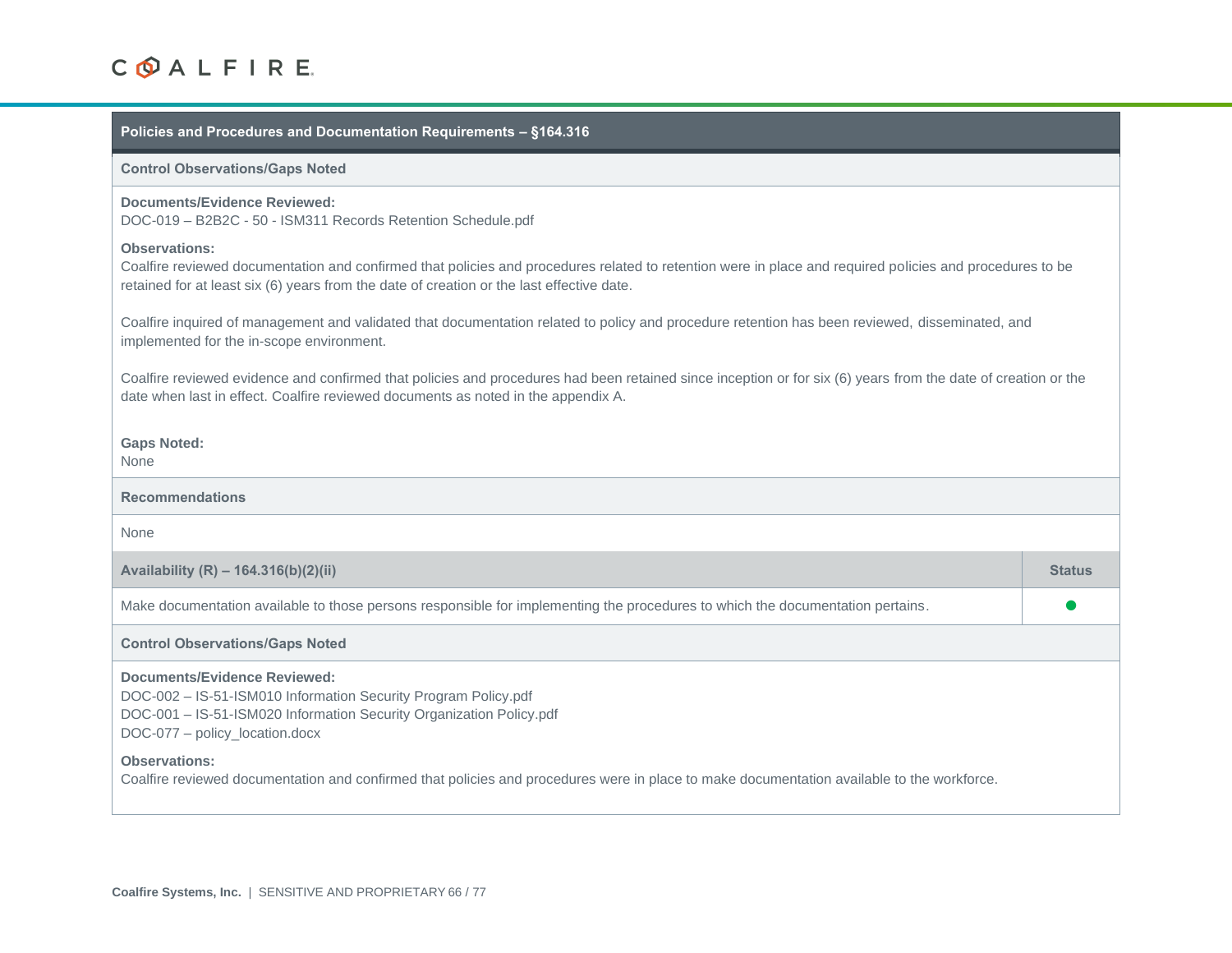### **Policies and Procedures and Documentation Requirements – §164.316**

Coalfire inquired of management and validated that documentation related to workforce access to policies and procedures has been reviewed, disseminated, and implemented for the in-scope environment.

Coalfire inspected evidence and confirmed that policies and procedures were made available to the personnel responsible for implementing the procedures.

### **Gaps Noted:**

None

**Recommendations**

| Updates $(R)$ – 164.316(b)(2)(iii)                                                                                                                                                                                                                                                                                                                                                                                                                                                                                                                | <b>Status</b> |
|---------------------------------------------------------------------------------------------------------------------------------------------------------------------------------------------------------------------------------------------------------------------------------------------------------------------------------------------------------------------------------------------------------------------------------------------------------------------------------------------------------------------------------------------------|---------------|
| Review documentation periodically, and update as needed, in response to environmental or operational changes affecting the security of the<br>electronic protected health information.                                                                                                                                                                                                                                                                                                                                                            |               |
| <b>Control Observations/Gaps Noted</b>                                                                                                                                                                                                                                                                                                                                                                                                                                                                                                            |               |
| Documents/Evidence Reviewed:<br>DOC-002 - IS-51-ISM010 Information Security Program Policy.pdf<br>DOC-003 - IS-43-IS100 IT Risk Management Policy.pdf<br>DOC-007 - IS-47-IS140 Access Control Policy.pdf<br>DOC-031 - IS-53-IS050 Security Incident Response Policy.pdf<br>DOC-034 - IS-101-ISM200 Business Continuity Policy.pdf<br>DOC-040 - IS-49-ISM050 Security System Development Lifecycle Policy.pdf<br>DOC-058 - IS-50-IS020 Information and Media Disposal Policy.pdf<br>DOC-069 - IS-55-IS170 Log Management and Monitoring Policy.pdf |               |
| <b>Observations:</b><br>Coalfire reviewed documentation and confirmed that policies and procedures related to policy management were in place and included requirements for a<br>periodic review.<br>Coalfire inquired of management and validated that documentation related to policy and procedure updates has been reviewed, disseminated, and implemented<br>for the in-scope environment.                                                                                                                                                   |               |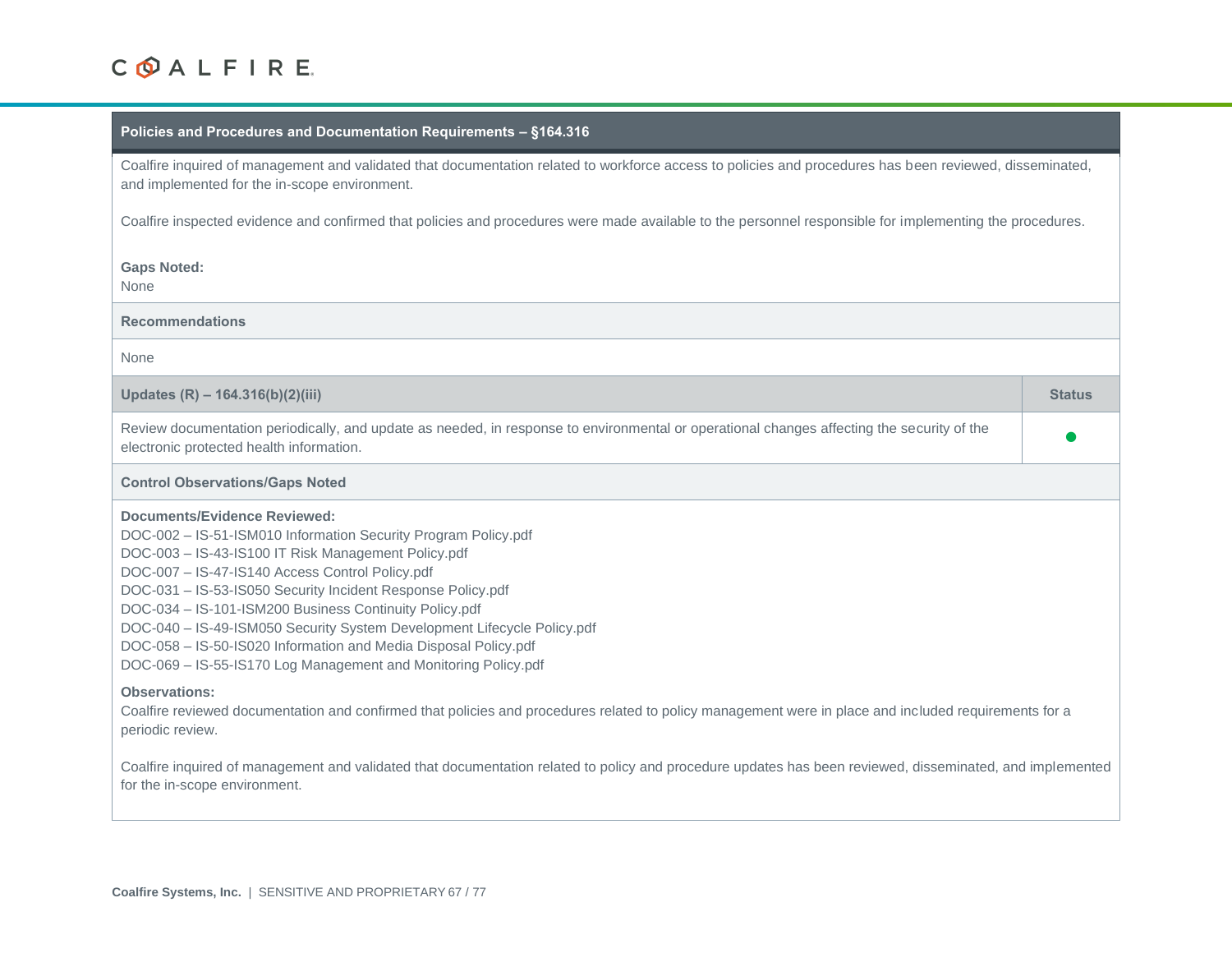### **Policies and Procedures and Documentation Requirements – §164.316**

Coalfire reviewed the revision history for the policies and procedures provided for this assessment and confirmed that documentation was reviewed periodically and updated as needed.

### **Gaps Noted:**

None

### **Recommendations**

None

| Table 0-5: Policies and Procedures Documentation Requirements - §164.316 |  |  |  |  |
|--------------------------------------------------------------------------|--|--|--|--|
|--------------------------------------------------------------------------|--|--|--|--|

### Breach Notification Rule – §164.404 – 164.414

| Breach Notification Rule - §164.404 - 164.414                                                                                                                                                                                                                                                                                                                                                                                                                                                                                                                                                                                                                                                                                                                                                                                                                           |               |
|-------------------------------------------------------------------------------------------------------------------------------------------------------------------------------------------------------------------------------------------------------------------------------------------------------------------------------------------------------------------------------------------------------------------------------------------------------------------------------------------------------------------------------------------------------------------------------------------------------------------------------------------------------------------------------------------------------------------------------------------------------------------------------------------------------------------------------------------------------------------------|---------------|
| Notification by a Business Associate - 164.410                                                                                                                                                                                                                                                                                                                                                                                                                                                                                                                                                                                                                                                                                                                                                                                                                          |               |
| Notification by a Business Associate - 164.410(a)                                                                                                                                                                                                                                                                                                                                                                                                                                                                                                                                                                                                                                                                                                                                                                                                                       | <b>Status</b> |
| A business associate shall, following the discovery of a breach of unsecured protected health information, notify the covered entity of such<br>(1)<br>breach.<br>Breaches treated as discovered. For purposes of paragraph (a)(1) of this section, a breach shall be treated as discovered by a business<br>(2)<br>associate as of the first day on which such breach is known to the business associate or, by exercising reasonable diligence, would have<br>been known to the business associate. A business associate shall be deemed to have knowledge of a breach if the breach is known, or by<br>exercising reasonable diligence would have been known, to any person, other than the person committing the breach, who is an employee,<br>officer, or other agent of the business associate (determined in accordance with the Federal common law of agency). |               |
| <b>Control Observations/Gaps Noted</b>                                                                                                                                                                                                                                                                                                                                                                                                                                                                                                                                                                                                                                                                                                                                                                                                                                  |               |
| <b>Documents/Evidence Reviewed:</b><br>DOC-078 - IS-7-ISM250 BC_DR Communication on Security Incidents.pdf<br><b>Observations:</b><br>Coalfire reviewed documentation and confirmed that policies and procedures related to breach notification by a business associate were in place and addressed<br>the reporting of breaches of unsecured PHI to the covered entity.                                                                                                                                                                                                                                                                                                                                                                                                                                                                                                |               |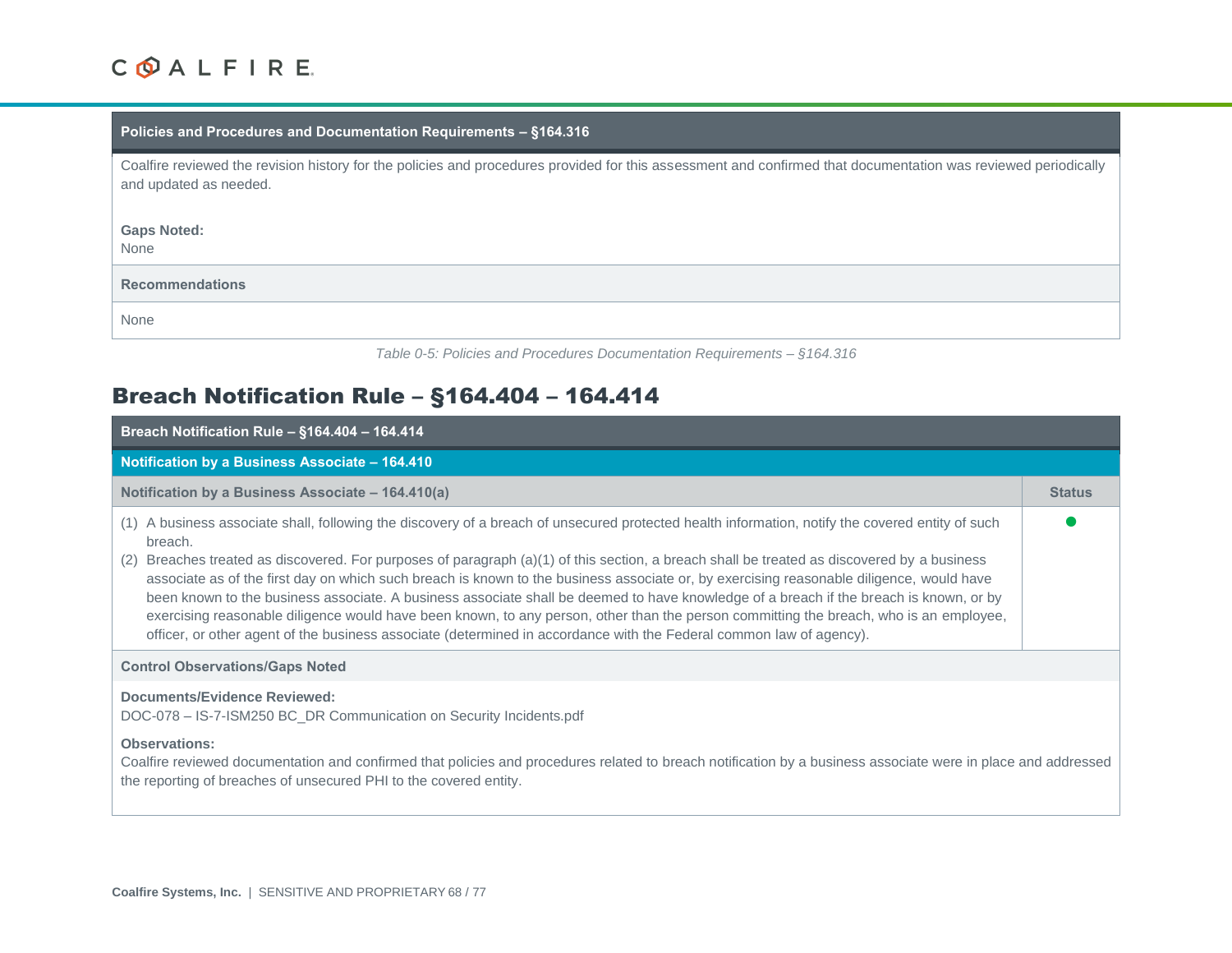### **Breach Notification Rule – §164.404 – 164.414**

Coalfire inquired of management and validated that documentation related to the breach notification by a business associate has been reviewed, disseminated, and implemented for the in-scope environment.

Coalfire inquired of management and confirmed that no breaches occurred during the review period.

#### **Gaps Noted:**

None

**Recommendations**

None

**Timeliness of Notification – 164.410(b) Status**

Except as provided in §164.412, a business associate shall provide the notification required by paragraph (a) of this section without unreasonable delay and in no case later than 60 calendar days after discovery of a breach.

#### **Control Observations/Gaps Noted**

### **Documents/Evidence Reviewed:**

DOC-078 – IS-7-ISM250 BC\_DR Communication on Security Incidents.pdf

### **Observations:**

Coalfire reviewed documentation and confirmed that policies and procedures related to breach notification by a business associate were in place and addressed notifying the covered entity within 60 days of discovering the breach or security incident involving ePHI.

∙

Coalfire inquired of management and validated that documentation related to the timeliness of the breach notification by a business associate has been reviewed, disseminated, and implemented for the in-scope environment.

Coalfire inquired of management and confirmed that no breaches occurred during the review period.

#### **Gaps Noted:**

None

### **Recommendations**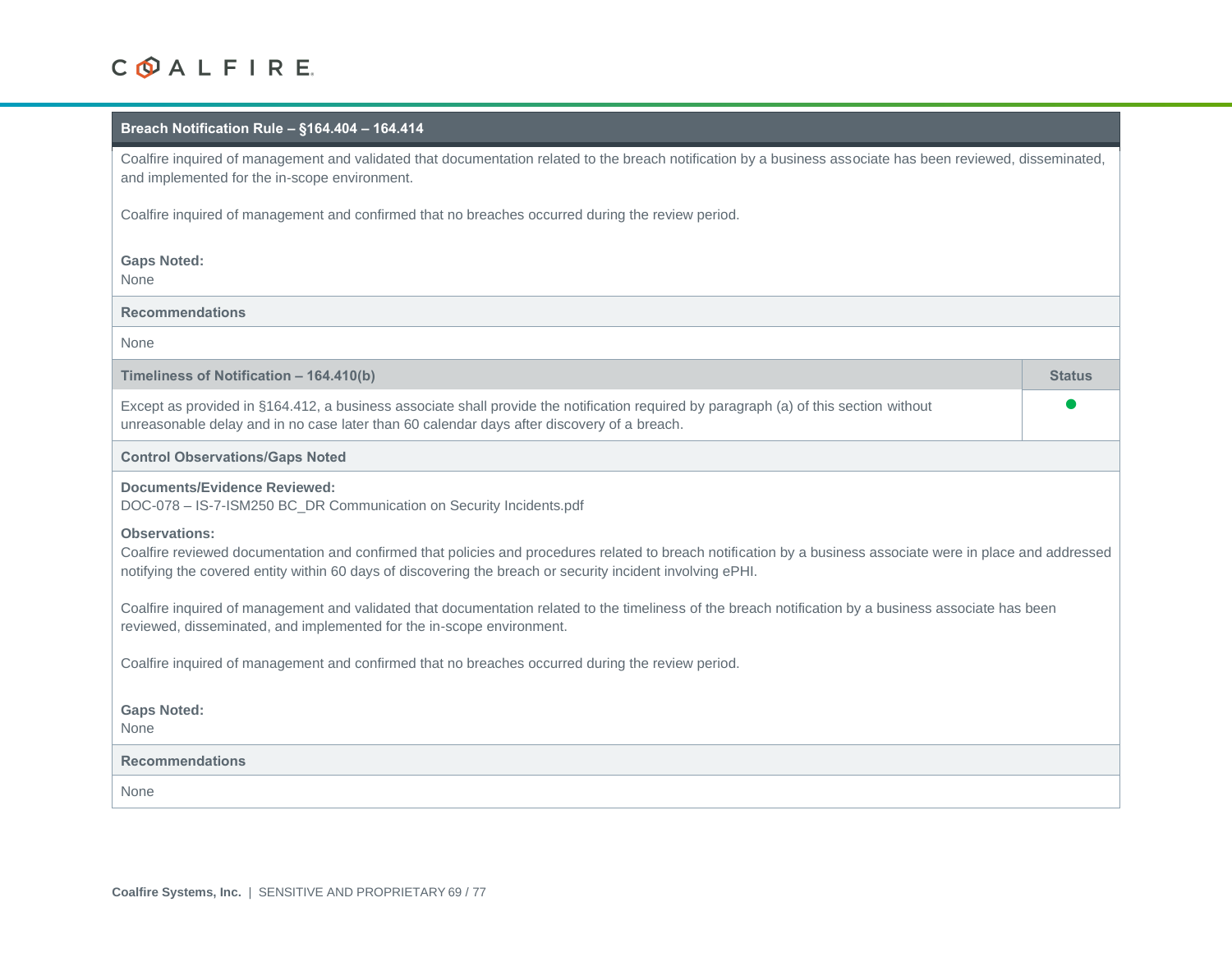| Breach Notification Rule - §164.404 - 164.414                                                                                                                                                                                                                                                                                                                                                                                                                                                                                                                                                                                                                                                                                                                                                                                                                                                                                                                                                                                                                                      |               |
|------------------------------------------------------------------------------------------------------------------------------------------------------------------------------------------------------------------------------------------------------------------------------------------------------------------------------------------------------------------------------------------------------------------------------------------------------------------------------------------------------------------------------------------------------------------------------------------------------------------------------------------------------------------------------------------------------------------------------------------------------------------------------------------------------------------------------------------------------------------------------------------------------------------------------------------------------------------------------------------------------------------------------------------------------------------------------------|---------------|
| Content of Notification - 164.410(c)                                                                                                                                                                                                                                                                                                                                                                                                                                                                                                                                                                                                                                                                                                                                                                                                                                                                                                                                                                                                                                               | <b>Status</b> |
| (1) The notification required by paragraph (a) of this section shall include, to the extent possible, the identification of each individual whose<br>unsecured protected health information has been, or is reasonably believed by the business associate to have been, accessed, acquired,<br>used, or disclosed during the breach.<br>(2) A business associate shall provide the covered entity with any other available information that the covered entity is required to include in<br>notification to the individual under §164.404(c) at the time of the notification required by paragraph (a) of this section or promptly thereafter<br>as information becomes available.                                                                                                                                                                                                                                                                                                                                                                                                 |               |
| <b>Control Observations/Gaps Noted</b>                                                                                                                                                                                                                                                                                                                                                                                                                                                                                                                                                                                                                                                                                                                                                                                                                                                                                                                                                                                                                                             |               |
| <b>Documents/Evidence Reviewed:</b><br>DOC-078 - IS-7-ISM250 BC_DR Communication on Security Incidents.pdf<br>DOC-079 - Legal-8-Notes - breach notification.docx<br>DOC-080 - Legal-8-data breach notification_RO DPAuthority.pdf<br>DOC-081 - Legal-8-Example - Notice to Client GravityZone Console.pdf<br><b>Observations:</b><br>Coalfire reviewed documentation and confirmed that policies and procedures related to breach notification by a business associate were in place and addressed<br>providing the covered entity with the identification of each individual whose unsecured PHI was compromised, as well as any other available information the<br>covered entity is required to include in notification to the individual.<br>Coalfire inquired of management and validated that documentation related to the content of the breach notification by a business associate has been reviewed,<br>disseminated, and implemented for the in-scope environment.<br>Coalfire inquired of management and confirmed that no breaches occurred during the review period. |               |
| <b>Gaps Noted:</b><br>None                                                                                                                                                                                                                                                                                                                                                                                                                                                                                                                                                                                                                                                                                                                                                                                                                                                                                                                                                                                                                                                         |               |
| <b>Recommendations</b>                                                                                                                                                                                                                                                                                                                                                                                                                                                                                                                                                                                                                                                                                                                                                                                                                                                                                                                                                                                                                                                             |               |
| None                                                                                                                                                                                                                                                                                                                                                                                                                                                                                                                                                                                                                                                                                                                                                                                                                                                                                                                                                                                                                                                                               |               |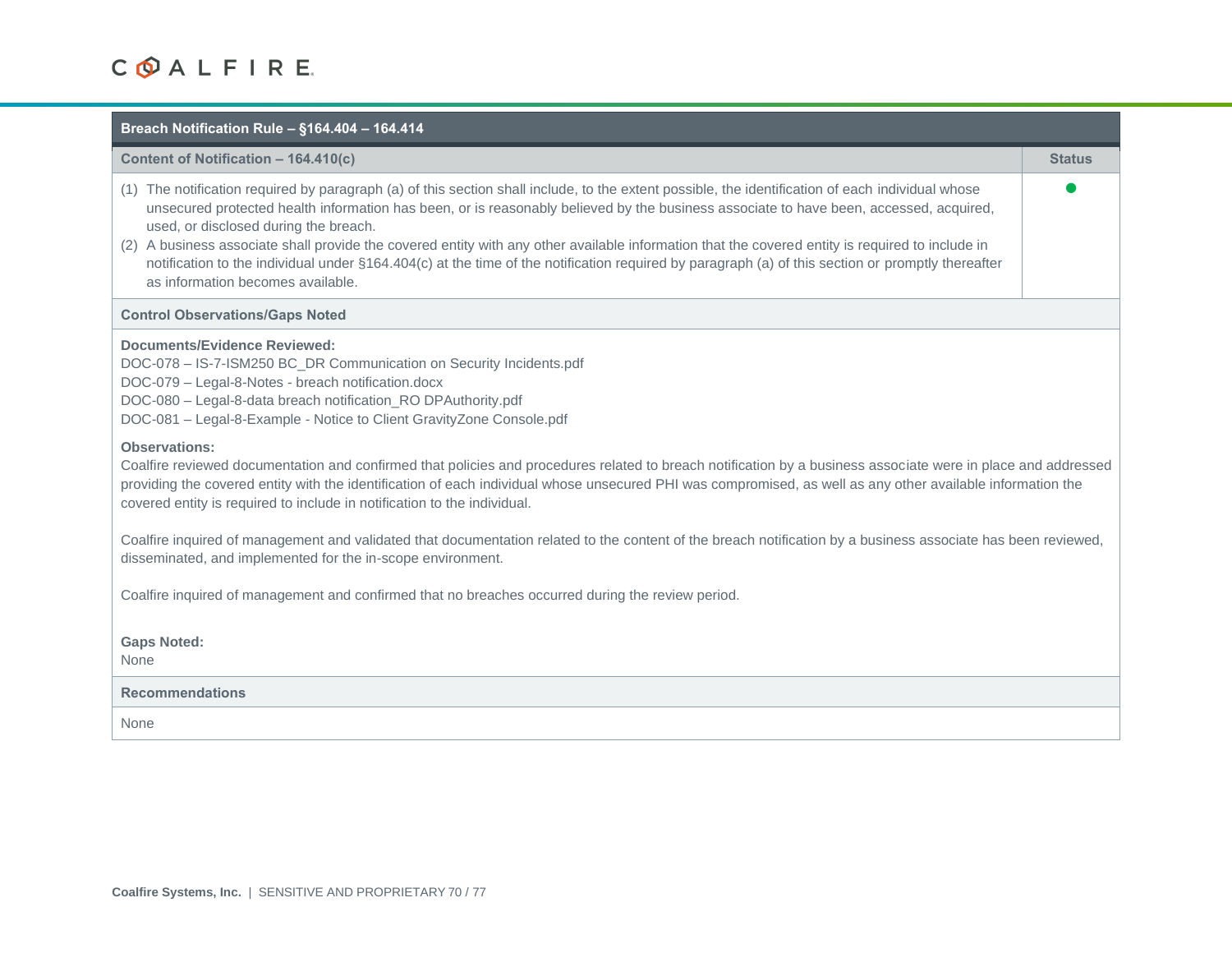| Breach Notification Rule - §164.404 - 164.414                                                                                                                                                                                                                                                                                                                                                                                                                                                                                                                                                                                                                                                                                                                                                                                                      |               |
|----------------------------------------------------------------------------------------------------------------------------------------------------------------------------------------------------------------------------------------------------------------------------------------------------------------------------------------------------------------------------------------------------------------------------------------------------------------------------------------------------------------------------------------------------------------------------------------------------------------------------------------------------------------------------------------------------------------------------------------------------------------------------------------------------------------------------------------------------|---------------|
| Law Enforcement Delay - 164.412                                                                                                                                                                                                                                                                                                                                                                                                                                                                                                                                                                                                                                                                                                                                                                                                                    |               |
| Law Enforcement Delay - 164.412                                                                                                                                                                                                                                                                                                                                                                                                                                                                                                                                                                                                                                                                                                                                                                                                                    | <b>Status</b> |
| If a law enforcement official states to a covered entity or business associate that a notification, notice, or posting required under this subpart<br>would impede a criminal investigation or cause damage to national security, a covered entity or business associate shall:<br>(a) If the statement is in writing and specifies the time for which a delay is required, delay such notification, notice, or posting for the time<br>period specified by the official; or<br>(b) If the statement is made orally, document the statement, including the identity of the official making the statement, and delay the<br>notification, notice, or posting temporarily and no longer than 30 days from the date of the oral statement, unless a written statement as<br>described in paragraph (a) of this section is submitted during that time. |               |
| <b>Control Observations/Gaps Noted</b>                                                                                                                                                                                                                                                                                                                                                                                                                                                                                                                                                                                                                                                                                                                                                                                                             |               |
| <b>Documents/Evidence Reviewed:</b><br>DOC-078 - IS-7-ISM250 BC_DR Communication on Security Incidents.pdf                                                                                                                                                                                                                                                                                                                                                                                                                                                                                                                                                                                                                                                                                                                                         |               |
| <b>Observations:</b><br>Coalfire reviewed documentation and confirmed that policies and procedures related to breach notification were in place and addressed delaying the notification<br>of a breach in response to a law enforcement statement that a notice or posting would impede a criminal investigation or damage national security.                                                                                                                                                                                                                                                                                                                                                                                                                                                                                                      |               |
| Coalfire inquired of management and validated that documentation related to requests from law enforcement for delay in breach notification has been reviewed,<br>disseminated, and implemented for the in-scope environment.                                                                                                                                                                                                                                                                                                                                                                                                                                                                                                                                                                                                                       |               |
| Coalfire inquired of management and confirmed that no breaches occurred during the review period.                                                                                                                                                                                                                                                                                                                                                                                                                                                                                                                                                                                                                                                                                                                                                  |               |
| <b>Gaps Noted:</b><br><b>None</b>                                                                                                                                                                                                                                                                                                                                                                                                                                                                                                                                                                                                                                                                                                                                                                                                                  |               |
| <b>Recommendations</b>                                                                                                                                                                                                                                                                                                                                                                                                                                                                                                                                                                                                                                                                                                                                                                                                                             |               |
| None                                                                                                                                                                                                                                                                                                                                                                                                                                                                                                                                                                                                                                                                                                                                                                                                                                               |               |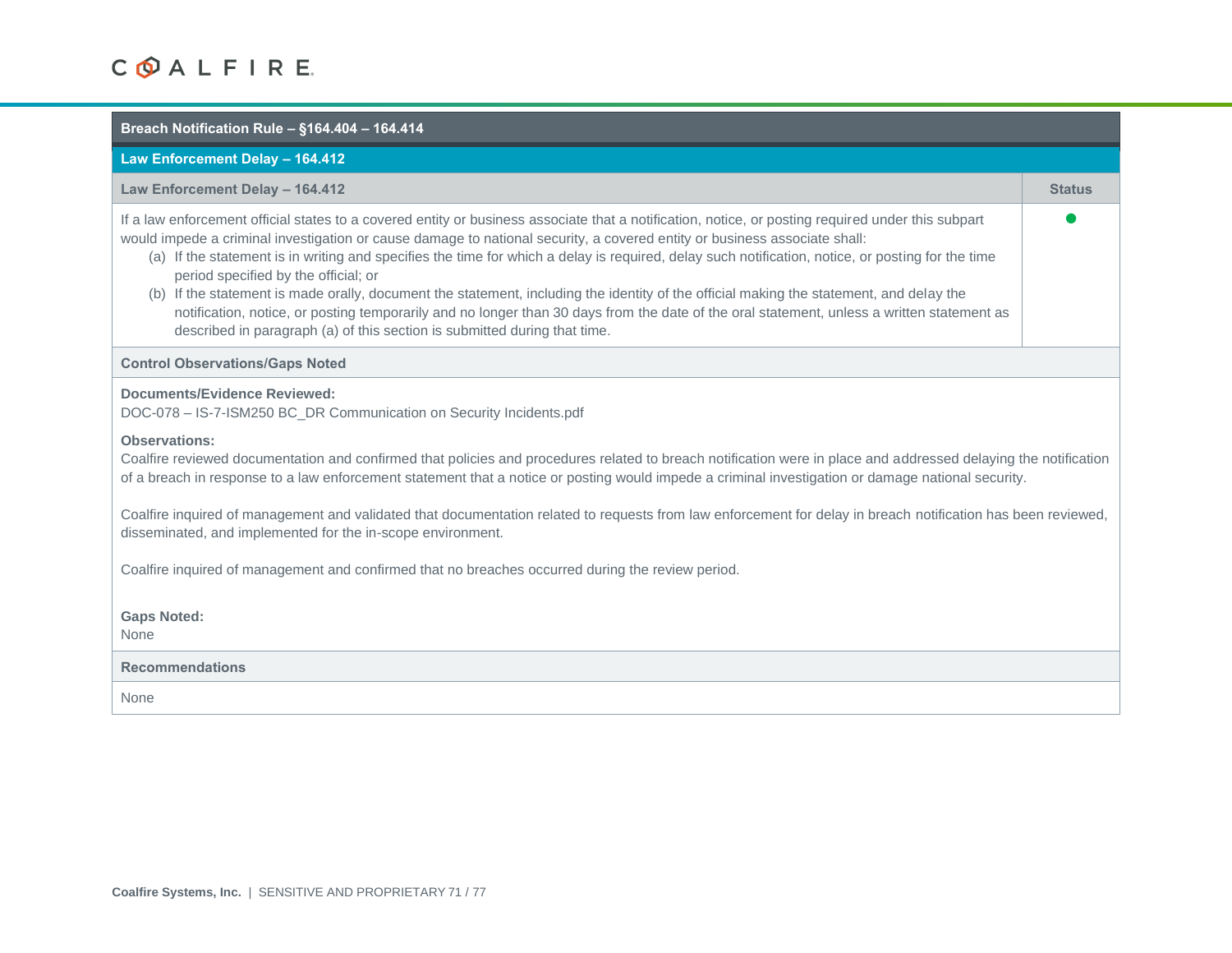| Breach Notification Rule - §164.404 - 164.414                                                                                                                                                                                                                                                                                                                                                                                                                                                                                                                   |               |
|-----------------------------------------------------------------------------------------------------------------------------------------------------------------------------------------------------------------------------------------------------------------------------------------------------------------------------------------------------------------------------------------------------------------------------------------------------------------------------------------------------------------------------------------------------------------|---------------|
| Administrative Requirements and Burden of Proof - 164.414                                                                                                                                                                                                                                                                                                                                                                                                                                                                                                       |               |
| Administrative Requirements and Burden of Proof - 164.414(b)                                                                                                                                                                                                                                                                                                                                                                                                                                                                                                    | <b>Status</b> |
| Burden of proof. In the event of a use or disclosure in violation of subpart E, the covered entity or business associate, as applicable, shall have<br>the burden of demonstrating that all notifications were made as required by this subpart or that the use or disclosure did not constitute a breach,<br>as defined at $\S$ 164.402.                                                                                                                                                                                                                       |               |
| <b>Control Observations/Gaps Noted</b>                                                                                                                                                                                                                                                                                                                                                                                                                                                                                                                          |               |
| <b>Documents/Evidence Reviewed:</b><br>DOC-019 - B2B2C - 50 - ISM311 Records Retention Schedule.pdf<br>DOC-031 - IS-53-IS050 Security Incident Response Policy.pdf<br>DOC-032 - IS-53-IS051 Security Incident Response Plan.pdf<br>DOC-047 - Legal-2 - 20210909 RO Business Associate Agreement Covenant Health Inc.pdf<br>DOC-078 - IS-7-ISM250 BC_DR Communication on Security Incidents.pdf<br>DOC-080 - Legal-8-data breach notification_RO DPAuthority.pdf<br>DOC-081 - Legal-8-Example - Notice to Client GravityZone Console.pdf<br><b>Observations:</b> |               |
| Coalfire reviewed documentation and confirmed that policies and procedures were in place to address:<br>Making breach notifications as required or demonstrating that the use or disclosure of the PHI did not constitute a breach of unsecured PHI.<br>Retention of all related documentation to the notification and the use or disclosure of the PHI to satisfy the burden of proof.                                                                                                                                                                         |               |
| Coalfire inquired of management and validated that documentation related to the burden of proof has been reviewed, disseminated, and implemented for the in-<br>scope environment.                                                                                                                                                                                                                                                                                                                                                                              |               |
| Coalfire inquired of management and confirmed that no breaches occurred during the review period.                                                                                                                                                                                                                                                                                                                                                                                                                                                               |               |
| <b>Gaps Noted:</b><br>None                                                                                                                                                                                                                                                                                                                                                                                                                                                                                                                                      |               |
| <b>Recommendations</b>                                                                                                                                                                                                                                                                                                                                                                                                                                                                                                                                          |               |
| <b>None</b><br>$T = b l = 0$ C. Draggle Natilization Dula $0.404$ $104$ $104$ $114$                                                                                                                                                                                                                                                                                                                                                                                                                                                                             |               |

*Table 0-6: Breach Notification Rule – §164.404 – 164.414*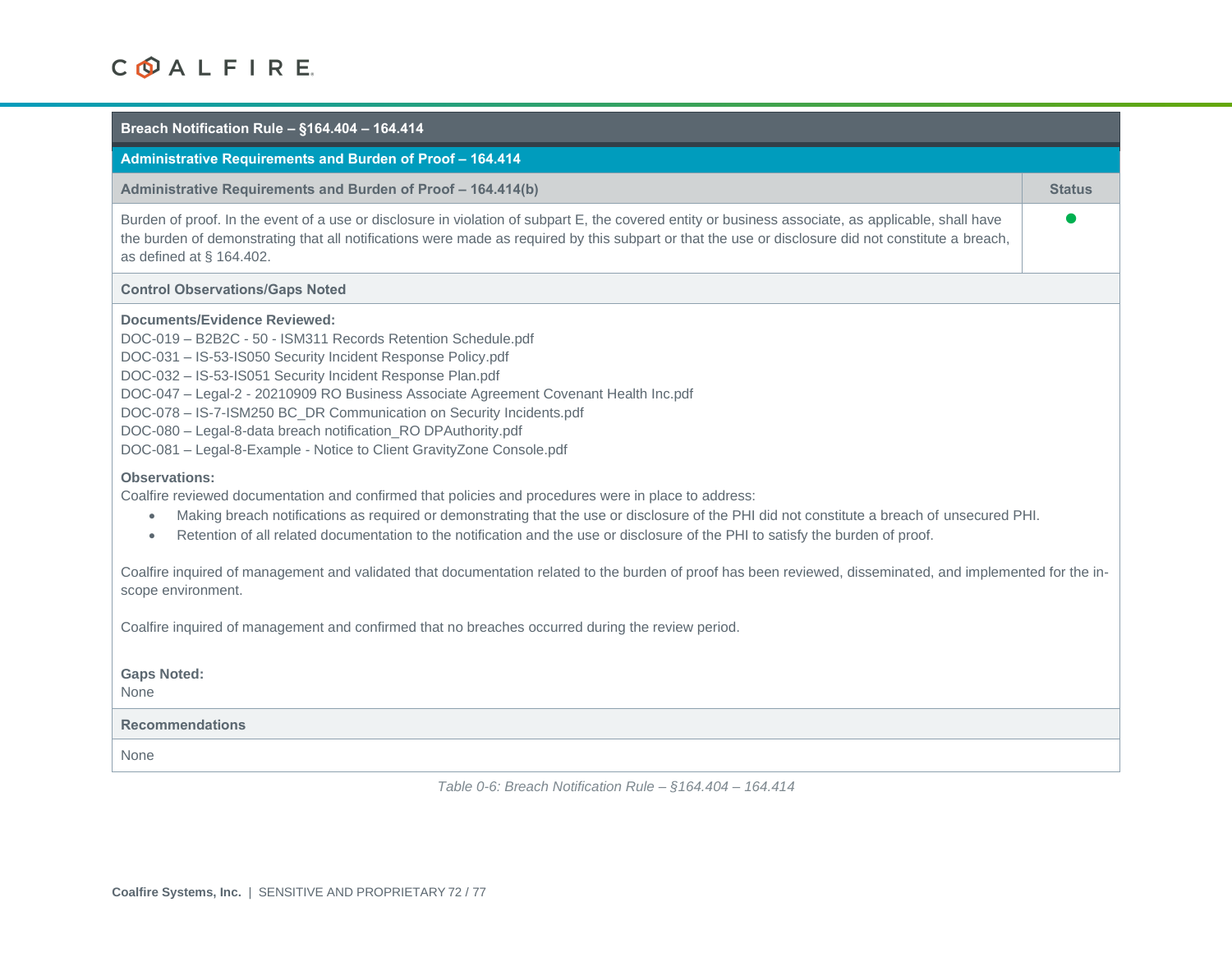# Documentation Reviewed

This section lists all documents and evidence reviewed as part of the assessment. Every item listed in the table below exists on the Coalfire portal. While not all documents listed are directly relevant to the assessment, all documents uploaded to, and available on, the Coalfire portal are included here for completeness.

| <b>Document ID</b> | <b>Document Filename</b>                                                                              |
|--------------------|-------------------------------------------------------------------------------------------------------|
| DOC-001            | IS-51-ISM020 Information Security Organization Policy.pdf                                             |
| DOC-002            | IS-51-ISM010 Information Security Program Policy.pdf                                                  |
| DOC-003            | IS-43-IS100 IT Risk Management Policy.pdf                                                             |
| <b>DOC-004</b>     | IS - 42 - ISM Risks management register.xlsx                                                          |
| DOC-005            | IS - 42 - RiskReport- Sept 2021.pdf                                                                   |
| DOC-006            | HR-21- Internal Regulation - Employee's Handbook [ENG].pdf                                            |
| DOC-007            | IS-47-IS140 Access Control Policy.pdf                                                                 |
| <b>DOC-008</b>     | Nimbus - 78 - OT - Access reviews for a sample of quarters - access review Q2.png                     |
| DOC-009            | IR-19028.doc                                                                                          |
| DOC-010            | Nimbus - 78 - OT - Access reviews for a sample of quarters - access review Q1.png                     |
| DOC-011            | B2B2C - 77 - [#ITS-45491] INTRANET - Induction Form Submitted for Silviu Ionut Mertic<br>6_3_2021.pdf |
| DOC-012            | B2B2C - 77 - [#ITS-46354] pdfs05 write access request - Silviu Mertic.pdf                             |
| DOC-013            | HR-23-report Cosmin Alexandru Florea.pdf                                                              |
| DOC-014            | 141.ISD-Leavingform-171221-1533-52.pdf                                                                |
| <b>DOC-015</b>     | [#CERES-24370] Remove GravityZone account - jsimon@bitdefender.com.pdf                                |
| DOC-016            | term_check.PNG                                                                                        |
| DOC-017            | [#ITS-45093] INTRANET - Leaving Form Submitted for Jose SIMON 5_14_2021.pdf                           |
| DOC-018            | Expiration date automation.docx                                                                       |
| DOC-019            | B2B2C - 50 - ISM311 Records Retention Schedule.pdf                                                    |
| <b>DOC-020</b>     | IS - 30 - training_current_users_2021.xlsx                                                            |
| DOC-021            | IS - 31 - training new users sample 2021.xlsx                                                         |
| DOC-022            | IS - 33 - Screenshot 2021-10-22 at 13-21-47 Online Course Learning Bitdefender.png                    |
| DOC-023            | IS - 34 - Newsletter subscriptions.pdf                                                                |
| DOC-024            | IT - 88 - Screenshot of antimalware configuration.docx                                                |
| DOC-025            | ITG-NetworkandSystemHardeningstandardsprocedures-181021-0859-22.pdf                                   |
| DOC-026            | IT - 82 - Evidence of the most recent security patches applied to a sample of servers.docx            |
| DOC-027            | alert.PNG                                                                                             |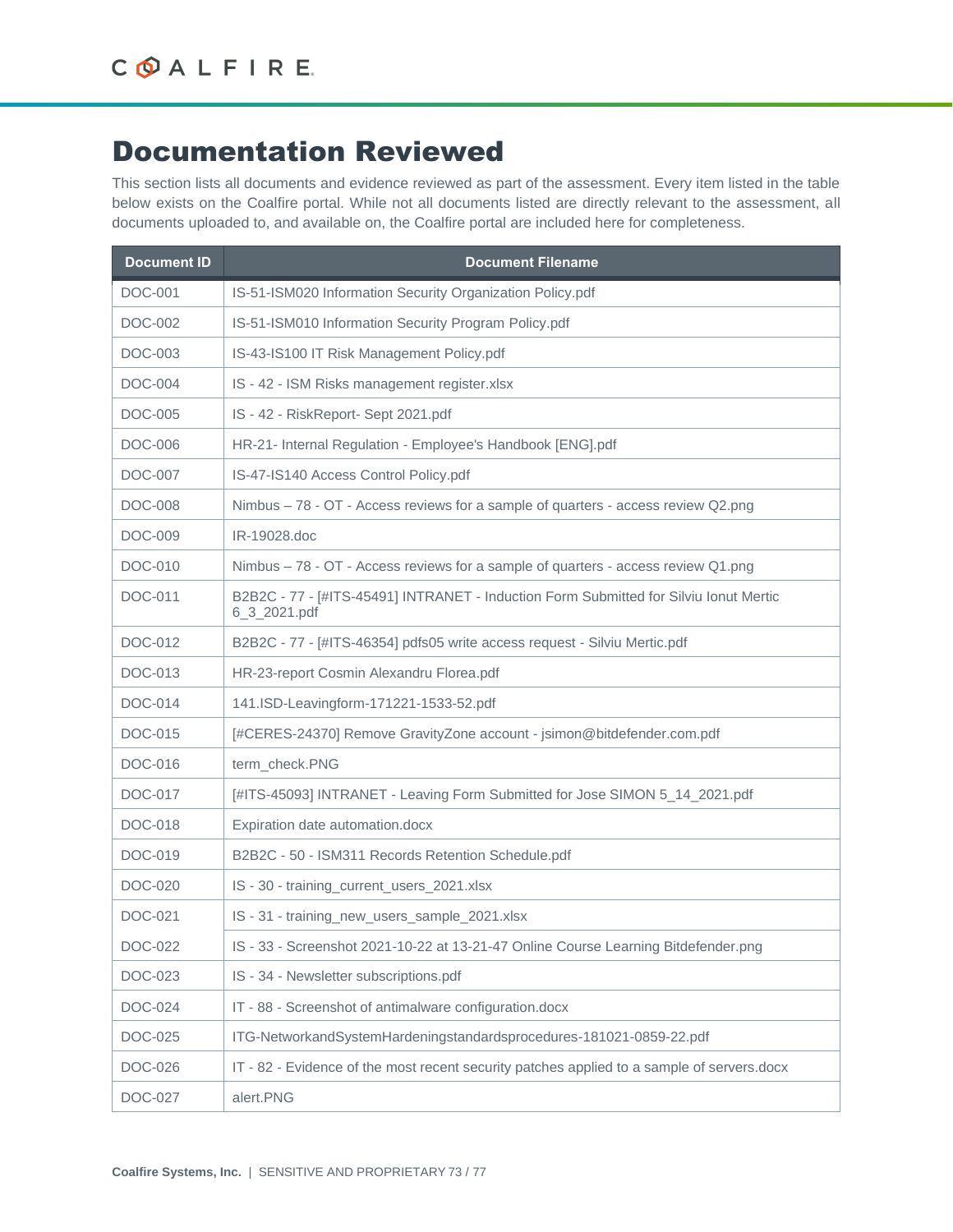### COALFIRE.

| <b>Document ID</b> | <b>Document Filename</b>                                                                                                                        |
|--------------------|-------------------------------------------------------------------------------------------------------------------------------------------------|
| DOC-028            | AWS monitoring.png                                                                                                                              |
| DOC-029            | GCP monitoring.png                                                                                                                              |
| DOC-030            | IT - 76 - System generated or screenshots of password and lockout configuration.docx                                                            |
| DOC-031            | IS-53-IS050 Security Incident Response Policy.pdf                                                                                               |
| <b>DOC-032</b>     | IS-53-IS051 Security Incident Response Plan.pdf                                                                                                 |
| DOC-033            | IS-95 - Incident Response Exercise Report 07.06.2021.pdf                                                                                        |
| <b>DOC-034</b>     | IS-101-ISM200 Business Continuity Policy.pdf                                                                                                    |
| DOC-035            | IS-101-ISM400 Bitdefender Business Continuity Plan.pdf                                                                                          |
| <b>DOC-036</b>     | IS - 103 - Business Continuity and Disaster Recovery Exercise Report 17 Sept 2021.pdf                                                           |
| <b>DOC-037</b>     | Nimbus - 48 - Nimbus - Backup and recovery procedures.pdf                                                                                       |
| DOC-038            | B2B-104-GZ- mongo_backup.sh                                                                                                                     |
| DOC-039            | B2B-104-GZ_backup additional details.docx                                                                                                       |
| <b>DOC-040</b>     | IS-49-ISM050 Security System Development Lifecycle Policy.pdf                                                                                   |
| <b>DOC-041</b>     | IS - 90 - Open port tasks from external scanning.html                                                                                           |
| <b>DOC-042</b>     | Nimbus_assets_Mar_2021.html                                                                                                                     |
| <b>DOC-043</b>     | VA-9367.pdf                                                                                                                                     |
| <b>DOC-044</b>     | Nimbus Infrastructure Penetration testing report September 2021.pdf                                                                             |
| <b>DOC-045</b>     | VA-10151.pdf                                                                                                                                    |
| DOC-046            | Legal 1- BAA template.docx                                                                                                                      |
| <b>DOC-047</b>     | Legal-2 - 20210909 RO Business Associate Agreement Covenant Health Inc.pdf                                                                      |
| <b>DOC-048</b>     | IT - 85 - IT - Screenshot of a remote login to include evidence of multifactor authentication over a<br>virtual private network connection.docx |
| DOC-049            | HR-21- Bitdefender Code of Business Conduct.pdf                                                                                                 |
| <b>DOC-050</b>     | HR-22-Anexa la dosarul personal Florea Cosmin.pdf                                                                                               |
| DOC-051            | Florea.pdf                                                                                                                                      |
| DOC-052            | HR-24-Florea Cosmin Alexandru-Anexa 3.pdf                                                                                                       |
| DOC-053            | Nimbus - 80 - Nimbus - System inventory of all in scope assets - Inventory 15.10-15-28.csv                                                      |
| <b>DOC-054</b>     | Synoptic - Datacenter media disposal.xlsx                                                                                                       |
| <b>DOC-055</b>     | 109. Evidence - C1.2 - Certificates of destruction for a sample of destroyed media [IT].docx                                                    |
| <b>DOC-056</b>     | mdm_1.png                                                                                                                                       |
| DOC-057            | mdm_2.png                                                                                                                                       |
| <b>DOC-058</b>     | IS-50-IS020 Information and Media Disposal Policy.pdf                                                                                           |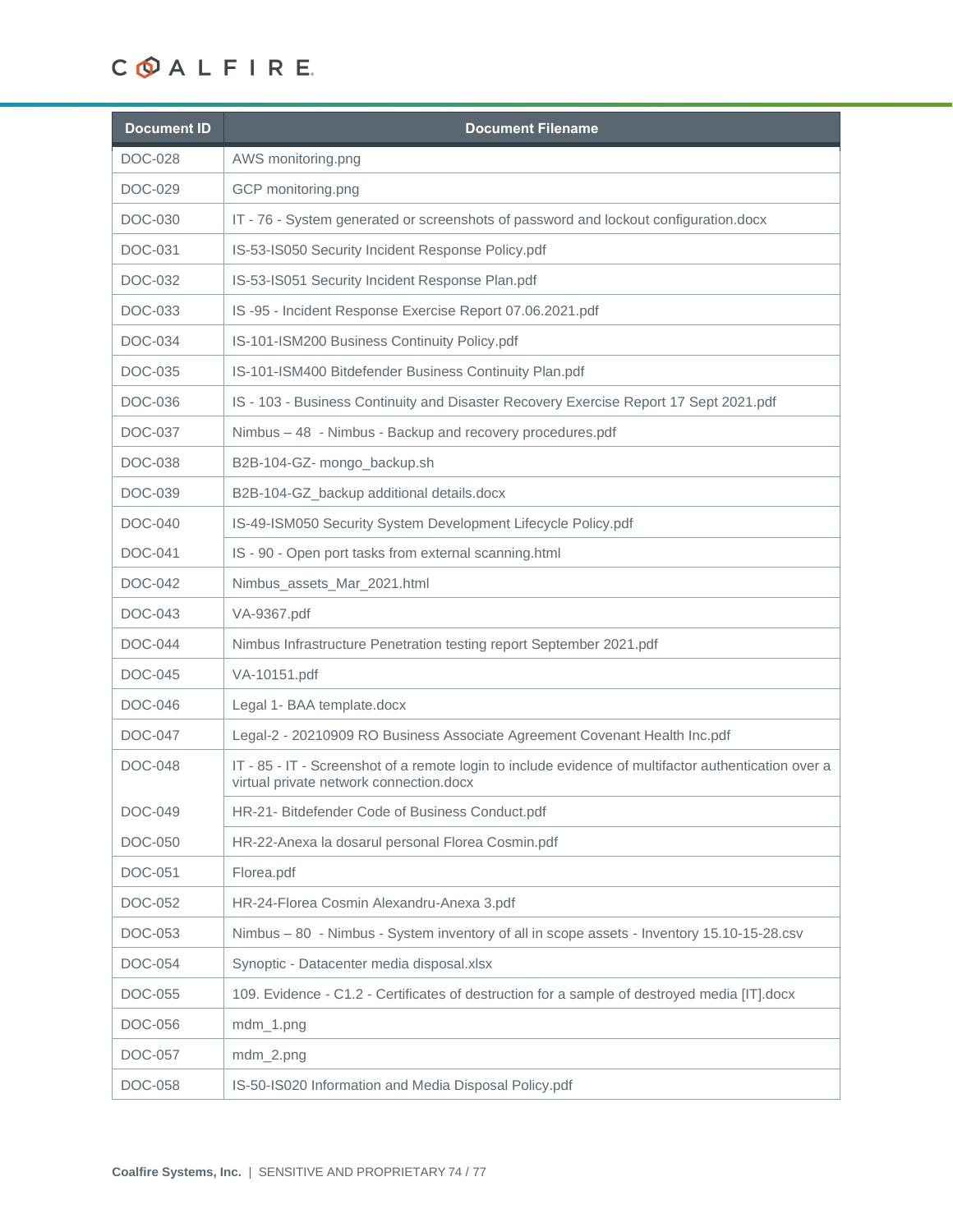### COALFIRE.

| <b>Document ID</b> | <b>Document Filename</b>                                                                            |
|--------------------|-----------------------------------------------------------------------------------------------------|
| <b>DOC-059</b>     | B2B2C - 110 - [#GDPRCLEAN-13280] Please process a GDPR deletion for user<br>leejmike0@gmail.com.pdf |
| <b>DOC-060</b>     | B2B2C - 110 - GDPRCLEAN-13280 screenshot.png                                                        |
| <b>DOC-061</b>     | IT - 104 - Screenshot of backup schedule configurations for infrastructure and databases.docx       |
| DOC-062            | IS - 136 - Bitdefender Screenlock Implementation.pdf                                                |
| DOC-063            | IS-137-IS111 Encryption and Key Management Standard.pdf                                             |
| <b>DOC-064</b>     | IS-137-ISM301 Information Classification Procedure.pdf                                              |
| <b>DOC-065</b>     | tls_flow_nimbus.PNG                                                                                 |
| DOC-066            | tls_nimbus_nimbus.PNG                                                                               |
| <b>DOC-067</b>     | tls_push_nimbus.PNG                                                                                 |
| <b>DOC-068</b>     | Nimbus - 58 - Nimbus - Encryption.pdf                                                               |
| <b>DOC-069</b>     | IS-55-IS170 Log Management and Monitoring Policy.pdf                                                |
| <b>DOC-070</b>     | alert_config_panel.PNG                                                                              |
| <b>DOC-071</b>     | Nimbus - 35 - Nimbus - File Integrity monitoring - FIM system.pdf                                   |
| DOC-072            | MDR-59-Network-Segmentation-Diagram.png                                                             |
| <b>DOC-073</b>     | B2B-84-RMMI-NSGReview.pdf                                                                           |
| DOC-074            | Legal-4-Procedure for approving Suppliers -non MCT agreements.pdf                                   |
| <b>DOC-075</b>     | Legal-4-Notes.docx                                                                                  |
| DOC-076            | Legal-4-Procedure for approving MKT Suppliers standards agreements.pdf                              |
| <b>DOC-077</b>     | policy_location.docx                                                                                |
| <b>DOC-078</b>     | IS-7-ISM250 BC_DR Communication on Security Incidents.pdf                                           |
| <b>DOC-079</b>     | Legal-8-Notes - breach notification.docx                                                            |
| <b>DOC-080</b>     | Legal-8-data breach notification_RO DPAuthority.pdf                                                 |
| <b>DOC-081</b>     | Legal-8-Example - Notice to Client GravityZone Console.pdf                                          |
| <b>DOC-084</b>     | B2B-60-GZ_GravityZone_Cloud_Network_Diagram.pdf                                                     |
| DOC-085            | Nimbus-GCP-AWS-Link.png                                                                             |
| DOC-086            | Nimbus Logical.png                                                                                  |
| DOC-087            | PS-9- IS300 Physical Security Policy.pdf                                                            |
| <b>DOC-088</b>     | PS-9-SEC010 - Physical Access Guide.pdf                                                             |
| DOC-089            | B2B-55-IS071 Vulnerabilities Assessment and Pentests Procedure.pdf                                  |
| DOC-090            | IS-51-ISM000 Policy.pdf                                                                             |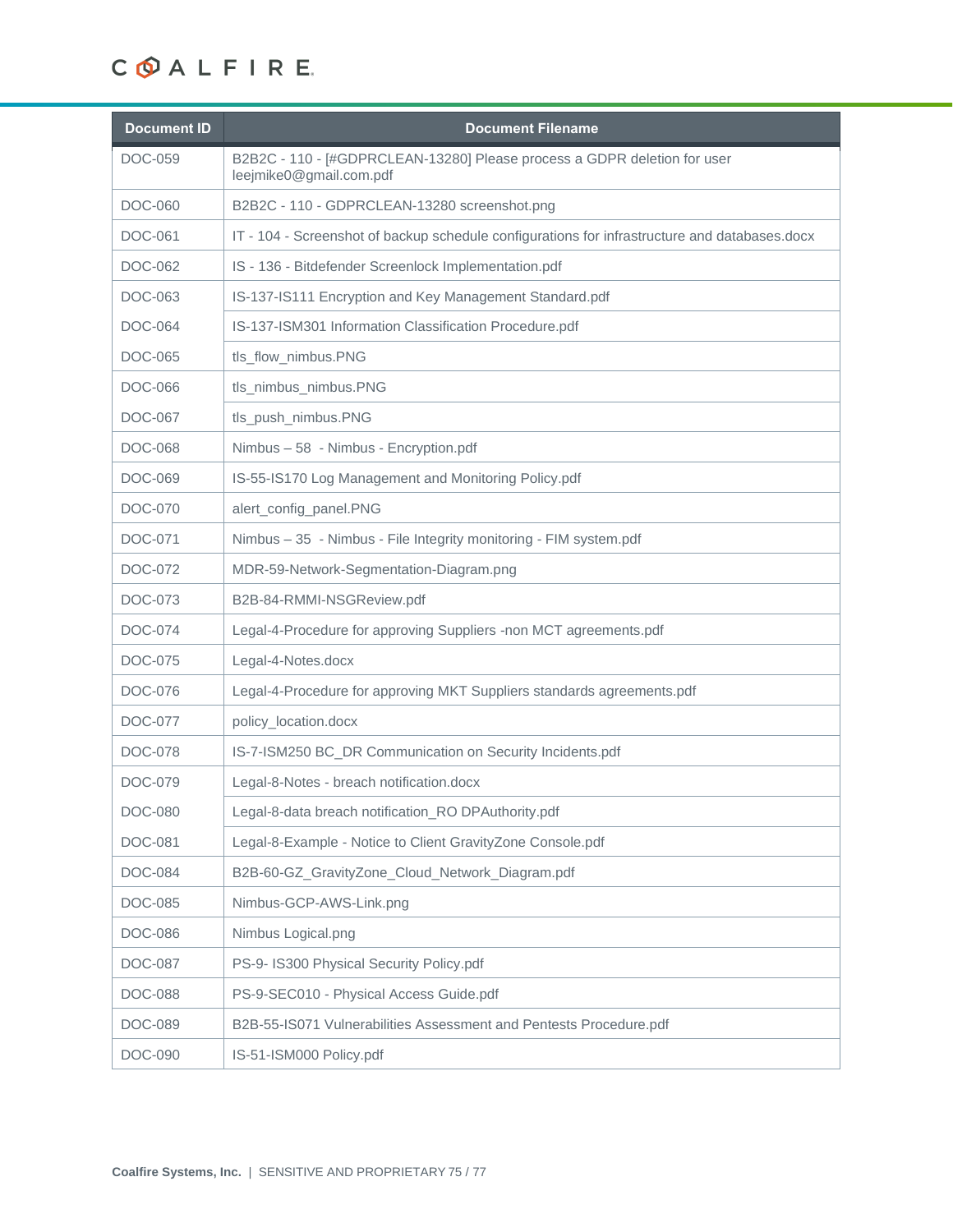## Environment Details

#### System Components and Technologies

[Table B-2: Network Devices and Software](#page-75-0) identifies the network components and technologies reviewed as part of this assessment.

| <b>Network Devices/Software</b>       |                   |  |  |  |
|---------------------------------------|-------------------|--|--|--|
| <b>Firewalls</b>                      | AWS<br><b>GCP</b> |  |  |  |
| Routers, switches, and load balancers | AWS<br><b>GCP</b> |  |  |  |
| Intrusion detection/prevention        | Palo Alto         |  |  |  |

*Table B-1: Network Devices and Software*

<span id="page-75-0"></span>[Table B-3: Server Components](#page-75-1) identifies the server components and technologies reviewed as part of this assessment.

| <b>Servers</b>                        |                                                                                                         |  |
|---------------------------------------|---------------------------------------------------------------------------------------------------------|--|
| Authentication servers                | Azure Active Directory (AD)<br><b>Active Directory Federation Services (ADFS)</b>                       |  |
| Virtual private network (VPN) servers | Slipstreams (site-to-site VPN)<br>FortiGate<br>Cisco Adaptive Security Appliance VPN appliances         |  |
| Web servers                           | GravityZone web console<br><b>OEM Central Web</b><br>Central Web<br>Connect Web<br>OEM Login            |  |
| <b>Application servers</b>            | Device42GravityZone                                                                                     |  |
| Database servers                      | Amazon Redis<br>MongoDB<br><b>GCP MySQL</b><br>Amazon Relational Database Service (RDS) for MySQL       |  |
| Configuration servers                 | <b>AWS System Manager</b><br>Ansible<br>Puppet<br>Windows System Center Configuration Manager<br>(SCCM) |  |

<span id="page-75-1"></span>*Table B-2: Server Components*